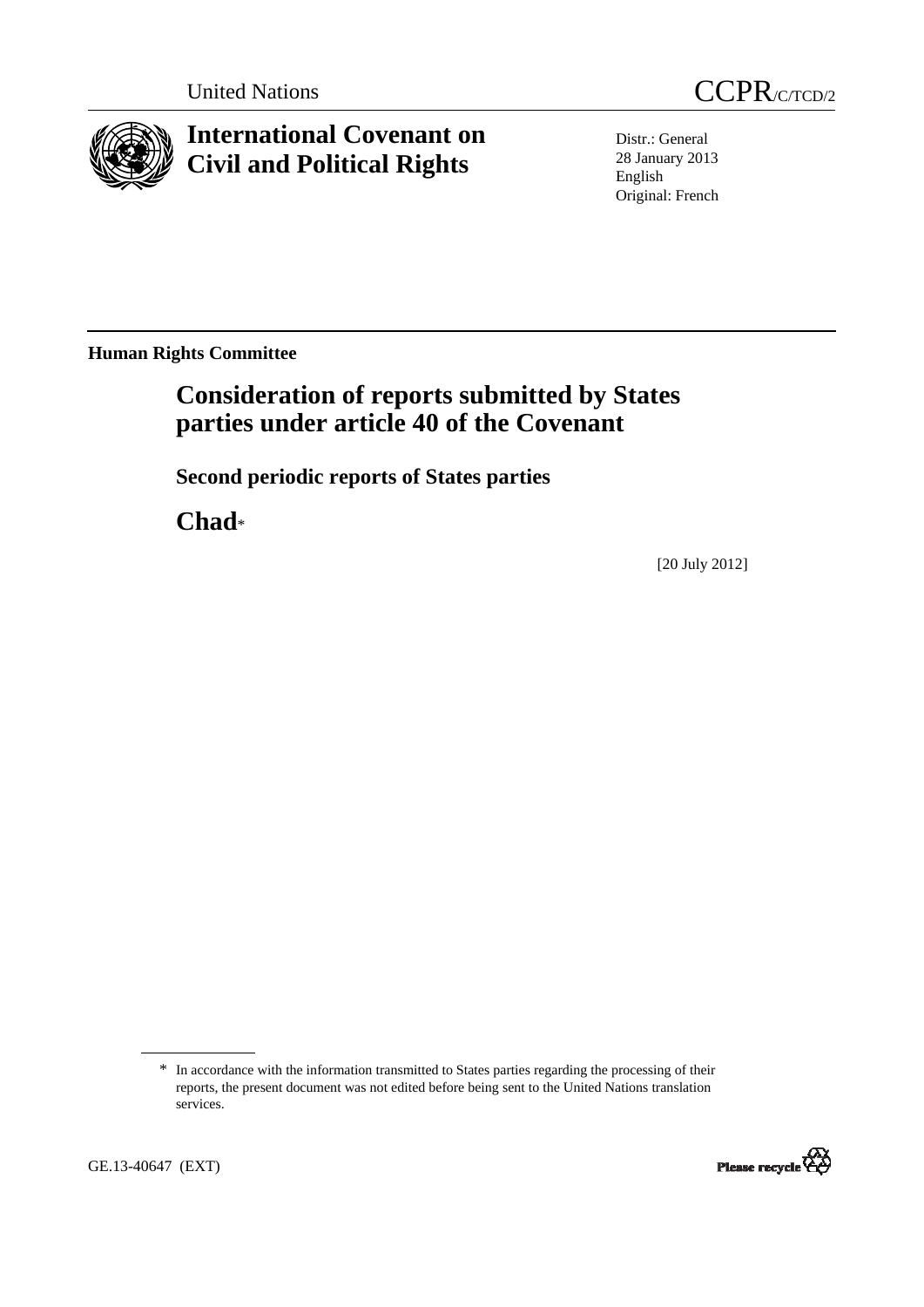# Contents

|    |                                                                             | Paragraphs  | Page |
|----|-----------------------------------------------------------------------------|-------------|------|
|    |                                                                             |             | 5    |
| I. |                                                                             | $1 - 10$    | 8    |
| Π. | Innovations in the legal and institutional framework for the promotion and  | 11–48       | 9    |
| Ш. | Responses of the Government of Chad to the concluding observations          | 49          | 16   |
|    | Responses to the recommendation contained in paragraph 9 of the concluding  | $5 - 58$    | 16   |
|    | Responses to the recommendation contained in paragraph 10 of the concluding | $5 - 63$    | 18   |
|    | Responses to the recommendation contained in paragraph 11 of the concluding | $6 - 69$    | 19   |
|    | Responses to the recommendation contained in paragraph 12 of the concluding | $7 - 72$    | 19   |
|    | Responses to the recommendation contained in paragraph 13 of the concluding | $7 - 85$    | 19   |
|    | Responses to the recommendation contained in paragraph 14 of the concluding | $8 - 100$   | 21   |
|    | Responses to the recommendation contained in paragraph 15 of the concluding | $10 - 104$  | 23   |
|    | Responses to the recommendation contained in paragraph 16 of the concluding | $105 - 107$ | 23   |
|    | Responses to the recommendation contained in paragraph 17 of the concluding | $108 - 113$ | 23   |
|    | Responses to the recommendation contained in paragraph 18 of the concluding | $114 - 123$ | 24   |
|    | Responses to the recommendation contained in paragraph 19 of the concluding | 124–127     | 25   |
|    | Responses to the recommendation contained in paragraph 20 of the concluding | $128 - 135$ | 25   |
|    | Responses to the recommendation contained in paragraph 21 of the concluding | 136–137     | 27   |
|    | Responses to the recommendation contained in paragraph 22 of the concluding | 138-144     | 27   |
|    | Responses to the recommendation contained in paragraph 23 of the concluding | $145 - 150$ | 28   |
|    | Responses to the recommendation contained in paragraph 24 of the concluding | $151 - 157$ | 29   |
|    | Responses to the recommendation contained in paragraph 25 of the concluding | 158-161     | 29   |

**2** GE.13-40647 (EXT)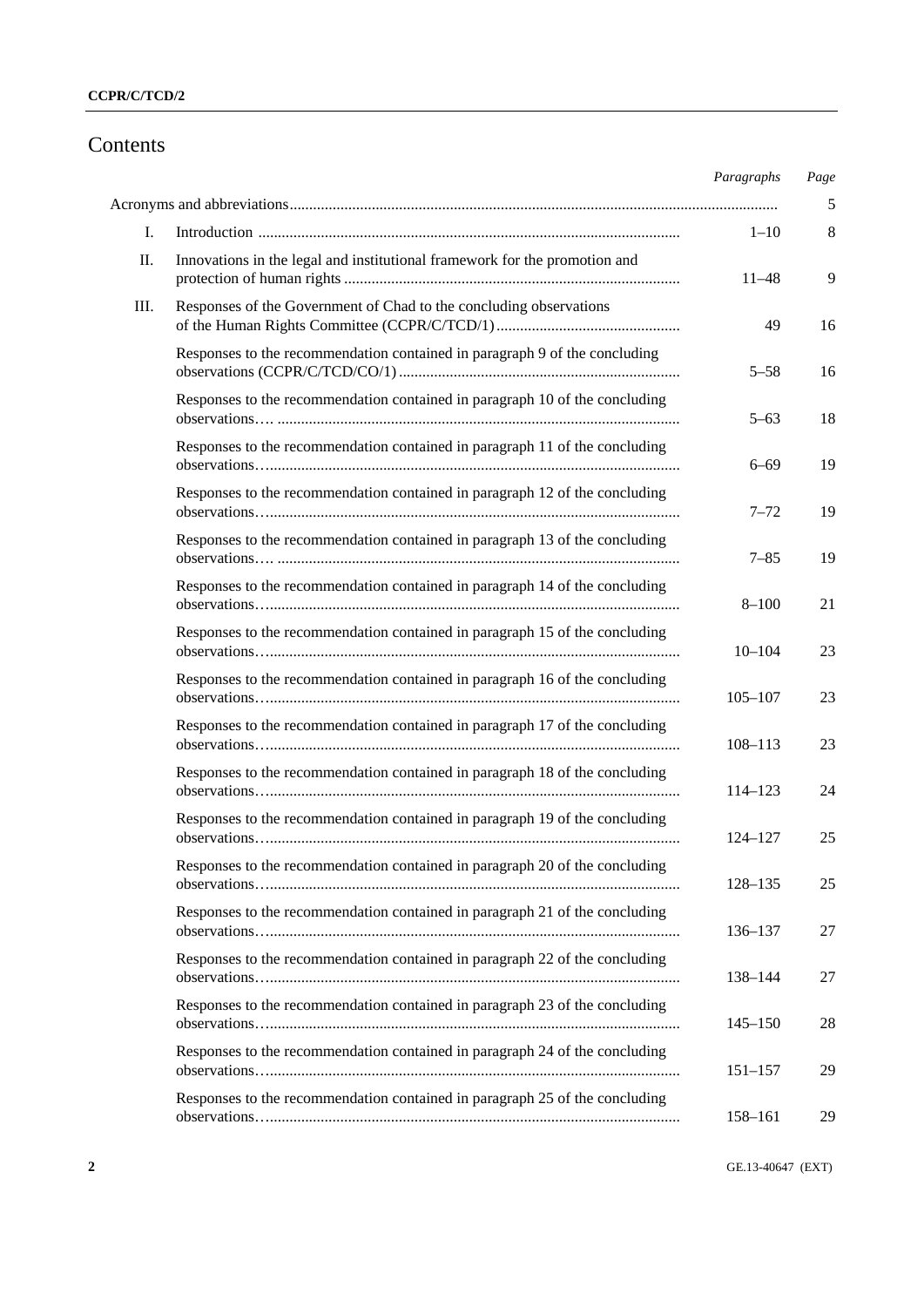|     | Responses to the recommendation contained in paragraph 26 of the concluding     | $162 - 185$ | 30 |
|-----|---------------------------------------------------------------------------------|-------------|----|
|     | Responses to the recommendation contained in paragraph 27 of the concluding     | 186-189     | 33 |
|     | Responses to the recommendation contained in paragraph 28 of the concluding     | $190 - 194$ | 34 |
|     | Responses to the recommendation contained in paragraph 29 of the concluding     | $195 - 199$ | 35 |
|     | Responses to the recommendation contained in paragraph 30 of the concluding     | $200 - 201$ | 36 |
|     | Responses to the recommendation contained in paragraph 31 of the concluding     | $202 - 210$ | 37 |
|     | Responses to the recommendation contained in paragraph 32 of the concluding     | $211 - 213$ | 38 |
|     | Responses to the recommendation contained in paragraph 33 of the concluding     | 214-221     | 38 |
|     | Responses to the recommendation contained in paragraph 34 of the concluding     | $222 - 223$ | 40 |
| IV. | Information concerning implementation of the articles of the International      | 224-573     | 40 |
|     |                                                                                 | 224-227     | 40 |
|     |                                                                                 | 228-233     | 40 |
|     |                                                                                 | 234-260     | 41 |
|     |                                                                                 | 261         | 47 |
|     |                                                                                 | $262 - 263$ | 47 |
|     |                                                                                 | 264-269     | 47 |
|     | Article 7: The prohibition of torture and cruel, inhuman or degrading treatment | 270-272     | 48 |
|     |                                                                                 | 273-281     | 49 |
|     |                                                                                 | 282-287     | 50 |
|     |                                                                                 | 288-303     | 51 |
|     |                                                                                 | 304-310     | 53 |
|     | Article 12: The right to liberty of movement and freedom to choose one's        | 311-318     | 53 |
|     |                                                                                 | 319-324     | 55 |
|     |                                                                                 | 325-379     | 56 |
|     |                                                                                 | 380-388     | 63 |
|     |                                                                                 | 389-392     | 64 |
|     |                                                                                 | 393-402     | 65 |
|     |                                                                                 | 403-414     | 66 |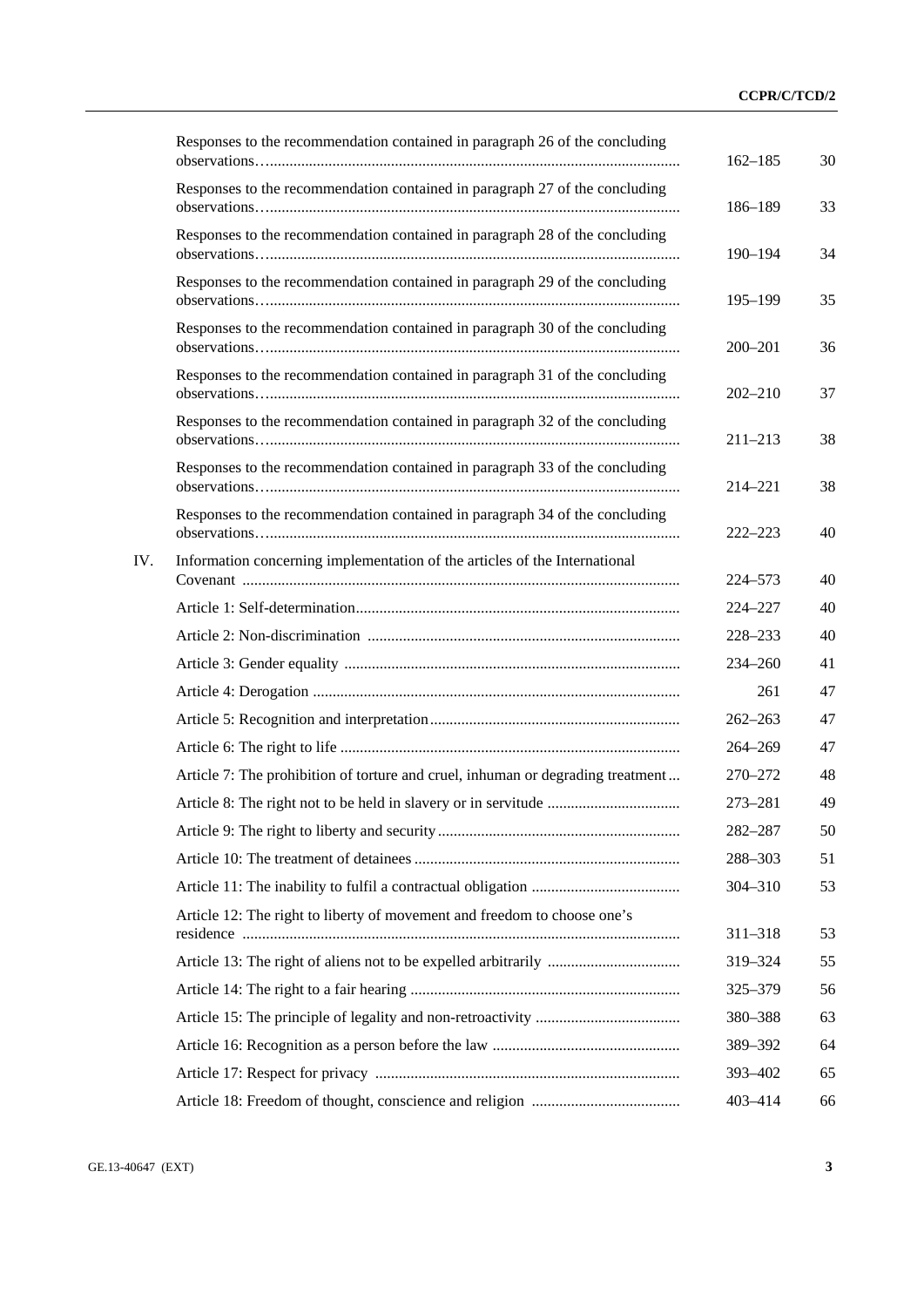|    |                                                                               | 415-452 | 67 |
|----|-------------------------------------------------------------------------------|---------|----|
|    |                                                                               | 453-455 | 74 |
|    | Articles 21 and 22: The right of peaceful assembly and freedom of association | 456-484 | 74 |
|    |                                                                               | 485-487 | 78 |
|    |                                                                               | 488-535 | 78 |
|    | Article 25: The right to take part in the conduct of public affairs           | 536–570 | 85 |
|    |                                                                               | 571     | 91 |
|    |                                                                               | 572–573 | 91 |
| V. |                                                                               | 574–576 | 91 |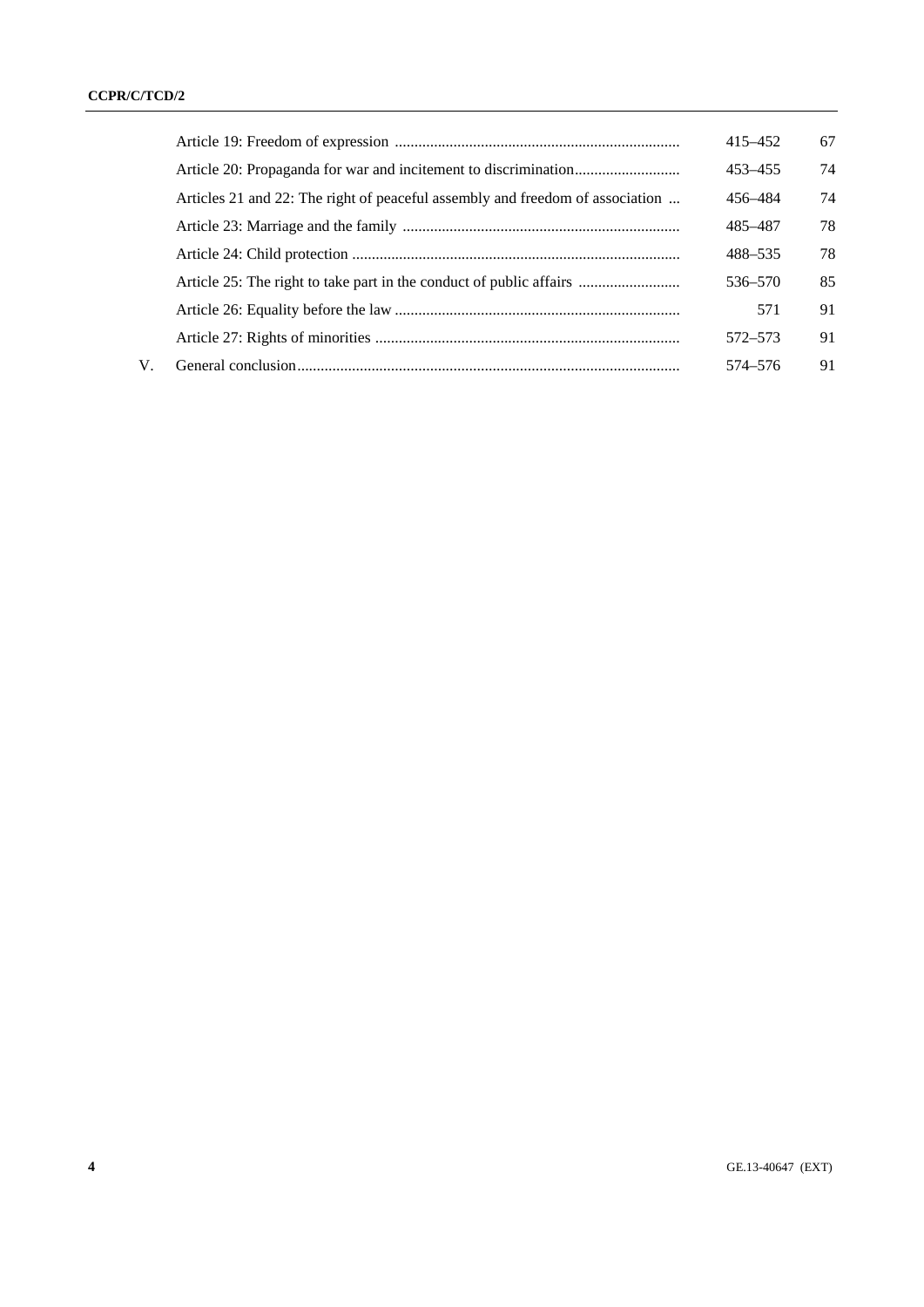# **Acronyms and abbreviations**

| <b>ACAT</b>     | Action by Christians for the Abolition of Torture Chad                                                                                                                                                                      |
|-----------------|-----------------------------------------------------------------------------------------------------------------------------------------------------------------------------------------------------------------------------|
| <b>AEPT</b>     | Association des Éditeurs de la presse Privée au Tchad (Association of<br>Private Publishers in Chad)                                                                                                                        |
| <b>AFJT</b>     | Association des Femmes Juristes au Tchad (Association of Female Jurists<br>in Chad)                                                                                                                                         |
| <b>APLFT</b>    | Association pour la Promotion des Libertés Fondamentales au Tchad<br>(Association for the Promotion of Fundamental Freedoms in Chad)                                                                                        |
| <b>ASTBEF</b>   | Association Tchadienne pour le Bien-être Familial (Chadian Association<br>for Family Welfare)                                                                                                                               |
| <b>ATCOM</b>    | Association des Techniciens de la Communication (Association of<br><b>Communication Technicians</b> )                                                                                                                       |
| <b>ATNV</b>     | Association Tchadienne pour la Non Violence (Chadian Association for<br>Non-violence)                                                                                                                                       |
| <b>ATPDH</b>    | Association Tchadienne pour la Promotion et la Défense des Droits de<br>l'Homme (Chadian Association for the Promotion and Defence of Human<br>Rights)                                                                      |
| <b>BPE</b>      | Bureau Permanent des Elections (Permanent Elections Bureau)                                                                                                                                                                 |
| <b>CECR/U</b>   | Centres d'Éducation Communautaires Urbaines et Péri-urbaines (Urban and<br>peri-urban community education centres)                                                                                                          |
| <b>CELIAF</b>   | Cellule de liaison et d'Information des Associations (Liaison and<br>information unit of women's associations)                                                                                                              |
| <b>CENI</b>     | Commission Electorale Nationale Indépendante (Independent National<br><b>Electoral Commission</b> )                                                                                                                         |
| <b>CNARR</b>    | Commission nationale d'accueil et de réinsertion des réfugiés et des<br>rapatriés (National commission for the reception and reintegration of<br>refugees and returnees)                                                    |
| <b>CNDH</b>     | Commission Nationale des Droits de l'Homme et des Libertés (National<br>Commission for Human Rights and Freedoms)                                                                                                           |
| <b>CNPS</b>     | Caisse Nationale de Prévoyance Sociale (National Social Welfare Fund)                                                                                                                                                       |
| <b>CONACIAF</b> | Comite National du Comité Interafricain pour la lutte contre les pratiques<br>néfastes à l'égard des femmes et des enfants (National Committee to<br>Combat Harmful Practices involving women and children)                 |
|                 | CONSAHDIS Coordination Nationale de Soutien aux Activités Humanitaires et au<br>Détachement Intégré de Sécurité (National mechanism to coordinate<br>support for humanitarian activities and the integrated security force) |
| CP              | Code pénal (Criminal Code)                                                                                                                                                                                                  |
| <b>CPC</b>      | Code de Procédure Civile (Code of Civil Procedure)                                                                                                                                                                          |
| <b>CPF</b>      | Code des Personnes et de la Famille (Personal and Family Code)                                                                                                                                                              |
| <b>CPP</b>      | Code de procédure pénale (Code of Criminal Procedure)                                                                                                                                                                       |
| <b>CRT</b>      | Croix-Rouge du Tchad (Red Cross of Chad)                                                                                                                                                                                    |
|                 |                                                                                                                                                                                                                             |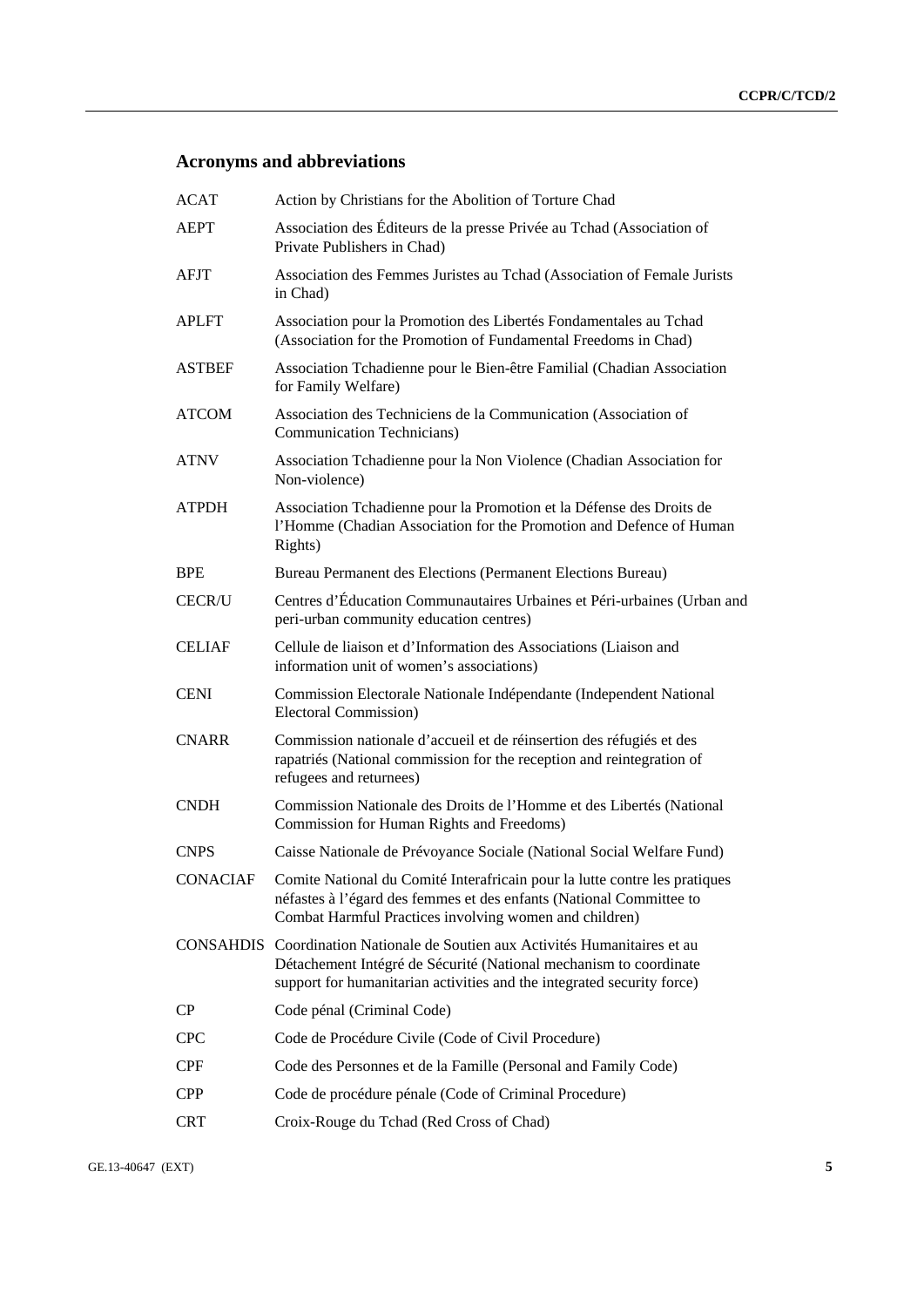| <b>CSM</b>      | Conseil Supérieur de la Magistrature (Supreme Council of Justice)                                                                                        |  |
|-----------------|----------------------------------------------------------------------------------------------------------------------------------------------------------|--|
| <b>DAD</b>      | Direction de l'Accès au Droit (Directorate for Access to Law)                                                                                            |  |
| <b>DIS</b>      | Détachement Intégré de Sécurité (Integrated security force)                                                                                              |  |
| <b>DPFIG</b>    | Direction de la Promotion de la Femme et de l'Intégration du<br>Genre(Directorate for the Advancement of Promotion of Women and<br>Gender Mainstreaming) |  |
| <b>ECCAS</b>    | Economic Community of Central African States                                                                                                             |  |
| <b>EFE</b>      | Éducation-Formation-Emploi (Education-training-employment)                                                                                               |  |
| <b>ENAM</b>     | Ecole Nationale d'Administration et de Magistrature (National School of<br>Administration and Magistracy)                                                |  |
| <b>ENASS</b>    | École Nationale des Agents Sociaux et Sanitaires (National School of<br>Social and Health Workers)                                                       |  |
| <b>ENFJ</b>     | École Nationale de Formation Judiciaire (National Institute of Judicial<br>Training)                                                                     |  |
| <b>FGM</b>      | Female genital mutilation                                                                                                                                |  |
| GTZ             | German Agency for International Cooperation                                                                                                              |  |
| <b>HIV-AIDS</b> | Human immunodeficiency virus-Acquired immunodeficiency syndrome                                                                                          |  |
| <b>HCC</b>      | Haut Conseil de la Communication (High Council for Communication)                                                                                        |  |
| <b>ICFTU</b>    | International Confederation of Free Trade Unions                                                                                                         |  |
| <b>ILO</b>      | <b>International Labour Organization</b>                                                                                                                 |  |
| <b>ISP</b>      | Institut Supérieur Polytechnique (Higher Polytechnic Institute)                                                                                          |  |
| <b>ISSED</b>    | Institut Supérieur des Sciences de l'Éducation (Higher Institute of<br><b>Educational Science</b> )                                                      |  |
| <b>LTDH</b>     | Ligue Tchadienne des Droits de l'Homme<br>(Chadian League of Human<br>Rights)                                                                            |  |
| <b>LTJA</b>     | Ligue Tchadienne des Journalistes Arabophones (Chadian league of Arab-<br>language journalists)                                                          |  |
| <b>MASSNF</b>   | Ministère de l'Action Sociale, de la Solidarité Nationale et de la Famille<br>(Ministry of Social Action, National Solidarity and the Family)            |  |
| <b>MINURCAT</b> | United Nations Mission in the Central African Republic and Chad                                                                                          |  |
| NGO             | Non-governmental organization                                                                                                                            |  |
| <b>OHADA</b>    | Organization for the Harmonization of Business Law in Africa                                                                                             |  |
| <b>PARSET</b>   | Programme d'Appui à la Réforme du Système Educatif au Tchad (Chadian<br>programme to support educational reform)                                         |  |
| <b>PGRET</b>    | Programme Global de Relance de l'Est du Tchad (Comprehensive stimulus<br>programme for eastern Chad)                                                     |  |
| <b>PRAJUST</b>  | Projet d'Appui à la Réforme de la Justice (Project to support justice reform)                                                                            |  |
| <b>RGPH</b>     | Recensement général de la population et de l'habitat (General population<br>and housing census)                                                          |  |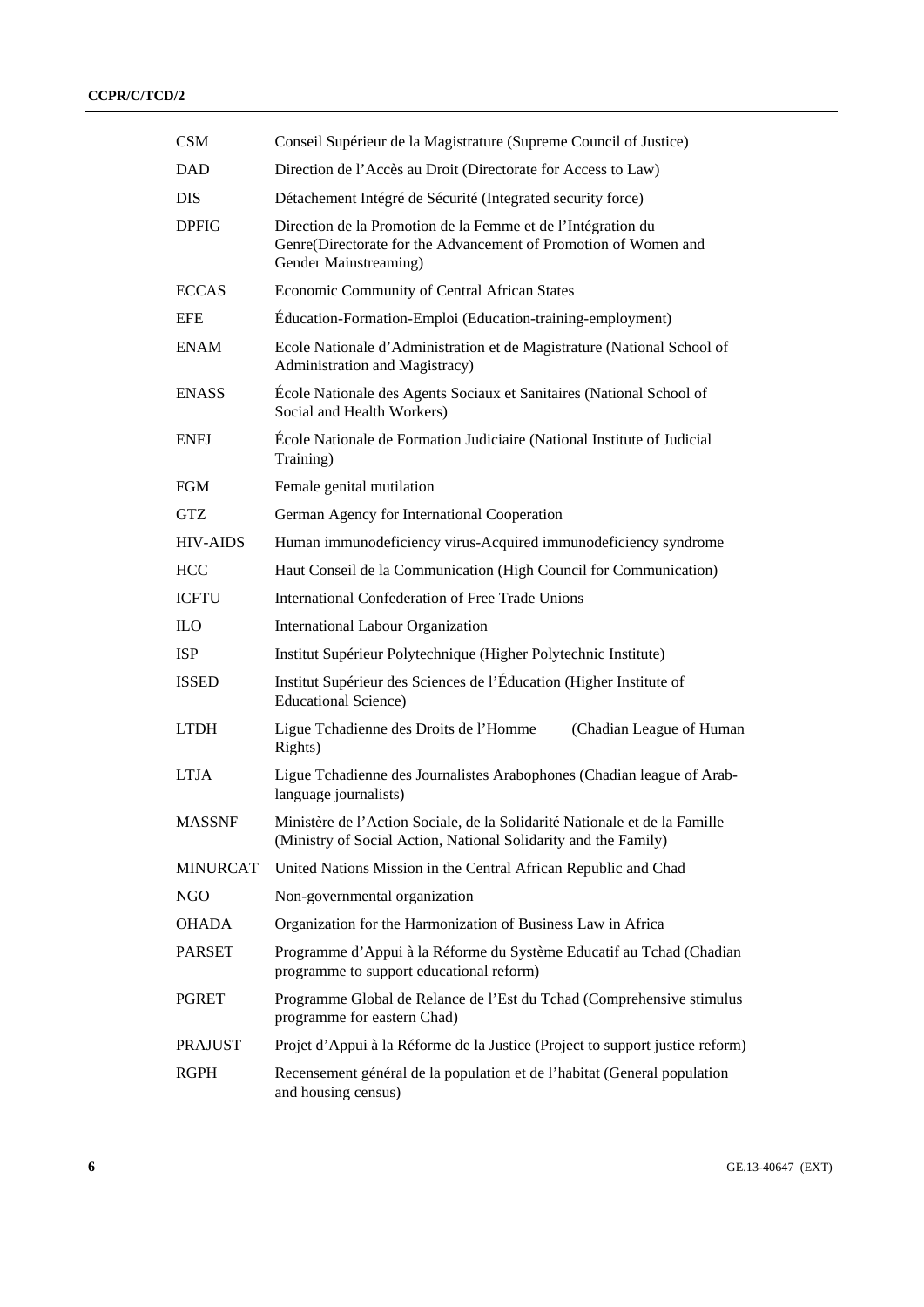| SAPAC         | Service des Affaires Politiques et des Associations Civiles (Service of<br>Political Affairs and Civil Associations) |
|---------------|----------------------------------------------------------------------------------------------------------------------|
| <b>SITAN</b>  | Situation des Enfants et des Femmes au Tchad (Situation of children and<br>women in Chad)                            |
| SODEMA        | Société des Médias Africains (African Media Corporation)                                                             |
| <b>TNV</b>    | Tchad Non Violence (Chad without Violence)                                                                           |
| <b>UFPCT</b>  | Union des Femmes Professionnelles de la Communication au Tchad (Union<br>of Women Communication Professionals)       |
| UJT           | Union des Journalistes du Tchad (Union of Journalists in Chad)                                                       |
| <b>UNDP</b>   | United Nations Development Programme                                                                                 |
| <b>UNFPA</b>  | <b>United Nations Population Fund</b>                                                                                |
| <b>UNHCR</b>  | Office of the United Nations High Commissioner for Refugees                                                          |
| <b>UNICEF</b> | United Nations Children's Fund                                                                                       |
| <b>URPT</b>   | Union des Radios Privées du Tchad (Union of Private Radios of Chad)                                                  |
| <b>UST</b>    | Union des Syndicats du Tchad (Union of Trade Unions of Chad)                                                         |
| <b>WHO</b>    | World Health Organization                                                                                            |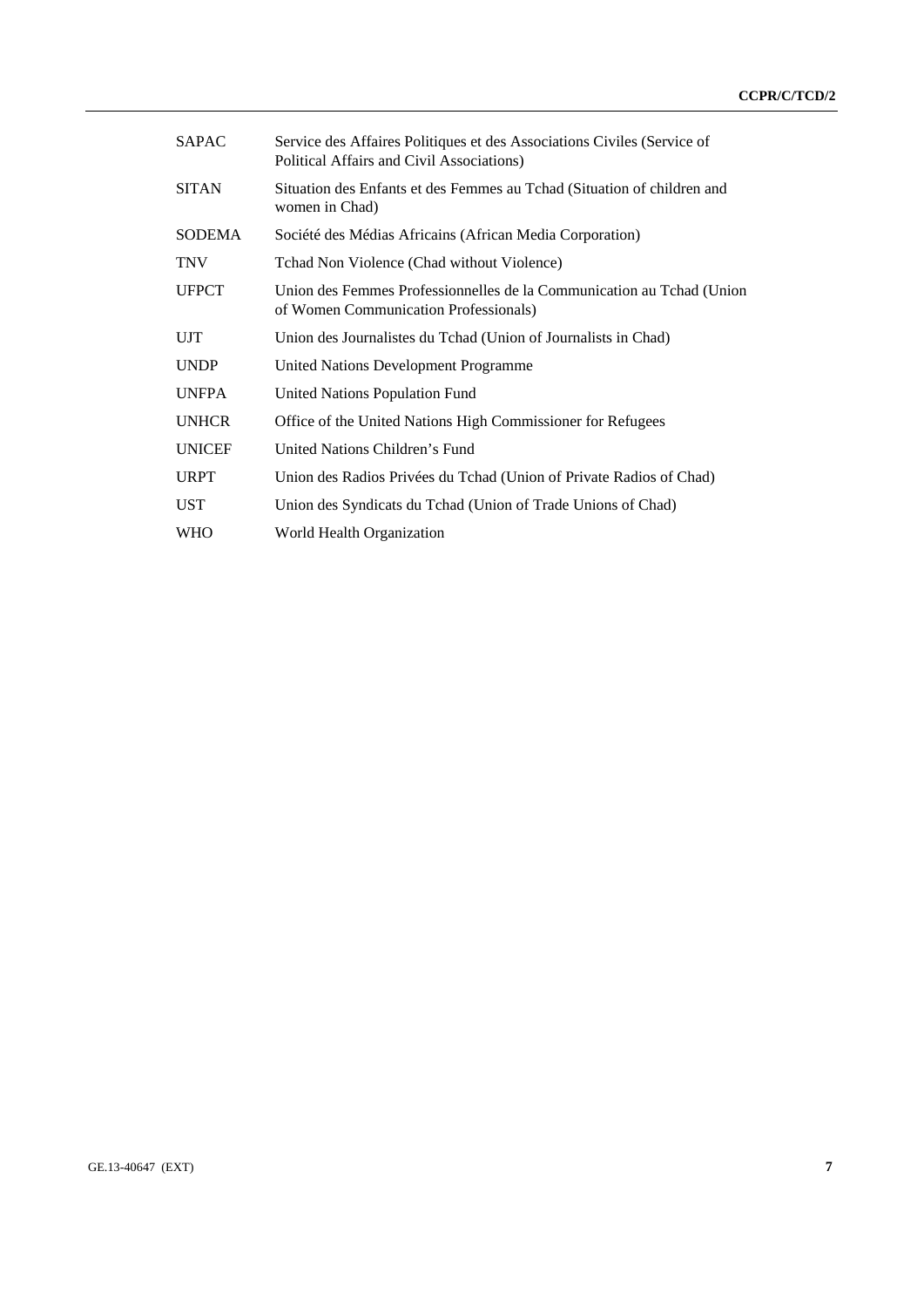## **I. Introduction**

1. This report is the second report submitted by the State of Chad to the United Nations Human Rights Committee under article 40 of the International Covenant on Civil and Political Rights and in accordance with the general guidelines on the format and content of periodic reports adopted by the Human Rights Committee.

2. This report covers the years 2009, 2010 and 2011. Chad has chosen not to go back over the ground covered in its previous report for the simple reason that it wishes to avoid repetitions that would add unnecessarily to the Committee's work. Consequently, only the matters referred to in the Committee's observations are addressed.

3. Furthermore, this report highlights the principal measures adopted in Chad since the submission of its last report in 2009, and essentially those that contribute to the implementation of the International Covenant on Civil and Political Rights. It will also refer to relevant facts that had not been noted at the time in the initial report and that will serve to provide clarifications in response to the Human Rights Committee's observations.

4. It is true that, since its ratification of the Covenant, Chad has so far submitted only two reports, including this one, but that in no way alters its attachment to the work of the Human Rights Committee. Aware of the distinct advantages accruing from the periodic submission of reports on the status of civil and political rights, the State of Chad brings to the Committee its renewed commitment and its renewed trust.

5. The Human Rights Committee considered the initial report of Chad (CCPR/C/TCD/1) at its 2634th, 2635th and 2636 meetings, held on 16 and 17 July 2009, and adopted its concluding observations at its 2652nd meeting (CCRP/C/SR. 2652) on 29 July 2009. The following concluding observations were made:

6. The Committee regretted that the report had been submitted 12 years late and invited the State party to take account of the timetable set by the Commission for the submission of reports.

- It appreciated, however, the detailed information provided by Chad on its legislation, while regretting the insufficiency of the information on the effective implementation of the Covenant;
- The Committee welcomed the frank dialogue opened with the delegation of Chad on the various problems confronting the country in relation to civil and political rights;
- The Committee said that it looked forward to the outcome of the forum that Chad was planning to hold in November 2009.

7. In its report, the Committee noted positive aspects of the initial report of Chad regarding the enhancement and protection of civil and political rights.

- The Committee noted that, pursuant to article 222 of the 1996 Constitution, as amended in 2005, the Covenant took precedence over domestic laws.
- The Committee noted with satisfaction the prohibition of female genital mutilation, early marriage and domestic and sexual violence contained in Act No. 06/PR/2002 of 15 April 2002.
- The establishment of the National Commission to investigate the human rights violations that had occurred in Chad in February 2008 was welcomed by the Committee.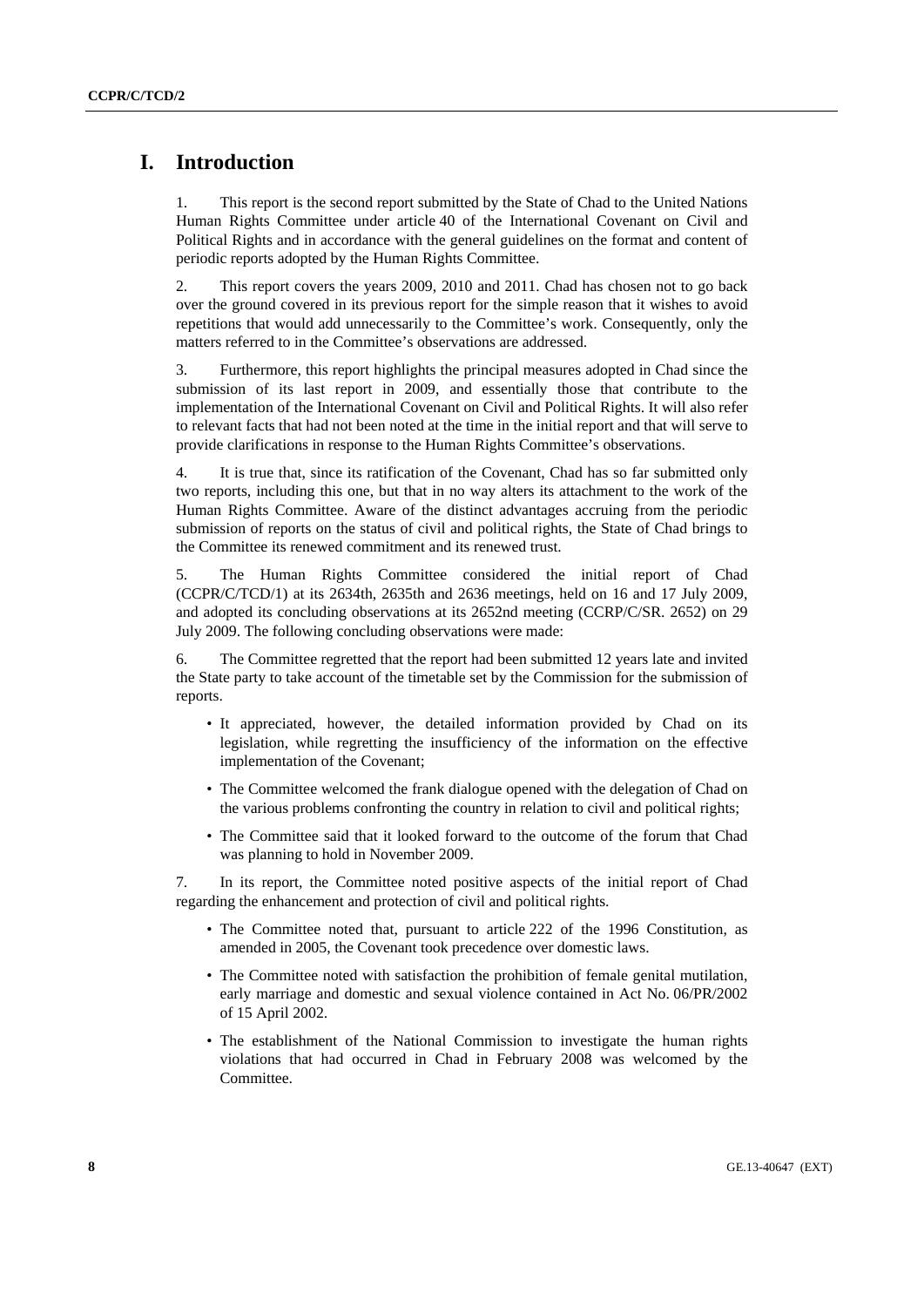• The Committee also welcomed the establishment in 2005 of the Ministry for Human Rights and Freedoms and the formation of an inter-ministerial technical committee to follow up on international instruments for the protection of human rights and public freedoms.

8. This 2012 report, which covers the years 2009, 2010 and 2011, was prepared by the Ministry for Human Rights and Freedoms with contributions from other ministries and certain civil society entities directly concerned with human rights issues.<sup>1</sup>

9. For the sake of clarity, this report is divided into three main parts, preceded by an introduction and ending with a conclusion.

 (i) The second part concerns innovations in the legal and institutional framework for the protection, enhancement and promotion of civil and political rights as defined in the International Covenant on Civil and Political Rights.

 (ii) The third part sets out responses to the concluding observations and recommendations of the Human Rights Committee following its consideration of the initial report of Chad (CCPR/C/TCD/CO/1).

 (iii) The fourth part provides specific information on Chad's implementation of the various articles of the International Covenant on Civil and Political Rights.

10. Such is the internal structure of this periodic report submitted by the State of Chad to the Human Rights Committee.

## **II. Innovations in the legal and institutional framework for the promotion and protection of human rights**

11. The State of Chad, since submitting its initial report to the Human Rights Committee for consideration in 2009, has made a considerable effort to improve the normative and institutional framework for the promotion and protection of the civil and political rights set out in the Covenant.

#### **A. Normative framework**

12. Reference will be made here to the constitutional provisions, international and regional instruments ratified by Chad and national laws that promote and protect civil and political rights.

#### **1. Constitutional provisions**

13. In the course of its history, distinct changes have been made to the content of the Constitution of Chad without, however, betraying its fundamental principles, notably respect for human rights. The preamble to the 1996 Constitution, as revised by the 2005 Constitutional Act, affirms the major principles contained in the 1948 Universal Declaration of Human Rights and all subsequent international conventions relating to human rights and public liberties.

<sup>&</sup>lt;sup>1</sup> Inter-ministerial technical committee to follow up on international human rights instruments: the Ministries for Social Affairs, Communication, Foreign Affairs, the Civil Service and Labour, Scientific Research and Innovation, the General Delegation for National Security, the Secretariat of State for Defence, the National Human Rights Commission and certain NGOs made written and oral contributions in their respective fields of competence.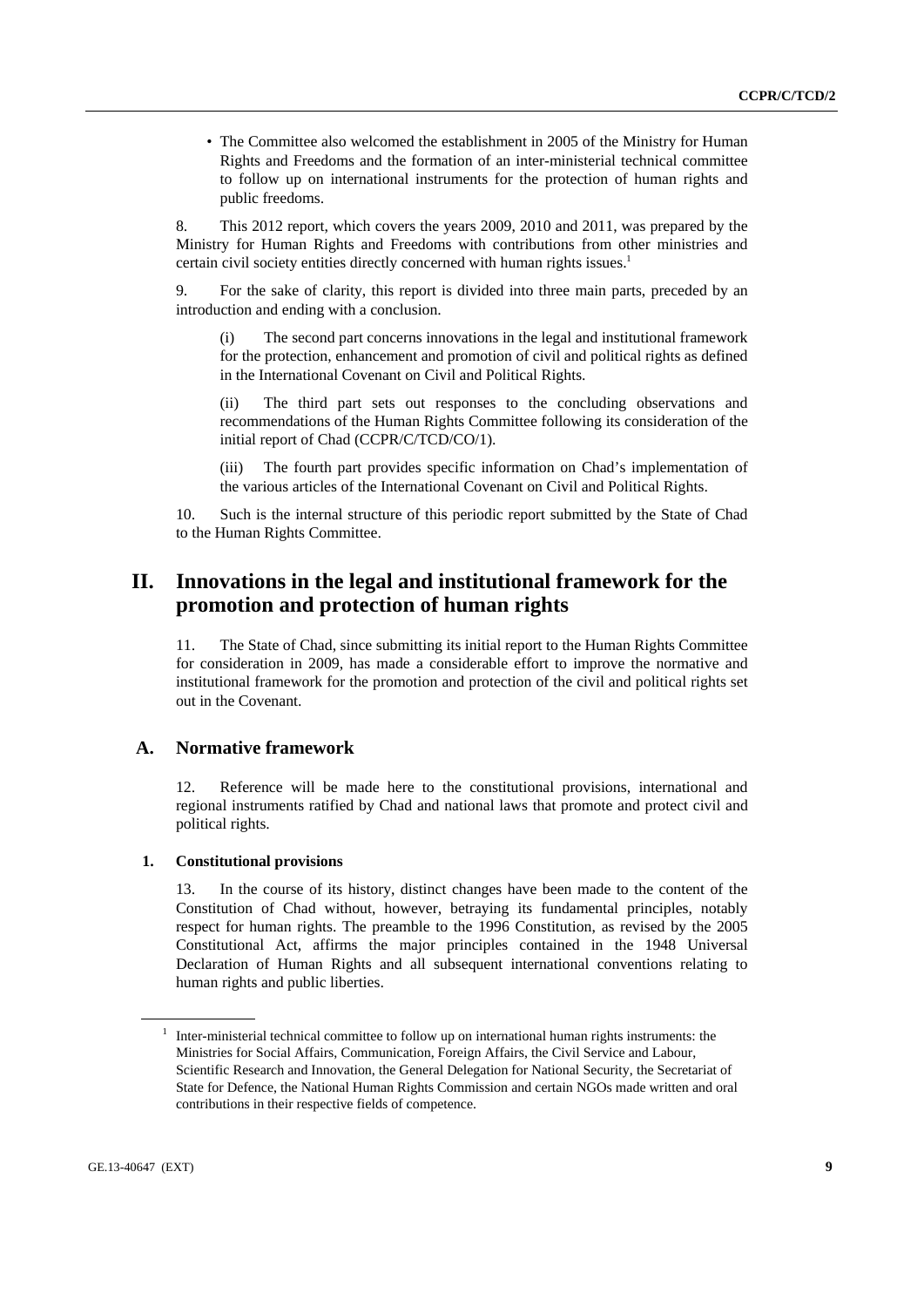14. The preamble to the Constitution proclaims, in accordance with the Covenant, the Chadian people's attachment to universal values and principles, including the following:

- Equal rights and duties for all human beings;
- The right to a fair hearing by a tribunal;
- Freedom of expression, of the press, of assembly and of associations;
- Freedom and security for all individuals;
- The prohibition of all unlawful commands or orders;
- The right to freedom of movement;
- The inviolability of the home and of the privacy of correspondence;
- The legality of offences and penalties;
- Non-retroactivity of the law;
- Freedom of opinion, belief and conscience;
- Freedom to form and to join a trade union and the right to strike;
- The right to a healthy environment;
- Protection of the environment:
- Protection of minorities;
- Protection of indigenous peoples.

#### **2. International and regional instruments**

15. The State of Chad has ratified a series of international conventions and regional instruments relating to the promotion and protection of human rights.

- 16. At the international level, mention may be made of the following instruments:
	- The Optional Protocol to the Convention of 18 December 1979 on the Elimination of All Forms of Discrimination against Women (instrument of ratification signed on 1 November 2004);
	- Convention relating to the Status of Stateless Persons (signed on 29 September 1954);
	- Convention on the Abolition of Slavery (signed on 7 September 1956);
	- Organization of African Unity Convention governing the specific aspects of refugee problems in Africa (date of accession: 12 August 1981);
	- Convention against Torture and Other Cruel, Inhuman or Degrading Treatment or Punishment (signed on 10 December 1964);
	- Convention on the Rights of the Child (signed on 20 October 1980);
	- Convention relating to the Status of Refugees (signed on 28 July 1981);
	- Protocol relating to the Status of Refugees (signed on 31 January 1987);
	- International Covenant on Civil and Political Rights (signed on 18 December 1979;
	- International Labour Organization (ILO) Convention No. 4 on Night Work (women), (signed on 13 June 1921);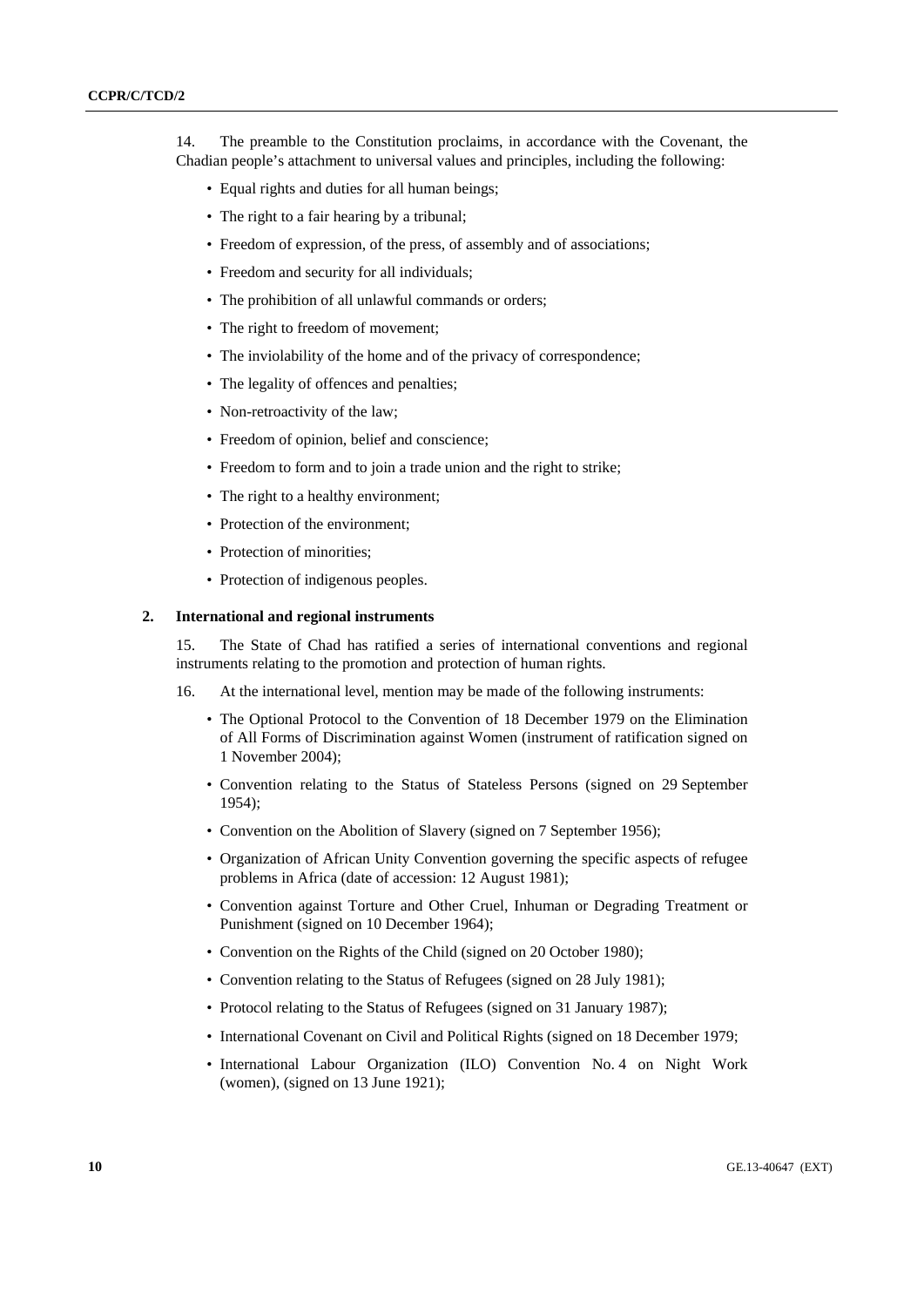- ILO Convention No. 6 on Night Work of Young Persons (Industry) (signed on 13 June 1921);
- International Convention for the Protection of All Persons against Enforced Disappearances (signed on 6 February 2007).
- 17. At the regional level, mention may be made of the following instruments:
	- Agreement on judicial cooperation among Member States of the Central African Economic and Monetary Community (CEMAC), adopted at Brazzaville on 28 January;
	- Agreement on extradition between Member States of CEMAC, adopted at Brazzaville on 28 January 2004;
	- Pact on non-aggression, solidarity and mutual assistance between Member States of CEMAC, adopted at Brazzaville on 28 January 2004;
	- Convention governing the CEMAC Parliament, adopted at Brazzaville on 28 January 2004; and
	- Convention on judicial cooperation among Member States of the Economic Community of Central African States (ECCAS), adopted on 18 March 2006.

#### **3. National legislation**

18. Since 2009, when the initial report was submitted, several pieces of domestic legislation have been adopted to enhance the protection and promotion of civil and political rights in Chad, including the following laws and decrees:

- Act No. 005/PR/2009 amending Organic Act No. 06/PR/1998 of 7 August 1998 on the organization and operation of the Supreme Court;
- Act No. 006/PR/2009 amending Organic Act No. 024/PR/2006 of 21 June 2006 and Organic Act No. 19/PR/98 of 2 November 1998 on the organization and operation of the Constitutional Council;
- Act No. 007/PR/2009 ratifying Ordinance No. 001/PR/2009 of 14 January 2009 granting an amnesty to the signatories of the peace agreements with the Government;
- Act No. 008/PR/2009 amending article 73 of Electoral Code Act No. 003/PR/2009 of 7 January;
- Organic Act No. 016/PR/2009 amending article 147 of Organic Act No. 006/PR/1998 of 7 August 1998 on the organization and operation of the Supreme Court;
- Act No. 017/PR/2009 authorizing the President of the Republic to ratify the United Nations Convention against Transnational Organized Crime;
- Organic Act No. 018/PR/2009 authorizing the President of the Republic to ratify the Protocol to Prevent, Suppress and Punish Trafficking in Persons, Especially Women and Children, supplementing the United Nations Convention against Transnational Organized Crime;
- Act No. 019/PR/2009 on the Political Parties Charter;
- Act No. 020/PR/2009 on the status of the political opposition in Chad;
- Act No. 021/PR/2009 amending Organic Act No. 005/PR/2000 on the High Court of Justice;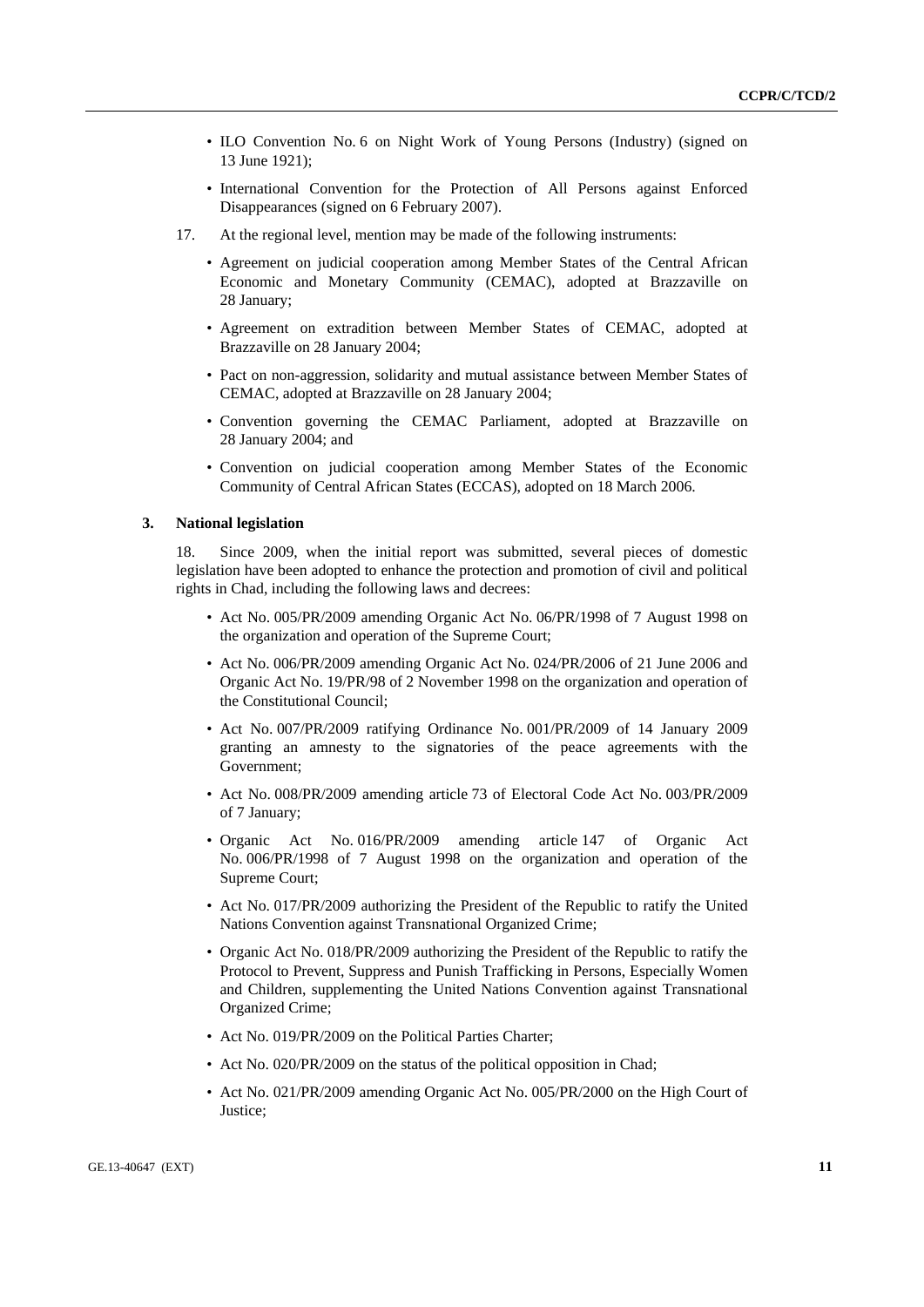- Organic Act No. 025/PR/2009 on relations between political parties and their elected activists;
- Organic Act No. 028/PR/2009 authorizing the President of the Republic to ratify the Convention governing the Community Parliament, signed at Yaoundé on 25 June 2008;
- Act No. 032/PR/2009 establishing a National Institute of Judicial Training (ENFJ);
- Decree No 1690/PR/P/CENI on the organization and functions of the Permanent Elections Bureau (BPE);
- Decree No. 1589/PR/PM/MISP/09 additional to Decree No. 622/PR/MISP/09 of 23 June 2009 on the organization chart of the Ministry of the Interior and Public Security;
- Decree No. 1432/PR/2009 establishing a training centre within the Directorate-General of the State Institutions Security Service (DGSSIE);
- Act No. 29 of December 2010 ratifying Ordinance No. 003/PR/2010 of 1 October 2010 amending Act No. 005/PR/1990 on the organization and operation of the Supreme Council of Justice;
- Act No. 0022/PR/2010 amending Act No. 020/PR/2008 establishing the Independent National Electoral Commission (CENI);
- Act No. 020/PR/2010 amending Act No. 003/PR/2009 of 7 January 2009 and Act No. 007/PR/2010 of 8 February 2010 on the Electoral Code;
- Act No. 19/PR/2010 laying down the basic principles for the administrative organization of the territory of the Republic of Chad;
- Act No. 018/PR/2010 amending Organic Act No. 022/PR/2000 of 2 October 2000 establishing the composition of the National Assembly and the rules governing ineligibility and incompatibility;
- Act No. 017/PR/2007 on the press regime in Chad;
- Act No. 013/PR/2010 on the status and responsibilities of traditional and customary authorities;
- Act No. 010/PR/2010 on tobacco control;
- Act No. 009/PR/2010 on audiovisual communication;
- Act No. 007/PR/2010 amending Act No. 003/PR/2009 on the Electoral Code;
- Decree No. 47/PR/PM/MDN/2007establishing the Joint Armies Training Division as an Officers' Training School;
- Decree No. 410/PR/NDN/2010 regulating admission into the armed and security forces;
- Act No. 006/PR/2010 on basic principles of town planning.

#### **B. Institutional framework**

19. Chad's legal arsenal for the promotion and protection of civil and political rights includes the Constitution, laws, duly ratified international conventions, decrees and ordinances.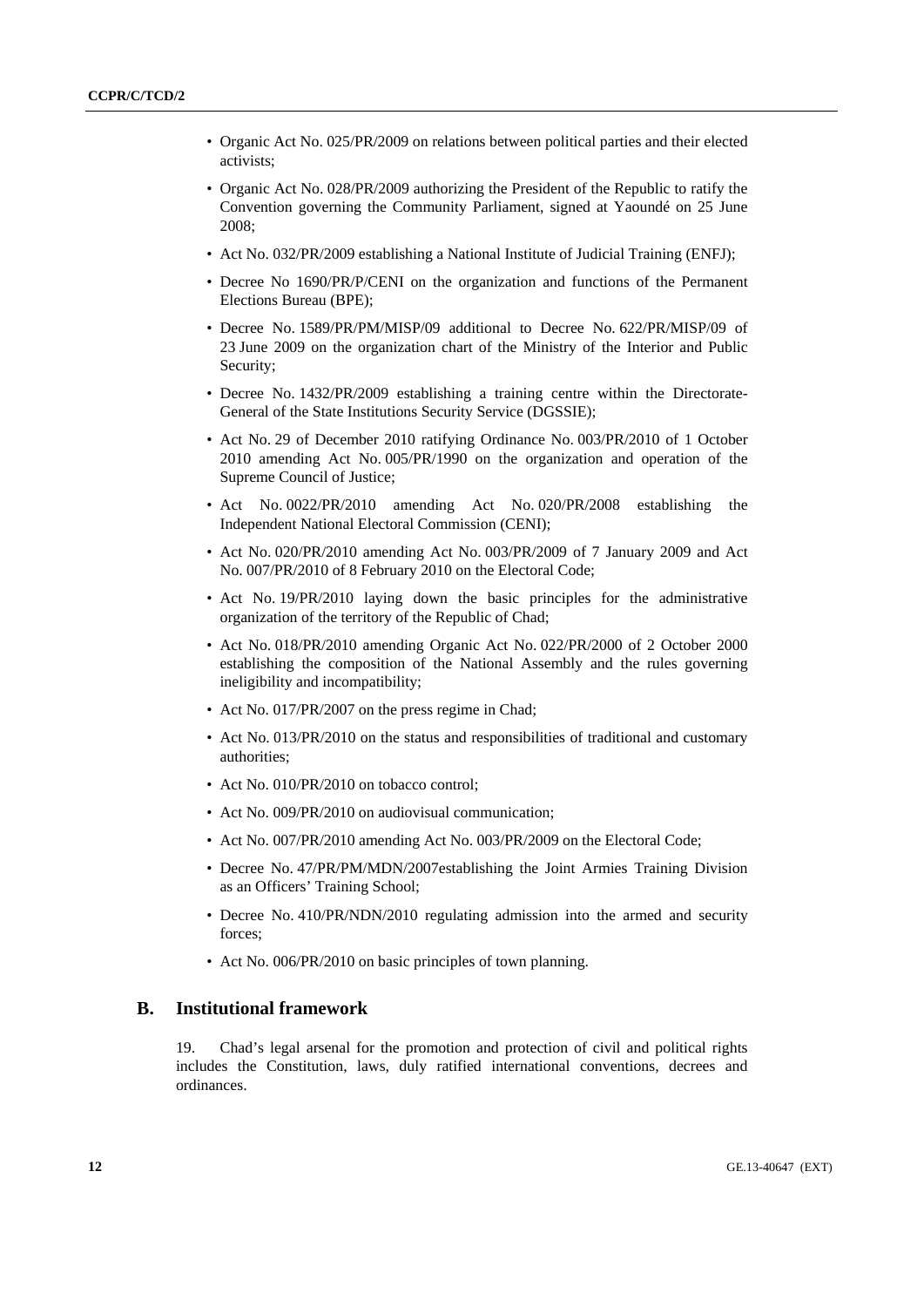20. This legal arsenal is designed to strengthen democratic political institutions, an independent judiciary, a Constitutional Council to apply and enforce the Constitution and national human rights institutions.

#### **1. Strengthening of democratic political institutions**

21. The Chadian people is sovereign. It exercises this sovereignty either indirectly through election by direct universal suffrage of the President of the Republic and parliamentarians, or directly by referendum.

22. The President of the Republic, as the Chief Executive, draws his power from the Chadian people. Article 61 of the 2005 revised Constitution stipulates that the President of the Republic is elected for a renewable five-year term of office.

23. The President of the Republic is the guarantor of national unity; he defines the policy of the nation and ensures that the Constitution is respected. He ensures compliance with international treaties and agreements. He appoints the Prime Minister and, on the proposal of the Prime Minister, he appoints the other members of the Government.

24. The Prime Minister is the Head of Government. The Government is accountable to the National Assembly.

25. Under the terms of article 106 of the Constitution, "legislative power is exercised by the National Assembly".

26. The power to initiate legislation rests concurrently with the Government and with the National Assembly. To that end, article 21 of the Constitution specifies the matters that come within the province of the law, notably the rights, guarantees and basic obligations of citizens, namely:

- The civic rights and fundamental guarantees granted to citizens for the exercise of their civil liberties;
- The obligations imposed for the purposes of national defence on the person and property of citizens;
- Nationality, the status and capacity of persons, matrimonial property regimes, inheritance and gifts;
- The Family Code;
- Determination of criminal offences and the penalties they carry, criminal procedure, amnesty, the establishment of new classes of courts and the status of members of the judiciary;
- The penitentiary system;
- The base, rates and methods of collection of all types of taxes;
- The issuing of currency;
- The setting up of categories of legal entities;
- Nationalization of companies and transfer of ownership of companies from the public to the private sector;
- The fundamental guarantees granted to civil servants and members of the national armed forces;
- The electoral system;
- Procedure for bringing customs into line with the principles of the Constitution;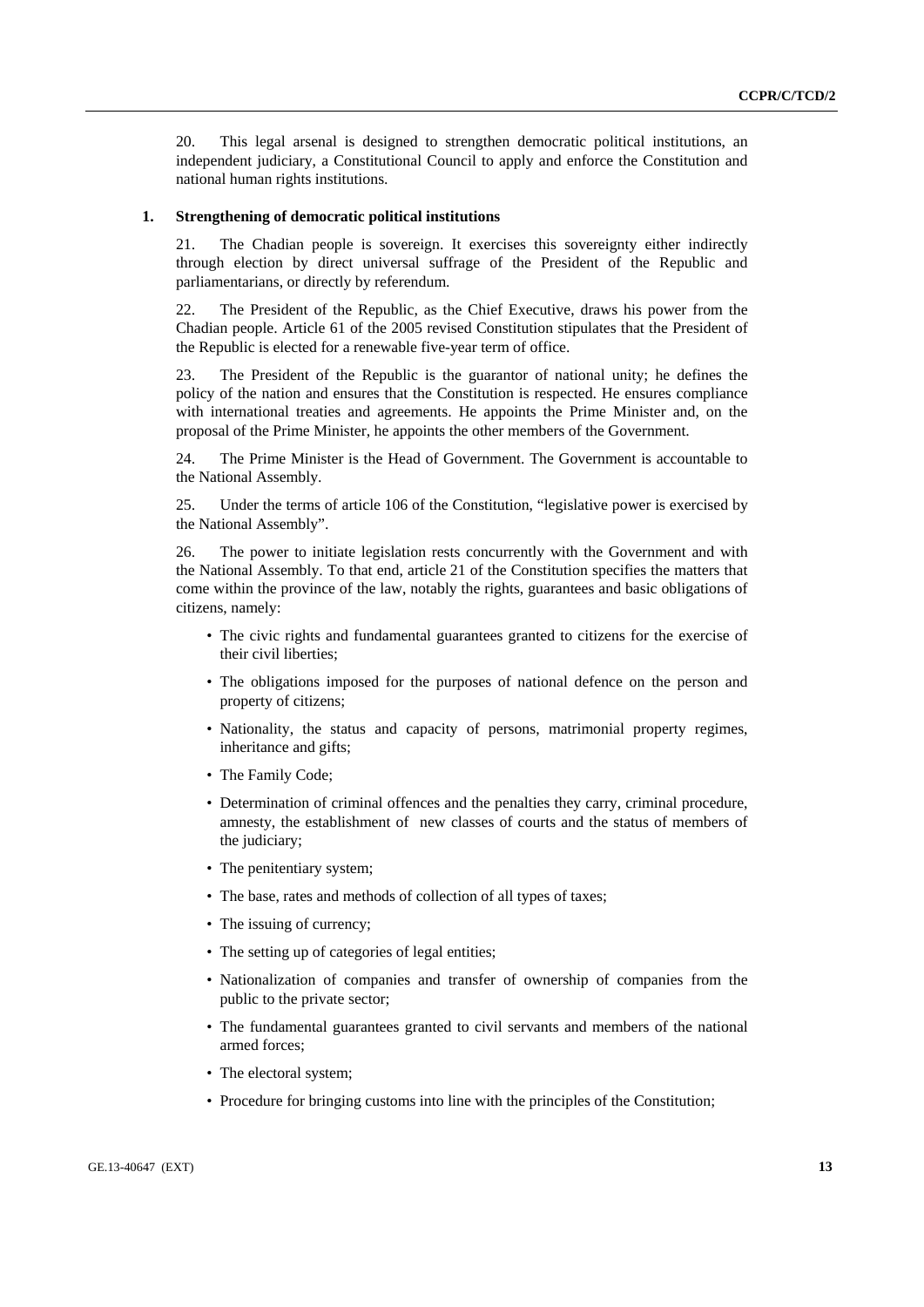- State of siege and state of emergency.
- 27. Laws lay down the basic principles of:
	- The administrative organization of the territory:
	- The general organization of national defence;
	- The self-government of territorial communities, their powers and their resources:
	- Town planning and land-use planning;
	- The charter of political parties, regulations governing associations and the press;
	- Education and scientific research:
	- Public health, social affairs and children's rights;
	- The social security system;
	- Systems of ownership, property rights and civil and commercial obligations;
	- Environmental protection and the conservation of natural resources;
	- The land tenure system;
	- The public domain system;
	- Mutual funds, savings and credit;
	- Labour law and trade union law;
	- Culture, art and sport;
	- The transport and telecommunications system;
	- Agriculture, stock breeding, fishing, wildlife, water and forest management.
- 28. The provisions of this article may be spelled out and supplemented by a law.

#### **2. An independent judiciary**

29. The 1996 Constitution as revised in 2005 stipulates in its article 141 that "judicial power is independent of executive power and legislative power".

30. Judicial power is exercised by a single class of courts composed of the Supreme Court, courts of appeal, ordinary courts and magistrates' courts. The judiciary is thus independent of the executive and legislative branches.

31. The President of the Republic guarantees the independence of the judiciary. He appoints judges and prosecutors after seeking the opinion of the Supreme Council of Justice (CSM).

32. Where court decisions are concerned, the Supreme Court and the Constitutional Council play a major role in ensuring the enjoyment of civil and political rights. Both bodies have handed down illuminating judgments and decisions with regard to human rights.

33. The judiciary plays a significant role in implementing the International Covenant on Civil and Political Rights in Chad. It still remains true, however, that the judiciary in Chad is faced with a huge challenge in protecting and promoting civil and political rights in the country.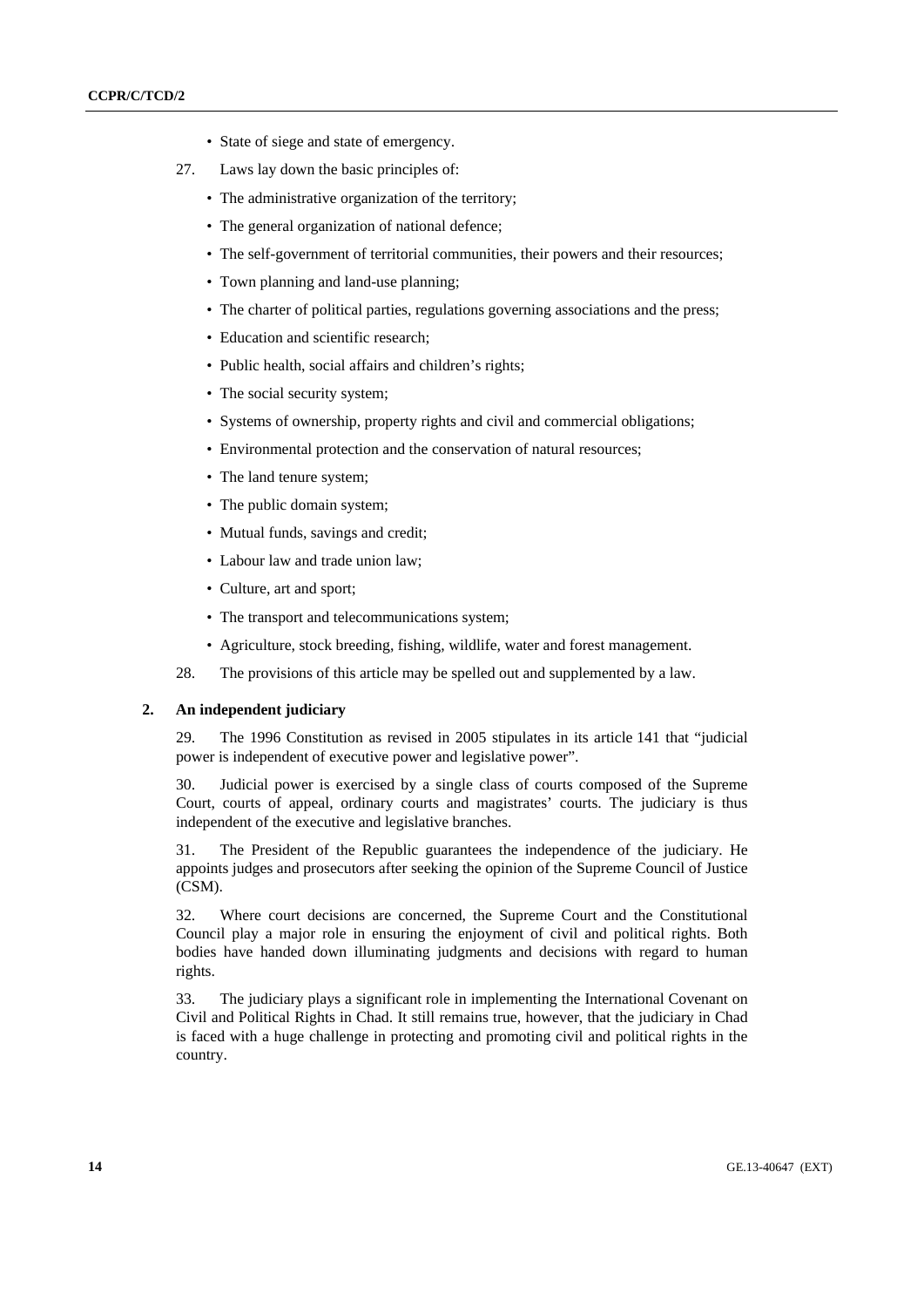#### **3. An active Constitutional Council**

34. The Constitutional Council is vested with the powers traditionally assigned to such bodies. It monitors the constitutionality of laws, treaties and the Rules of Procedure of the National Assembly. It does so by way of an action, so that the monitoring is by definition abstract. There is, however, a provision for an action of unconstitutionality, which can be taken by any citizen before any court; if need be, the court in question may suspend judgment and seize the Council, which reaches a decision within 45 days.

35. The Council ensures the proper conduct of elections and also hears disputes relating to presidential and legislative elections as well as referendum proceedings; it announces the results of referendums.

36. In addition, the Council regulates the functioning of institutions and the activity of the public authorities; it resolves conflicts relating to areas of competence between State institutions.

37. The Council gives opinions and hands down decisions. Its decisions are not appealable. They are binding on all public authorities, including military authorities (article 174 of the Constitution), this being a specific feature of the Constitutional Council of Chad.

38. A text declared to be not in conformity with the Constitution can be neither promulgated nor put into effect; in cases where it is already being implemented, it must be withdrawn from the legislation in force. If it is a treaty, it cannot be ratified until the Constitution has been amended.

#### **4. The National Human Rights Commission (CNDH)**

39. In 1994, the Government of Chad established by Act No. 031/PR/94 a National Human Rights Commission (CNDH) to:

- Provide opinions to the Government concerning civil liberties and human rights, including the status of women and the rights of children and persons with disabilities;
- Assist the Government and other national and international institutions with regard to all human rights issues in Chad;
- Undertake surveys and studies and prepare publications on issues relating to human rights and fundamental freedoms.

40. The Commission has the power to act on its own initiative and citizens can refer to it cases of human rights violations.

#### **5. Establishment of the Ministry for Human Rights and Fundamental Freedoms**

41. The Chadian authorities wisely chose to set up this Ministry in order to promote individual and collective freedoms. It is responsible in particular for raising the awareness of members of the judiciary and prison officers and informing them about the norms of human rights protection, in keeping with the Government's determination to consolidate the culture of human rights and freedoms in Chad.

42. The Ministry of Human Rights and Fundamental Freedoms is tasked with framing and monitoring the implementation of the Government's human rights policy.

- 43. In this capacity, it is responsible for:
	- Protecting and defending human rights;
	- Representing the Government in forums on human rights issues;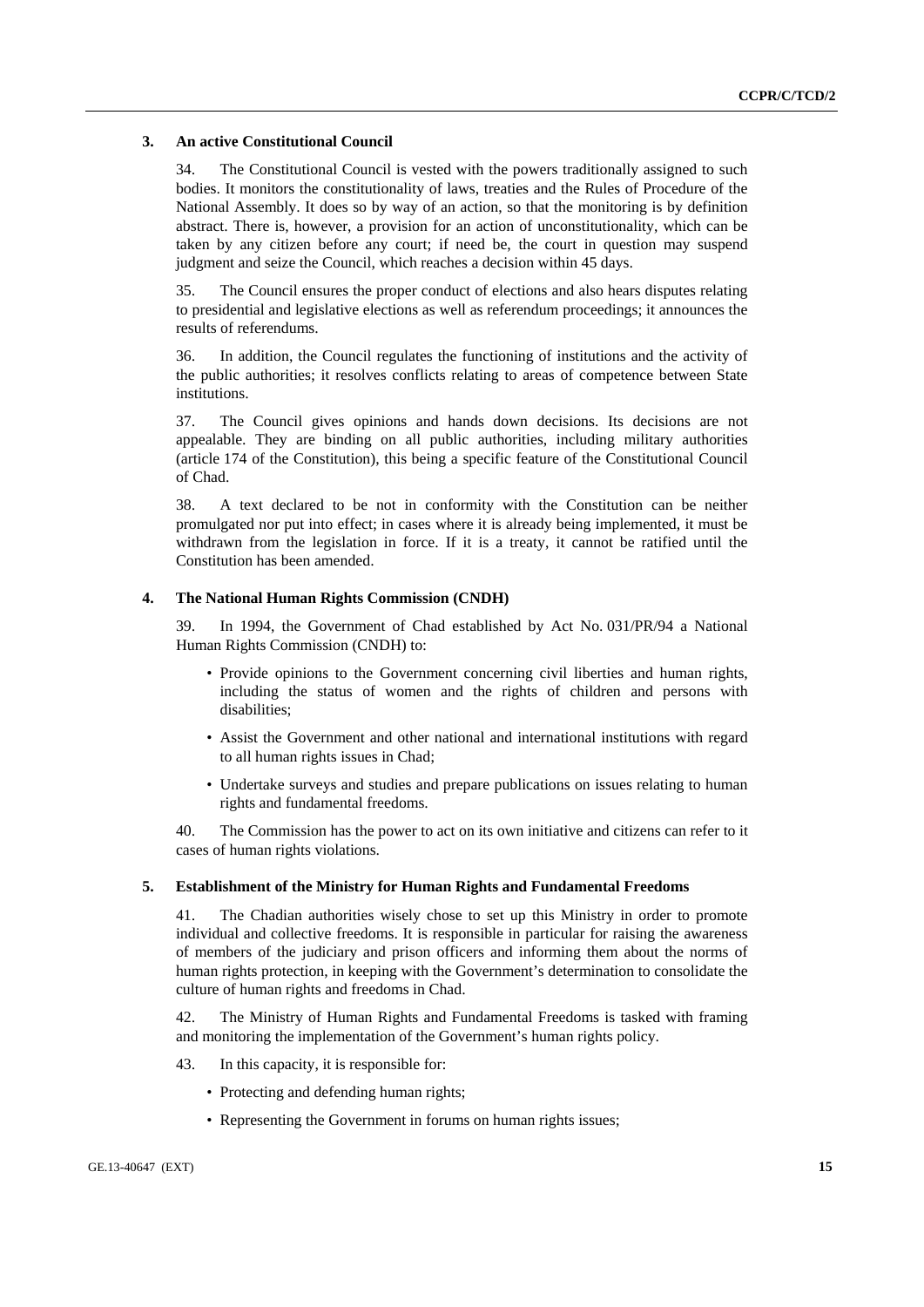- Promoting freedoms;
- Coordinating the Government's relations with human rights associations;
- Collaborating with the National Human Rights Commission;
- Following up and implementing international human rights instruments, in collaboration with the relevant ministerial departments.

44. On the occasion of the recent visit of the United Nations Deputy Commissioner for Human Rights in Chad from 1 to 3 April 2012, the Government gave its agreement to the opening of the country office of the United Nations High Commissioner for Human Rights in Chad. Cooperation with the United Nations system in the protection and promotion of human rights in Chad will thereby be further strengthened.

#### **6. The Office of the Ombudsman of the Republic**

45. The Office of the National Ombudsman was established by Decree No. 340/PR/PM/97 of 12 August 1997. This Decree was revoked by Act No. 031/PR/2009 of 11 December 2009 establishing the Office of the Ombudsman of the Republic.

- 46. The Office of the Ombudsman:
	- Receives and investigates complaints concerning government departments, the decentralized territorial communities, public institutions and any other body required to work in the public interest;
	- Makes suggestions and recommendations with a view to the prompt and amicable settlement of disputes brought to its attention.

47. The Office of the Ombudsman of the Republic is further responsible for seeking to restore and uphold civil and political peace and to defend the rights of citizens in relation to the public authorities. Under the terms of article 12 of the aforementioned Act, "any natural or legal person who considers that a body within the scope of article 2 has not acted in accordance with its public service mandate in a matter concerning that person may take the matter to the Office of the Ombudsman of the Republic by lodging an individual complaint".

48. The Office of the Ombudsman may also take part in any initiative or action to improve the operation of public services and be associated with any peace and conciliation mission not initiated by it and aimed at reconciling the points of view of the authorities and social or professional groups.

# **III. Responses of the Government of Chad to the concluding observations of the Human Rights Committee (CCPR/C/TCD/CO/1)**

49. At its 86th session, the Human Rights Committee adopted a number of concluding observations following its consideration of the initial report of Chad (CCPR/C/TCD/1). We wish therefore to provide some responses to the legitimate concerns expressed by the Committee. We shall do so in the order of the issues raised.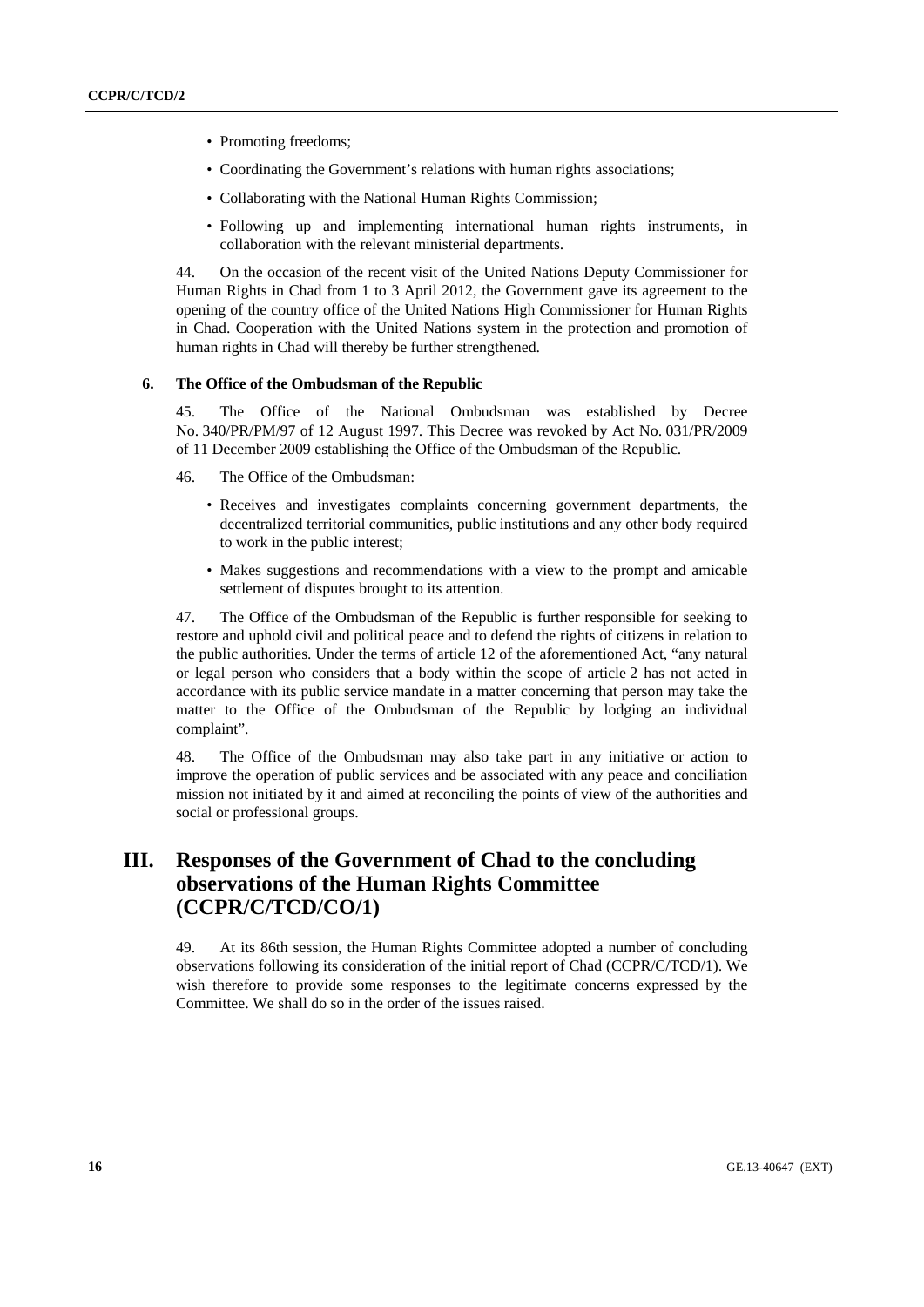### **Responses to the recommendation contained in paragraph 9 of the concluding observations (CCPR/C/TCD/CO/1)**

#### *Appropriate domestic legislation for the protection of victims*

50. The entire body of Chadian legislation seeks to provide a set of domestic rules that will ensure the practical and effective protection of the rights of victims of prohibited practices while giving an active role to the legislator.

#### *The obligation of protection*

51. Administrative protection is clearly linked to the maintenance of public order. The law on the maintenance of order thus enables the administrative authorities to prevent public disturbances while respecting freedom of demonstration. The Government considers that the obligation of protection in the context of the right to life means not only refraining from wilful, unlawful action to cause death but also taking the necessary measures to protect the life of citizens.

52. The authorities are consequently required, in certain circumstances, to assume the positive obligation of taking preventive practical measures to protect individuals whose lives are threatened by the criminal behaviour of others.

#### *The obligation to carry out an effective investigation*

53. In Chad, the obligation to carry out an effective investigation derives from the Criminal Code, which stipulates that a person cannot be imprisoned or charged without prior investigation.

54. Where a person presents an arguable claim that he or she has suffered serious illtreatment at the hands of the police or other State officials, or where a death has occurred, even when it is not established that the death has been caused by State officials, this obligation requires that an investigation be carried out that meets certain minimum conditions.

#### *Procedural rights*

55. A person's rights may be violated through the breach of various procedural rights, in particular the right to free legal assistance, the right of effective remedy, the right to a reasonable duration of (civil) proceedings and the right of access to a court.

56. The authorities, while being aware of the need to offer victims a sufficient range of remedies, see to it that they have the possibility of effectively using such remedies. Several issues are involved, such as information, the benefit of free legal assistance, simplification of proceedings and the advantage of an inter-institutional approach.

57. The State of Chad has not been slow in demonstrating its political will in this matter. Action taken by the Ministry for Human Rights and Fundamental Freedoms to promote and protect human rights in Chad has included the organization of several forums and workshops, including the following:

- Regional forum on human rights held in Abéché in October 2009, in partnership with the United Nations Mission in the Central African Republic and Chad (MINURCAT), to evaluate the human rights situation in eastern Chad;
- First National Forum on Human Rights in Chad, held from 9 to 11 March 2010, with a view to establishing a framework for dialogue, exchange and partnership between the Ministry for Human Rights, other national institutions and civil society associations, in order to take stock of human rights violations, determine their causes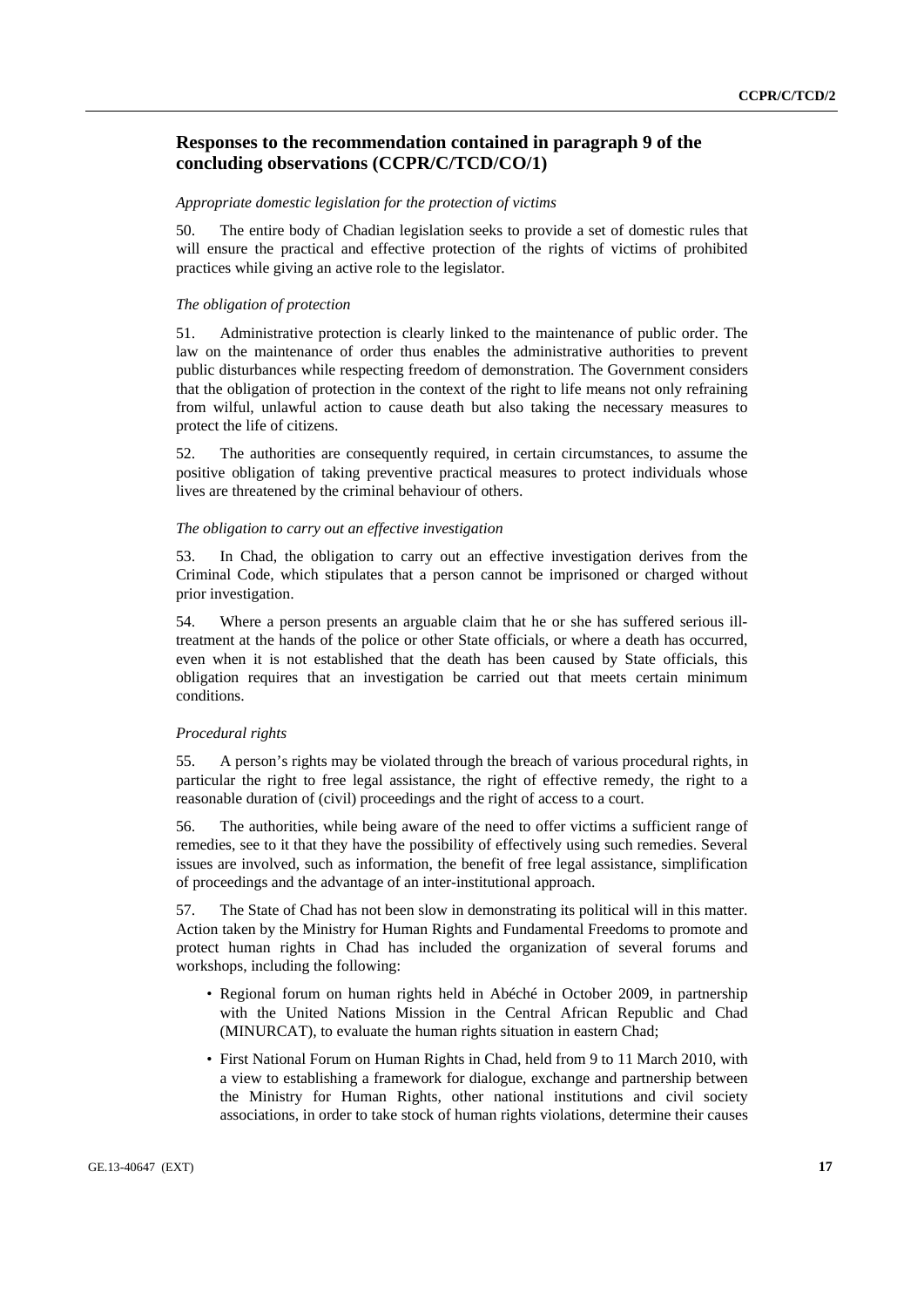and evaluate the State´s institutional and legal capacity to remedy them. It was also aimed at evaluating the ability of other civil society entities to promote and strengthen human rights.

- A series of outreach workshops, held from September to October 2010, on the results of the Universal Periodic Review, with a view to drawing up a national plan of action on human rights in Chad that takes into account the recommendations of treaty bodies and the National Forum on Human Rights and establishes an effective mechanism to monitor its implementation;
- Drawing up of a national plan of action on human rights.

58. These various activities carried out by Chad contribute to the promotion and protection of human rights throughout the national territory. In addition to these activities, several others have been carried out with the same goal, with the support of the technical and financial partners of Chad. These include:

- The establishment, in partnership with the United Nations Development Programme (UNDP) of the *Maison des Avocats* [Lawyers´ House] in Abéché, eastern Chad, under the legal assistance project;
- The implementation, in partnership with MINURCAT, of the project *Avocat au service des vulnérables* [lawyers for the vulnerable];
- Law clinics set up by civil society, as illustrated by the Association for the Promotion of Fundamental Freedoms in Chad, with the support of partners. These clinics assist all population groups in Chad.
- The project to support justice reform (PRAJUST) also assists certain organizations in the eastern part of the country in the promotion and protection of human rights.

### **Responses to the recommendation contained in paragraph 10 of the concluding observations**

59. The fight against impunity is a major concern of the Government. It is focused on practically all cases of human rights violations, in particular extrajudicial execution, torture and other inhuman or degrading treatment, especially when such violations are perpetrated by State officials or public services. Prison staff, police and gendarmerie officers, other State employees and traditional chiefs who are found guilty of such violations are punished by judicial and administrative sanctions.

60. The Government is determined to prosecute those who violate human rights. Although, in some cases, some individuals have been acquitted, efforts to combat impunity have nevertheless been effective since, even in those cases, all the suspects were prosecuted.<sup>2</sup>

61. The opening of investigations for cases of human rights violations is very often automatic. The Ministry of Justice strongly encourages prosecutors to systematically open preliminary investigations for any offence irrespective of the person or persons by whom it was perpetrated.

62. Not only is the Government engaged in an unremitting effort to make citizens aware of the need to bring cases of human rights violations to justice, but also the legislation

<sup>&</sup>lt;sup>2</sup> Progress report on follow-up to and implementation of the recommendations of the Commission of Inquiry into the events of February 2008.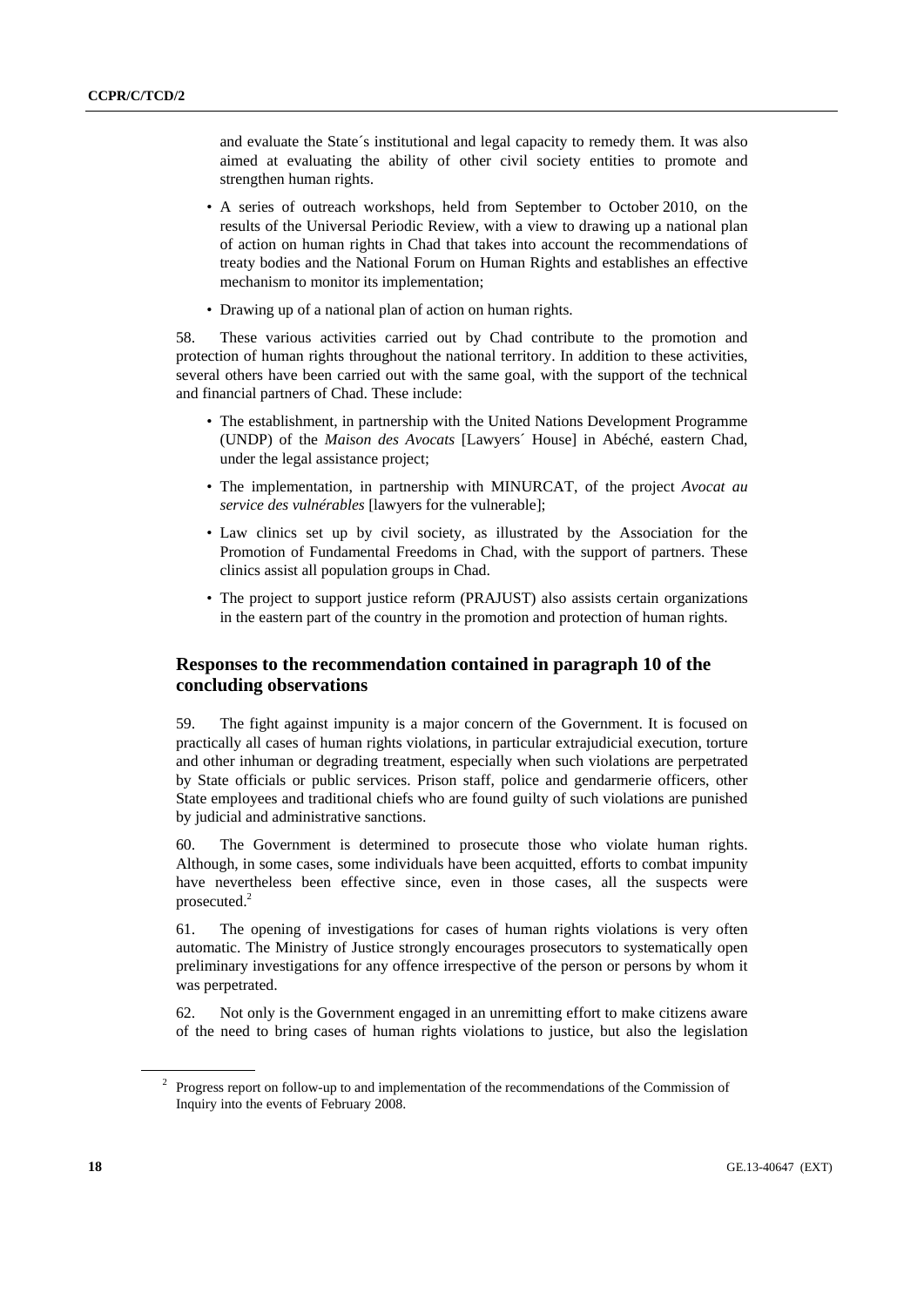provides a way around the lack of action of certain corrupt prosecutors. Victims may bring a private prosecution and initiate criminal proceedings.

63. Furthermore, in addition to judicial remedies, the Government of Chad allows victims to refer to the Ombudsman of the Republic or the National Human Rights Commission.

### **Responses to the recommendation contained in paragraph 11 of the concluding observations**

64. The Government, in view of the disturbing scale of corruption, had set up a Ministry responsible for State oversight and ethics, which has changed its name to: Ministry of Justice, Moral Improvement and Good Governance. Huge sums embezzled by State officials have been recovered and restored to the public purse, following checks and investigations carried out by that Ministry.

65. Several senior officials suspected of misappropriation of public property have been arrested.

66. To combat the misappropriation of public property, Chad adopted Ordinance No. 011/PR/2012 on the prevention and punishment of corruption and similar or related offences in the Republic of Chad, repealing Act No. 004/PR/2000 of 16 February 2000, some of whose provisions were contrary to the Constitution, particularly as regards the presumption of innocence.

67. This law sets out the conditions for the prosecution of individuals but also and more importantly establishes the principle that legal entities can be convicted, ensures the anonymity of persons reporting acts of corruption and extends the powers of investigators.

68. The Government of Chad has also conducted an extensive information and awareness-raising campaign aimed at State employees and covering the misappropriation of public property, corruption, graft and influence-peddling both in N´Djamena and throughout the regions of the country.

69. Furthermore, awareness-raising campaigns are being conducted through the media to warn State employees against the misappropriation of public funds.

### **Responses to the recommendation contained in paragraph 12 of the concluding observations**

70. In accordance with this recommendation by the Committee, the Government has included the reform of the National Human Rights Commission in its legislative programme.

71. A workshop on Act No. 031/PR/94 establishing the Commission, aimed at bringing it into line with the Paris Principles, was held from 3 to March 2012. A preliminary bill to that effect is being adopted by the Government.

72. The Committee's concerns are largely taken into account in the preliminary bill, particularly the establishment of the Commission's own budget, the strengthening of the mandate of its members, its composition and the immunity granted to its members.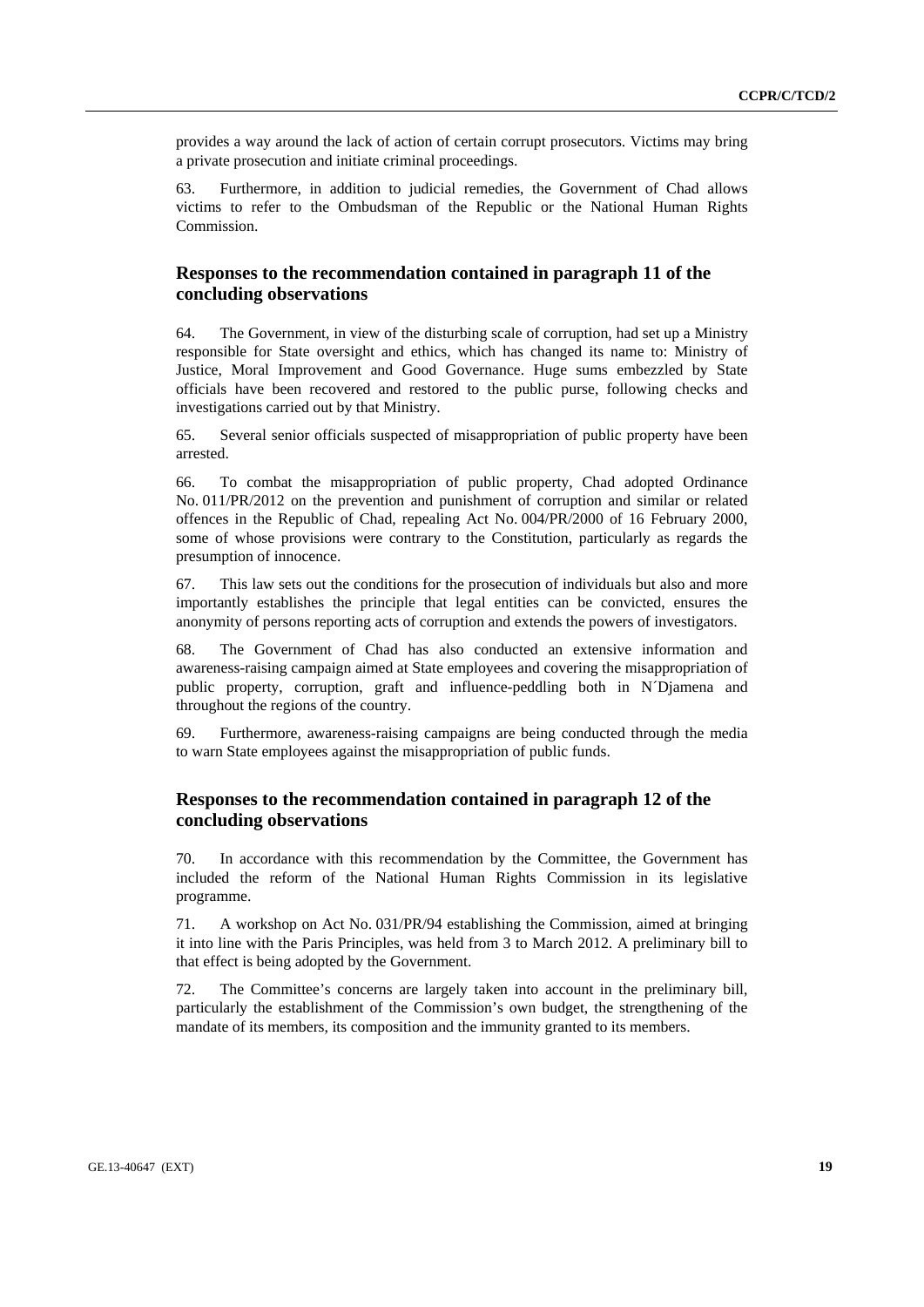### **Responses to the recommendation contained in paragraph 13 of the concluding observations**

73. The Constitution of Chad stipulates in its article 44 that "every Chadian has the right to move freely inside the territory, to leave it and to return".

74. Chadian legislation guarantees the rights and freedoms set out in the Covenant for citizens within its territory. Article 17 of the Constitution provides that "the human person is sacred and inviolable". Every individual has the right to life, personal integrity, security, freedom and the protection of privacy and property.

75. Chadian legislation punishes rape severely. Thus, article 275 of the Criminal Code stipulates that "a person found guilty of rape shall be punished by a period of forced labour". Article 276 continues: "When the rape has been committed on the person of a child aged 13 or with the help of one or more persons or a parent of the victim, the penalty shall be hard labour for life".

76. From 2005 to 2007, a succession of crises at the regional level (in particular the Darfur conflict) and at the national level (insecurity and intercommunity and political tension) caused the internal displacement of some 180,000 persons in the eastern part of Chad, especially in the regions of Ouaddai and Sila. The situation has changed since that time. Incursions by Janjaweed militias and fighting between Chadian armed groups and governmental forces have ceased. The Government hopes to put an end to the distinction between displaced persons and host populations.

77. Displaced persons currently choose between integration, relocation or return to their village of origin. At this stage, the Government has taken significant steps to enable displaced persons to return by building shelters, health centres, schools, wells, etc.

78. Between 2007 and 2008, intercommunity fighting led to the forced displacement of some 16,000 Chadians within the country, in particular in the regions of Dar Sila and Ouaddai. Most of the displaced women had suffered rape or other forms of sexual violence.

79. The main reasons for their decision included the security situation in the village of origin, land access, access to basic services and economic opportunities. Decisions were also influenced by age, ethnic background, village of origin and reason for the displacement, such as an attack. It is, however, as difficult to establish a typology (according to village of origin, for instance) as it would have been anticipate the choices that were made. It is also a challenge for humanitarian agencies to determine the number of persons opting for one choice rather than another. The situation remains unstable: poor crops in 2011 could, for example, lead to population movements.

80. To date, the Government has set up:

- Two governmental institutions with a mandate for internally displaced persons: the national agency to coordinate support for humanitarian activities and the integrated security force [*Détachement intégré de sécurité*] (CONSAHDIS) and the national commission for the reintegration of refugees and returnees (CNARR). CONSAHDIS supervises the integrated security force (DIS) and projects to assist displaced persons, returnees and/or relocated persons and host populations and manages displaced persons sites.
- CNARR is mandated to protect refugees: it coordinates assistance to displaced persons and keeps a register of them.
- A comprehensive stimulus programme for eastern Chad (PGRET), developed with the support of a number of partners, particularly UNDP, was officially approved in September 2010. This programme seeks to meet the needs of internally displaced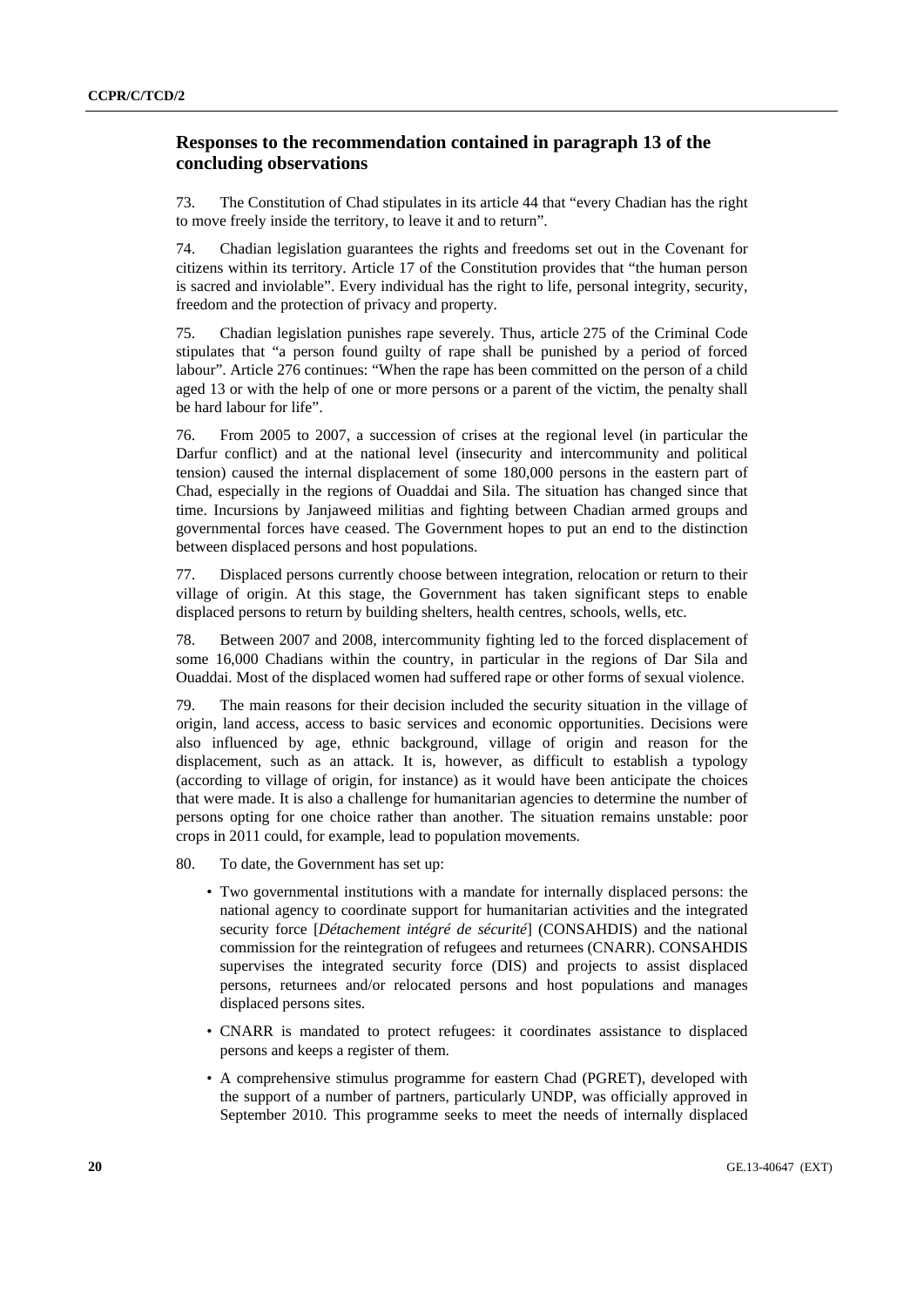persons and host communities in areas of return, with the help of substantial financial and human resources made available by the Government.

• PGRET is a strong and positive political signal from the Government, demonstrating its resolve to improve the living conditions of its citizens, enable returnees to put down roots and start a process that will enable them to enjoy their fundamental rights.

81. The Government continues to give priority to the safety of refugees, internally displaced persons and humanitarian workers in Chad. It is true that general security conditions have improved. Since the departure of MINURCAT, the Chadian integrated security force DIS supported by the United Nations has played and continues to play a key role in maintaining security in and around refugee camps and in protecting convoys of displaced persons returning to their villages of origin. The presence of DIS is essential to encourage respect for the rule of law, prevent the enlistment of children in armed groups and reduce the number of acts of sexual and gender-based violence in and around camps.

#### **The Integrated Security Force is divided into six police stations and six police posts**

82. Each station contains a safe cell or protection service for women and children whose task is to prevent and investigate sexual offences and domestic violence and to recommend psychosocial, medical and legal care or assistance.

83. DIS has female staff members who have three main responsibilities:

- Sheltering victims of violence;
- Guiding victims towards care facilities;
- Conducting police investigations.

84. That being said, it should be emphasized that since 2009, the action of MINURCAT followed by that of DIS has ensured the security and protection of displaced persons, mainly in eastern Chad. The Government considers, however, that still more needs to be done to achieve the ultimate goal of eradicating all forms of violence against displaced persons and enabling them to return to normal life.

85. To this end, Chad and Sudan have set up a joint force to protect refugees. Since doing so, peace has been completely restored in the eastern part of the country.

### **Responses to the recommendation contained in paragraph 14 of the concluding observations**

86. Under Chadian legislation, women are recognized to be equal before the law, in the same way as men. This is clear, for example, from article 252 of the Criminal Code, which stipulates that every individual is answerable for his or her acts if they affect the physical or mental integrity of another person.

87. Thus, any woman who has sustained physical violence (assault and battery) or violence in breach of obligations resulting from marriage, such as lack of family maintenance of child or family abandonment, may apply to the courts for the payment of spousal support or compensation for the prejudice suffered.

88. It must be acknowledged, however, that many women do not lodge complaints because they are ignorant of their rights or are fearful of becoming social outcasts or losing their husbands.

89. The most relevant judicial developments include the following: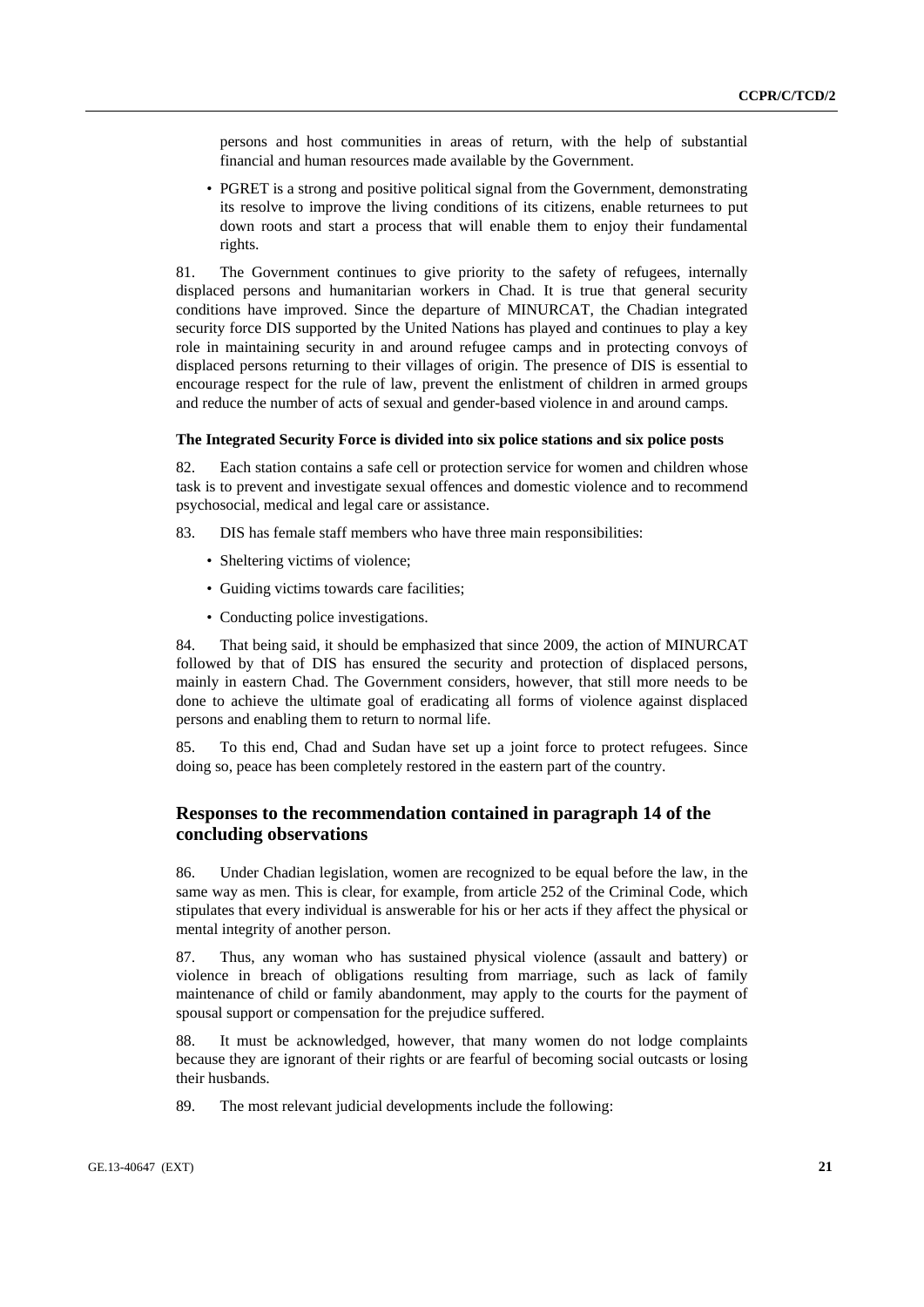The projected justice reform, which will lead to improved prison conditions for women;

The courts' decisions in recent years, which amply show that the courts take into account the provisions of the Convention on the Elimination of All Forms of Discrimination against Women.

90. Act No. 006/PR/2002 of 15 April 2002 on promotion of reproductive health reinforces women's right to health care and protection and is fully in line with the relevant provisions of the Convention. In particular, it stipulates that couples have free choice in regard to procreation and number of children (arts. 4, 5 and 6). In other words, responsibility for reproductive health now rests with the couple and not only with the husband, as is commonly assumed.

91. The provisions of this Act recall some of the major principles of human rights. Article 3 provides that: "All individuals are equal in rights and dignity in matters of reproductive health without any discrimination based on age, sex, wealth, religion, ethnic group or marriage or other situation".

92. This Act also recognizes the right of every individual freely to decide matters of productive health and freely to choose not to marry or to marry and found a family (art. 5).

93. Article 9 of the Act explicitly condemns genital mutilation in the following terms:

 "All persons have the right not to be subjected to torture or to cruel, inhuman or degrading treatment on their bodies in general and on their reproductive organs in particular. All forms of violence, such as female genital mutilation (FGM), early marriage, domestic rape and sexual abuse of human beings are prohibited".

94. Under article 18 of this Act, any person who violates its provisions is punishable as follows:

 "Anyone who, by practice, writing, speech, publicity or propaganda, violates the provisions of this law shall be punishable by a prison term of between five months and five years and a fine of between 100,000 CFA francs and 500,000 CFA francs or either of these penalties".

95. The Criminal Code punishes acts of violence against women.

96. Family and domestic violence, both psychological and physical, against women is covered by the Criminal Code, which punishes violations of physical and moral integrity, offences against morality, public indecency, and violations of the integrity and unity of the family. Thus, under article 277 of the Criminal Code, consummation of marriage with a girl under the age of 13 is treated as rape and punished as such.

97. Article 253 of the Criminal Code treats female excision, sexual mutilation and other violence resulting in more than 20 days' incapacity for work as a crime punishable by a prison term of between one and five years and a fine of 100,000 CFA francs.

98. The development and dynamism of the voluntary sector reveal the degree of maturity acquired by its civil society components in raising public awareness of international and national legal instruments and the promotion and protection of the rights of women and children in Chad.

99. Generally speaking, civil society organizations do important work in promoting the rights and freedoms of citizens. They take the form of human rights associations, nongovernmental organizations, trade unions, organizations of non-State actors, religious and professional organizations, women's organizations, etc.

100. Their activities, both individually and collectively within networks or movements, play a decisive role in changing behaviour and attitudes within the population,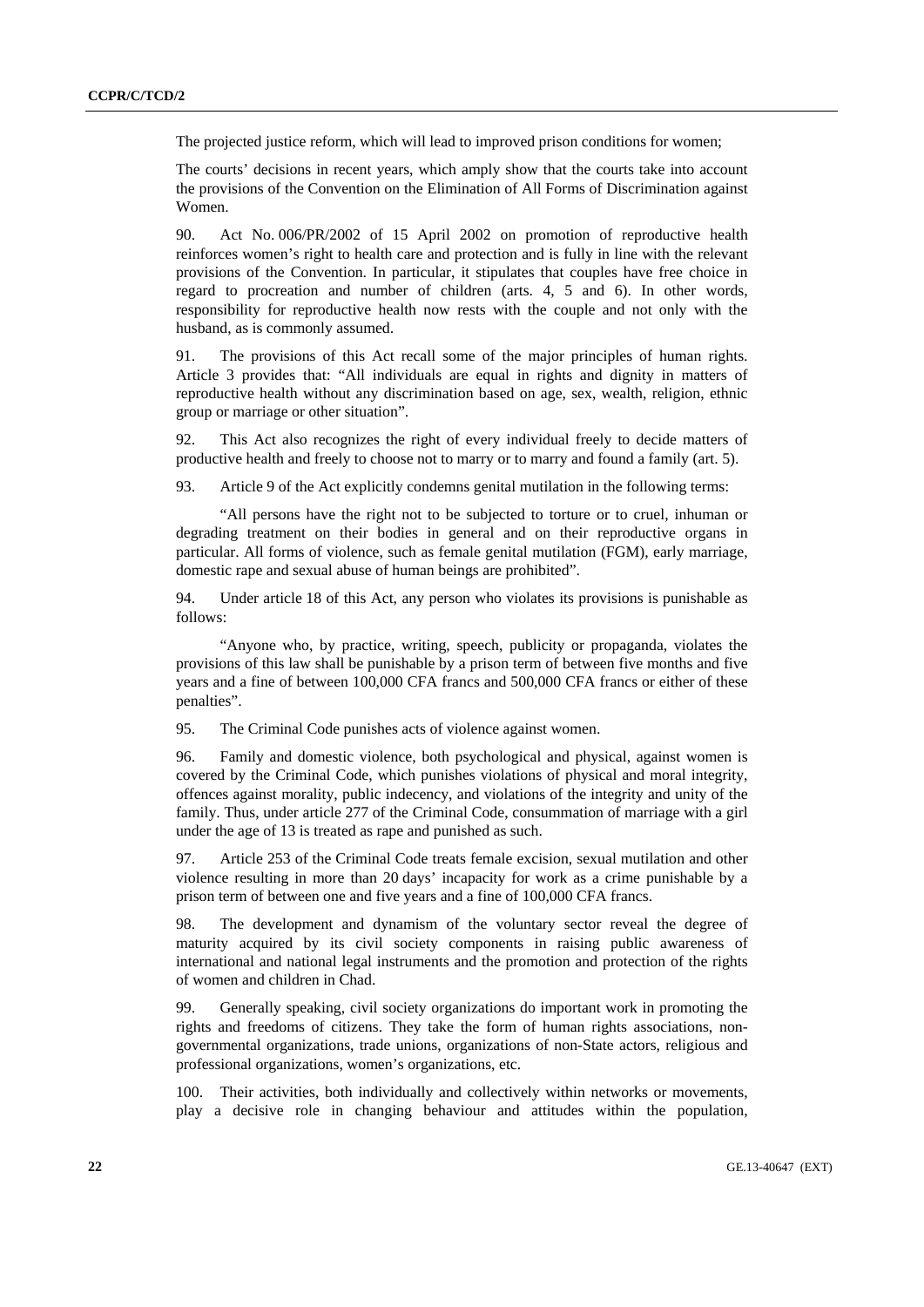notwithstanding the lack of official statistics that would allow their real impact to be evaluated. Examples of such changes in people's attitudes concern forced marriage, domestic violence, such as beatings, and inheritance, and relate essentially to the role and place of women in a changing society.

### **Responses to the recommendation contained in paragraph 15 of the concluding observations**

101. The Government and women's organizations have conducted an extensive campaign to raise the awareness of young women who engage in this practice and to draw the attention of women who perform female circumcision to the risks that they thereby incur.

102. In 1997, research carried out by the Chadian Family Welfare Association (ASTBEF) on female initiation in Moyen Chari revealed that harmful traditional practices, recognized as such by the consensus-based workshop on reproductive health in 1999, are female genital mutilation (FGM), food taboos and violence against women, and also include early and forced marriages.

103. A national committee was set up to combat this phenomenon in 1996 (National Committee of the Inter-African Committee to Combat Harmful Traditional Practices involving women and children – CONACIAF). Since then, awareness-raising activities and advocacy work have been carried out. ASTBEC has launched a project to combat FGM with the support of the United States embassy.

104. The Government has made every effort to eradicate vesicovaginal fistulas by providing medical care for those affected by them.

### **Responses to the recommendation contained in paragraph 16 of the concluding observations**

105. In Chad, polygamy is a matrimonial regime recognized by custom.

106. A draft Personal and Family Code had been duly drawn up to resolve the problems raised by the Committee. The Government had asked religious and customary communities to review the draft. Because of the weight and importance of issues to do with polygamy and inheritance in Chadian society, the resistance and threats were such that the Government decided to undertake a broad consultation with religious and customary communities throughout the national territory with a view to finding solutions that would not excessively offend local feeling and, most importantly, would not trigger public disturbances.

107. Following these consultations, the Government intends to initiate a major legislative reform on civil status and, in particular, on polygamy.

### **Responses to the recommendation contained in paragraph 17 of the concluding observations**

108. Title VI, Chapter II, of the Constitution of Chad deals with customary and traditional rules. Article 156 of the Constitution stipulates that:

 "Until their codification, customary and traditional rules are applicable only in the communities where they are recognized. However, customs contrary to public order or customs that promote inequality between citizens are prohibited".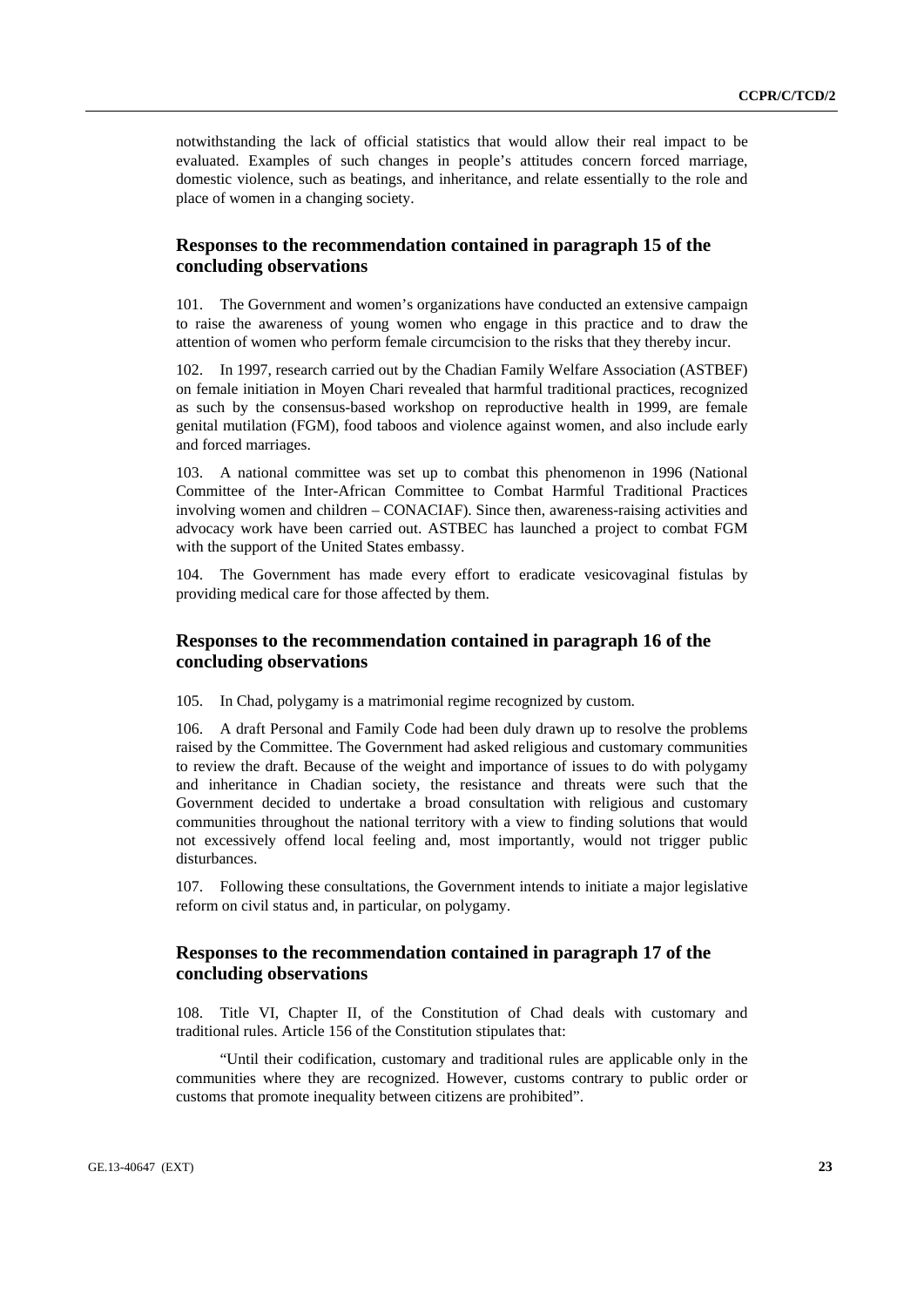109. Article 157 adds: "Customary rules governing matrimonial regimes and inheritance may be applied only with the consent of the parties concerned".

110. In the absence of consent, domestic law alone is applicable. Article 158 stipulates that: "customary or traditional reparation may not be an obstacle to public action".

111. The Constitution of Chad establishes the principle that Chadians of either sex are equal before the law. Thus, article 13 of the Constitution stipulates that: "Chadians of either sex have the same rights and the same duties. They are equal before the law". Article 14 spells this out as follows:

"The State ensures that all are equal before the law, without distinction of origin, race, sex, religion, political opinion or social position. It has the duty to see to it that all forms of discrimination against women are eliminated and to protect its citizens in all areas of private and public life".

112. The problem of women's involvement in public life is linked to their low literacy rate, their lack of education and the weight of socio-cultural tradition.

113. For some years now the State has been pursuing a policy to promote women and improve their participation in public life. The President of the Republic has accordingly assigned a 30 per cent quota to women in government and in various public institutions.

### **Responses to the recommendation contained in paragraph 18 of the concluding observations**

114. On this issue, the provisions in force in Chad are quite clear, in particular article 87 of the Constitution, which stipulates that "when the institutions of the Republic, the independence of the nation, territorial integrity or the fulfilment of international commitments are under serious, immediate threat, and when the regular functioning of the public authorities is interrupted, the President of the Republic, after consultation with the President of the National Assembly and the President of the Constitutional Council, shall take in the Council of Ministers, for a period not exceeding 15 days, such exceptional measures as are required by circumstances.

115. This period may be extended only with the agreement of the National Assembly. The President of the Republic so informs the nation by a message. The National Assembly meets without convocation if it is not in session. These exceptional measures can never justify violations of the rights to life and to physical and moral integrity or breaches of the legal safeguards provided for individuals".

116. Article 88 goes on to specify that "the measures taken in pursuance of the previous article must be guided by a desire to ensure, within the shortest possible time, that the constitutional public authorities have the means to discharge their mandate".

117. Within this framework, the Government has found it necessary on two occasions (2006 and 2008) to declare a state of emergency and has done so while remaining in compliance with the texts in force and with its international commitments.

118. The purpose of the state of emergency, declared by Decree No. 1014 of the 13 November 2006, for example, was to put an end to the serious public disturbances resulting from the insecurity prevailing in the six regions of the country concerned and in the city of N'Djamena.

119. Accordingly, and in conformity with article 124 of the Constitution and Ordinance No. 44 of 27 October 1962 concerning states of emergency, which lays down the conditions for introducing such restrictions on civil liberties, the Council of Ministers at its meeting of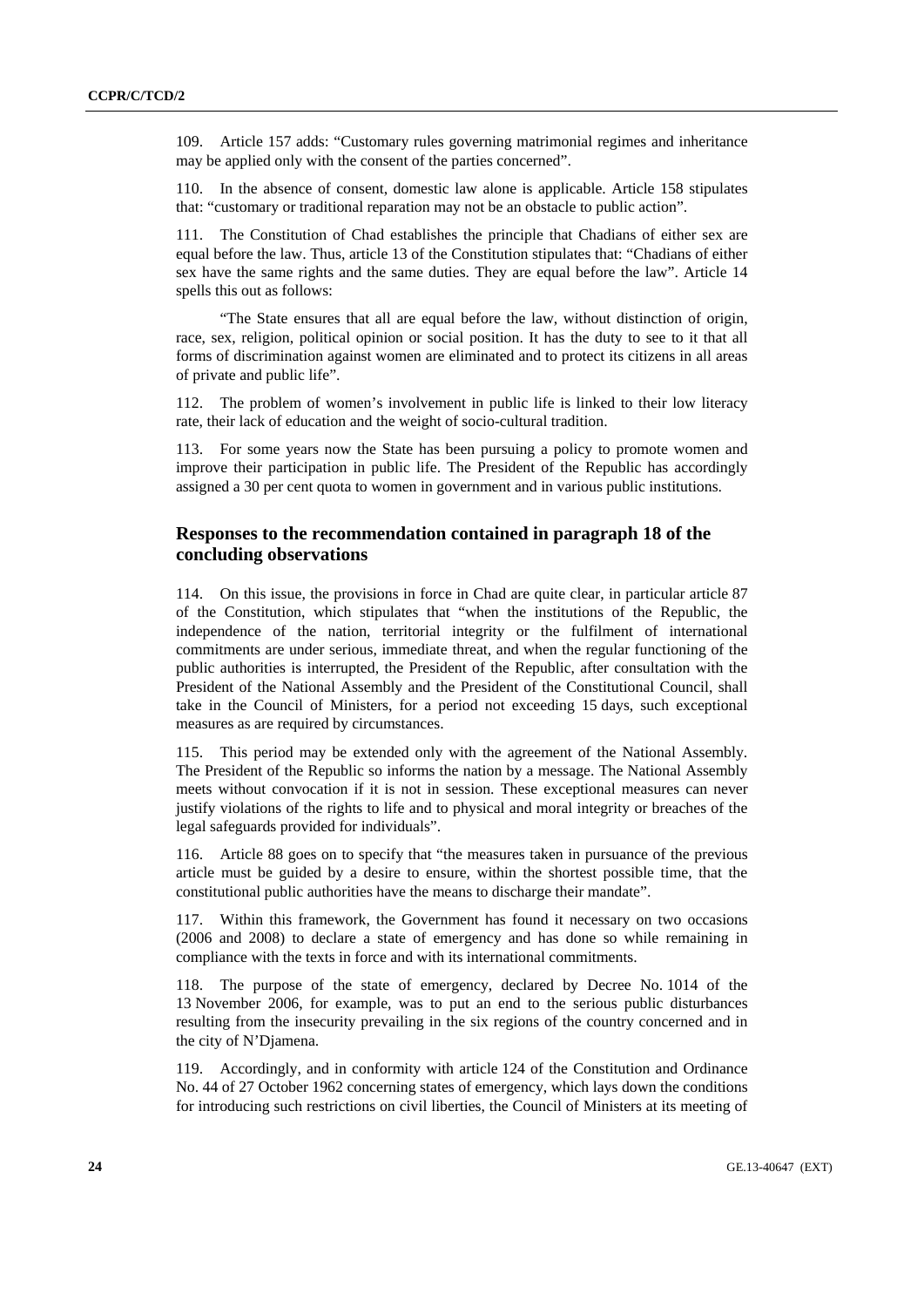13 November 2006 decreed a state of emergency and the Government so informed the Bureau of the National Assembly.

120. In addition, the state of emergency is governed by the aforementioned law and can be extended for more than 12 days only when authorized by the National Assembly; under National Assembly resolution No. 004/AN/2006 of 23 November 2006, the Government may refer to the National Assembly in order to extend it for a period of six months. In that connection, resident ministers were appointed to ensure order in the troubled regions. The terms of reference of the resident ministers, which set out the background to the restrictions on civil liberties, note that the state of emergency was decreed following intercommunity clashes which led to numerous losses of human life and of cattle. Villages were burnt down, displacing large numbers of the population. The number of displaced persons was estimated to be 120,000 by the humanitarian agencies working in the eastern part of the country in connection with the Darfur conflict.

121. In 2008, following the dramatic events that shook the country on 1, 2 and 3 February, a state of emergency was established. Chad continued to comply with its international commitments, however, since Decree No. 194/PR/2008 of 14 February 2008 on the use of exceptional measures sets out in great detail the exceptional measures to be put into effect to enable the constitutional public authorities to resume their normal functioning when threatened by the entry of rebel groups into the capital.

122. It is true that, in its implementation, this Decree, although it did not relate expressly to the press, inconveniently repealed Act No. 29/PR/1994 on the press regime in Chad by Ordinance No. 005 of 20 February 2008. During that exceptional period, the Head of State could at best only suspend a law but not repeal it. At the time, some confusion had ensued in press circles and in the judiciary as to which laws should be applied. Fortunately, today, Ordinance No. 005 has been revoked through the adoption in August 2010 of a new Act on the press regime in Chad.

123. It may be noted in conclusion here that while decisions taken within this framework are considered acts of government, and hence immune to appeal on grounds of misuse of authority, persons whose rights have been violated may apply to the civil courts for reparation.

### **Responses to the recommendation contained in paragraph 19 of the concluding observations**

124. The Government of Chad considers that the abolition of the death penalty contributes to the promotion of human dignity and to the advancement of human rights. For that reason, it has reaffirmed that its goal is to abolish the death penalty in Chad.

125. Accordingly, Chad, which acceded to the International Covenant on Civil and Political Rights in 1995, intends to ratify the Second Optional Protocol to the Covenant, aiming at the abolition of the death penalty.

126. In the same spirit, the new draft Criminal Code which will soon be submitted to the National Assembly for approval, no longer contains any provision for the death penalty, unlike the Criminal Code currently in force, where it remains as the penalty for cases of murder, aiding and abetting murder, espionage, poisoning, parricide and treason. This removal of the death penalty from the draft Criminal Code again confirms that Chad is placing the promotion of human rights among its highest priorities.

127. Once the new Criminal Code has been adopted, prisoners currently under sentence of death will have their sentence commuted to life imprisonment.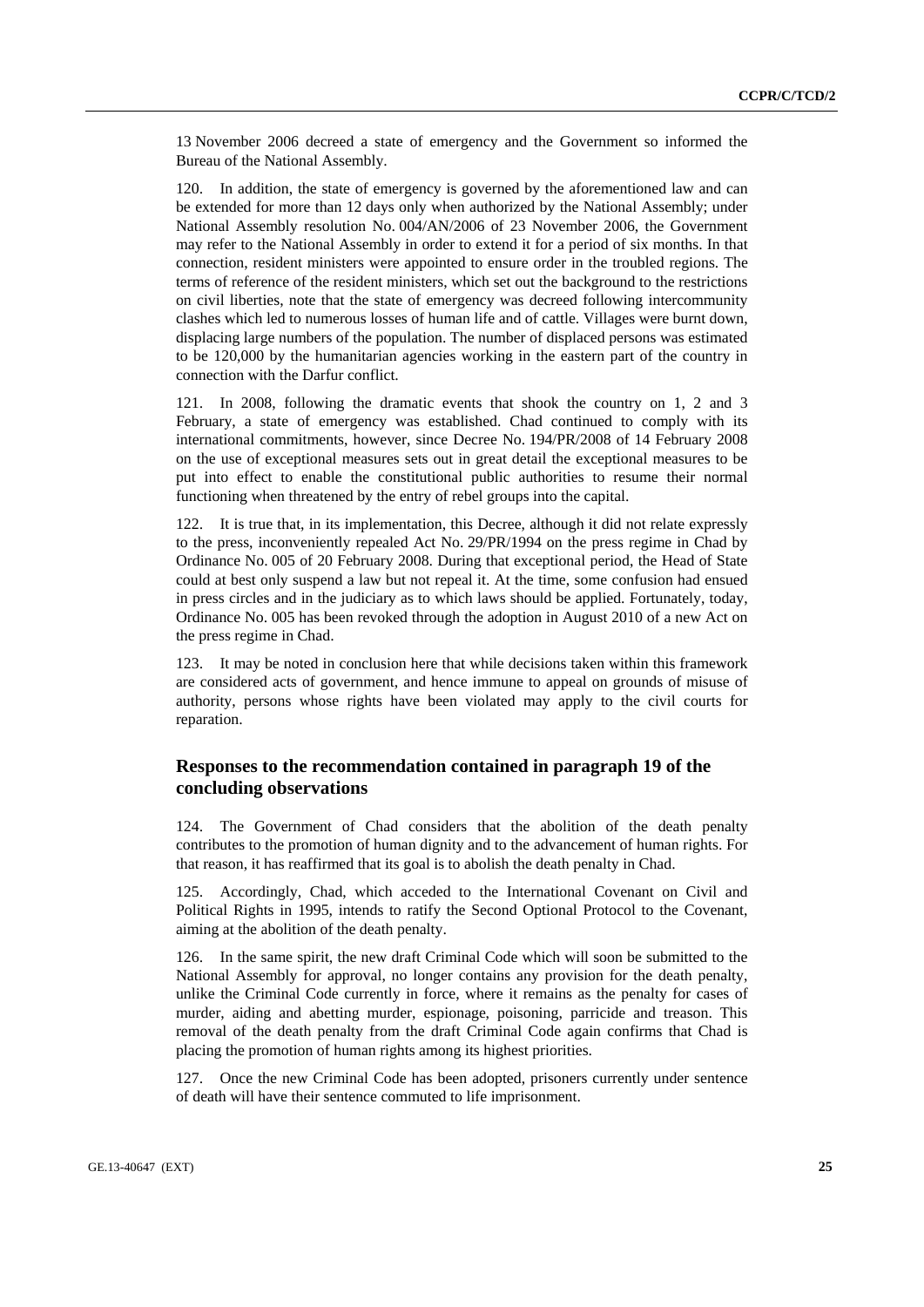### **Responses to the recommendation contained in paragraph 20 of the concluding observations**

128. The Government's resolve to bring to justice those responsible for serious human rights violations was reflected in the setting up of a Commission of Inquiry. Having completed its task, that Commission submitted its findings. The Government set up a technical committee to follow up its recommendations.

129. The cases of those responsible for human rights violations during the events of February 2008 are currently being investigated. It is, however, worthwhile recalling a number of recommendations made by the Commission of Inquiry, including the following:

- Care for victims and trial of perpetrators;
- Withdrawal of child soldiers;
- Implementation of the recommendations of the army chiefs of staff;
- Civic education of the population;
- Closure of places of illegal detention;
- Continuation of political dialogue on the basis of the agreement of 30 August 2007;
- Establishment of a follow-up committee;
- Ratification of the African Charter on Democracy, Elections and Governance;
- Compensation of victims in an amount of 700,000 million.

130. The Committee had suggested that the Government should promptly implement those recommendations. It has done so by taking the following measures:

- Revocation of Ordinance No. 5;
- Speedier justice reform: an ordinance on the status of the judiciary was adopted, then ratified by the National Assembly on 14 June 2004;
- Withdrawal of child soldiers from the ranks of the army by the Government;
- Closure of places of illegal detention;
- Establishment of the follow-up committee following the events of 2 and 3 February 2008;
- Continuation of political dialogue on the basis of the agreement of 13 August 2007, which led to the presidential, legislative and communal elections;
- Teaching of international humanitarian law to law enforcement services;
- Care of victims and trial of perpetrators;
- Ratification of the African Charter on Democracy, Elections and Governance;
- Civic education provided to the population;
- Implementation of the recommendations of the army chiefs of staff.

131. Furthermore, pursuant to the recommendations of the Commission of Inquiry into the events of 28 to January to 8 February 2008, the Government decided to establish by Decree No. 1126/PM/2008 a Committee to follow up those recommendations, composed of members of the Government and chaired by the Prime Minister.

132. Concerned about the effectiveness of the Committee's work and wishing to ensure the impartiality of its members, the President of the Republic remodelled the Follow-up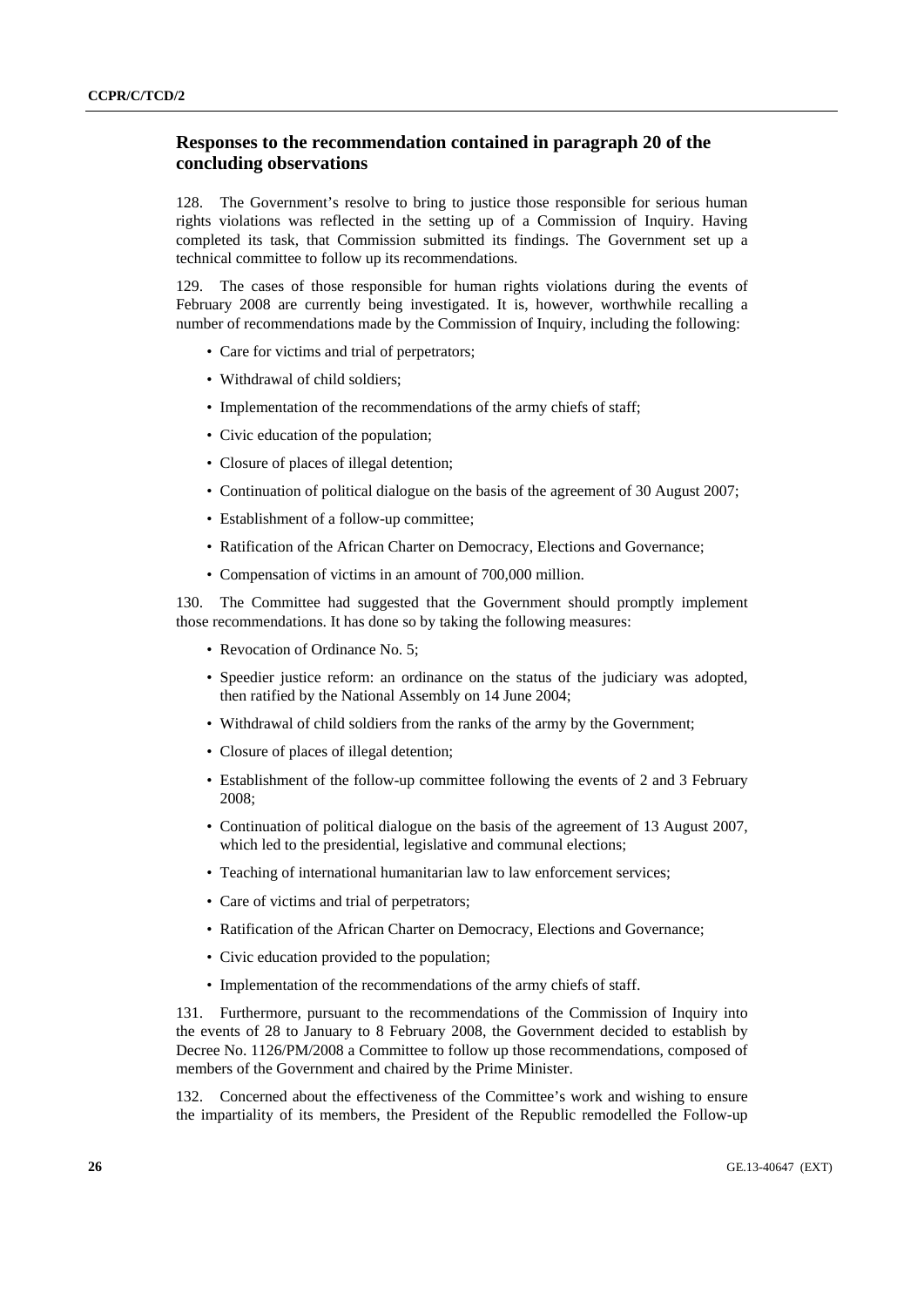Committee to give it an international dimension, by including in it experts from the European Union and the International Organization of la Francophonie.

133. In addition, since the recommendations of the Commission of Inquiry are judicial (giving a judicial follow-up to the events) and legal (implementation of measures to avoid a recurrence of those events), a Technical Subcommittee was established by Order No. 2932/PR/PM/SGG/2008 to support the Follow-up Committee.

134. Similarly, the Minister of Justice established a judicial pool composed of members of the judiciary, lawyers, court clerks and officers of the judicial police. The judicial pool referred to the courts the complaint filed by the Government of Chad against persons unknown for war crimes against humanity committed by armed elements and their accomplices upon their entering the national territory in January and February 2008. A total of 1,037 case files were prepared by the supporting Technical Subcommittee. The procedure is following its course and remains pending before the courts; the Government awaits its outcome.

135. The Follow-up Committee has also recently published a progress report on the implementation of the recommendations of the Commission of Inquiry. Of 13 recommendations, 12 have been implemented. The one remaining, concerning judicial investigations, is following its course. The report was officially submitted by the Prime Minister and disseminated at the national and international levels.

### **Responses to the recommendation contained in paragraph 21 of the concluding observations**

136. Article 17 of the Constitution states that the human person is sacred and inviolable. All individuals have the right to life, personal integrity, security, freedom, the protection of privacy and possessions. Article 18 of the Constitution stipulates that: "No one may be subjected to cruelty, degrading or humiliating treatment, or torture". Accordingly, Decree No. 269 of 4 April 1995 on the Code of Conduct of the National Police stipulates in article 10 that "no person arrested and placed under the responsibility of police protection may be subjected to any violence or inhuman or degrading treatment on the part of police officers or third parties".

137. However, torture is not explicitly defined in any provision of the Criminal Code in force. As it was realized that this lack of definition strips the very prohibition of torture of its meaning and consequently does not make it possible to prevent and punish it effectively, the draft revised Criminal Code has established torture as a separate offence. Accordingly, article 314 of the new draft Criminal Codes takes up the definition of torture set out in the 1984 United Nations Convention against Torture and provides for an applicable scale of penalties. Penalties may range from a 10 year prison term to life imprisonment if torture "has resulted in the death of the victim".

### **Responses to the recommendation contained in paragraph 22 of the concluding observations**

138. Under the terms of article 221 of the Code of Criminal Procedure (CPP), a police officer cannot keep a person at his or her disposal for the purposes of the preliminary investigation for more than 48 hours. Beyond that time limit, the person must be released or taken to the office of the public prosecutor. The public prosecutor may authorize a further 48-hour period of custody if it is considered essential for the proper completion of the investigation. The authorization must be given in writing after the prosecutor has verified, personally if necessary, that the person has not suffered any ill-treatment.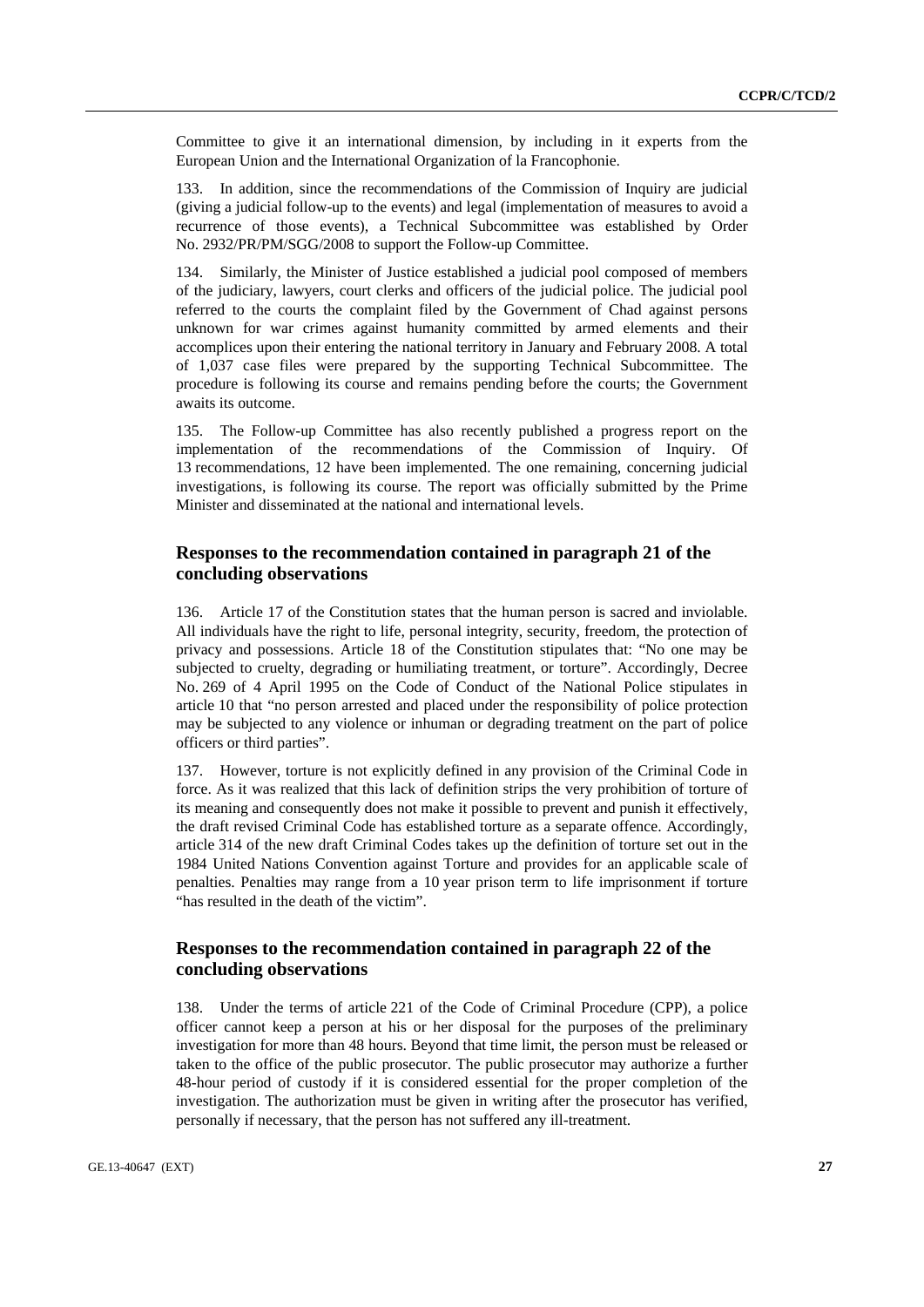139. However, having noted that, in practice, the time limit on custody is not always observed, the Government has proposed some improvements under the Chadian justice modernization programme. The draft Criminal Code currently being prepared thus stipulates that "as soon as an accused person has been notified that he or she will be held in custody or charged, he or she may communicate freely with counsel". The draft text continues as follows: "Before the examining magistrate, questioning, hearings and crossexaminations are conducted in the presence of counsel. To this end, counsel shall be notified by the court clerk at least 48 hours in advance if residing locally and at least 72 hours in advance if such is not the case".

140. Lastly, in order to ensure effective access to justice, it is stated that anyone accused of an offence who can show insufficient means may be assigned a lawyer under the conditions laid down in the law on legal assistance. Within this framework, a Directorate for Access to Law (DAD), with decentralized services in each court of appeal jurisdiction, was established in May 2012 in order to make the justice system more accessible. Especially devoted to the processing of complaints by natural and legal persons against any public office, the Directorate for Access to Law is tasked with supporting government policy in the matter of legal assistance.

141. The Directorate and its regional offices accordingly receive and consider applications for legal assistance and guide defendants towards the competent bodies. They also receive requests from citizens complaining of public services which they duly refer to the departments concerned.

142. As part of the justice reform, the following measures are in progress: building of modern detention facilities, establishment of a corps of prison guards, improvement of working conditions of judicial personnel, training of officers of the judicial police and provision all the necessary work facilities, etc.

143. According to article 234 of the Chadian Code of Criminal Procedure, "persons in pretrial detention must be held in a prison and must be segregated from convicted persons". The Government is currently building modern prison facilities in line with the relevant international standards. Present-day prison facilities date from colonial times.

144. So far as the Government knows, there are no shackled prisoners in Moussoro prison. If, however, such allegations were to prove correct, the Government will take the necessary steps to put an end to such practices.

### **Responses to the recommendation contained in paragraph 23 of the concluding observations**

145. The new Prisons Act of April 2011 strengthens the rights of prisoners. Each detainee is now assured of a healthy, good quality food. Meals are served at least twice a day at regular intervals.

146. Among other aspects of prison life, the law provides that detainees must be held in healthy and hygienic conditions, in terms of building design and maintenance, economic services and work arrangements, the application of rules of individual cleanliness and the practice of physical exercise.

147. In addition, detainees have free access to medical care and undergo a medical examination on arrival in the prison in order to detect any contagious or progressive disease.

148. As part of the project to support justice reform (PRAJUST), the Government is currently making efforts to build further civilian prisons and a reintegration centre for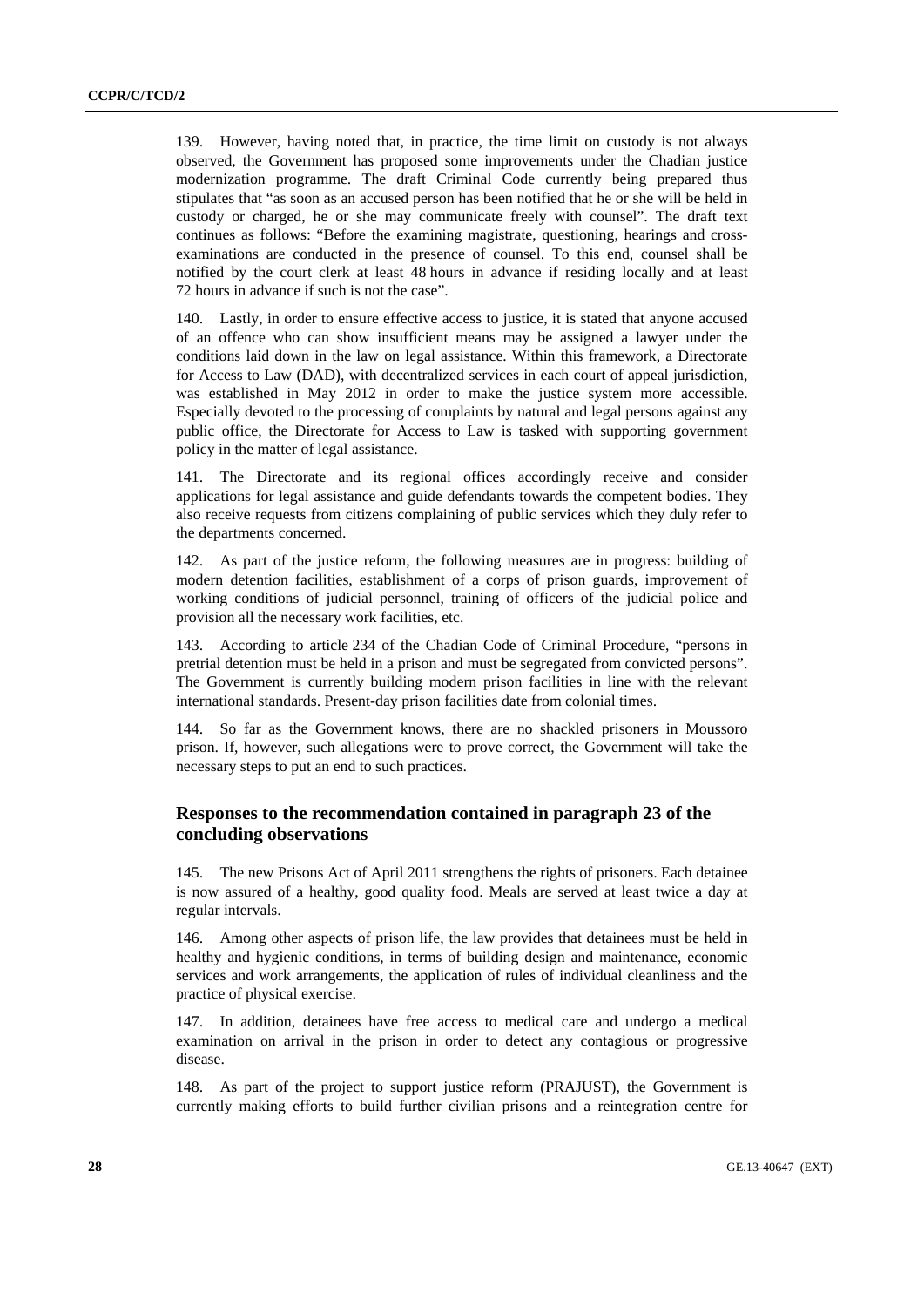detainees after their release. It is planned to recruit and train prison guards to replace public safety officers.

149. Mention should be made lastly of the important work being done in this field by human rights associations, in particular through the independent Prison Observatory, which works to improve and promote prisoners' rights.

150. For many years, non-governmental organizations have had free access to detention facilities and prisons; they need only to make a request. The authorization is valid for one year renewable upon presentation of a report of activity.

### **Responses to the recommendation contained in paragraph 24 of the concluding observations**

151. The new Prisons Act of April 2011 strengthens the rights of detainees. The Code of Criminal Procedure establishes the principle of separating accused persons from convicted persons. Article 243 stipulates that "persons in pretrial detention must be held in a prison and must be segregated from convicted persons". In practice, however, accused persons and convicted persons are held together in the absence of suitable structures.

152. To remedy this problem of overcrowding, the Government has launched an extensive programme for the building of detention centres. This political will has been reflected in the adoption of Ordinance No. 32/PR/2011 of 16 August 2011 on the penitentiary system.

153. Article 11 of the Ordinance states that "rehabilitation centres are prison facilities for the accommodation and rehabilitation of juveniles. Special quarters for juveniles in conflict with the law shall be installed in detention centres".

154. Furthermore, article 21 stipulates that "in each prison facility, separate quarters shall be provided for men and women so that there can be no communication between them. Separate quarters shall likewise be provided for convicted persons and accused persons".

155. At the present time, under the project to support justice reform, efforts are being made by the Government to build other civilian prisons and a centre for the reintegration of detainees after their release. Moreover, notwithstanding the lack of separate facilities for women, women have always been segregated from men.

156. On the other hand, it is still common today for detainees to be under the supervision of male warders and this presents many problems. On the whole, women are segregated from men in prison.

157. The fact is that prison guards do not include any women. This will be taken into account in the recruitment of future guards.

### **Responses to the recommendation contained in paragraph 25 of the concluding observations**

158. Imprisonment for debt is governed by article 334 of the Chadian Code of Civil Procedure in the following terms: "Upon application by the prosecuting creditor, the president of the civil court responsible for enforcement may, by reasoned order, authorize the civil imprisonment of a bad faith debtor, without prejudice to the penalties laid down in article 310 of the Criminal Code". Thus, enforcement mainly affects the property of the debtor. It may, however, be directed at the actual person of the debtor through civil imprisonment. It should nevertheless be noted that the possibility for the creditor to seize the property of his debtor is based on article 2092 of the Civil Code, which reads as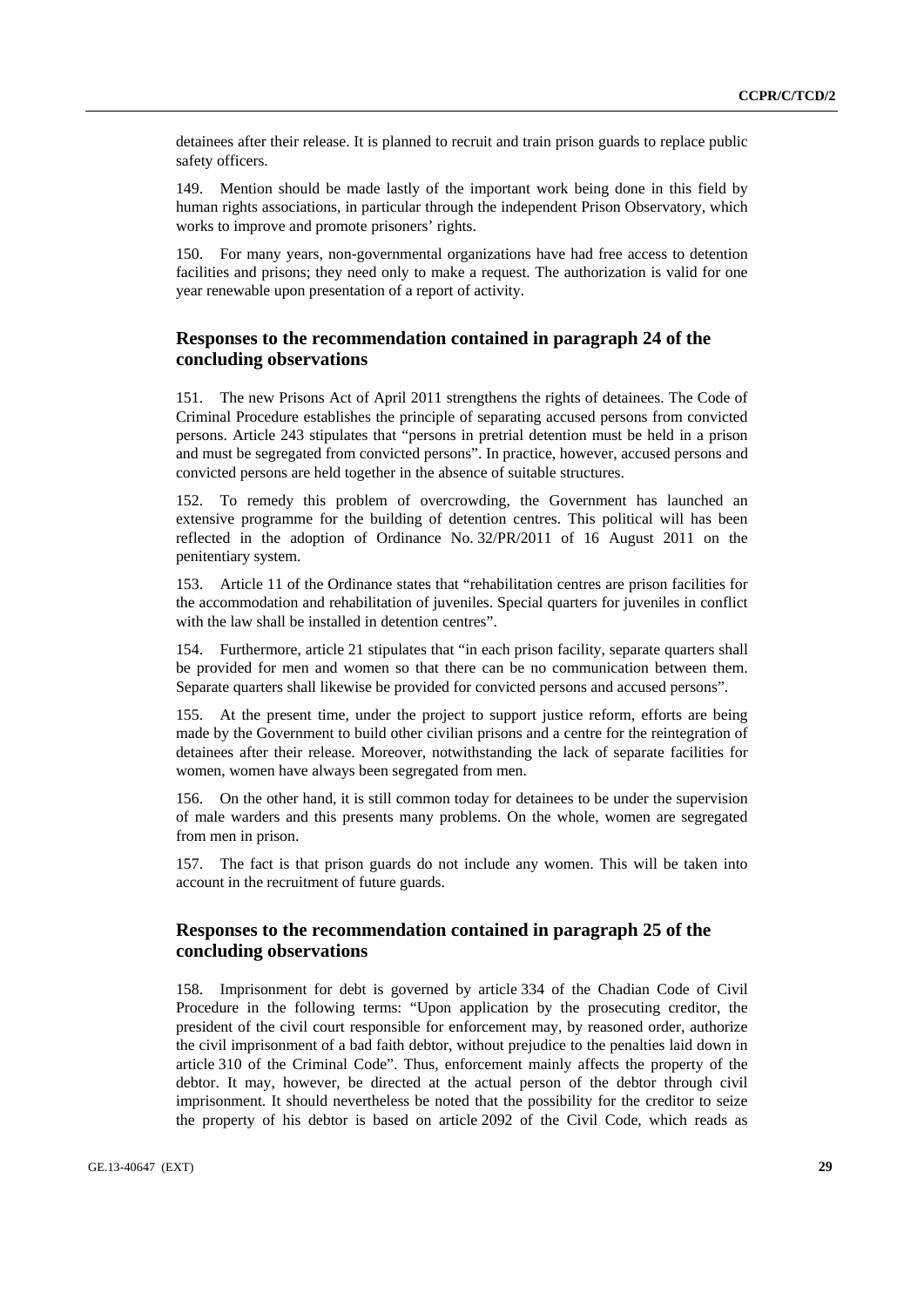follows: "The debtor's property is a common pledge to his creditors and distribution thereof shall be on a pro rata basis unless there exist legitimate reasons for preference among the creditors".

159. It should be noted, however, that individuals under the age of 18 or over the age of 59 cannot be imprisoned for debt in Chad (art. 490 CPP). Nor can a husband and wife be simultaneously imprisoned for debt, even under different convictions.

160. It should also be stressed that, mindful of article 11 of the International Covenant on Civil and Political Rights of 16 in December 1966, which provides that "no one shall be imprisoned merely on the ground of inability to fulfil a contractual obligation", Chad, through the Uniform Acts of the Organization for the Harmonization of Business Law in Africa (OHADA), has prohibited imprisonment for non-performance of civil or contractual obligations. It is therefore planned to remove provisions to that effect as part of the ongoing reform of the Criminal Code.

161. This amendment will bring domestic legislation more closely into line with Chad's international obligations and, in particular, the provisions of the Covenant. It may be recalled that the abolition of civil imprisonment was one of the main demands of national human rights NGOs.

### **Responses to the recommendation contained in paragraph 26 of the concluding observations**

162. Article 7 of the Constitution stipulates that "the principle of the exercise of power is government of the people by the people founded on the separation of the executive, legislative and judicial powers". In accordance with that provision, judicial power in Chad is truly separate from executive power and legislative power. Furthermore indeed, judicial power is independent of executive power and legislative power (art. 141 of the Constitution).

The President of the Republic guarantees the independence of the judiciary. In that capacity, he ensures the execution of laws and judicial decisions (article 145 of the Constitution).

164. Following the Forum on Justice in 2003, it was recommended that a Chadian justice reform be undertaken for a period extending from 2005 to 2025. In accordance with the various recommendations of the Forum, the Government adopted Decree No. 65/PR/MJ/2005 on a judicial reform programme. Under the provisions of that Decree, the justice reform programme has six action lines:

- Reform and revision of texts and documentation;
- Human capacity-building of courts;
- Promotion and protection of human rights;
- Information, education and communication;
- Infrastructure and equipment;
- Measures against corruption and impunity.

#### **Reform and revision of texts**

165. As regards the reform and revision of texts and documentation, it should be noted that Chad has initiated:

• A reform of the Code of Civil Procedure;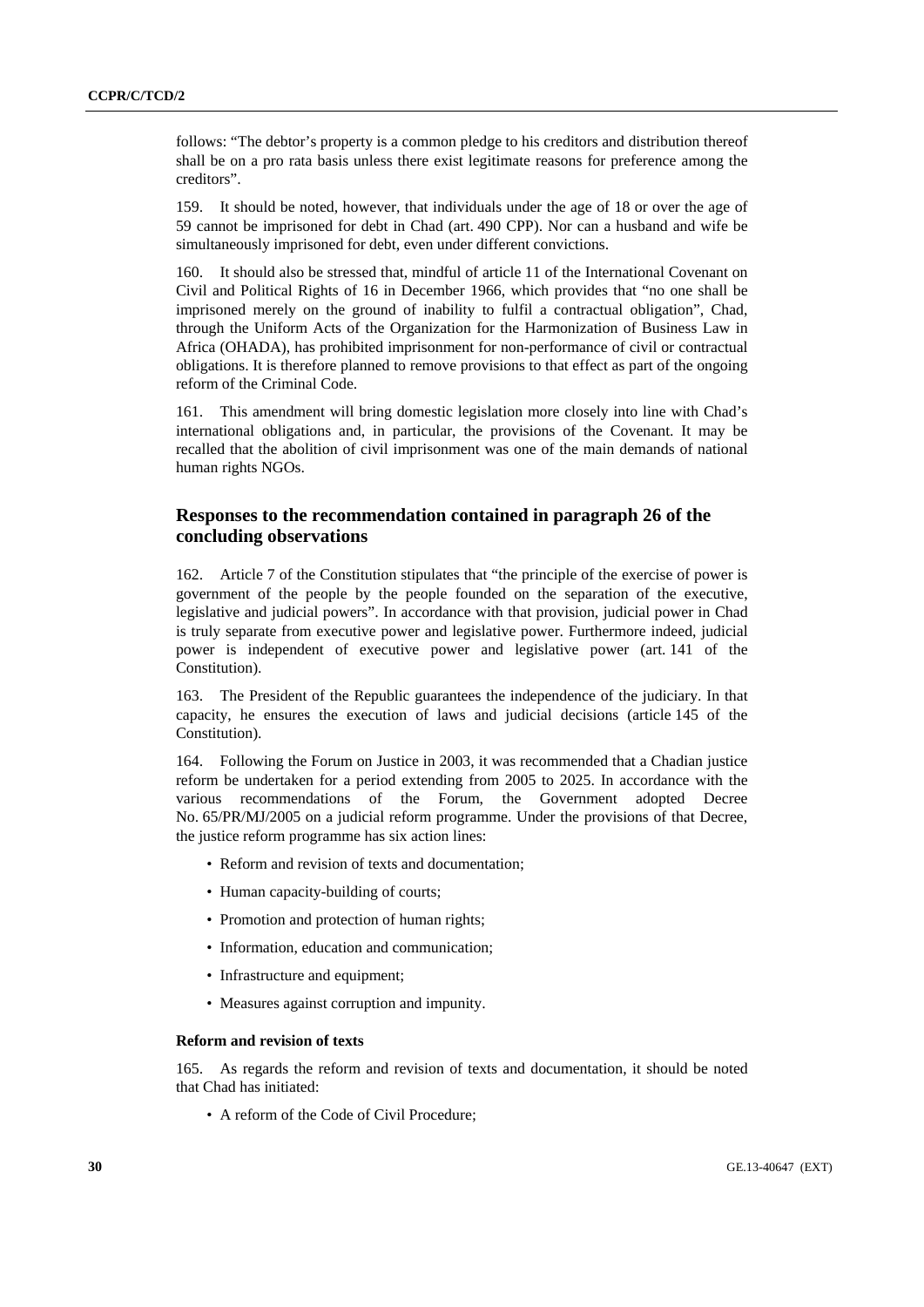- A reform of the Code of Criminal Procedure;
- A reform of the Criminal Code;
- Adoption of the Personal and Family Code.

166. Work is in progress on all these texts. National and international expert groups set up for this purpose will submit their reports shortly. The Government, by taking these steps, intends to reform these texts in order to bring them into line with its international commitments, which is bound to result in the improvement of fundamental rights in the Republic of Chad.

167. In the same vein, the Government, by Ordinance No. 007/PR/2012, reformed the status of the judiciary. This Ordinance guarantees the independence of the judiciary in the exercise or on the occasion of the exercise of its functions. Article 18 of the Ordinance stipulates, for instance, that "except as otherwise provided by the law and subject to the exercise of regular disciplinary authority, members of the judiciary may not be troubled in any way by virtue of acts they perform in the exercise or on the occasion of the exercise of their functions".

168. Article 20 of the same Ordinance states that "judges cannot be removed. They cannot receive a new posting without their consent. Prosecutors are assigned in accordance with service requirements". Article 21 adds: "In the performance of their judicial duties, judges cannot receive instructions from higher authorities. They hand down their decisions in accordance with the law and their conscience. They can accordingly not be required to answer for the decisions they hand down or to which they contribute".

169. Furthermore, the Government has undertaken to improve the standard of living of judges in order to combat the phenomenon of corruption which leads to dysfunctions within the judiciary.

170. The effective implementation of all these measures offers a real assurance of the independence of the judiciary in Chad.

#### **Human capacity-building of courts**

171. In 2009, the Ministry of Justice had very few judges distributed among the various judicial districts of the national territory. It is true that there were not enough to serve the whole territory effectively. For that reason, the Government decided to reform the judicial training system. It therefore chose to put in place a National Institute of Judicial Training (ENFJ). Established by Act No. 032/PR/2009 and placed under the responsibility of the Ministry of Justice, this Institute is tasked with the "pre-and in-service training of judges, court clerks, lawyers, notaries, bailiffs and other judicial personnel".

172. In April 2012, ENFJ held a competitive examination to recruit junior magistrates. Following the examination, 60 candidates were definitively admitted. The training of these "justice auditors" or junior magistrates will begin in October 2012 and the Government is convinced that the current strength of the judiciary will thereby be increased and that, as a result, personnel will be appointed to the country's various judicial districts.

173. As for the capacity-building of members of the judiciary already in service, Chad, under its project to support justice reform, regularly organizes seminars for judges and chief judges, including several seminars bringing together judges from different courts.

174. All these activities are fully in line with the recommendations of the 2003 Forum and are consequently helping to improve the operation of the Chadian justice system.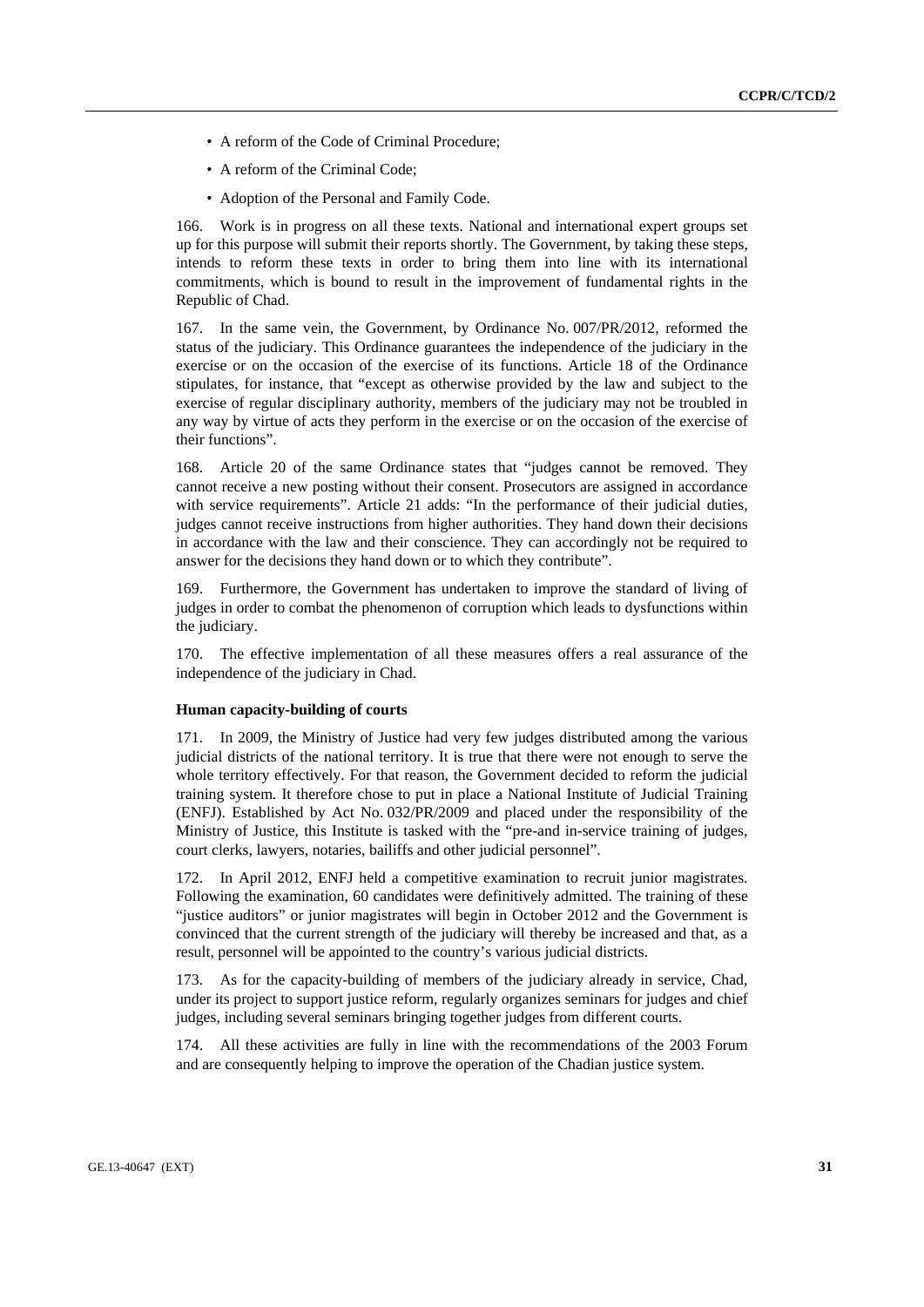#### **Promotion and protection of human rights**

175. The political will of the Government of Chad has not been lacking in pursuit of this goal. Activities to promote and protect human rights in Chad have included several forums and workshops organized by the Ministry for Human Rights and Fundamental Freedoms. Examples include:

- Regional forum on human rights held in Abéché in October 2009, in partnership with MINURCAT in order to evaluate the human rights situation in eastern Chad;
- First National Forum on Human Rights in Chad, held from 9 to 11 March 2010. This forum sought to establish a framework for dialogue, exchange and partnership between the Ministry for Human Rights and other national institutions and civil society associations to assess the current state of human rights violations, determine the causes and evaluate the State's institutional and legal ability to remedy them. A further aim was to evaluate the capacity of other civil society entities to promote and consolidate human rights;
- A series of workshops held from September to October 2010 to promote awareness of the results of the Universal Periodic Review, the recommendations of the treaty bodies and of the National Forum on Human Rights with a view to drawing up a national action plan on human rights in Chad that will incorporate those recommendations and establish an effective mechanism to monitor its implementation;
- Development of a national action plan on human rights;
- These various activities carried out by the State contribute to the promotion and protection of human rights within the national territory. Several other activities towards the same goal have been carried out with the support of the technical and financial partners of Chad. These include:
	- Establishment, in partnership with UNDP, of a Lawyers´ House in Abéché in the eastern part of the country under a legal assistance project. Implementation, in partnership with MINURCAT, of the project "Lawyers for the vulnerable";
	- Establishment of legal clinics by civil society partners, following the example of APLFT. These clinics cater to all layers of Chadian society and offer advice on all the problems raised;
	- The project to support justice reform (PRAJUST) also assists certain organizations in the eastern part of the country in promoting and protecting human rights.

#### **Information, education and communication**

176. The Ministry for Human Rights and Fundamental Freedoms, with the support of technical and financial partners, has set in motion the process of adoption of a national action plan on human rights. Action line 2 of the action plan concerns "human rights education". In accordance with this action line, Chad undertakes to carry out awarenessraising activities through the media, theatre and cinema.

177. Chadian National Radio and Television, as well as private media, currently broadcast programmes on civil and political rights. These broadcasts help to inform and educate the population about human rights, which is an essential means of protecting those rights. Since, however, human rights education is an ongoing endeavour, Chad has undertaken, in accordance with its national action plan, to introduce human rights education into the formal and non-formal systems. A study will be carried out in order to develop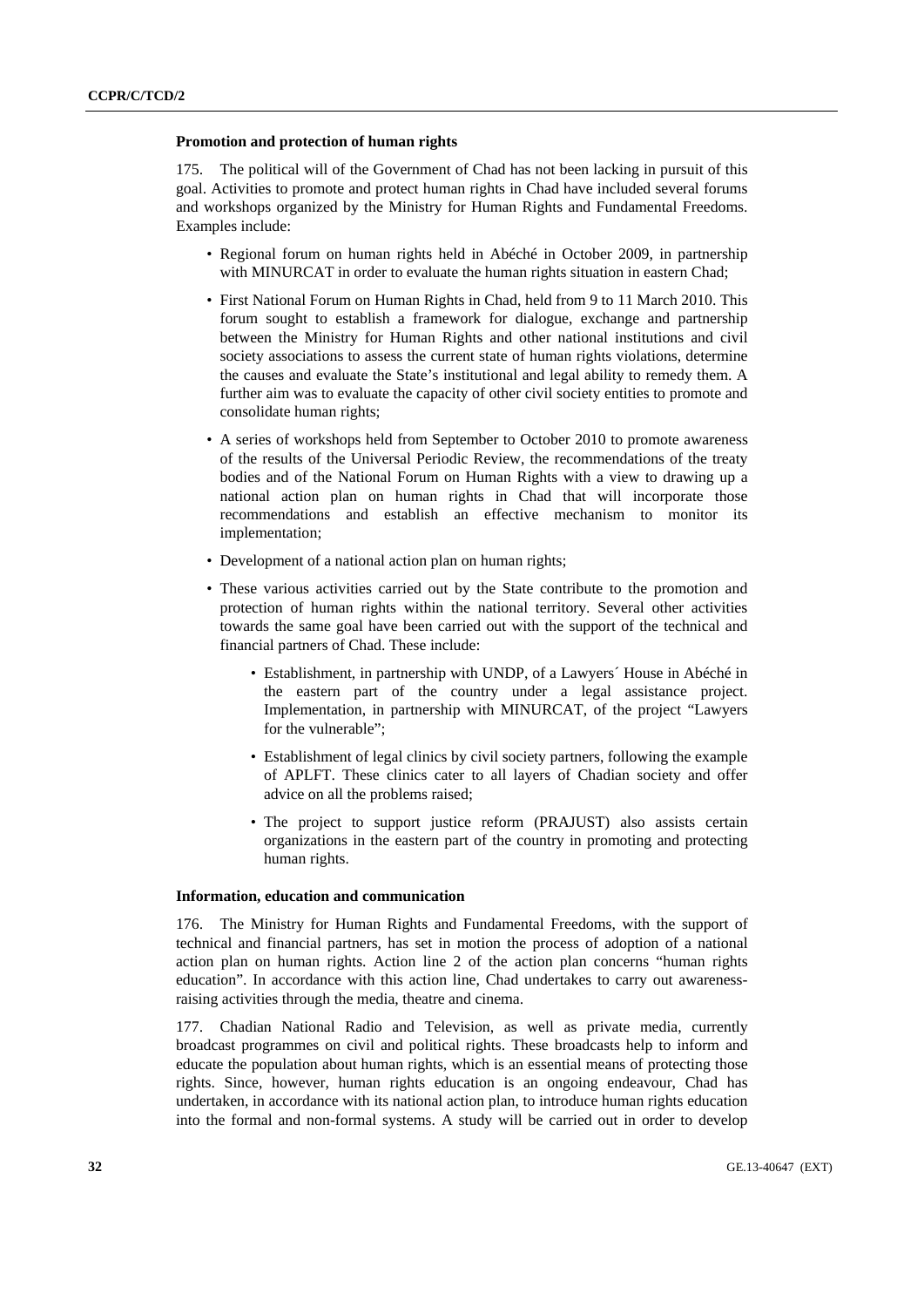training modules and teaching aids for this purpose. Regional workshops and a national workshop to validate those modules and teaching aids will be organized.

178. With the same end in view, the Government undertakes to provide continuing human rights training for teachers and human rights training for other socio-occupational groups (judges, lawyers, bailiffs, police officers, military personnel, prison personnel, doctors, journalists, customary and religious chiefs, political party leaders, local elected officials, parliamentarians, social workers, etc.).

179. The Government is convinced that, by doing this work of informing and educating the population, people's attitudes will change in such a way as to ensure greater respect for human rights. For this reason, it hopes that its technical and financial partners will give it the necessary support to achieve the goals set.

#### **Infrastructure and equipment**

180. Following the Forum on Justice in Chad, it was recommended that the Government build and rehabilitate detention facilities. Pursuant to that recommendation, and with the support of PRAJUST, the Moussoro detention facility was built. Four other detention facilities are currently being built, in Sarh, Doba, Mongo and Koumra. At the same time, courts are also being built in Koumbra, Moussoro, Biltine and Doba.

181. The working conditions of chief judges in the various judicial districts of the country are being improved through the provision of vehicles and equipment. Efforts will continue to be made to build court buildings, rehabilitate those that are defective and provide adequate detention facilities in every district.

#### **Measures to combat corruption and impunity**

182. Until recently, the legal, judicial, political and social environment of Chad was marked by corrupt practices. The environment lent itself to such practices because there was no appropriate legal instrument to penalize them and because of shortcomings in contemporary morals where positive values are considered decadent. The Chadian State could not allow this state of affairs to continue indefinitely and has therefore, in the past few years, made the fight against corruption a priority It accordingly established a government department for the purpose, namely, the Ministry for Moral Improvement and Good Governance (formerly the Ministry for State Oversight and Moral Standards).

183. It has also put in place a legal instrument of national scope to combat corruption, in the form of Act No. 004/PR/2000 on 16 February 2000 on the suppression of misappropriation of public property, corruption, graft, influence-peddling and related offences.

184. As some of the provisions of this Act were considered contrary to the Constitution, the Government had no choice but to repeal it and replace it by Ordinance No. 011/PR/2012 regulating the punishment of corruption and related offences, which considerably broadened its scope.

185. The Government has further demonstrated this resolve by launching an operation known as "Cobra" to unmask those responsible for illicit gain and stamping out corruption.

### **Responses to the recommendation contained in paragraph 27 of the concluding observations**

186. The registration of births is one of the Government's priorities as it helps to keep population forecasts up to date. However, the major obstacle to the registration of births is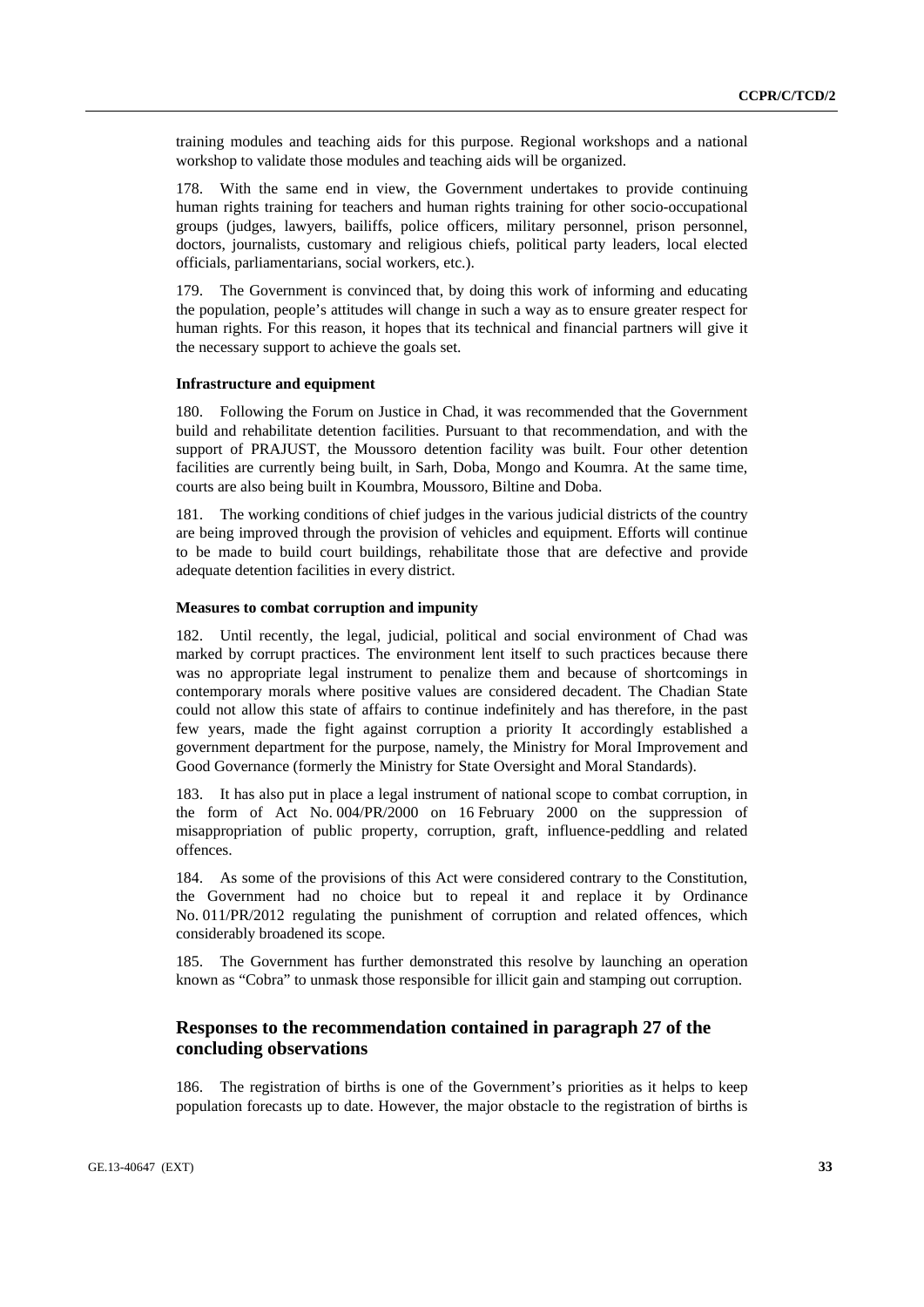the high illiteracy rate in Chad. To address this problem, the Government, with the support of partners, has initiated a project to modernize and consolidate the civil registry. The project covers all towns with administrative subdivisions known as communes. Mobile registration units have also been set up. This has partly helped to solve the problem in the towns, but in rural areas illiteracy is still an obstacle. Efforts are being made to remedy this. To that end, the Ministry for Territorial Administration and Decentralization has prepared a bill on civil registration. The bill has been endorsed by an interministerial technical committee.

187. At the national level, the legal framework for civil registration is Ordinance 03/INT of 2 June 1961 and subsequent texts. Article 4 of that Ordinance stipulates that "each commune shall have a civil registry centre, and each main town of every subprefecture, administrative unit or district shall have a principal civil registry centre.

188. Upon the proposal of the mayor and after consultation of municipal councils, large communes may, by order of the Head of State, establish a principal civil registry centre.

189. Centres and, where appropriate, principal centres are maintained in communes by the civil registry officer under conditions laid down by the legislation in force". Pursuant to this provision and in view of the recent commune elections in Chad, the Government believes that the situation will change as elected mayors and their municipal councillors do what is needed to remedy it. Registration campaigns will be carried out in all regions, departments, subprefectures, cantons and villages in order to encourage parents to register births.

### **Responses to the recommendation contained in paragraph 28 of the concluding observations**

190. Following the events of February 2008, the Government took significant measures to evict persons occupying State lands in the city of N´Djamena without right or title. The evicted persons had taken advantage of the various events in Chad that had weakened the Government's authority to occupy areas reserved for projects or green spaces. This operation therefore needed to be carried out in order to recover that land for projects of public interest. Accordingly, people living in the Gardolé and Walia areas in particular were evicted. This operation, which was poorly understood by a part of the population, was in fact in accordance with the laws of the Republic. In principle, eviction does not create an entitlement to compensation. Nevertheless, the Government in a spirit of solidarity saw to it that the persons evicted from Gardolé were provided with land, in Gardolé-Djédid, by way of compensation and were also given a sum of money. Those evicted from Walia were also given land in Toukra. This bears witness to the Government's desire to ease the social climate.

191. Today, in the Chadian capital, there where the evictions took place, now stand primary schools, high schools, clinics, hospitals and social centres. All these facilities are of considerable use to the population of the city of N´Djamena.

192. To the knowledge of the Government, no case of the offences referred to has been reported to the authorities. Steps will be taken to prosecute and punish anyone who has committed such acts, in accordance with article 154 of the Criminal Code, which stipulates that:

 "Any administrative or judicial official, any police officer or agent, or any commander or member of the security forces who, acting in his or her official capacity, enters a citizen's home without the citizen's consent, except as otherwise provided by law, and without complying with the formalities prescribed by law, shall be liable to a term of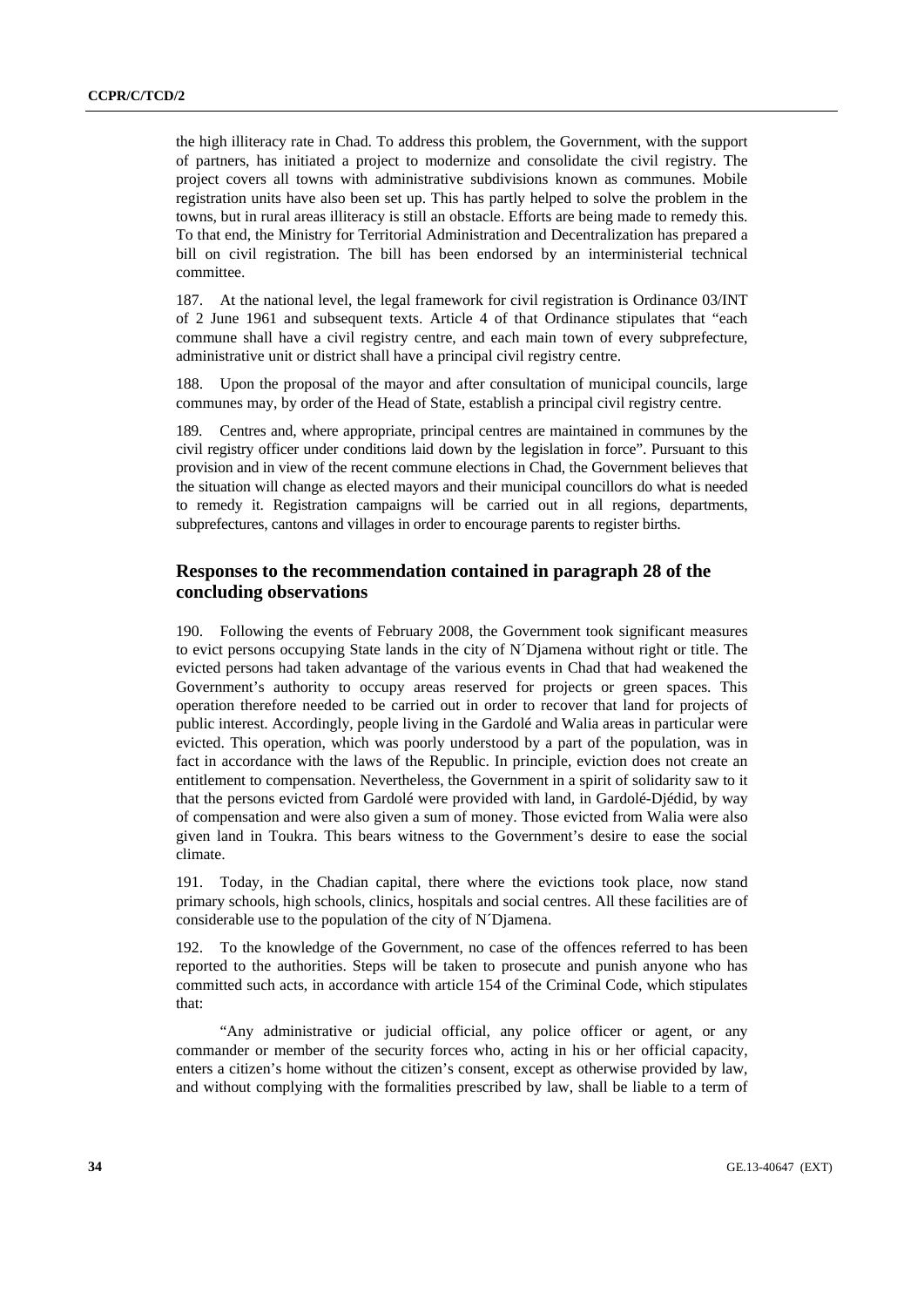imprisonment of between six days and one year and a fine of between 5000 and 500,000 francs".

193. In accordance with this provision and in the interests of justice, any citizen who is the victim of such misconduct should initiate legal proceedings against those responsible.

194. At no time has the Government prevented the courts from doing their work on a fully independent basis. It has indeed taken every possible step to ensure that all citizens in all persons living in the national territory enjoy the right to a fair hearing. One convincing example of this was the establishment of a Directorate for Access to Law within the Ministry of Justice.

### **Responses to the recommendation contained in paragraph 29 of the concluding observations**

195. Under the terms of article 27 of the Chadian Constitution of 31 March 1996, as amended by Constitutional Act No. 08/PR/2005 of 15 July 2005, "freedom of opinion and expression, communication, conscience, religion, the press, association, assembly, movement, demonstration and parade is guaranteed to all". In accordance with this provision, several political parties, trade unions, civil society organizations and independent press organizations have come into being since the advent of democracy in Chad. All these entities operate within the national territory and their members are able to hold opinions without interference. What is more, they have become key partners, helping the Government to carry out its policy for the well-being of the Chadian people.

196. This illustrates the Government's utmost endeavour to comply with the relevant domestic legislation, thereby steadily improving the political and social climate in the country. For example, the civil society assessment report produced by Counterpart International in January 2010 notes that "The change in government in 1990 laid the foundation for the operation of modern civil society by opening up the political space. The operational environment for CSOs has been especially open and stable since the historic 2007 Accords were reached,<sup>3</sup> except for reprisals related to the 2008 rebel attacks on N'djamena".4 This statement, drawn from the report, amply shows that there has effectively been an improvement in the political climate in Chad and that democratic expression, pluralism of opinion and trade union freedom are realities.<sup>5</sup> Nevertheless, and as is clearly spelled out in article 19 of the Covenant:

 "The exercise of the rights provided for in paragraph 2 of this article carries with it special duties and responsibilities. It may therefore be subject to certain restrictions, but these shall only be such as are provided by law and are necessary:

(a) For respect of the rights or reputations of others;

 (b) For the protection of national security or of public order (*ordre public*), or of public health or morals".

 $3$  The agreement of 13 August 2007 on the electoral process, concluded between the Government and the opposition political parties, set up a follow-up committee to guide the electoral process. 4

Counterpart International, *Promoting democracy and encouraging political participation: the role of civil society in Chad.* 

 $5$  Even though these possibilities are not fully shared by certain political stakeholders in Chad, there has undoubtedly been a distinct evolution in the protection of freedoms in the country. The Government is making unremitting efforts to that end.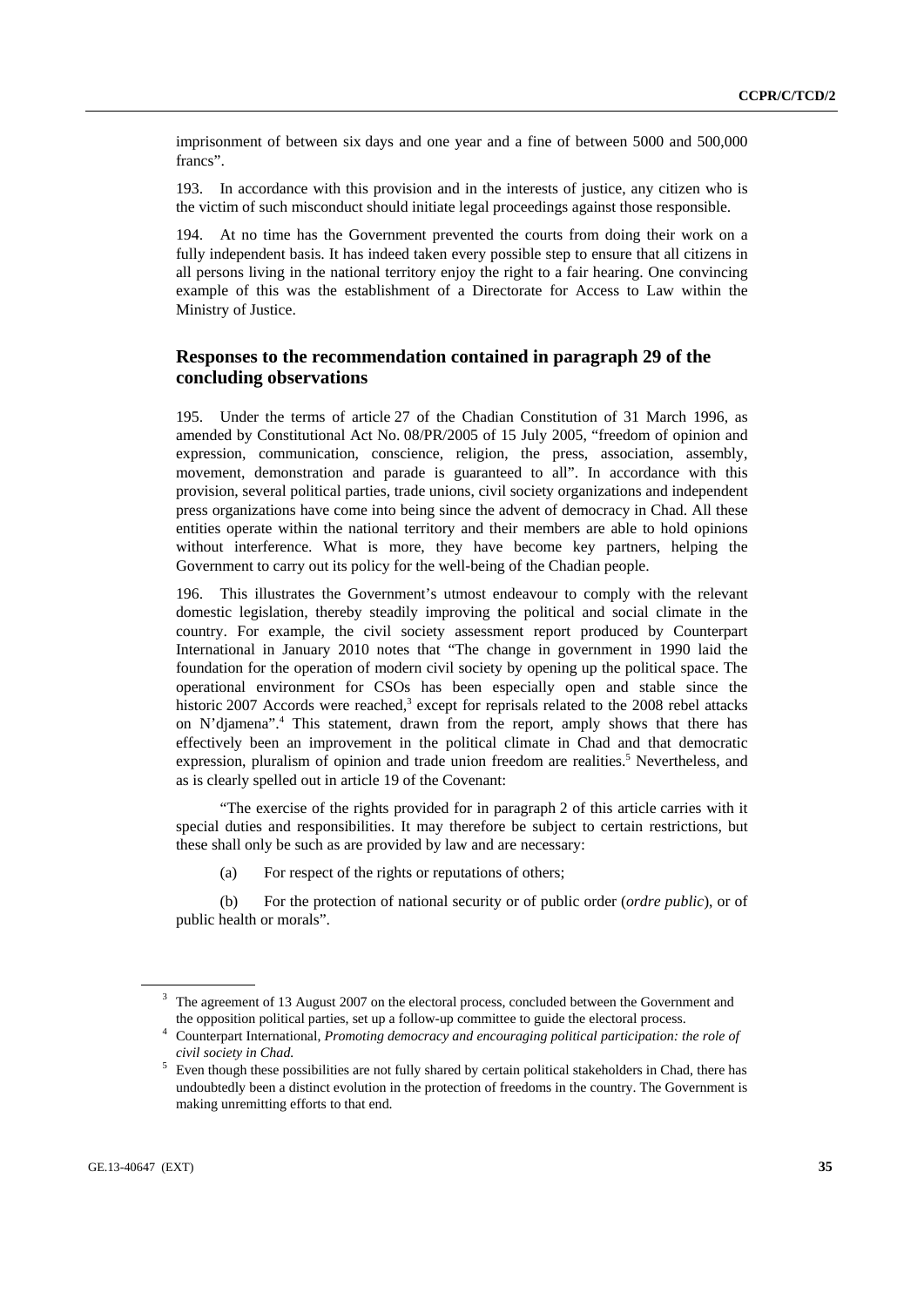197. There accordingly exist in Chad laws which regulate the exercise of these freedoms, especially in periods of emergency. Article 87 of the Constitution of Chad thus provides that:

 "When the institutions of the Republic, the independence of the nation, territorial integrity or the execution of international commitments are threatened in a grave and immediate manner and when the regular functioning of the public authorities is interrupted, the President of the Republic, after consultation with the President of the National Assembly and the President of the Constitutional Council, may take in the Council of Ministers, for a period not exceeding 15 days, such exceptional measures as are required by the circumstances.

This period may be extended only with the agreement of the National Assembly.

The President of the Republic informs the nation accordingly by a message.

The National Assembly meets without being convoked if it is not in session.

 These exceptional measures may never justify violations of the rights to life, moral and physical integrity and to the judicial safeguards provided for individuals".

198. Following the events of 2 and 3 February 2008, witnessed by all the national and international partners of Chad, the Government's decision to establish a state of emergency was justified. It is true that there were occasional abuses, but the Government shouldered its responsibilities and clamped down on them. At the present time, private press and civil society organizations carry out their activities in the national territory in full confidence.

#### *Freedom of the press in Chad*

199. A few days after the events of 2 and 3 February 2008, the Government adopted Ordinance No. 05 of 20 February 2008 on the press regime in Chad. This Ordinance was considered by partners and indeed by printed media professionals in Chad to be very harsh on account of the higher penalties imposed on journalists for press-related offences. At the National Forum on the Press organized by the Government, a number of participants called for the revocation of Ordinance No. 05 and the decriminalization of press-related offences. The Government was responsive to these various concerns. For that reason, and in accordance with the recommendations of the National Forum on the Press, Ordinance No. 05 was revoked. Act No. 10-017-PR-2010 on the press regime in Chad is the law currently in force.

### **Responses to the recommendation contained in paragraph 30 of the concluding observations**

200. Since the advent of democracy in Chad in 1990, political parties, human rights associations, trade unions and other associations have been established in accordance with the laws of the Republic. Their activities are governed by the laws of the country. Human rights associations conduct their activities on a completely independent basis; this does not mean, however, that they do not have to comply with the laws of the Republic. In every rule-of-law State, no one is above the law and any citizen who harms another is answerable for his acts. In accordance with this self-evident truth, recognized by the provisions of articles 21 and 22 of the Covenant, a human rights defender is in violation of the law if he or she, for example, flouts the rights and freedoms of others or by his or her words threatens public security or public order.

201. Human rights associations play a very important role in the democratic process. They took an active part in drawing up the National Action Plan on Human Rights and in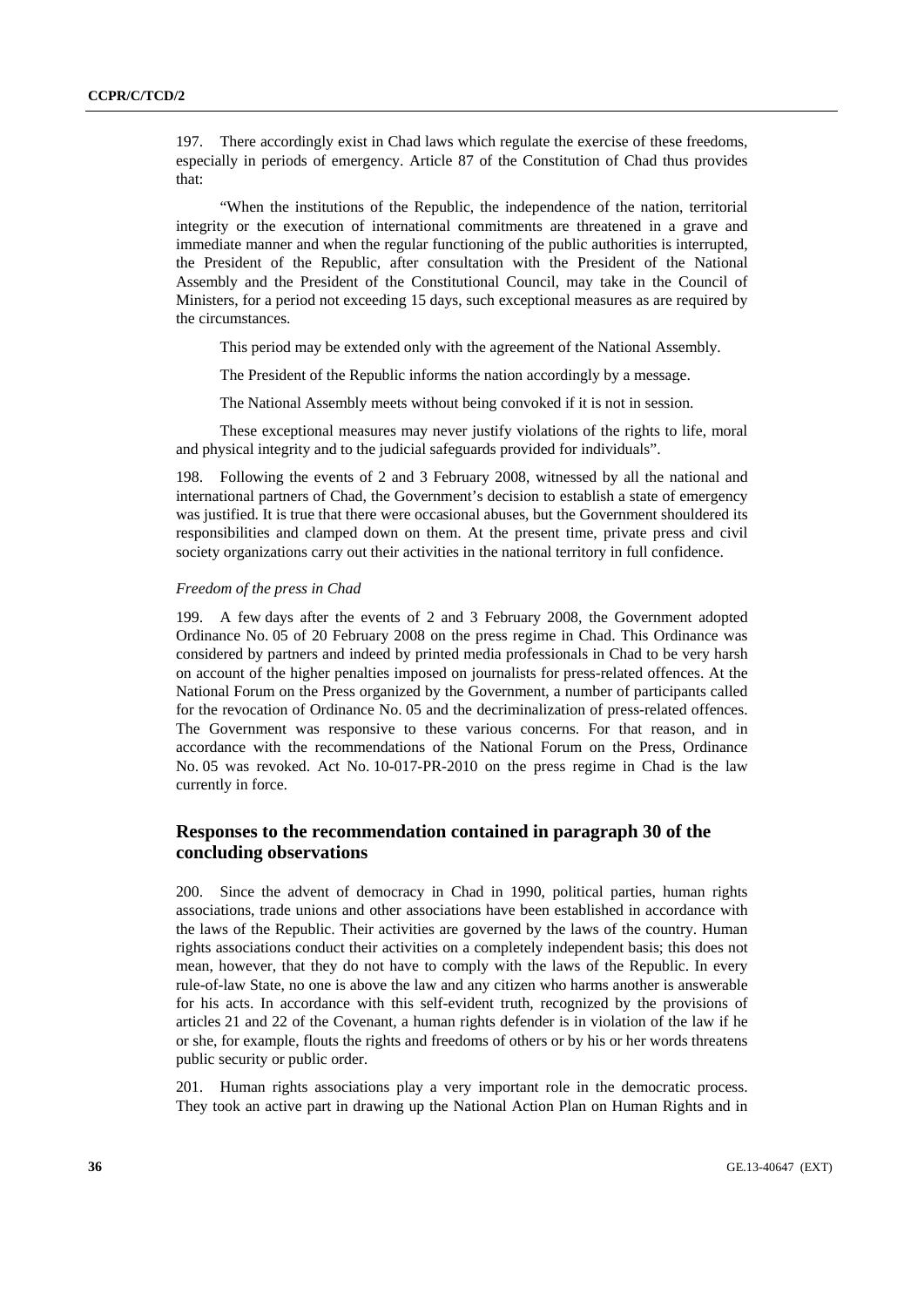the electoral process, in particular by putting in place observer missions throughout the national territory.

# **Responses to the recommendation contained in paragraph 31 of the concluding observations**

### *The Government has continually taken steps to protect children*

202. The eradication of the exploitation of child cattle-herders and domestic workers is a challenge for the Government. Chad's ratification of ILO Conventions Nos. 138 and 182 on child labour is evidence of its resolve to work for the effective protection of children's rights. Chad has regularly undertaken awareness-raising campaigns in the form of social mobilization and advocacy for the enrolment of children in schools, particularly girls. It is true, however, that, because of poverty, some parents continue to exploit their offspring, in violation of domestic law and of Chad's international human rights commitments. These concerns have therefore been taken into account in action line 5 of the National Action Plan on Human Rights.

203. To eradicate the phenomenon of child cattle-herders and domestic workers, the Government has made considerable efforts by granting micro-credits to women and young people and by making tractors available to the rural population.

204. As for missing children, Chad has constantly carried out searches that have to date led to 300 children being found who have rejoined their respective families.

205. At the diplomatic level, the Government officially addressed a letter of commitment to the United States Government and the President of the United Nations Security Council on 30 April 2012, reaffirming its firm resolve to combat all forms of child trafficking through the following measures:

- Optimization of action already undertaken;
- Clear announcement of the list of other actions to be undertaken in order to achieve the complete eradication of this scourge in our country.
- 206. These measures will translate into:
	- Legal reform;
	- Establishment of a communication, information and monitoring mechanism to raise general awareness of the ill effects of child trafficking;
	- Establishment of a mechanism for regular, periodic consultations with civil society associations on this issue;
	- Establishment of surveillance focal points throughout the country in collaboration with defence and security forces;
	- Drawing up of two-monthly periodic reports on the issue for the Security Council and the United States Government.

207. Chad has requested that the efforts made by the Government in the past few years should be assessed with due regard for its specific circumstances as a post-conflict country contending with entrenched cultural factors and a low level of development, which has for two years been taken up with the organization of several democratic elections, etc. This request has met with a favourable response.

208. Following these commitments by the Government, the report issued by the United States Department of State on Tuesday, 19 June 2012 on trafficking in persons worldwide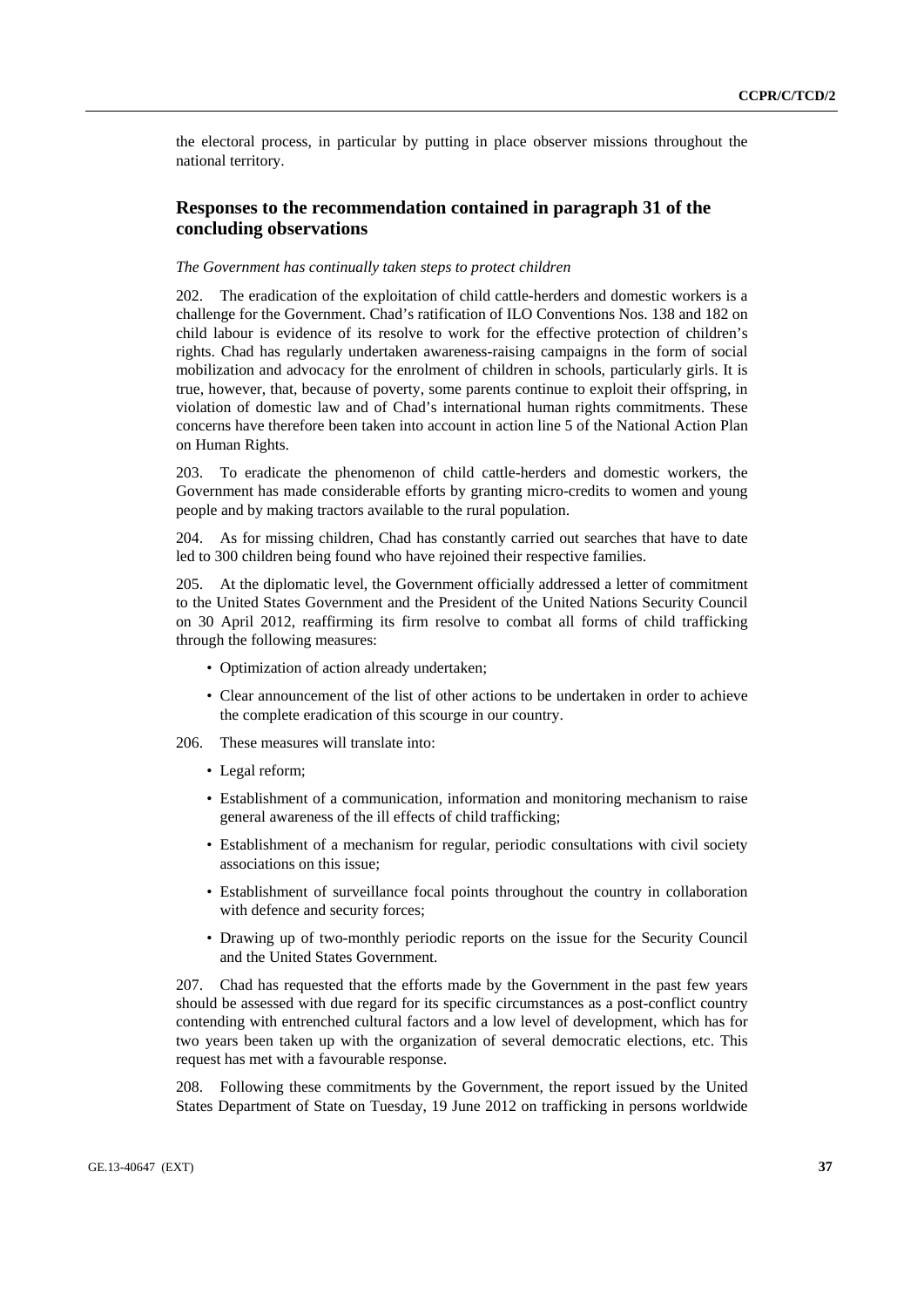places Chad in 180<sup>th</sup> position on the Tier 2 Watch List. In that year, 2012, Chad came close to being placed in Tier 3 but was able to avoid that through the prompt reaction of the Government, which made a clear and precise commitment to the goal of eradicating the practice of trafficking in persons in the country.

209. Very precise instructions were given to line ministries to give effect to the commitments made in this connection by taking measures for the earliest possible adoption of the following draft legislation:

- Child protection code bill;
- Bill amending and supplementing the Code of Criminal Procedure and the Code of Civil Procedure;
- Civil registry bill;
- Revised Labour Code.

210. At the international level, the Government has undertaken to ratify the following legal instruments:

- Protocol to the United Nations Convention against Transnational Organized Crime to Prevent, Suppress and Punish Trafficking in Persons, especially Women and Children;
- 1993 Convention on the Protection of Children and Cooperation in Respect of Intercountry Adoption;
- Convention on the Civil Aspects of International Child Abduction.

# **Responses to the recommendation contained in paragraph 32 of the concluding observations**

211. The Khadidja Ousmane Mahamat case falls into two parts. First, it should be recognized that, as a minor, she was forced by her parents into a marriage with a man aged about 70. She will be charged with having poisoned her husband. It was for that reason that she was placed in a detention facility in 2004. The examining magistrate investigated the case but, owing to the slowness of the courts, it has not yet been tried. Furthermore, in the absence of a forensic pathologist in Mossoro, judicial investigations have not been able to advance.

212. According to information received from the judicial authorities, the case has been docketed and will be heard at the next session of the Criminal Court.

213. Secondly, when she was still imprisoned, she was a victim of rape and sexual abuse. It is therefore believed that the person responsible was a prison officer. As a victim, she has the right to counsel. If she can show need, she has the right to legal assistance.

# **Responses to the recommendation contained in paragraph 33 of the concluding observations**

214. The public authorities are very alert to the question of the recruitment of child soldiers into armed groups.

215. Chad took an active part in the Paris international conference on child soldiers. This enabled it to draw up a national programme for the withdrawal and temporary care of child soldiers and their reintegration into their families. This programme is being carried out under an agreement concluded in May 2007 between the United Nations Children's Fund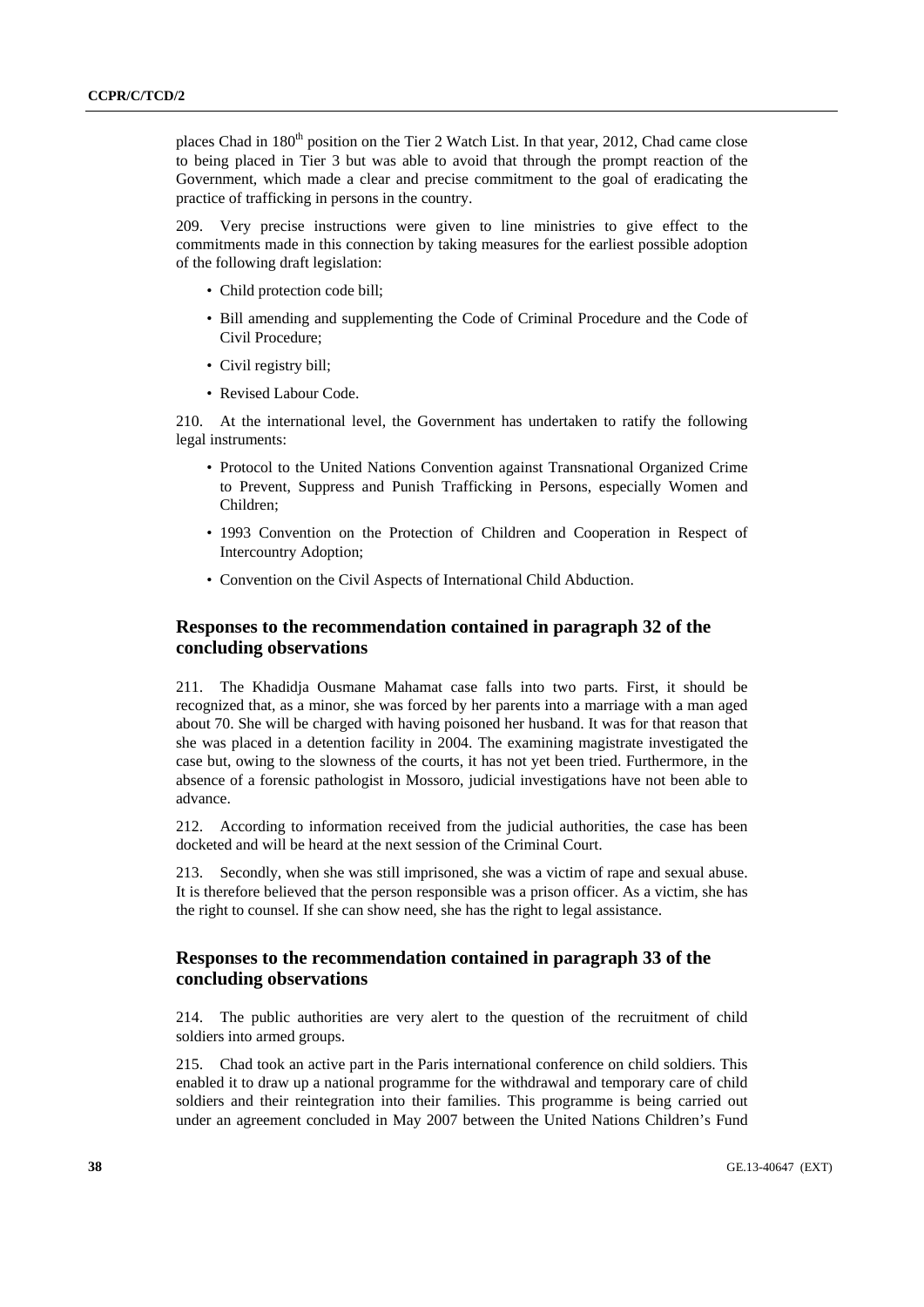(UNICEF) and the Government of Chad. In this highly important agreement, the State undertook to hand over to UNICEF all children recovered upon the incorporation of the various armed groups into the regular armed forces of the Republic of Chad.

216. The 2010 UNICEF report on the situation of children and women in Chad  $(SITAN)$ <sup>6</sup> helps to explain the Government's action in the following terms:

 "The first major goal of the national programme for the withdrawal and temporary care of children and their reintegration into their families is to prevent the recruitment and use of children through a number of activities: communication campaign, regional conference on ending the use of children by armed forces and groups (June 2010), signing of the N'Djamena declaration by the six countries of the subregion.

 In cooperation with Save the Children, Sweden, UNICEF also provided training in 2009 for 36 instructors in the national army, the gendarmerie, and the National and Nomadic Guard on the the role of the military in the protection of children.

 The second priority goal of the programme is to withdraw children from armed forces and groups and then to facilitate their return to civilian life. By the end of October 2010, cooperation between Chad and UNICEF had led to the withdrawal of some 900 children".

217. In effectively withdrawing the children, the Government benefited from the support of Care International and UNICEF, which opened transit centres in N'Djamena where, to begin with, children were housed and fed and given medical and psychological care. The children were then returned to their parents. Some 90 per cent are estimated to have effectively rejoined their families, as against 10 per cent who remained in the centres.

218. Within the framework of the peacebuilding process initiated under the auspices of the President of the Republic, Chad intends to strengthen the institutional mechanisms of the national programme for the withdrawal, temporary care and family reintegration of children. This policy should translate into the establishment of an ambitious action plan aimed at taking Chad off the list of States that recruit or use children, kill or mutilate them, and/or commit sexual violence against them, which is often placed before the United Nations Security Council.

### **Implementation of the child soldier rehabilitation support programme**

219. In the past few decades, Chad has experienced a succession of wars and intercommunity conflicts whose consequences have included the enlistment of children (girls and boys) in armed groups and forces.

220. The Government has mobilized substantial resources for the withdrawal and care of juveniles and their reintegration into their communities, in partnership with international institutions such as UNICEF, Care International, etc.

- 221. The Government's commitment has been illustrated in the following ways:
	- Signing of a statement of principle and commitment, Paris, 6 February 2007;
	- Signing of a memorandum of understanding on 9 May 2007 between the Government and the Chad UNICEF office for the withdrawal of all child victims of armed conflicts and their lasting reintegration;
	- Training of military officers in the protection of children in situations of armed conflict;

<sup>6</sup> SITAN 2010, p. 95.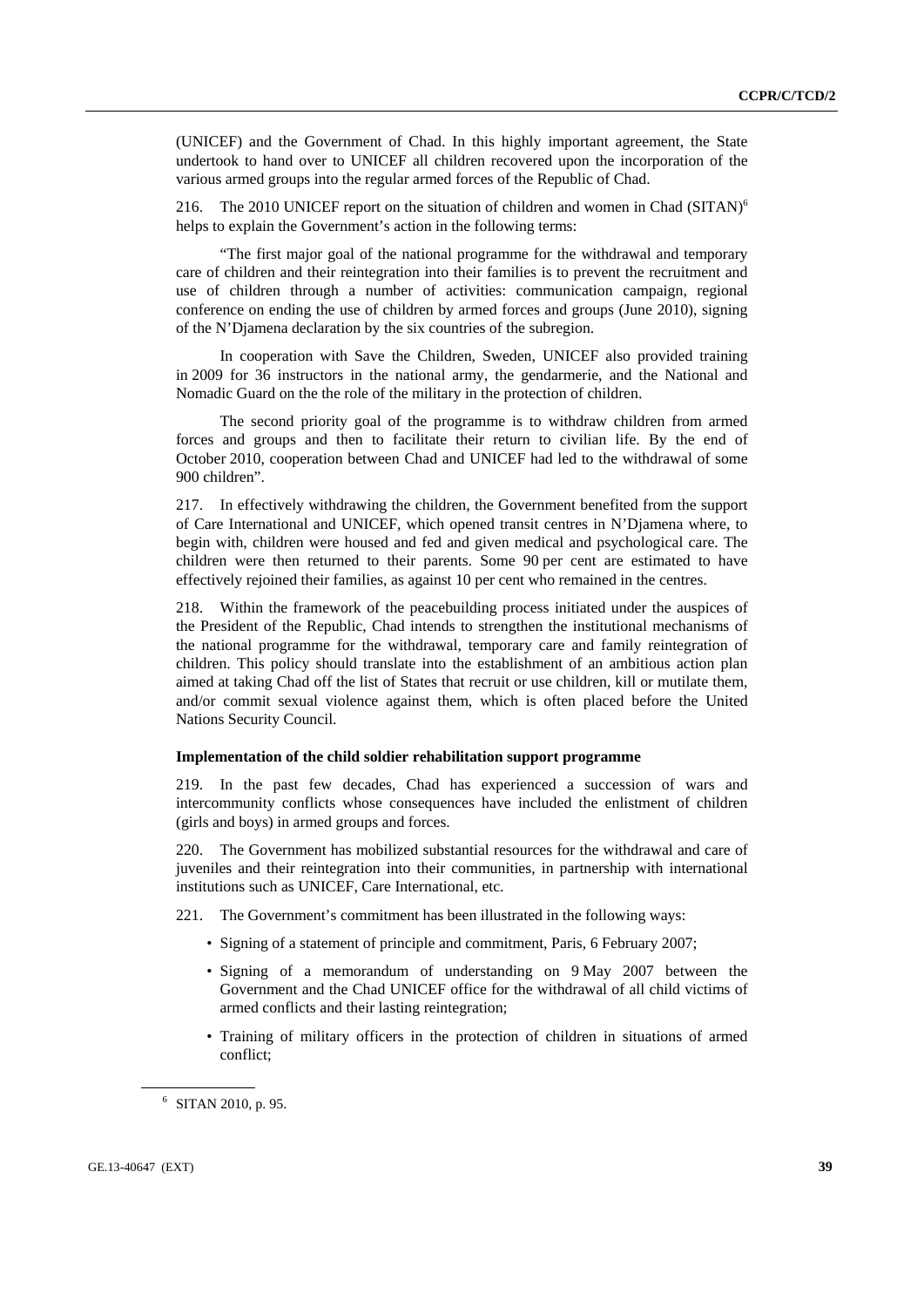- Awareness-raising campaign in camps, garrisons and instruction centres (more than 3,000 members of the military);
- Awareness-raising campaign aimed at administrative, traditional and religious authorities on the non-recruitment of children in armed groups;
- Production of leaflets and integrated communication plans.

# **Responses to the recommendation contained in paragraph 34 of the concluding observations**

222. As was noted earlier, with reference to activities to educate and raise the awareness of the population, the Government has, with the support of technical and financial partners, carried out several activities, including the organization of forums and workshops. Action line 2 of the National Action Plan on Human Rights is entitled "human rights education". Under this heading, the Government sets out the main lines of its national human rights education programme.

223. Henceforth, Chad undertakes to provide human rights education in both the formal and non-formal systems, without forgetting socio-professional groups and civil society organizations.

# **IV. Information on the implementation of articles of the International Covenant**

# **Article 1 Self-determination**

224. Chad is a multicultural State containing ethnic groups of considerable linguistic and cultural diversity spread throughout the national territory. These various groups form a single nation and are bound by a common destiny.

225. The ruling principle of the Republic of Chad is government of the people by the people for the people, founded on the separation of executive, legislative and judicial powers (article 7 of the 1996 Constitution).

226. Chad is particularly mindful of the right of peoples to self-determination. By virtue of this right, Chad, which was under French colonial rule, proclaimed itself a Republic on 28 November 1958 and declared its independence on 11 August 1960. In the same spirit, it holds referendums regularly to enable the Chadian people freely to determine its political status; it controls its own resources.

227. The Government of Chad does not administer any autonomous territory. It respects the principle of sovereignty and endeavours to maintain peaceful and fraternal relations with the other nations of the world, in accordance with the principles enshrined in the Charter of the United Nations.

# **Article 2 Non-discrimination**

228. The State of Chad guarantees the equality of all human beings. Accordingly, in Chad, everyone enjoys the rights set out in the Covenant without discrimination of any kind, based in particular on race, skin colour, sex, language, religion, political or other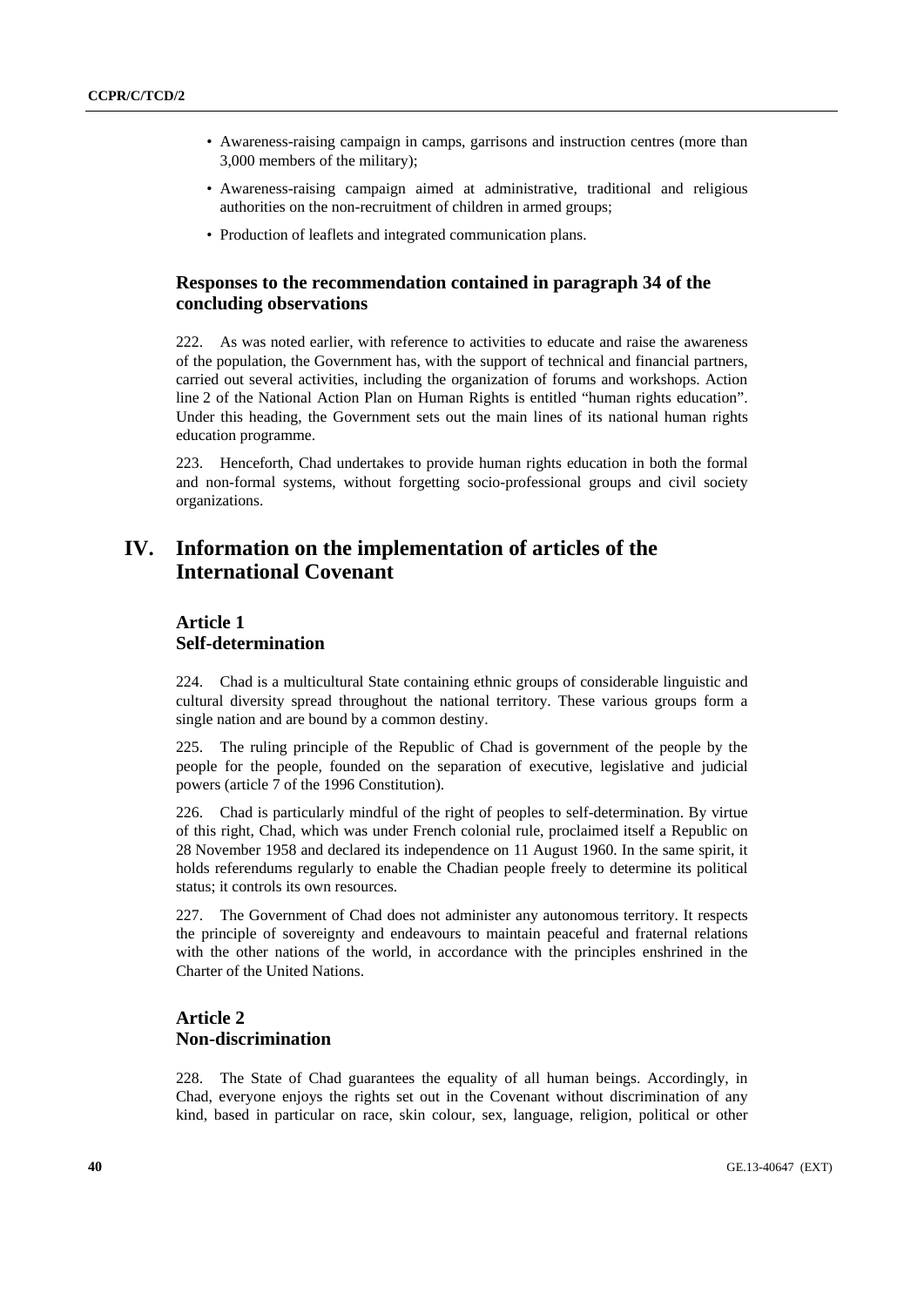opinion, national or social origin, property, birth or other status. The preamble to the Constitution provides that "Human beings, without distinction of race, religion, sex or belief, possess inalienable and sacred rights". This principle governs all aspects of national life.

229. The Constitution stipulates that all are equal before the law. Articles 12, 13 and 14 state that liberties and fundamental rights are recognized and their exercise is guaranteed for citizens and that Chadians of either sex have the same rights and duties: they are equal before the law. Furthermore, the State ensures the equality of all before the law without distinction of origin, race, sex, religion, political opinion or social position. It has the duty to seek the elimination of all forms of discrimination against women and to ensure the protection of their rights in all areas of private and public life.

230. The question of discrimination is very relevant to one particular human situation, namely, that of persons with disabilities. The precarious environment in which the great majority of Chadians live, in other words, the insalubrious conditions to which they are routinely exposed, accounts in part for the high number of persons with disabilities in Chad. According to official population statistics, some 10 per cent of the population have disabilities.<sup>7</sup>

231. The Constitution recognizes and protects persons with disabilities through the principle of the equality of all citizens before the law. The provisions of article 14 make the State accountable for discrimination against vulnerable groups.

232. This protection ensures free access of persons with disabilities to public sector employment whenever it is within their capabilities. Where the extent of disability does not allow them to practise an activity, the State helps them by drawing on national solidarity.

233. In addition to the Constitution and the international conventions to which Chad is a party, several lesser texts ensure the protection of persons with disabilities, namely:

- Act No. 007/PR/2007 on the protection of persons with disabilities;
- Decree No. 0136/PR/MCFAS/94 on the establishment of the national day of persons with disabilities;
- Order No. 377/MEN/DG/95 on the exemption of students with disabilities from enrolment fees.

# **Article 3 Gender equality**

234. The principle of gender equality is dear to the Government and guaranteed by law. The following amply demonstrates that the problem has always been a priority for the Government. Gender equality is guaranteed by:

- Legislative texts;
- Institutional measures.

 $7$  Introduction to a compendium on persons with disabilities (CEFOD, September 2011, collection "*Droit par les textes*").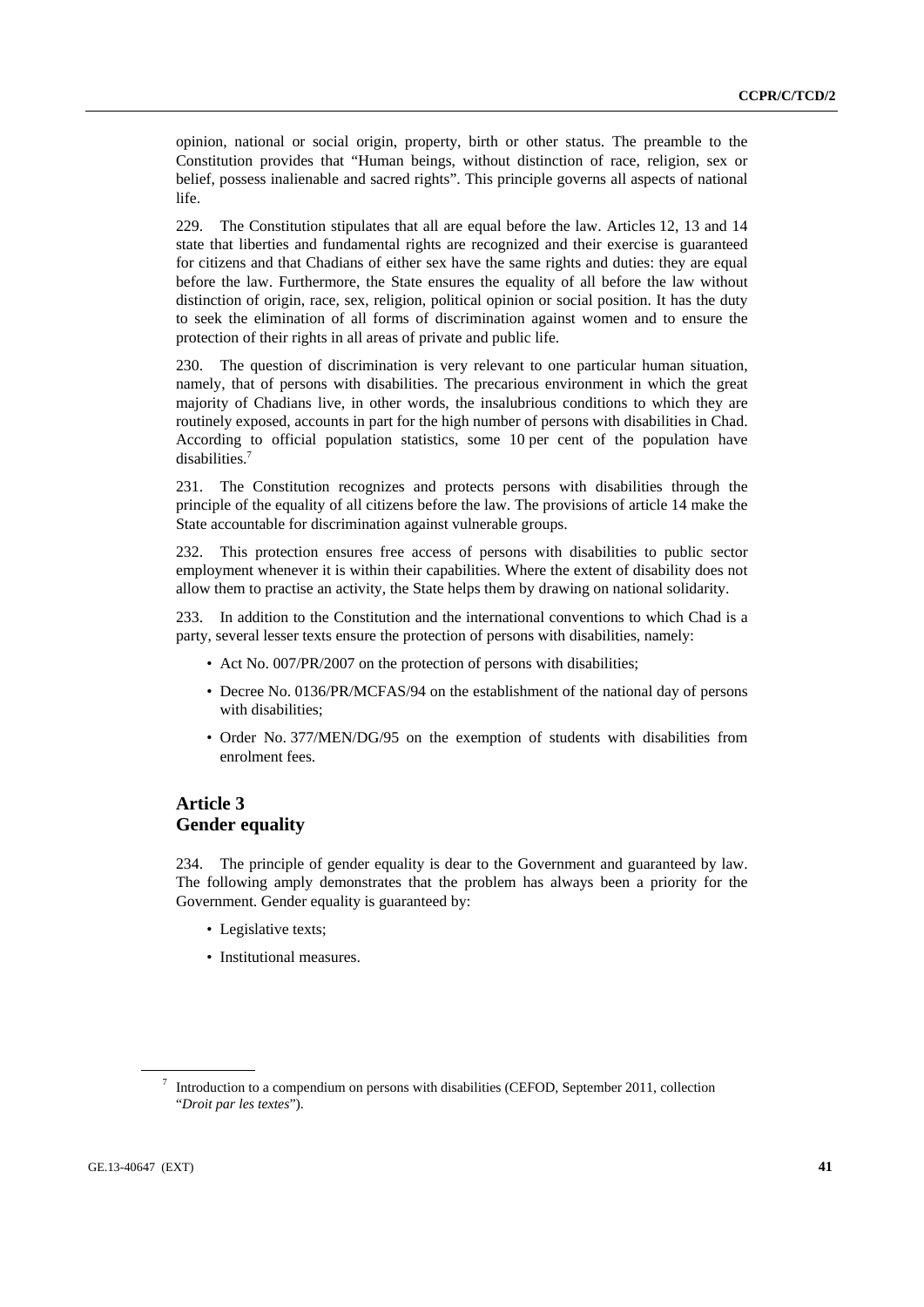## **1. Legislative texts**

## *(a) Constitutional provisions*

The principle of gender equality is enshrined in the preamble to the Constitution, as follows:

 "Article 13: Chadians of either sex have the same rights and the same duties. They are equal before the law", and

 "Article 14: The State guarantees equality of all before the law without distinction of origin, race, sex, religion, political opinion or social position. It has the duty to see to the elimination of all forms of discrimination against women and to ensure the protection of their rights in all areas of private and public life".

## *(b) Provisions of the Labour Code*

235. In accordance with article 3 of the Labour Code, "For the purposes of this Code, any natural person who has undertaken, against payment, to place his or her occupational activity under the supervision and authority of a person known as the employer as defined in article 4, shall be considered a worker or employee irrespective of sex or nationality".

## *(c) Provisions of the electoral law*

236. The principle of gender equality also applies to the Electoral Code. Thus, all Chadians of either sex who have reached the age of 18 years and enjoy civil and political rights have the right to vote.

237. Furthermore, all Chadian citizens may stand for public office, subject to age requirements and except in cases of incapacity or ineligibility provided by law.

## *(d) Provisions of the law on the status of public employees*

238. Under the terms of article 5 of Act No. 01-017 2001-12-31 on the general status of public employees in Chad, "Access to public employment is open by equal right, without distinction of sex, religion, origin, race, public opinion or social position, to all Chadians meeting the conditions laid down in Title IV of this Act, subject to conditions of physical and mental ability or the specific requirements of certain functions defined by particular statutes".

# **2. Institutional measures**

239. The Poverty Reduction Strategy Paper sets out a commitment to improving the living conditions of women, respecting their rights and recognizing their contribution to development and their participation in gainful economic activity.

240. Significant steps have therefore been taken by the Government to integrate women more fully into national economic and social activities. Substantial progress is to be noted to this end in the school enrolment of girls, women's empowerment (income-generating activities, microcredit, awareness-raising and training) and efforts to improve maternal and child health.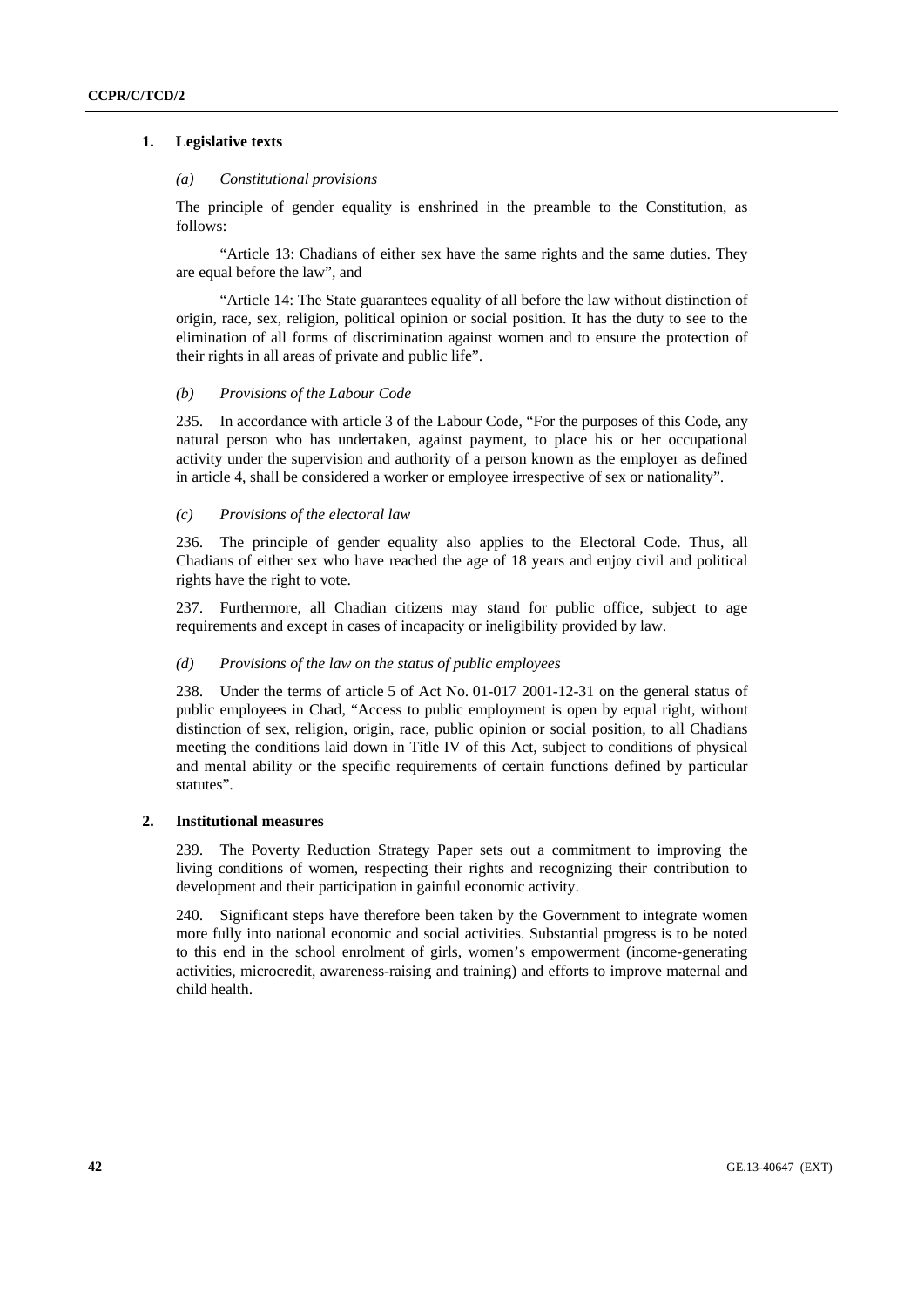241. The Poverty Reduction Strategy Paper<sup>8</sup> states under Programme 5.3.3: "Promotion of women and gender issues" that:

 "Women in Chad make up 52 per cent of the population, most live in rural areas (80 per cent), and the majority of women are illiterate. They represent a very large proportion of the labour force, especially in the agricultural and livestock sector and in the informal sector: women working in these sectors make up 86 per cent of the female labour force. However, they are greatly undervalued because of the many forms of discrimination which they face. Their status is defined by a lack of political and economic opportunities, little involvement in decision-making at all levels, as well as limited access to basic social services. They continue to be victims of gender-based violence. As a result, they are more likely to be poor. The segment of the female population most affected is that of female heads of household (22 per cent according to the 1993 GCPH). The proportion of poor households is 55 per cent, and households headed by a woman are more vulnerable to poverty (54 per cent as opposed to 34 per cent).

 The new political guidelines concerning gender are based on the third Millennium Development Goal, which calls for the reduction of inequalities in access to basic services (health, education, nutrition), nonagricultural paid employment, and promotion of the participation of women in public and community life. The first priority in this case is to build the capacities of women, particularly in rural areas (the most vulnerable) with a view to promoting their empowerment, followed by the representation of women in political, economic, and social decision-making, as well as the inclusion of gender issues in the preparation and implementation of development policies and strategies.

 The priority actions identified under this policy are: (i) improvement of the social and legal environment of women; (ii) strengthening of actions to empower women; (iii) capacity-building and advocacy for the inclusion of gender issues in development policies and strategies; and (iv) enhancement of the partnership for gender equality and equity."

#### **Priorities and objectives**

- Improve the socioeconomic and legal status of women.
- Promote the inclusion of gender issues in national development policies and programmes.

#### **Projects (measures and actions***)*

- Prepare, adopt, and implement the National Gender Policy.
- National Action Plan to Combat SGBV (Sexual and Gender-Based Violence).
- Establishment of a National Gender Development Fund.
- Capacity building for the personnel of rural and urban women's organizations in specific fields.
- Promotion of schooling for girls and the functional literacy of women.
- Project to promote NICT to benefit women.
- Agreement with the Chadian Red Cross to promote 'gender development'.
- Creation of a Gender Equality Observatory in Chad.

 $8$  July 2010, IMF report No. 10/230 Chad.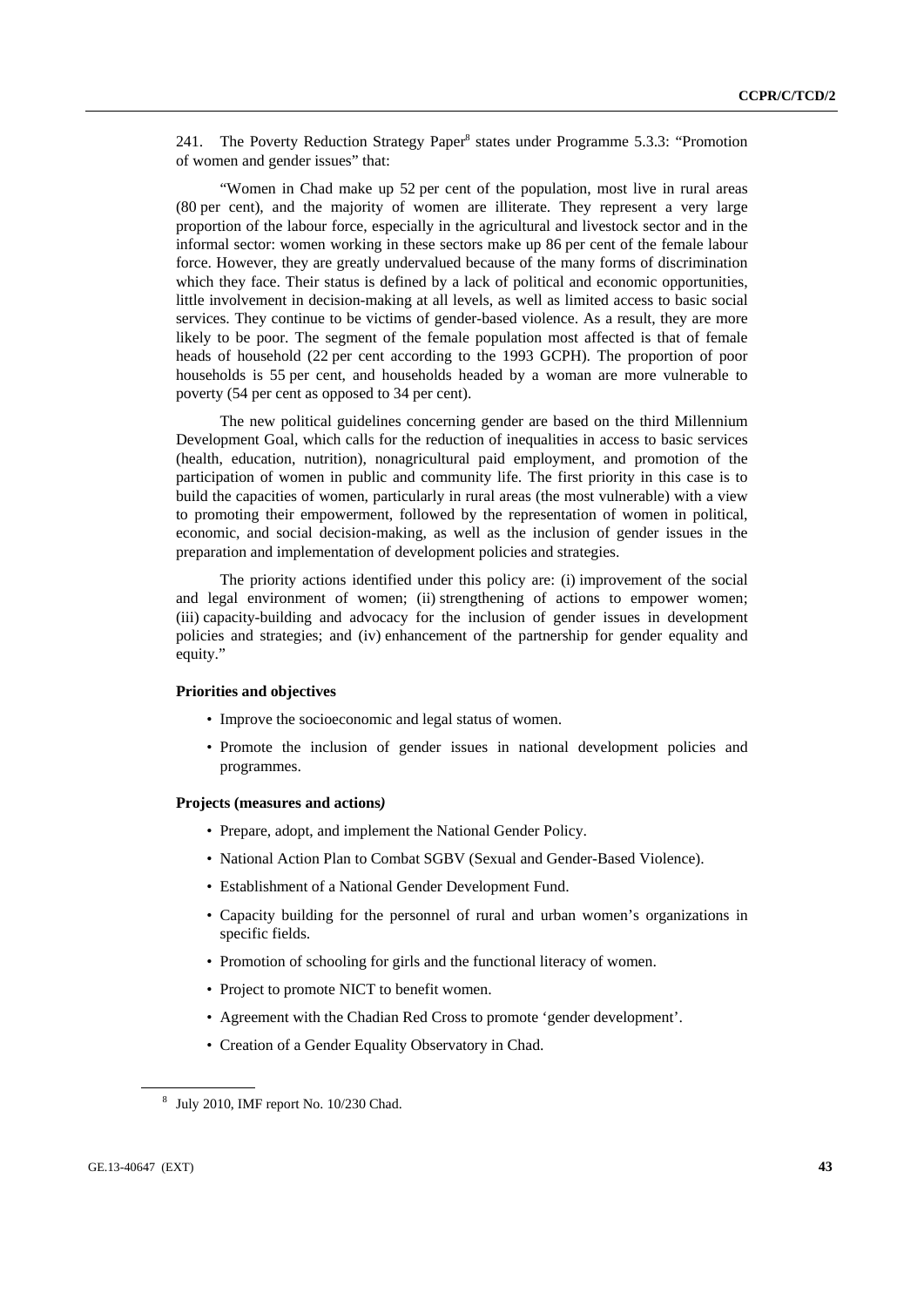## **Expected results**

- National Gender Policy (PNG) prepared and adopted.
- PNG Action Plan prepared and approved.
- Existence of mechanisms for the integration of gender issues in all sectors.
- 30 per cent of women appointed to decision-making bodies.
- 30 per cent of deputies are women.
- Prevalence of domestic violence against women reduced by 30 per cent.
- Reduction in the prevalence of female genital mutilation.
- 180,000 rural women taught to read and write.
- Girl/boy equity achieved in primary education.
- The income of rural women is increased.

242. This policy is currently being implemented by the entire Government through the Ministry for Social Action, the Family and National Solidarity and the Ministry for Human Rights and Fundamental Freedoms.

- *(a) The protection of women: legislative framework*
- 243. The main texts regulating the rights of Chadian women are as follows:
	- The 1996 Constitution, as revised in 2005, which enshrines the principle of nondiscrimination, gender equality and equality of access between men and women to public employment and to justice;
	- Act No. 038/PR/96 on the Labour Code, in particular article 6, which prohibits gender-based discrimination in recruitment, occupational training, career advancement and remuneration, and article 19, which protects pregnant women by granting them the right to prenatal and postnatal leave covered by the employer;
	- Act No. 006/PR/2002 on the promotion of health and reproduction, which prohibits female genital mutilation, early marriage and domestic violence;
	- Act No. 19/PR/95 in which the stated policy of integrating women into development reflects the Government's resolve to integrate women into the development process in all spheres of private and public life;
	- Ordinance No. 006/PR/84 on the status of merchants in Chad has been repealed and replaced by the OHADA<sup>9</sup> Uniform Act on general commercial law. While the OHADA text establishes the status of merchants without distinction of sex, the aforementioned Ordinance allowed the husband of a woman merchant to oppose the commercial activities of his wife.

244. On the subject of female genital mutilation, the national survey on this practice, conducted in 1991 by CONACIAF with the support of UNICEF, revealed its existence in nearly all of the national territory, with the exception of Borkou-Ennedi-Tibesti (BET), Kanem-Lac, Eastern and Western Mayo Kebbi and Western Logone.

<sup>&</sup>lt;sup>9</sup> Organization for the Harmonization of Business Law in Africa, whose treaty came into force on 1 January 1998, ratified by Chad.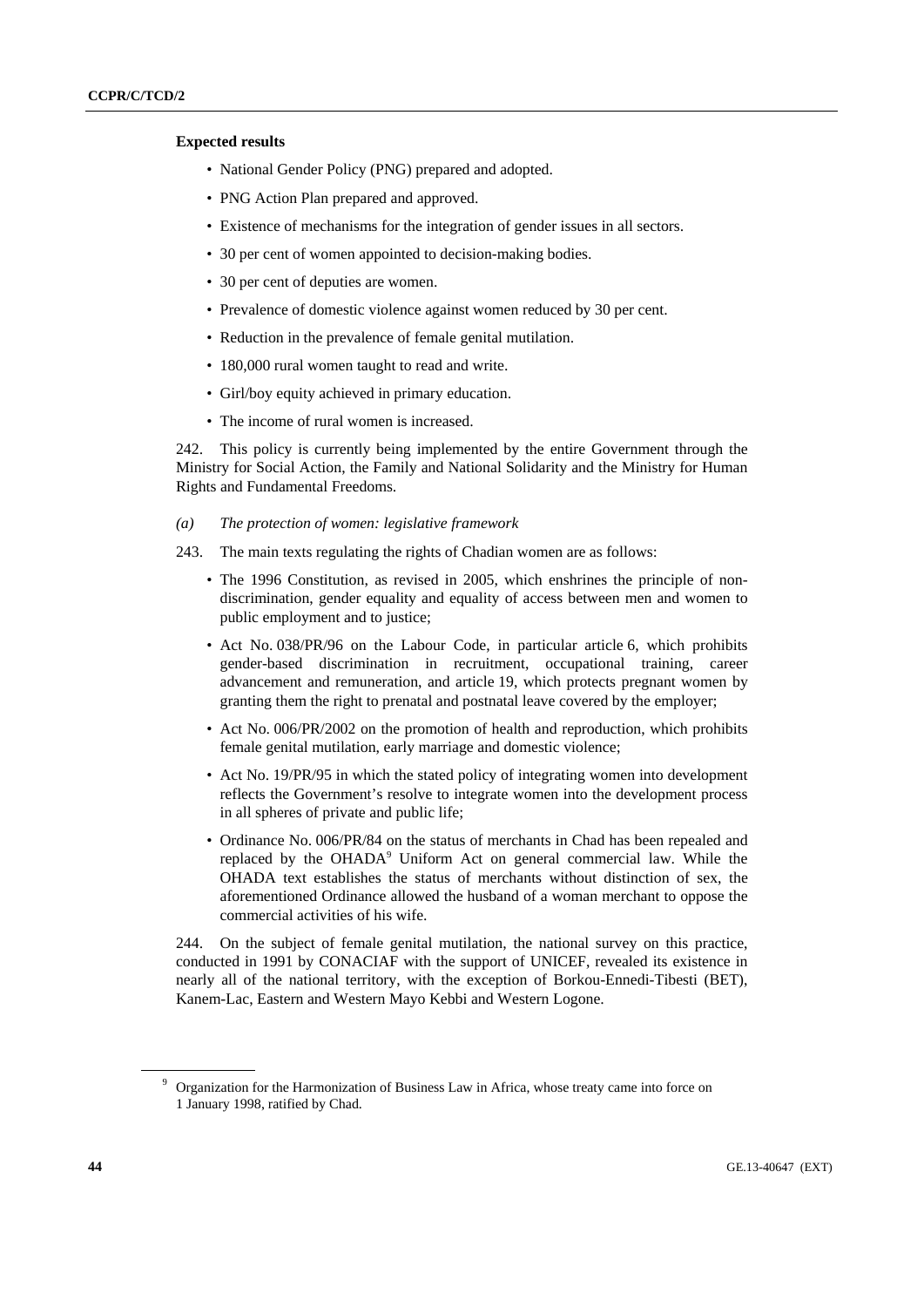245. According to the World Health Organization (WHO) classification, the forms of female genital mutilation most commonly practised are types 1 and 2, namely: (1) excision of the prepuce with or without partial or total removal of the clitoris; (2) excision of the prepuce and the clitoris and partial or total removal of the labia.

246. The 2004 EDST 2 results reveal a national prevalence of 45 per cent with very large differences between ethnic groups (0 to 5 per cent in BET and Mayo Kebbi, 38 per cent in the Sara region and 95 per cent in Ouaddai).

247. In terms of health, the results of the same survey show that nearly 75 per cent of the women concerned suffered at least one complication (65 per cent: excessive bleeding, 57 per cent: difficulties in urinating, 27 per cent: swelling of the genital area, 14 per cent: infections, and 30 per cent: healing problems).

Main actors of the fight against the excision

248. The following institutions and organizations have been active in combating female genital mutilation:

- The United Nations Population Fund (UNFPA), which supports the national reproductive health programme of the Chadian Association for Family Welfare (ASTBEF) and the awareness-raising preventive programmes of rural women's groups;
- ASTBEF, which conducts advocacy work with administrative and legislative authorities for legal improvements and awareness-raising in focal areas;
- The National Committee to Combat Harmful Traditional Practices (CONACIAF), which works in the same areas as ASBEF through its decentralized branches;
- The German Agency for International Development (GTZ) which, through its reproductive health project, supports women's organizations in Sarh.

### *(b) The action of non-State actors*

249. Those concerned are civil society organizations such as associations for the defence and promotion of human rights, development NGOs and women's associations.

250. In the interests of greater effectiveness, six human rights organizations – the Association for the Promotion of Fundamental Freedoms in Chad (APLFT), Chad without Violence (TNV), the Chadian League of Human Rights (LTDH), Action by Christians for the Abolition of Torture (Chad) (ACAT) and the Chadian Association for the Promotion and Defence of Human Rights (ATPDH) – decided to form a network for mutual consultation and action in the form of a community radio (FM Liberté), established in order to "inform, train and educate".

251. They regularly draw attention to human rights violations and draw up periodic reports on them (arbitrary arrests and detentions, extrajudicial executions, etc.).

252. They are striving to establish a State based on the rule of law and democracy for sustainable development. They ensure promotion and protection through training activities, legal support for victims, radio programmes, such as "Notre dignité" ("Our dignity") by the Human Rights Without Borders Association, "Informer pour mieux sensibiliser" ("Information for greater awareness") by ATPDH or "Allô mon avocat" ("Hello lawyer), theatre productions, legal consultations through human rights shops and legal clinics, helplines –ATPDH, APLFT, Association of Female Jurists in Chad (AFJT) – and the publication of newsletters such as the APLFT human rights chronicle and the LTDH newsletter.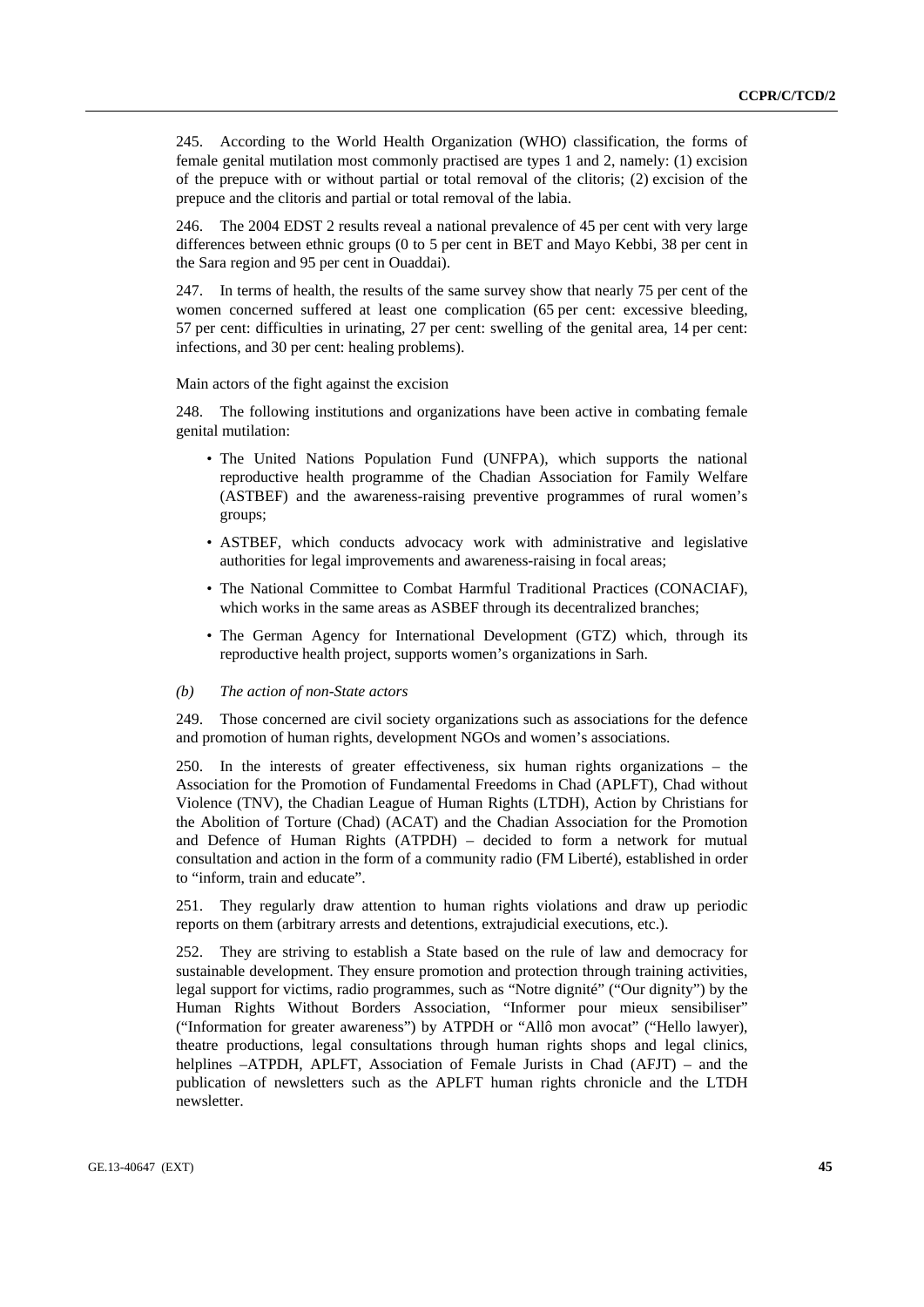253. They do not always achieve their objectives, however, because of insufficient material and human resources.

## *(c) Increase in the number of women in high office*

254. In the political arena, women are represented in high office in the Republic, but not in proportion to their number.

255. With regard, in particular, to the participation of women in political life, discrimination is reflected in the very small number of women in legislative bodies.

256. In Parliament, the present legislature comprises 28 women out of 155 members of the National Assembly. In the last legislature there were nine women and in the 1997–2002 legislature, two of the 120 members were women.

257. Since 2006, more than 10 per cent of government ministers have been women. In 2000, they represented only 3.4 per cent of members of the Government. The March 2010 Government includes nine women (including five Secretaries of State) out of 42 ministers, or 21 per cent. This is the highest proportion recorded in the history of Chad.

258. In the senior ranks of the administration, one of the 24 ambassadors is a woman; two of the 52 prefects are women; three of the subprefects are women; there were three women mayors in 2010; six of the 30 members of the Economic, Social and cultural Council are women; in 2001, two members of the Electoral Commission were women and in 2010 the number remains the same.<sup>10</sup>

259. The participation of women in political life and in the upper echelons of the administration remains low, but their role is increasing.

### *(d) Efforts to combat violence against women*

260. When it ratified the Convention on the Elimination of All Forms of Discrimination against Women in 1995, Chad undertook to prohibit all forms of violence against women. The Constitution of Chad, as revised in 2005, recognizes gender equality. Further measures are being taken to strengthen the provisions of the Constitution, namely:

- Establishment of committees to combat SGBV on refugee sites;
- Existence of a draft Personal and Family Code (CPF);
- Launching of the process to develop a National Gender Policy (PNG);
- Adoption of the national strategy for the prevention of mother-to-child transmission (PMTCT) and of the action plan in 2007, with 22 operational sites;
- Adoption of Act 006/PR/02 on the promotion of reproductive health;
- Preparation of a code on gender-based violence;
- The Government in collaboration with partners (international NGOs, civil society and faith- based organizations) has since 2006 been organizing training courses, workshops and forums on gender issues and gender-based violence, in particular through the commemoration of 25 November (International Day for the Elimination of Violence against Women) and 16 days of activism;
- Establishment of the Sotel-Chad hotline;

<sup>&</sup>lt;sup>10</sup> Data for 2011 taken from the initial, first and second reports of Chad on the implementation of the Solemn Declaration of Heads of State and Government on Gender Equality in Africa.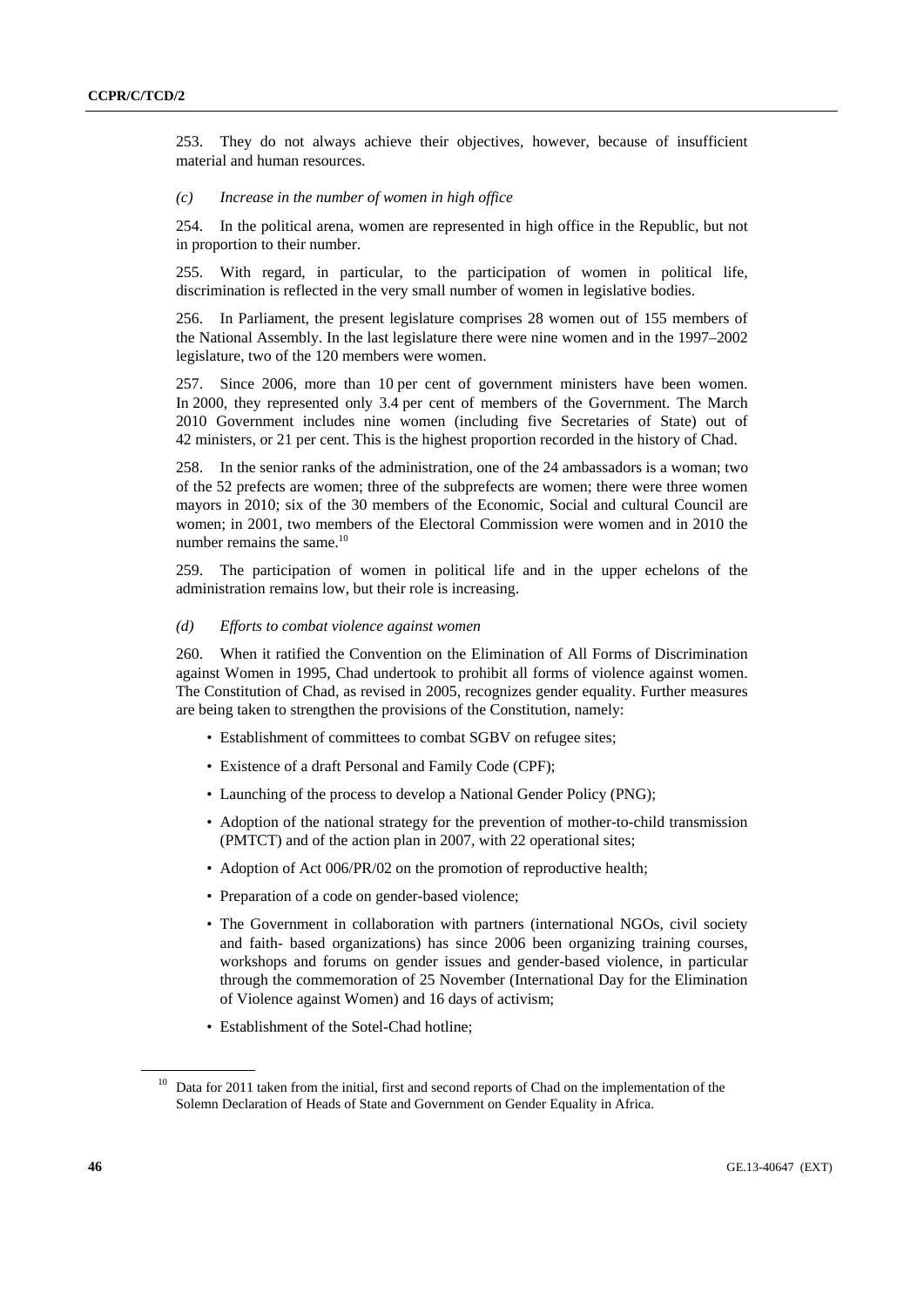- With UNDP funding, two projects are being carried out by the Ministry for Social Action, National Solidarity and the Family (MASSNF) under the coordination of the Directorate for the Advancement of Women and Gender Mainstreaming (DPFIG), namely: adoption in 2008 of the National Strategy to End Fistula, supported by UNFPA; launching of the process of preparation of the national roadmap to combat female genital mutilation by the National Committee to Combat Harmful Traditional Practices involving women and children (CONACIAF);
- Seminars, awareness-raising and advocacy campaigns on female genital mutilation directed at public opinion leaders continue to be organized by this Committee in collaboration with MASSNF and other partners;
- The public communication services have introduced specific radio programmes for persons with disabilities under the title "The voice of people with disabilities";
- Existence of a coordination mechanism for associations of women with disabilities in Chad;
- Establishment of legal clinics throughout almost all the country by the Association for the Promotion of Fundamental Freedoms of Chad (APLFT) since 2000;
- Establishment by AFJT since 2007 of help centres for victims of violence.

# **Article 4 Derogation**

261. Since the previous report was submitted, in 2009, no state of emergency has been declared nor has there been any derogation.

# **Article 5 Recognition and interpretation**

262. The preamble to the Constitution clearly states that: "We, the Chadian people (…) Reaffirm our commitment to the principles of human rights as defined by the Charter of the United Nations of 1945, the Universal Declaration of Human Rights of 1948 and the African Charter of Human and Peoples' Rights of 1981".

263. Under article 221 of the Constitution, "Treaties or agreements regularly ratified have, upon their publication, a greater authority than that of domestic laws, subject to each agreement or treaty being applied by the other party". The Covenant is therefore considered to form an integral part of the norms of domestic law and, as such, the rights that it sets out may be directly invoked before the courts.

# **Article 6 The right to life**

264. The right to life is clearly established under article 17 of the Constitution as follows:

 "The human person is sacred and inviolable. Each individual has the right to life, personal integrity, security, freedom and protection of privacy and property".

265. To give effect to this principle, the following offences are punishable under the Criminal Code:

• Arbitrary detention and prosecution (art. 143)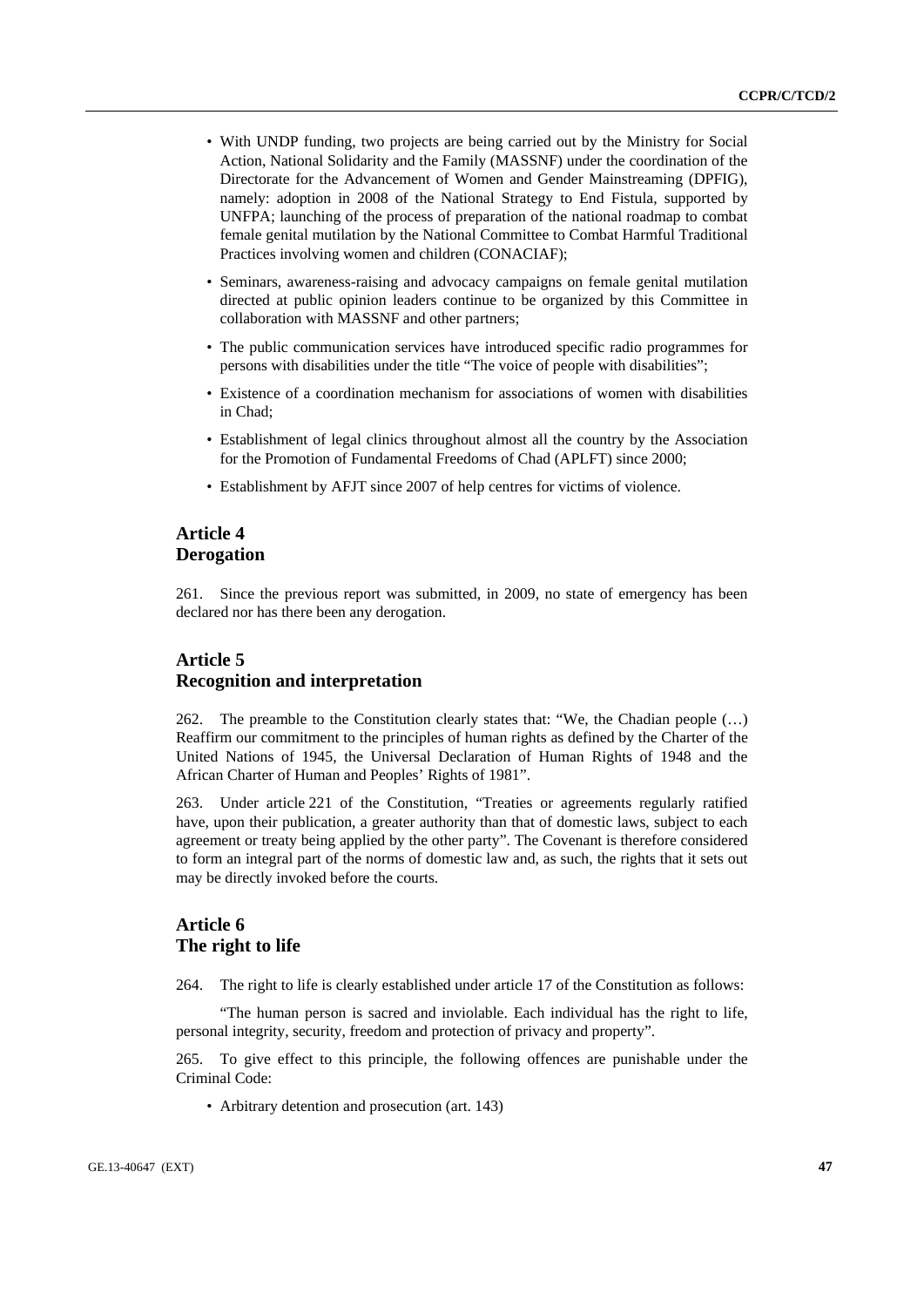- Illegal arrest and forcible confinement (art. 149)
- Violations of domicile (art. 154)
- Unlawful violence (art. 156)
- Wilful homicide (art. 239)
- Assault and grievous bodily harm (art. 252)
- Castration (art. 257)
- Administration of harmful substances (art. 258)
- Threats (art. 259)

266. As private life is held to be sacred in Chad, the national authorities protect it from violation. Whenever State officials are informed of violations, they institute criminal proceedings against the suspects. These usually result in convictions and the imposition of appropriate penalties.

267. The only limit to the protection of private life is set by article 47 (3) of the Criminal Code which provides that: "No one shall be charged with a crime, offence or misdemeanour:

 1. If he/she has acted as required by law and by order of the legitimate authority;

2. If he/she has acted under the necessity of defending himself or others;

 3. If he/she has acted as an official, agent or employee of a government office on the order of his superiors for purposes within the competence of those to whom hierarchical obedience was due.

In such cases, the penalty will be applied to the official who gave the order".

268. Apart from cases of self-defence covered by subparagraphs 1 and 2, violation of private life remains a punishable offence.

269. In view of the abuses that may occur during police custody or detention and out of a concern to protect the right to life, important measures have been taken to enhance the intellectual and operational capacity of police and prison services. Seminars are organized, sometimes with the support of foreign partners, in particular the programme to support justice in Chad of the European Union.

# **Article 7 The prohibition of torture and cruel, inhuman or degrading treatment**

270. The Chadian legislator protects human beings by prohibiting torture and other cruel, inhuman or degrading treatment. A legal framework for the prohibition of torture and other degrading treatment has accordingly been established which is strictly applied by all courts.

### **1. The Constitution**

271. Article 18 of the Constitution stipulates that "no one may be subjected to cruelty, degrading or humiliating treatment or torture". Everyone has the right to life and physical and moral integrity and must be treated with humanity in all circumstances.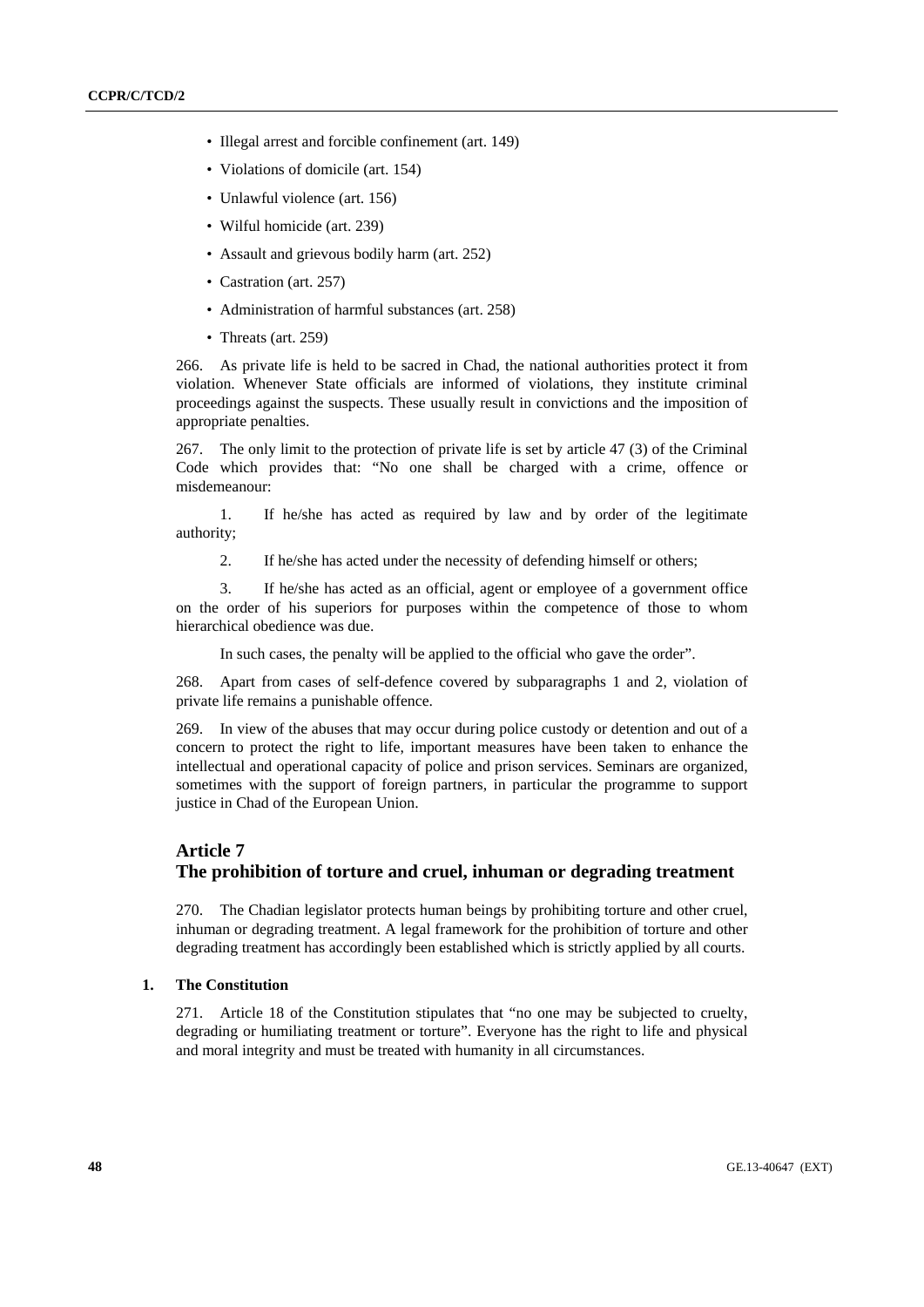## **2. The draft Criminal Code**

272. Torture is a crime punishable under Chadian criminal law. Chad is a party to the Convention against Torture. Domestic measures to bring Chadian legislation into line with that Convention are under way and may very soon bear fruit. The draft Criminal Code gives a definition of torture.

# **Article 8 The right not to be held in slavery or in servitude**

273. Forced labour and slavery are criminal offences punishable under the Chadian Criminal Code.

274. With regard to slavery, article 20 of the Constitution provides that "No one may be held in slavery or servitude".

275. With regard to forced labour, article 157 of the Criminal Code provides that "whosoever uses violence, assault, threat or fraud to bring about or maintain, or seek to bring about or maintain, a concerted cessation of work with the aim of forcing a raising or lowering of salaries or impairing the free exercise of industry or labour shall be liable to a prison term of between six days and three years and a fine of between CFAF 25,000 and CFAF 500,000".

276. Chad has ratified the various International Labour Organization (ILO) Conventions prohibiting forced labour. These include Convention No. 29 of 1930 on forced labour, Convention No. 41 of 1934 on night work (women) and Convention No. 105 of 1957 on the abolition of forced labour.

277. Certain practices in rural and urban areas are regarded as a form of modern slavery because they exploit employees in an abusive way. Cases in point include the use of children of sedentary populations to guard the herds of nomadic herdsman (child herders), muhajirin (mendicant Koranic students) or domestic workers. In consultation with its development partners and with local communities, the Government is continuing to consider ways and means of eradicating this social phenomenon, which is becoming increasingly widespread despite its harmful effects on the life and health of the victims.

## **1. Case of children subject to the worst forms of labour**

278. Despite the resolve of the Chadian authorities, despite unremitting efforts to eradicate it, child labour is still a reality in Chad. Some 44 per cent of boys and 52 per cent of girls aged between 5 and 14 are engaged in some form of work, an average of 48 per cent of children. The three regions where the phenomenon is most marked are Western Logone, Mandoul and Sila.<sup>11</sup>

### **Child herders**

279. It is difficult to provide figures to show the scale of the phenomenon. Generally aged between 10 and 17, boys are recruited by cattle herders to guard their herds. After negotiation between the child's father, the herder and, generally, the village chief, a contract is signed for the time required for a calf, between six and eight months.

 $11$  Chad-UNICEF cooperation programme, Analysis of the situation of children and women in Chad, SITAN 2010, January 2011, p. 97.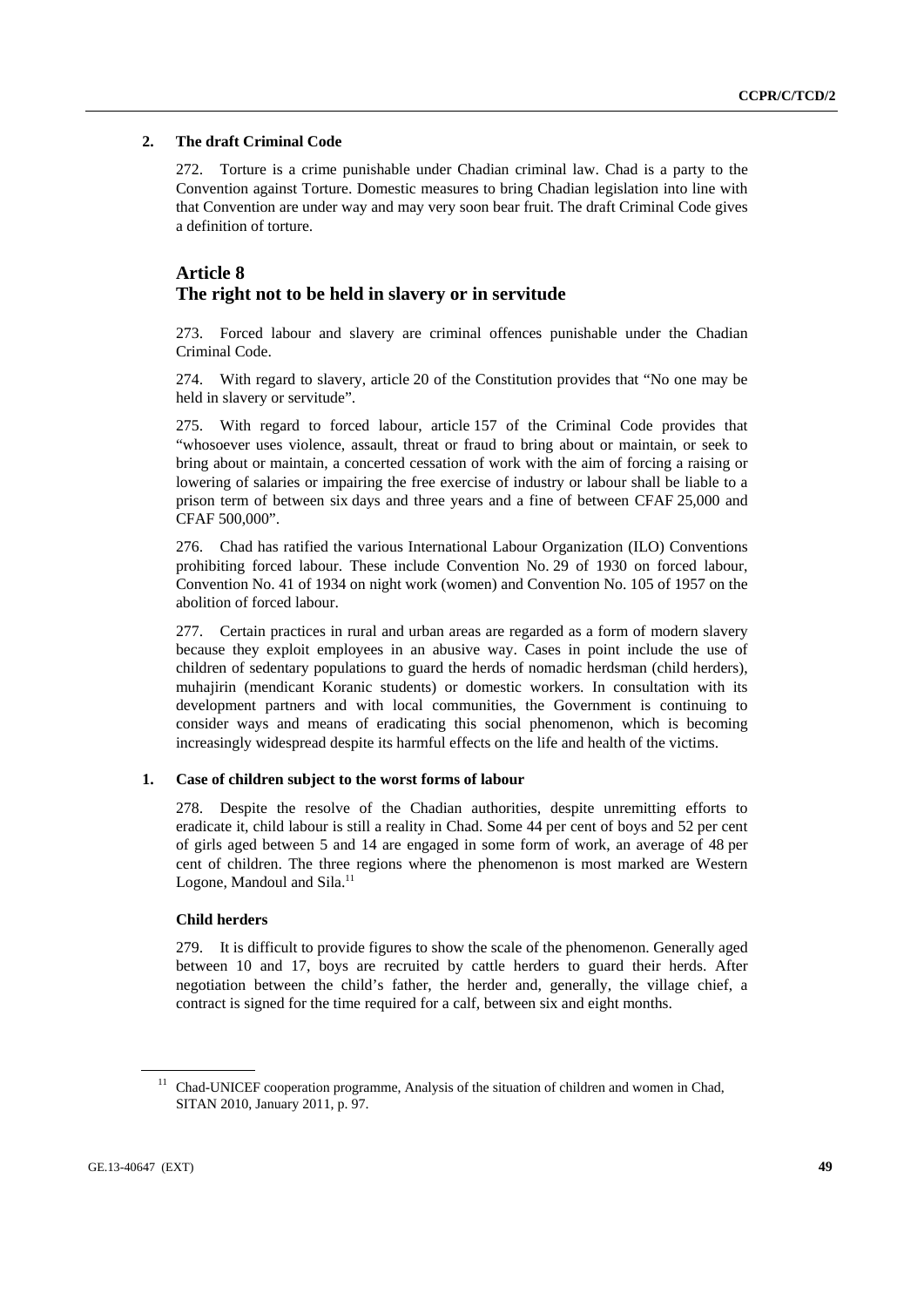## **Muhajirin children**

280. Like child herders, the phenomenon of muhajirin children is very common but not quantified. The practice consists in parents placing their children with a marabout for the purposes of religious education. Forced to bring back a sum of money every day, the children very often have to beg, engage in street trading, transport various objects, etc. This violence or slavery led the Government to take measures to prohibit street begging, for example, aimed at dissuading those who practise it and their accomplices.

# **Child victims of trafficking**

281. While there is testimony to the existence of this phenomenon in Chad,<sup>12</sup> it must be said that the Government wishes to have a clear picture of the situation. Repeated instructions have therefore been given to law enforcement services to be more on the watch for child trafficking.

# **Article 9 The right to liberty and security**

### **1. The protection of individual freedoms**

282. The right to the protection of individual freedoms is guaranteed by law. Articles 17 to 48 of the 2005 Act revising the Constitution are devoted to the fundamental rights of citizens. These include:

 Article 17, which stipulates: "The human person is sacred and inviolable. Every individual has the right to life, personal integrity, security, freedom and the protection of privacy and property";

 Article 18, which stipulates: "No one may be subjected to cruelty, degrading or humiliating treatment or torture";

 Article 21, which stipulates: "Illegal and arbitrary arrests and detentions are prohibited".

283. Freedom and security are guaranteed for every individual, subject to respect for the rights of others and the higher interests of the State.

284. Violation of the aforementioned freedoms is prohibited by the Criminal Code and the Code of Criminal Procedure of Chad.

### *The Criminal Code*

285. Several provisions of the Chadian Criminal Code allow prosecution of any person who infringes individual freedoms, on charges of "arbitrary detention and prosecution" (art. 143), "unlawful arrest and forced confinement" (art. 149) and "unlawful violence" (art. 156). It should be noted that victims of such violations may, by instituting criminal proceedings, apply to the court for damages.

 $12$  Chad-UNICEF cooperation programme, Analysis of the situation of children and women in Chad, SITAN 2010, January 2011, p. 99, para. 4.1.4.5.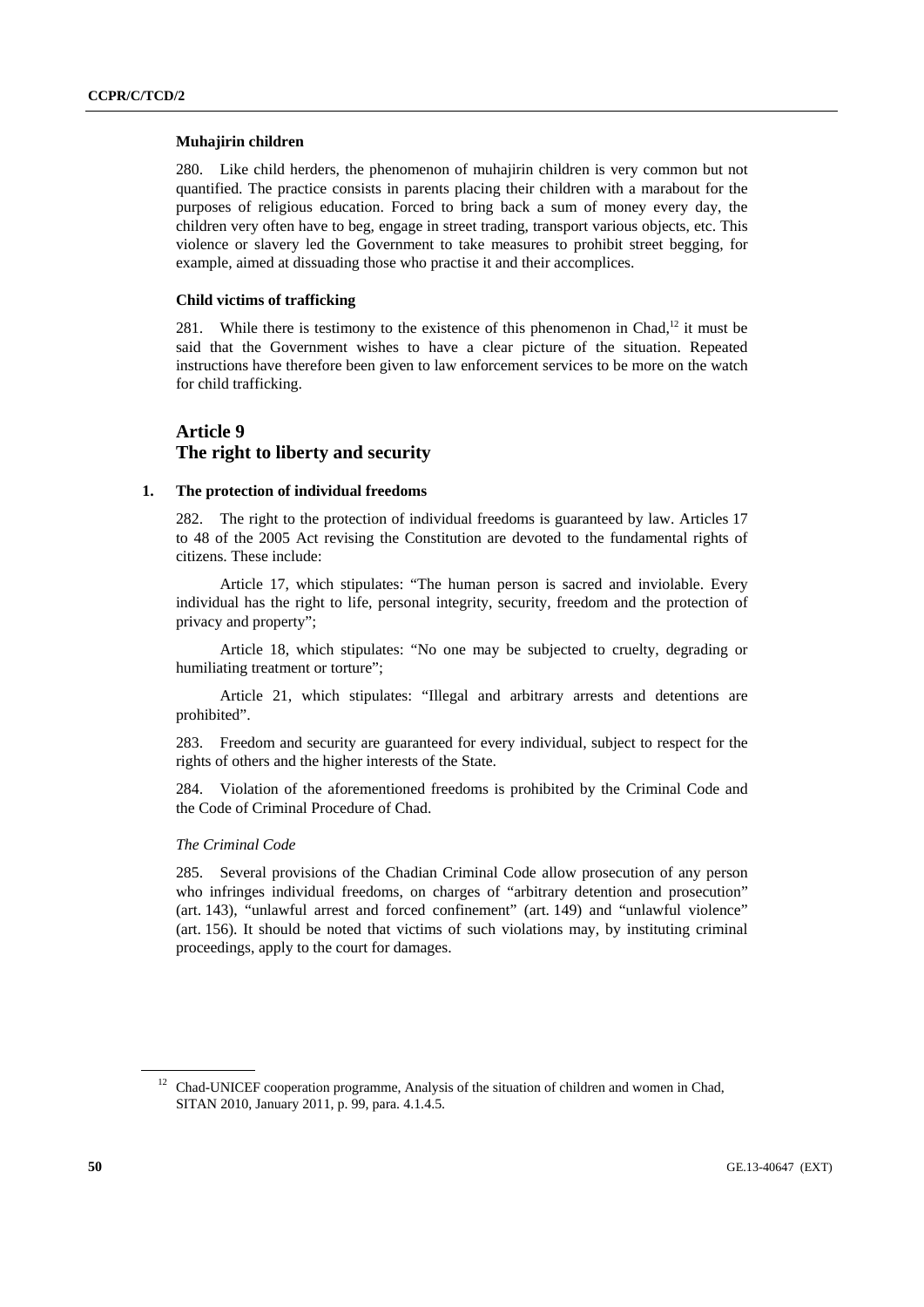### *The Code of Criminal Procedure*

286. In order to address effectively prejudice suffered following violations of the aforementioned freedoms, articles 294, 297 and 347 of the Code of Criminal Procedure enable victims to obtain reparation for the injury sustained.

### **2. The restriction of individual freedoms**

287. Individual freedoms are guaranteed by law without distinction. By virtue of the principle of the legality of offences and penalties, only the law can restrict them. The legislator has accordingly defined the limits of individual freedoms, which are provided for both in administrative procedures and in judicial procedures.

# **Article 10 The treatment of detainees**

288. Up to now, prison personnel were personnel on loan from other services. The fact that they had not received specific training in prison work was a major cause of serious human rights violations.

289. Fortunately, the Government of Chad, with the support of PRAJUST, has since 2009 been implementing a three-pronged prison restructuring policy aimed at: rebuilding or remodelling prisons to bring them into line with international standards; putting in place specific prison administration legislation, including recognition of prison personnel; and training qualified personnel.

### **Rebuilding and remodelling prison facilities**

290. There are a total of 45 prisons in the country spread through the 22 regions. Most were built at least 20 years ago. Better treatment of detainees therefore hinges on substantial improvements in the prison environment.

291. In the prison map project currently being finalized it is recognized that "to be viable and succeed, social reintegration projects, reforms and rehabilitation require a political will to improve the penitentiary system".

292. Social reintegration in prison is sought through occupational training or workshop activities.

293. To reintegrate detained persons into society, it has become clear that they need to be trained in such areas as farming, gardening, market gardening and socio-educational activities, in other words, to be provided with appropriate occupational training. The list of prison facilities to be built reflects the firm resolve of the Government to leave behind the former system of dilapidated prisons, which were a source of ill-treatment and human rights violations. In the near future, Chad plans to rebuild 32 of the 45 existing prison facilities; they will be built in strict compliance with international standards.

## **Legal framework for protecting the rights of detained persons**

294. Ordinance No. 0031/PR/2011 on the status of prison officers and social reintegration has been ratified by Parliament. This text establishes the autonomous status of prison officers, lays down recruitment procedures and the career management system and sets out the rights, obligations and benefits of prison personnel.

295. Ordinance No. 0032/PR/2011 on the penitentiary system in Chad assigns to prison officers "the task of enforcing judicial decisions depriving persons of their liberty in a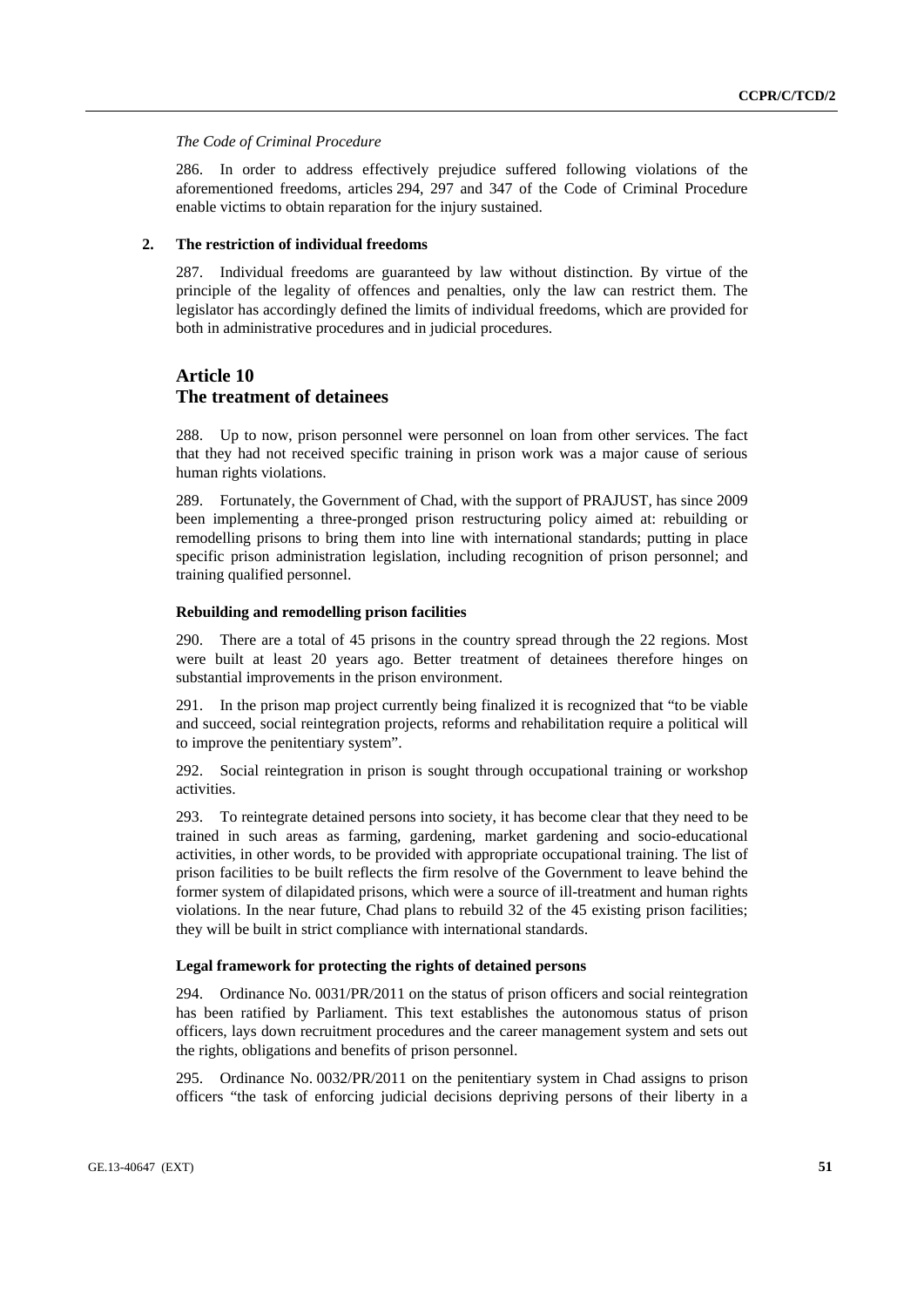healthy and safe environment in order to help convicted persons to become law-abiding citizens".13

296. Title IV of this Ordinance deals with the rights and obligations of detained persons. Section 2 is particularly noteworthy as it concerns their nutrition rights. Article 37 thus provides that "all detained persons must be provided with wholesome, nutritional food of good quality. Meals must be served at least twice a day at regular intervals. All detained persons must have regular access to drinking water".

297. Article 38 requires the Minister of Justice to issue an order concerning the diet of detained persons.<sup>14</sup>

298. The other rights of detained persons are as follows:

- The right to information (art. 34 to 36);
- The right to clothing (art. 39 to 42);
- The right to hygiene and sanitation (arts. 42 to 44);
- The right to health<sup>15</sup> and to medical assistance<sup>16</sup> (arts. 45 to 51);
- The right to exercise and leisure activities (art. 52);
- The right to practise a religion (art. 53);
- The right to legal assistance (art. 54);
- The right to education (arts. 55 to 60);
- The right to social reintegration (arts. 61 and 62);
- The right to institute civil proceedings (arts. 67 and 68).

299. Furthermore, the use of force by prison guards is strictly governed by the Ordinance. Articles 88 and 89 stipulate respectively that: "Weapons shall be used by officers when entering watchtowers and escorting. No weapon may be used inside the prison facility"; "In all cases, weapons shall be used as a last resort".

300. Even in the exceptional event of force being used, the procedure is strictly determined so as to reinforce the rights of detained persons.

### **Training and reintegration**

301. The training of prison officers is good news for the entire body of prison personnel and will serve indirectly to advance the protection of the rights and freedoms of detained persons. The aim is in fact to give professional standing to a function that has long remained without legal status.

302. Article 50 of Ordinance No. 0031/PR/2011 on the status of prison officers and social reintegration provides for a national school for the initial and continuing training of prison personnel. While the conditions for admittance to the school are yet to be defined, it may be noted that, by virtue of the principle of equality and free access to public employment, admission should be either by competitive examination or by direct recruitment.

<sup>&</sup>lt;sup>13</sup> Article 2 of Ordinance No. 032/PR/2011 on the penitentiary system.<br><sup>14</sup> Article 38: "The diet, menu and amounts of food required to sustain detained persons shall be

determined by order of the Minister of Justice upon the proposal of a doctor or nutrition specialist".<br><sup>15</sup> Article 46: "All detained persons shall have free access to medical care".

<sup>&</sup>lt;sup>16</sup> Article 48: "In all prison facilities, an infirmary shall be provided for detained persons and separate quarters for those suffering from contagious diseases".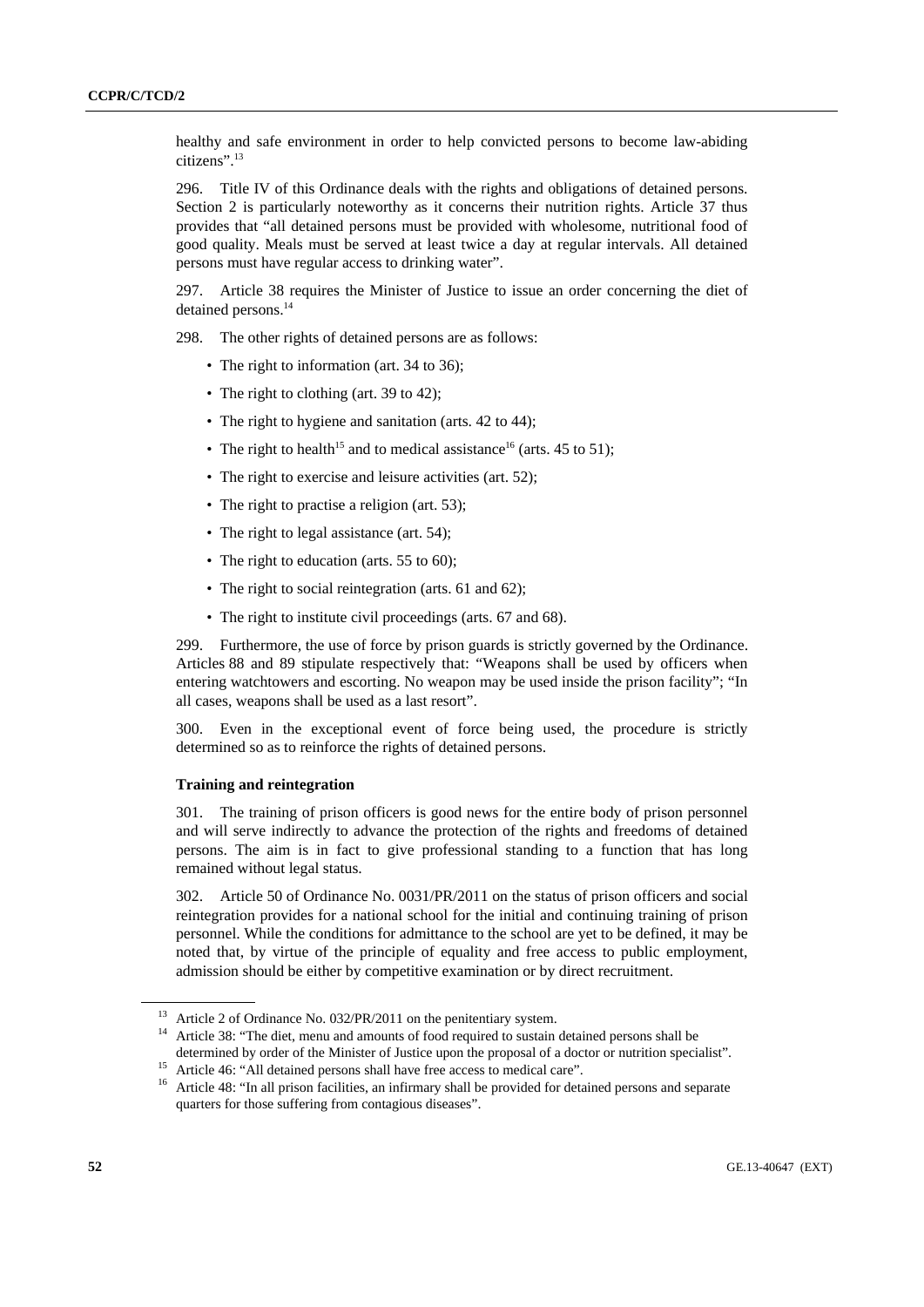303. Reintegration is a matter of considerable importance to Chad, as is clearly reflected in the name of the General Directorate for Penitentiary Affairs and Social Reintegration. Article 62 of Ordinance No. 0032/PR/2011 on the penitentiary system stipulates that "social reintegration must be supported and accompanied by the State, which shall make available to every rehabilitated detained person who intends to engage in meaningful activity the necessary means to regain a place in his or her community of origin".

# **Article 11 The inability to fulfil a contractual obligation**

304. In Chad, failure to execute a contract is a civil law matter. Accordingly, the inability to fulfil a contractual obligation cannot be a ground for a prison sentence. Such is indeed the legal position and the position of the governmental authorities. Chad has ratified the Organization for the Harmonization of Business Law in Africa (OHADA) treaty. The OHADA Uniform Act on Simplified Recovery Procedures and Measures of Execution establishes rules in the event of non-fulfilment of a contract.

305. In Chad, imprisonment for debt is governed by article 334 of the Chadian Code of Civil Procedure, as follows: "Upon application by the prosecuting creditor, the presiding judge of the civil court responsible for enforcement may, by reasoned order, authorize the civil imprisonment of a bad faith debtor, without prejudice to the penalties laid down in article 310 of the Criminal Code".

306. Under article 310 of the Criminal Code, "Any person who, from the date of the notice to pay or the start of judicial proceedings, has concealed, diverted or dissipated by any means all or part of his or her assets with the intention of defrauding his or her creditors shall be liable to the penalties laid down for fraud. Prosecution may not proceed unless a complaint is filed by the person concerned and shall be halted by the payment of the debt or the performance of the obligation by the debtor in person or by any other person on his or her behalf".

307. Article 335 specifies that "the application for committal shall be made by the prosecutor based on the order authorizing civil imprisonment". The Government Prosecutor or the magistrates' court can authorize the imprisonment of a bad faith debtor by issuing a reasoned order to that effect. It should be emphasized that, apart from bad faith, the use of this penalty is made necessary by the standard of living of the population.

308. As regards other applicable conditions, article 336 of the Code of Civil Procedure provides that "the provisions of articles 489, 490 and 491 (2) on the wording of the application, and articles 493 to 496 of the Code of Criminal Procedure shall also apply".

309. The duration of civil imprisonment is regulated by article 489 of the Code of Criminal Procedure.

310. The issue continues to give concern. The Government is in the process of resolving it through a reform of the Criminal Code and the Code of Criminal Procedure.

# **Article 12 The right to liberty of movement and freedom to choose one's residence**

311. Freedom of movement is guaranteed by article 44 of the Constitution, which provides that "all Chadians have the right to move freely within the national territory and to leave and re-enter the country".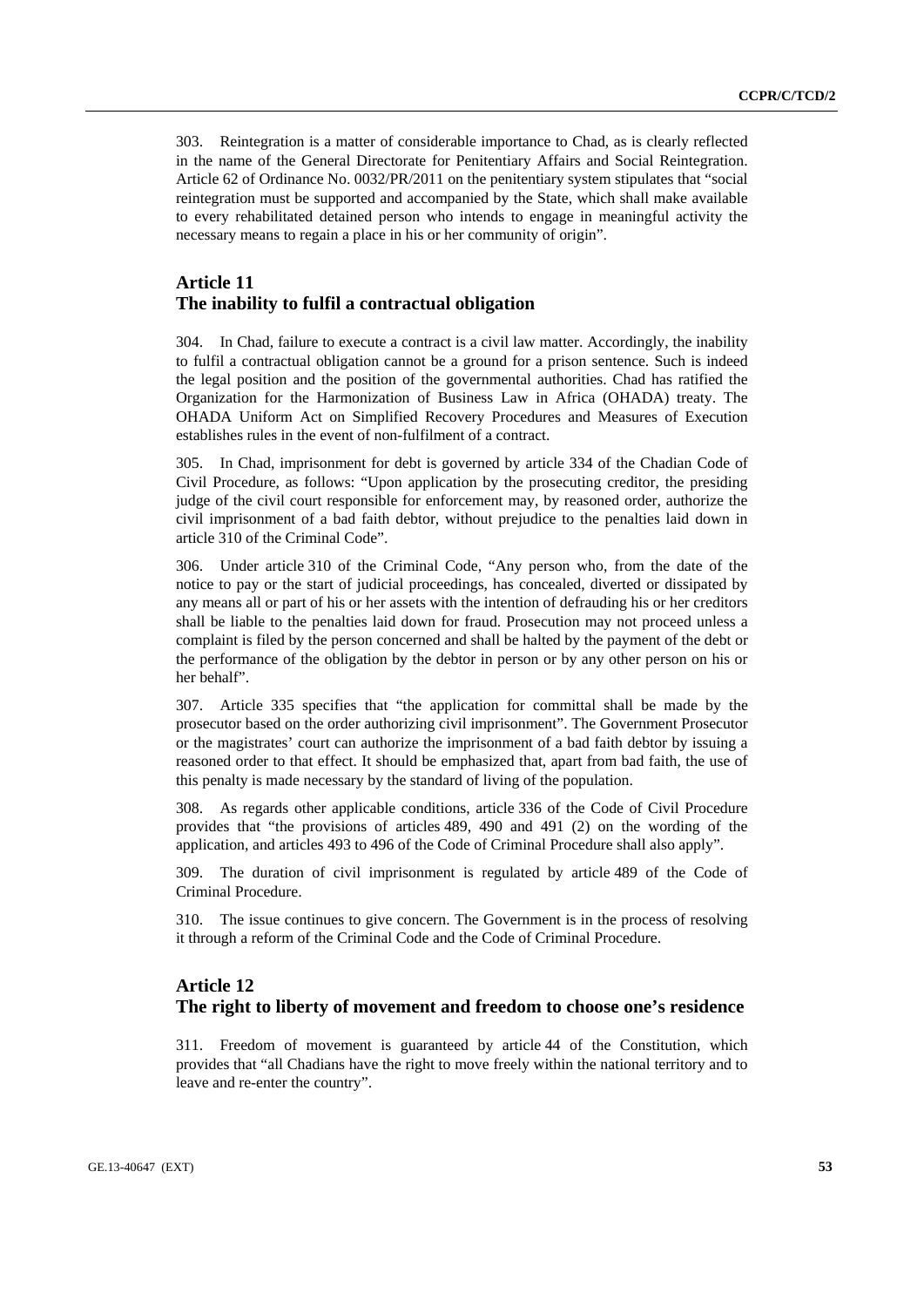312. The Chadian State protects everyone's right to freedom of movement and freedom to choose their residence, both in the national territory and abroad.

313. Freedom of movement is not reserved for nationals alone. The Government has always been attached to the principle of freedom of movement, as illustrated by the following summary of the press briefing given on 2 June 2009 by Ron Redmond, the spokesperson of the Office of the United Nations High Commissioner for Refugees (UNHCR), as published on the Office's website:

### **"Chad issues first identity cards to Darfur refugees**

 About 110,000 Sudanese refugees over the age of 18 in eastern Chad will receive identity cards under a new programme that started yesterday. The ID cards are the equivalent of a 'refugee passport' allowing free movement within the host country and providing access to some basic services in line with the 1951 Geneva Refugee Convention. UNHCR distributed the first 10 ID cards in a symbolic ceremony yesterday (Monday) in Gaga refugee camp, near Abéché, together with local authorities and the Chadian Government's refugee commission (CNAR).

 The ID cards, which are printed by UNHCR and issued by the Government of Chad, were warmly welcomed by the refugees who said that they now feel protected and fully accepted in Chad.

 Preparations for this joint initiative have been under way since the end of 2006. Identity and age verification exercises in all 12 camps in eastern Chad hosting some 250,000 refugees from Sudan's Darfur region were initially scheduled to start in 2008.

 However, due to lasting insecurity in eastern Chad, these activities began only in April this year. So far, we have processed some 37,000 refugees in Gaga and Farchana camps.

 We plan to distribute all 110,000 ID cards by the end of this year, provided that the verification process is not interrupted again. Since the latest Chadian rebel incursion on 4 May, our regular daily access to refugee camps is still problematic due to security restrictions".

314. The principle of freedom of movement also flows from decision No. 03/CCEG/VI/90 of 26 January 1990 on the free movement of persons within the Economic Community of Central African States (ECCAS). The ECCAS Council of Ministers adopted the free movement card as a travel document within countries, equivalent to national passports.

315. Monetary and Economic Community of Central Africa (CEMAC) Regulation No. 01/08-UEAC-042-CM-17 amending Regulation No. 1/00-CEMAC-042-CM-04 on establishment, administration and issue of the CEMAC passport provides in its article 2 that "The CEMAC passport allows the bearer to move freely without a visa within the CEMAC area. To that effect, it may take the place of an identity card". Chad, as an active member of CEMAC, strictly complies with the principle of the free movement of persons, as defined in that Regulation.

316. Decree No. 211/INT.-SUR of 4 December 1961, setting the conditions for the admission of foreigners to stay in the territory of the Republic of Chad, makes a distinction between foreigners enjoying a privilege and those without any privilege. Article 1 thus provides that "To be admitted into the territory of the Republic of Chad, all aliens must produce:

- (a) Where they enjoy a privileged status:
	- A national passport or a national identity card;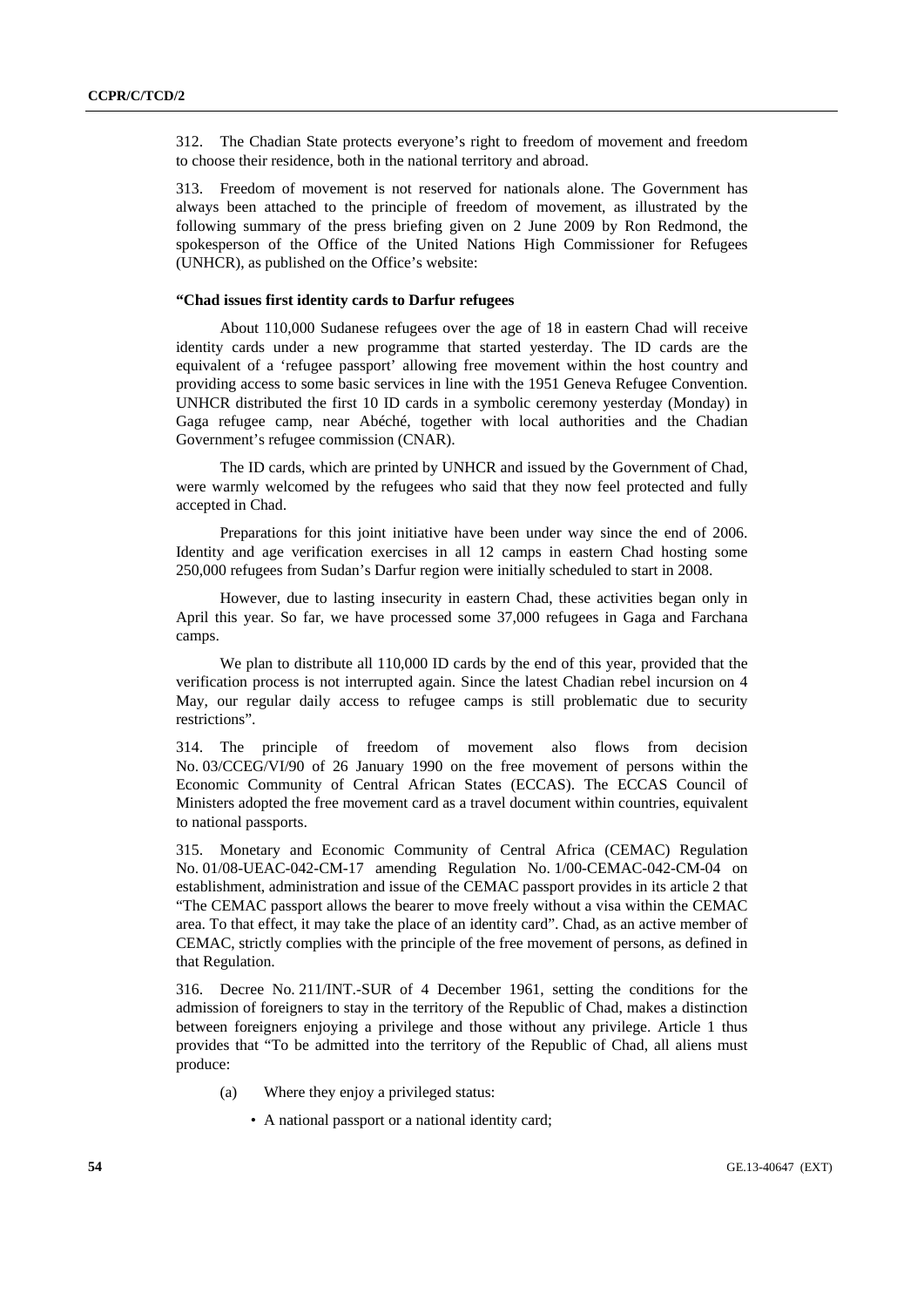- Proof of repatriation coverage;
- An international vaccination certificate (smallpox and yellow fever);
- In addition, where the object is residence:
- A copy of their criminal record dating from within the past three months;
- A work contract or evidence of professional activity;
- (b) Where they do not enjoy a privileged status:
	- A valid national passport bearing a category 1, 2 or 3 visa, as defined in Decree No. 110 of 2 June 1961;
	- Proof of repatriation coverage;
	- An international vaccination certificate (smallpox and yellow fever);
	- In addition, where the object is residence:
	- A copy of their criminal record or equivalent document officially translated into French;
	- A work contract or evidence of a professional activity".

317. The Decree provides for administrative measures such as escort to the border and expulsion. However, in the event of non-compliance with immigration laws, the courts may apply the aforementioned measures without prejudice to other penalties.

318. Order No. 3109/INT.-SUR of 4 December 1961, regulating the implementation of Decree No. 211/INT.SUR of 4 December 1961 setting the conditions for the admission of foreigners to stay in the territory of the Republic of Chad, adds as conditions for entering the territory three 4-by-4 full-face identity photos and, for foreigners wishing to set up their own business, any such document as may be required to show the lawfulness of their occupation and the truthfulness of statements concerning their means of existence.

# **Article 13 The right of foreigners not to be expelled arbitrarily**

319. Chad is a central African country. Because of its geographical position, it receives many foreigners, including the staff of diplomatic missions, international students, members of international NGOs, businessmen, employees and traders.

320. Article 46 of the Constitution provides that "The right of asylum is granted to foreign nationals under conditions determined by law. The extradition of political refugees is prohibited".

321. In addition to the extradition procedure set out in the Criminal Code, the extradition agreement between States members of CEMAC is applicable in Chad.

322. The purpose of extradition is to bring to justice a person who has committed an offence in order to enforce a prison sentence or a final detention order (extradition "for enforcement"). The relevant CEMAC text is the extradition agreement between Member States, supplemented by the judicial cooperation agreement, the domestic legislation of Member States and the multilateral international conventions to which CEMAC Member States are parties.

323. Article 11 of the extradition agreement between CEMAC Member States stipulates that "unless otherwise provided in this Agreement, the criminal law of the requested party is alone applicable to the extradition procedure and to the pretrial detention procedure". In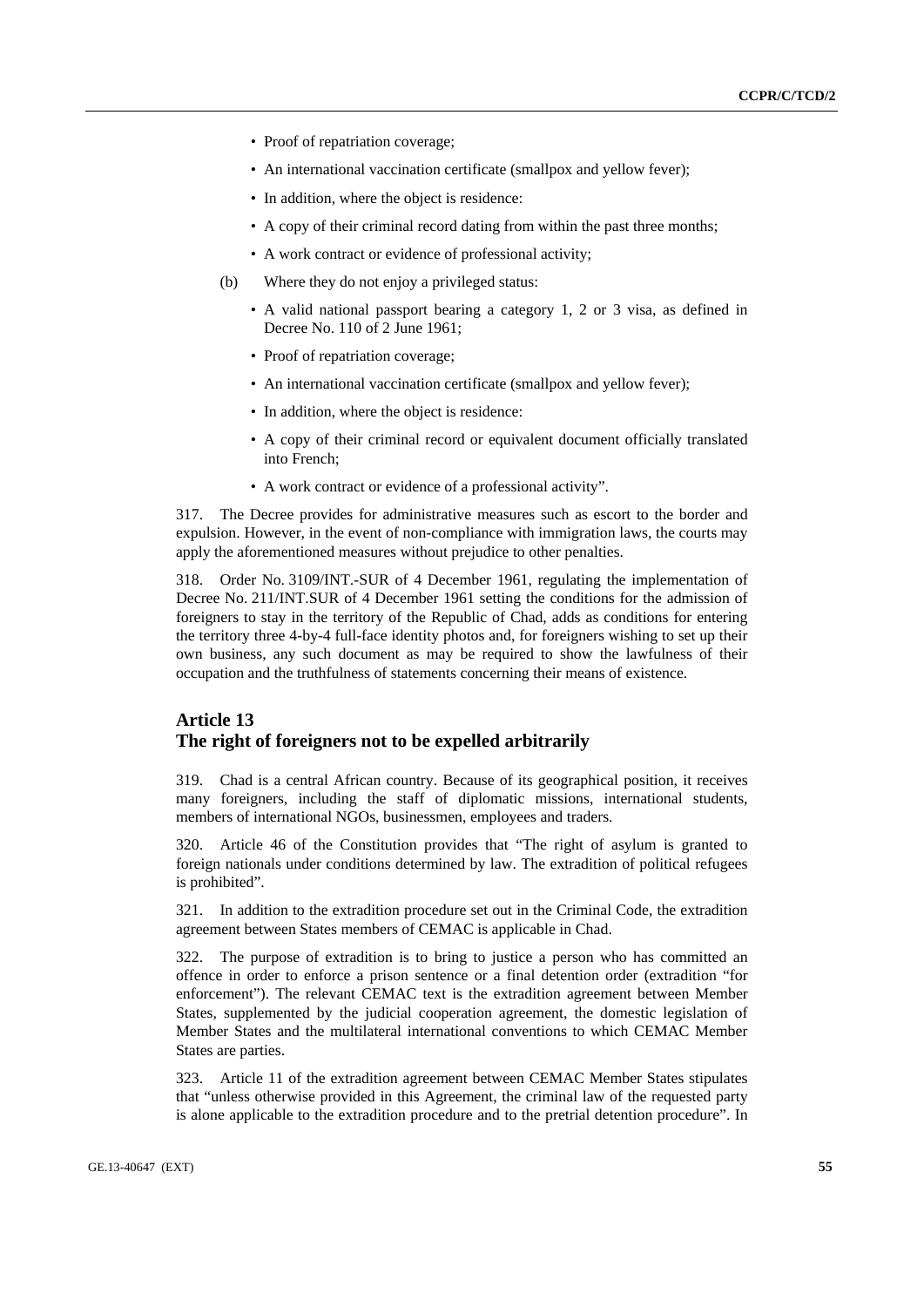other words, the extradition procedure is governed by the domestic law of States parties when they are the requested State. In the context of Chad, the extradition procedure is governed by Title VI of the Code of Criminal Procedure.

324. It should be noted, however, that a refugee or a foreigner lawfully present in Chad may be expelled for reasons of national security or public order.

# **Article 14 Right to a fair hearing**

325. The right to a fair hearing is guaranteed in Chad in several respects.

## **1. Legal guarantees of the fairness of hearings**

#### *Constitutional guarantees*

326. Article 24 of the Constitution provides that "Any accused person is presumed innocent until proven guilty following a regular hearing offering essential guarantees for his or her defence".

327. The organization of the judiciary in Chad is also governed by the Constitution, as follows:

- Article 141: "Judicial power is independent of executive power and legislative power";
- Article 142: "A single class of courts is established, the highest of which is the Supreme Court";
- Article 143: "Judicial power is exercised in Chad by the Supreme Court, courts of appeal, ordinary courts and magistrates' courts"; the courts are the guardians of freedom and individual property and ensure respect for fundamental rights;
- Article 144: "Justice is delivered in the name of the Chadian people".

### *Legislative guarantees*

328. Laws on the justice system and procedural laws contain many provisions guaranteeing a fair hearing.

329. A well-organized justice system is a reliable justice system. Moreover, litigants have the right to know in advance which court will be trying them. For that reason, Chadian courts are established by law and their respective fields of competence are clearly defined.

330. Article 6 of Act No. 004/PR/98 on the organization of the judiciary stipulates: "Justice is delivered in the name of the Chadian people. Only courts established in accordance with the law may hand down sentences". Article 1 states that "Justice is administered in the Republic of Chad by a single class of courts, which includes:

331. "The Supreme Court, courts of appeal, criminal courts, courts of first instance, labour courts, commercial courts and magistrates' courts".

### **2. Norms serving to ensure fair hearings**

332. A non-exhaustive list of norms that seek to ensure fair hearings in Chad might include the following:

• The independence and impartiality of the courts;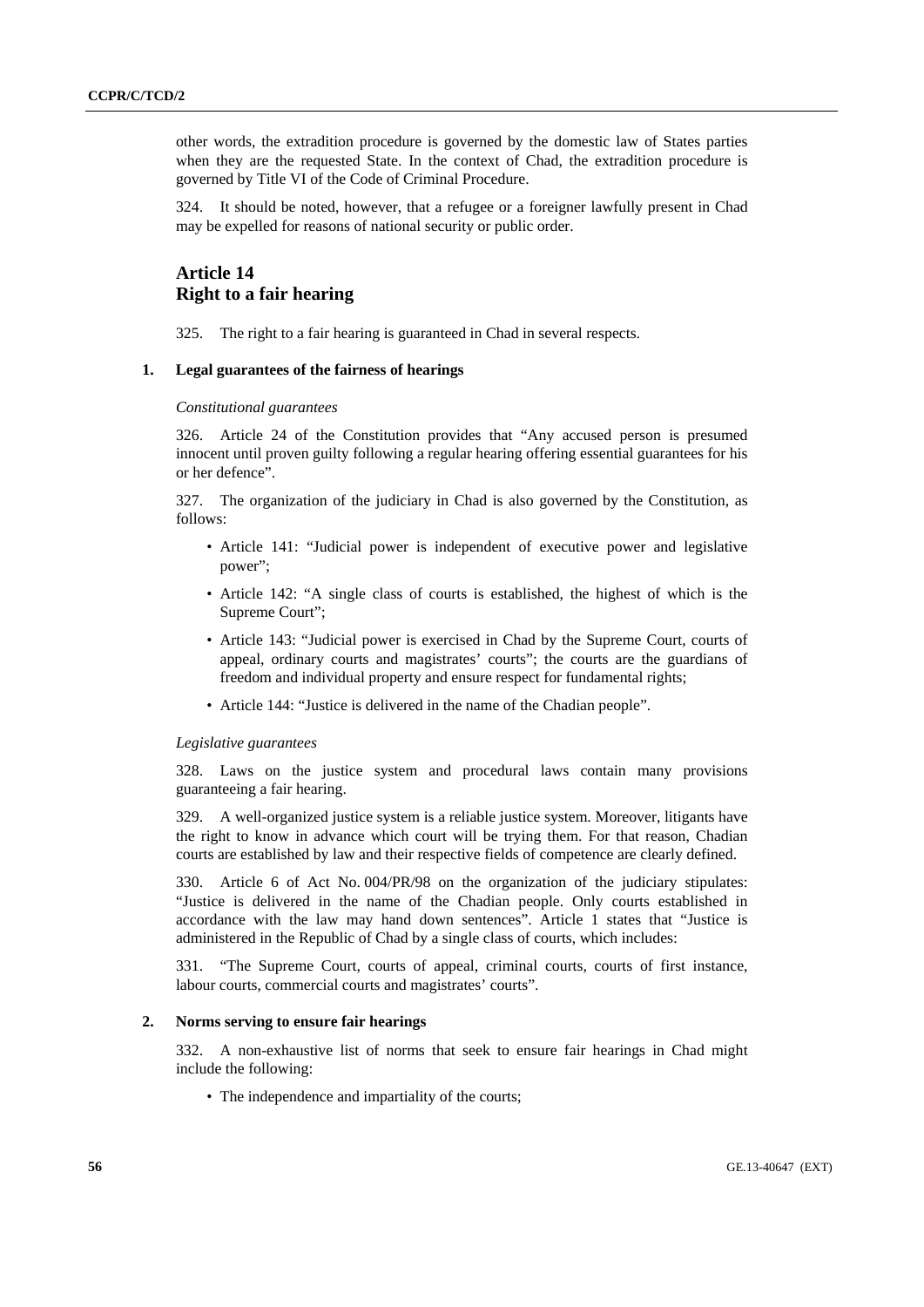- The competence of judges;
- Public hearings or, exceptionally, hearings in camera;
- The presumption of innocence, guaranteed rights of defence;
- Guaranteed right of appeal;
- Reparation of miscarriage of justice and improper procedures;
- Principle of res judicata.

### *Independence of the courts*

333. By virtue of the principle of the strict separation of powers enshrined in article  $4^{17}$  of the Constitution, the judiciary is an independent power.

334. However, the justice system consists of both judges and public prosecutors. Although, in principle, the latter implement governmental policy in matters of justice, which means that they may receive instructions from the Ministry of Justice, judges enjoy full autonomy effective against third parties. The article provides that "150 judges are subject in the discharge of their duties solely to the authority of the law. They are irremovable".

335. Discipline cases against judges are referred to the Supreme Council of Justice (CSM).

336. Act No. 005/PR/98 of the 7 July 1998 on the organization and functioning of the Supreme Council of Justice provides as follows:

 "Article 1: The Supreme Council of Justice is presided over by the President of the Republic.

The Minister of Justice is ipso jure the first Vice-President.

The President of the Supreme Court is ipso jure the second Vice-President.

"Article 2: The Supreme Council of Justice further comprises eight titular members and eight alternate members elected by their peers in the following proportions:

- Supreme Court: two titular members, two alternate members;
- Court of Appeal: three titular members, three alternate members;
- Courts of Justice: two titular members, two alternate members;
- Magistrates' Courts: one titular member, one alternate member".

337. There are two types of member of the judiciary: judges and public prosecutors. As the public prosecutors represent the executive within the judiciary, they are bound by the principle of hierarchical subordination. They and their deputies are subject to the authority of the Minister of Justice.

338. In military courts, judges are also independent.

### *Impartiality of the courts*

339. In Chad, a judge cannot be both judge and defendant. The same judge cannot examine and try a case or have advisory and litigation functions successively in the same

<sup>&</sup>lt;sup>17</sup> Article 141: "Judicial power is independent of executive power and legislative power".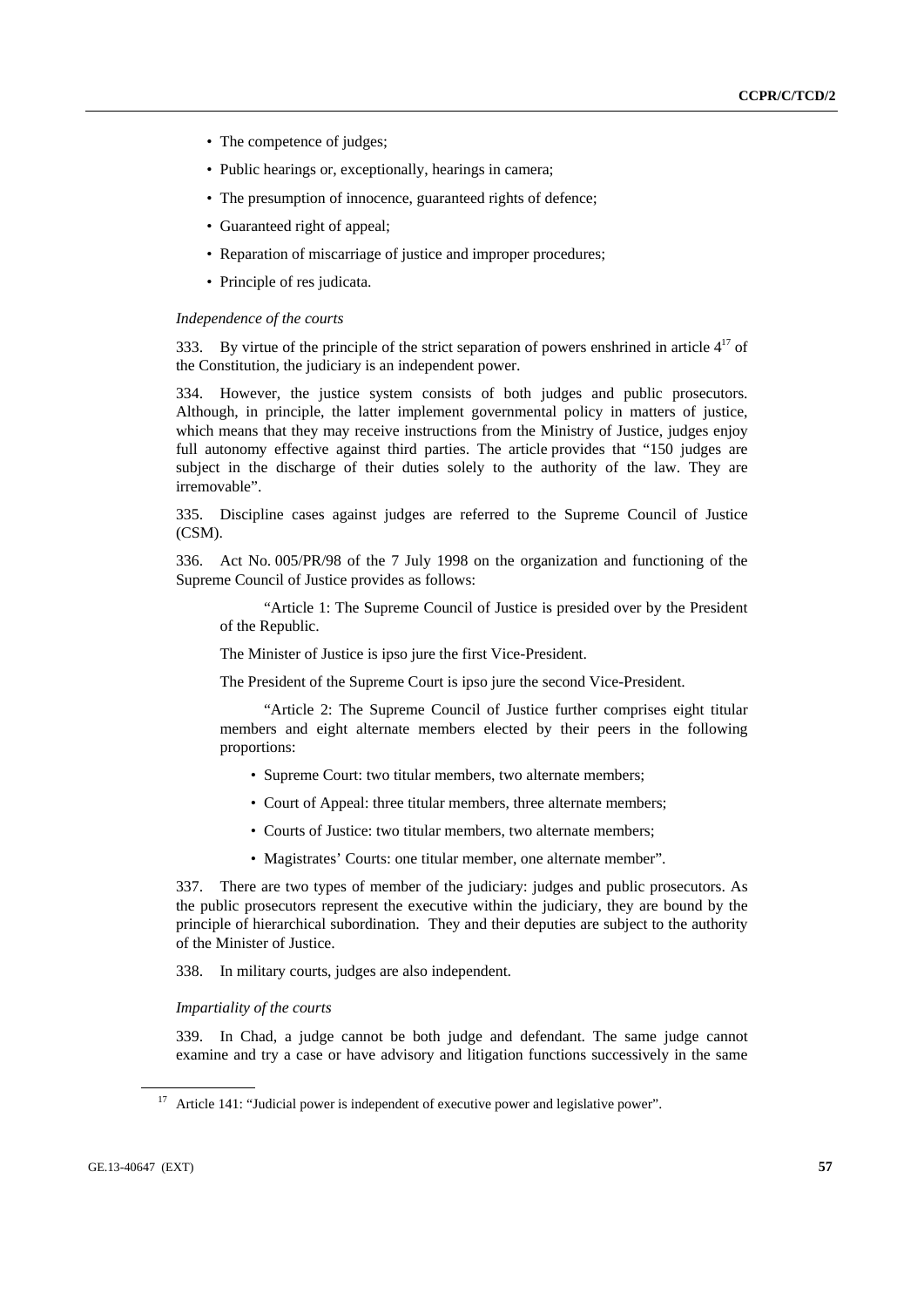case, nor can a judge take cognizance of applications for judicial review of his or her own decision.

340. There is a fairly large amount of case law on the concept of impartiality. It is considered to be a violation of the principle of impartiality for a judge to be seized of an appeal against a decision that the same judge has previously handed down, irrespective of any procedural formalities that may be observed.

341. The impartiality of the courts is guaranteed by the separation of prosecution, investigation and criminal trial. It is also ensured by the recognized right of litigants to challenge judges, to request that their case be heard by a different court and to claim damages from the presiding judge.

### Separation of prosecution, investigation and trial

342. Investigations, prosecutions and judgments are separated. Investigation is conducted by the examining magistrate,<sup>18</sup> prosecution is in the hands of the Government Prosecutor and the judgment is handed down by the judge (judicial officer).

# Challenging of judges

343. In civil matters, article 17 of the Code of Civil Procedure (CPC) provides that "the provisions of articles 35 to 41 of the Code of Criminal Procedure are applicable to the challenging and abstention of members of the civil courts".

344. Article 35 of the Code of Criminal Procedure sets out the reasons justifying such a challenge and provides that "judges may be challenged for the following reasons:

 (i) Where they themselves, or as the representative of another person, or in the person of their spouse or someone close to them or in any other capacity, have an interest in the dispute;

 (ii) Where they have been involved in the proceedings as public prosecutor or as trial judge or as arbitrator or counsel, or have given evidence as a witness concerning the facts of the case;

 (iii) Where the judge or someone close to the judge is involved in litigation concerning facts similar to those in the case in question;

 (iv) Where the judge or someone close to the judge is in a situation of dependence in relation to one of the parties;

 (v) Where the judge or someone close to the judge is involved in proceedings before a court where one of the parties is a judge;

 (vi) Where there exist between the judge or someone close to the judge and one of the parties or someone close to that party a friendship or hostility sufficient to give cause to suspect the judge's impartiality".

## Training of judges and public prosecutors

345. All members of the judiciary were formerly trained by the National School of Administration and Magistracy (ENAM). Since the reform introduced under Act No. 032/PR/2009 establishing a National Institute of Judicial Training (ENFJ), their training has been provided by that Institute. Article 4 of the Act provides that "The

<sup>&</sup>lt;sup>18</sup> Article 232: "The examining magistrate shall undertake a preparatory investigation of all crimes and offences requiring the use of this procedure".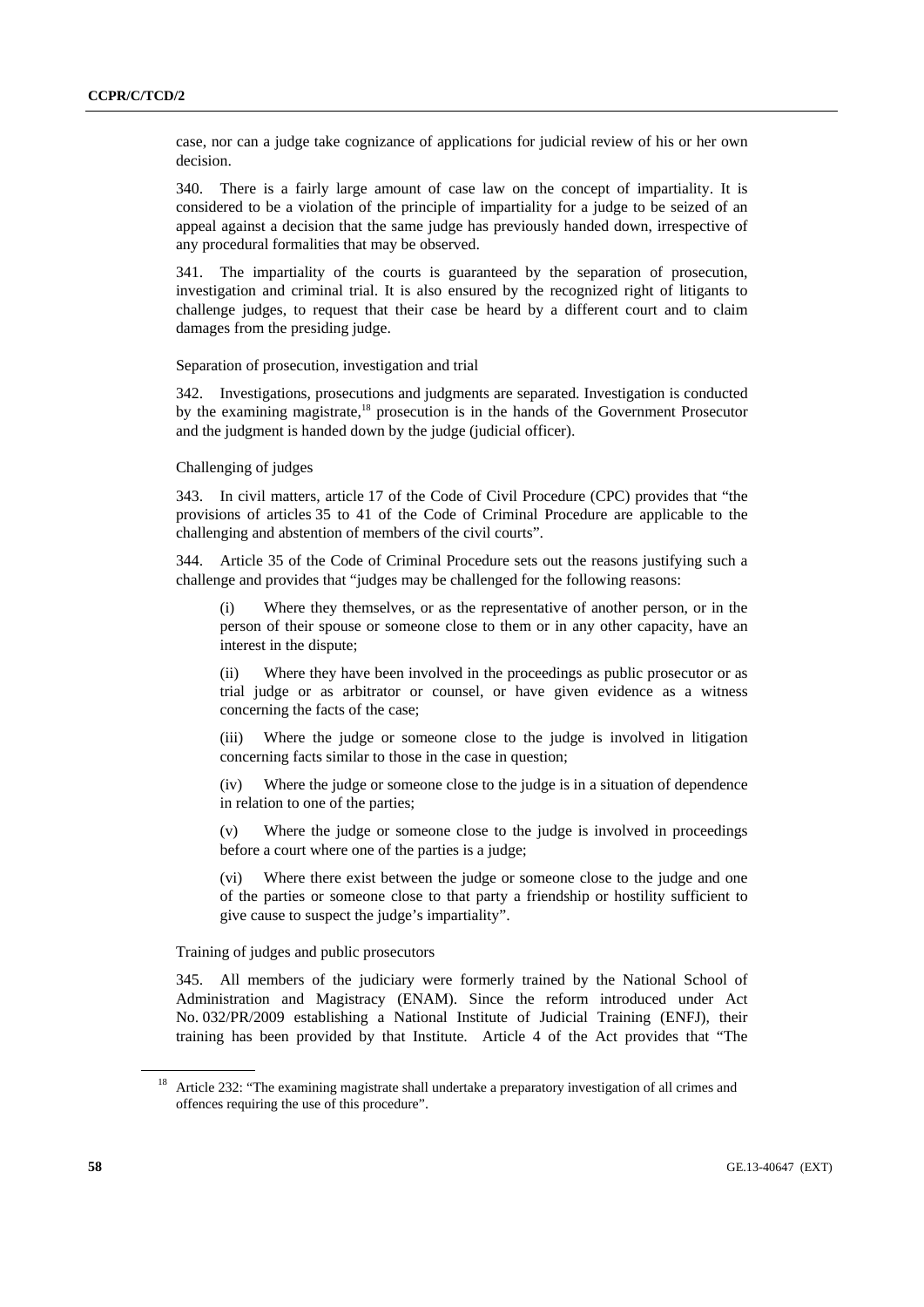National Institute of Judicial Training is responsible for the initial and continuing training of judges, court clerks, lawyers, notaries, bailiffs and other judicial personnel".

#### Presumption of innocence

346. The presumption of innocence in criminal matters is a principle enshrined in the Constitution according to which every accused person is presumed innocent until found guilty during a hearing conducted in strict compliance with the rights of defence.

### Burden of proof

347. Presumption of innocence presupposes that the burden of proof rests with the prosecution and that the suspect has the benefit of the doubt.

348. The legal principle that "the burden of proof shall be upon the party who institutes a criminal action" is applied by the courts. It falls to the prosecution, with the assistance of the victim of the offence, to prove the guilt of the defendant. The defendant always has the benefit of the doubt.

## Right of audience

349. As a party to the proceedings, suspects have a right to state their case and have a privileged position since they speak last.

350. Suspects thus present their defence after the court clerk has read out the police report, where one exists, followed by the witnesses for the prosecution and for the plaintiff. This arrangement allows suspects to call witnesses.

351. When the presiding judge considers that sufficient time has been allowed for the hearing, the plaintiff is called on to state his or her claim; the public prosecutor, if represented, then makes submissions. If the Office of the Public Prosecutor is not represented and the Government Prosecutor has made written submissions to the court, the court clerk reads them out.

352. The defendant presents his or her defence. The person who has civil liability and the civil liability insurer make their concluding statements. In the event of replies, the defendant or defendant's counsel shall always speak last.<sup>19</sup>

Guarantee of the rights of the defence

353. All persons accused of a criminal offence have the right to the following minimum guarantees:

- To be informed promptly, in a language that they understand, of the nature and cause of the charge against them;
- To have adequate time and facilities to prepare their defence;
- To communicate with counsel of their choice;
- To be tried without undue delay;
- To be tried in their presence;
- To examine or have examined the witnesses against them and to obtain the attendance of witnesses on their behalf; and

<sup>19</sup> CPP, art. 358.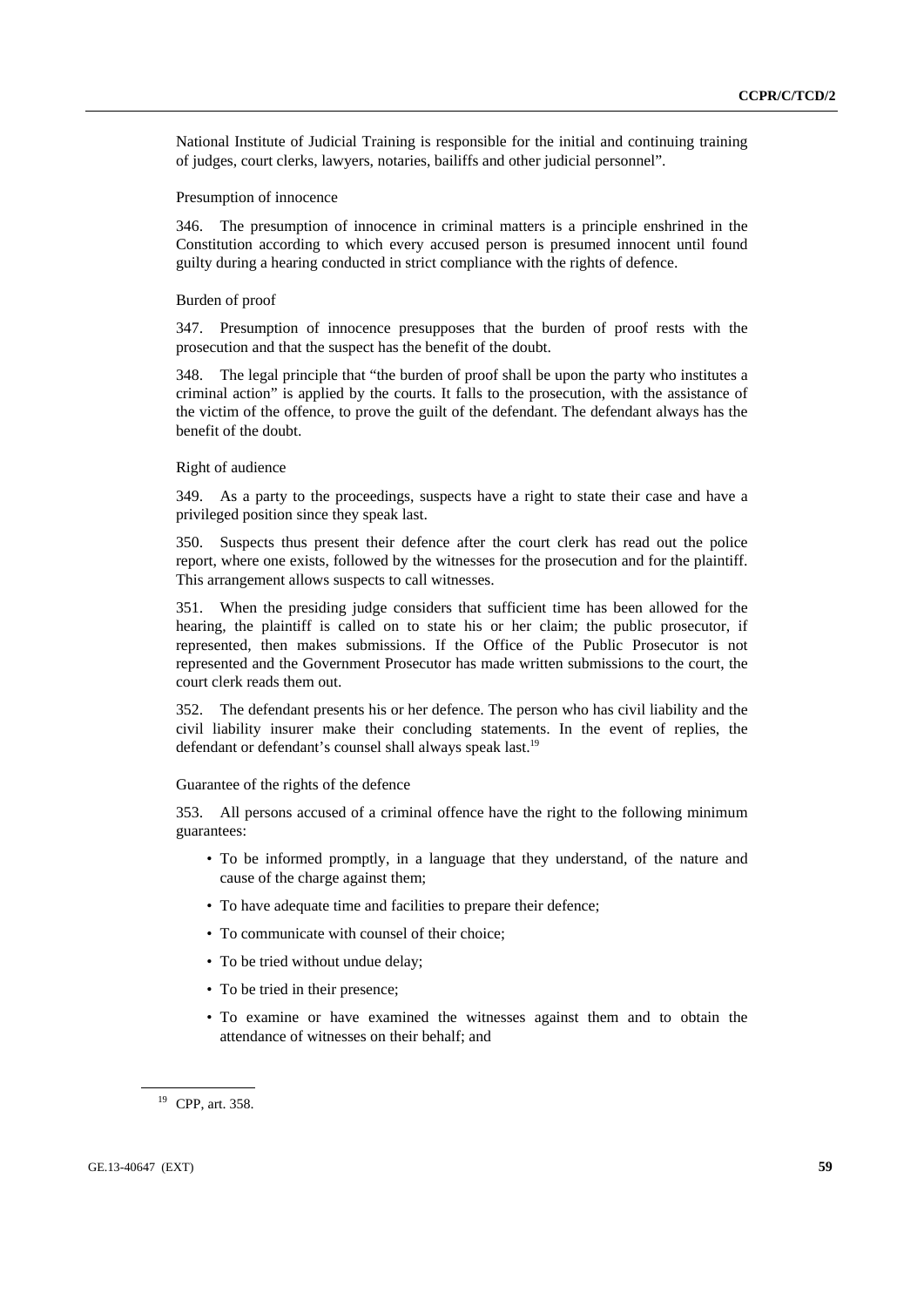- Not to be compelled to testify against themselves or to confess guilt.
- Information concerning the nature and cause of the charge.

354. In criminal matters, the condition for communicating this information varies according to whether or not the suspect is under detention.

### Service by a bailiff

355. In criminal matters, accused persons who are not under pretrial detention are informed of proceedings by service effected on them by the bailiff of either a summons or a default judgment delivered against them.

356. Under article 135 of the Code of Criminal Procedure, "summonses or notices to appear, unless otherwise provided by law, shall be served by bailiffs".

## Judges and prosecutors

357. The examining magistrate is required under the Code of Criminal Procedure to inform accused persons of the charges against them and of their right to remain silent; should the examining magistrate fail to do so, the proceedings are declared invalid. Similarly, upon conclusion of the preliminary inquiry, accused persons are informed of the charges against them before being brought before a court.

358. In practice, the magistrate is required to read out to accused persons during the first hearing the charges against them and to grant applications for an adjournment to enable them to prepare their defence.

Adequate time for preparing the defence

### *During the preliminary inquiry*

359. During the preliminary inquiry, the examining magistrate, having notified accused persons of the charges against them, informs them during their first appearance that they are allowed time to prepare their defence, even if they have not briefed counsel.

360. Article 239 of the Code of Criminal Procedure stipulates that "the examining magistrate informs defendants during their first appearance that they are before an examining magistrate and expressly notifies them of the charges against them and takes their statements. The examining magistrate advises defendants of their right to counsel".

#### **Briefing of and communication with counsel**

### *Briefing of counsel*

361. The assistance of counsel is mandatory in all matters before the Supreme Court and in all cases of felonies before trial courts.

#### *Mandatory assistance*

362. The assistance of counsel is mandatory for all felonies before courts of first instance, courts of appeal and the Supreme Court. Articles 42, 47 and 48 of the Code of Criminal Procedure provide as follows:

 "Article 42: Any defendant or accused person and any plaintiff have the right to choose counsel from among lawyers authorized to provide legal services in accordance with the regulations of the Bar Association.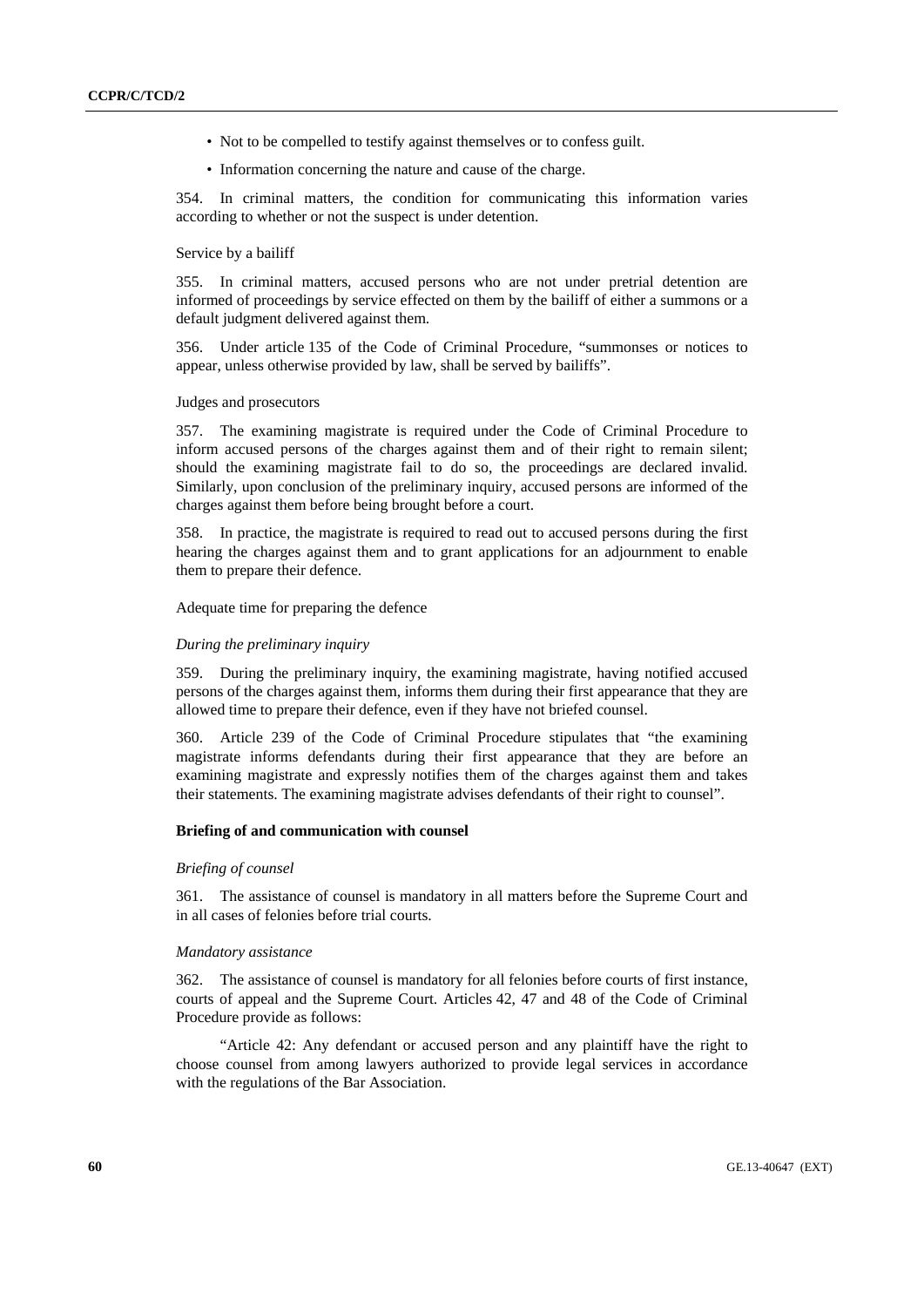Counsel are not required to justify their services. They represent the parties when authorized to do so, without needing to show power of attorney, unless expressly prohibited by law.

 Accused persons or plaintiffs may at any time communicate the name of their counsel and, if they choose several persons to act as counsel, the name of the person to whom notices, summonses and notifications should be addressed".

 "Article 47: Any person accused of an offence who shows need may have the assistance before the court of a court-appointed attorney, where one is available at the seat of the court and within the limits of the burden that may reasonably be imposed upon such attorney".

"Article 48: In criminal hearings, the assistance of counsel is mandatory.

 In the absence of a lawyer residing at the seat of the criminal court or where they do not exist in sufficient number, accused persons may use the services of any other person of their choice, who will assist them after being authorized to do so by the presiding judge of the criminal court.

 If accused persons do not choose counsel, the presiding judge of the criminal court or the judicial officer who has been so instructed shall appoint counsel for them.

 In the absence of a lawyer, the presiding judge shall appoint any person he or she deems fit to ensure the defence effectively.

 The lawyer or the court-appointed counsel may take cognizance of any item in the case file without travelling and without there being any ensuing delay in the procedure. He or she may make copies or have copies made of any item at the client's expense".

363. The Supreme Court systematically nullifies judgments delivered in breach of this formal requirement concerning the right to be defended by counsel.

#### *Communication with counsel*

364. The right of an accused person to communicate with counsel is provided for in article 43 of the Code of Criminal Procedure, as follows: "Accused persons may, upon being charged, communicate freely with their counsel. The prohibition of communication does not apply to counsel".

365. Counsel is present during questioning, audiences and cross-examinations with the client. To this effect, counsel is notified by the court clerk at least 48 hours in advance when said counsel resides at the seat of the examining magistrate.

366. Case-related documents must be available to counsel 24 hours before each questioning or cross-examination.

367. Notwithstanding the foregoing, the examining magistrate may proceed with immediate questioning and cross-examination as a matter of urgency when a witness is in danger of death, when evidence exists that is about to disappear or, in the case of a crime or flagrant offence, when said magistrate travels to the place of its commission.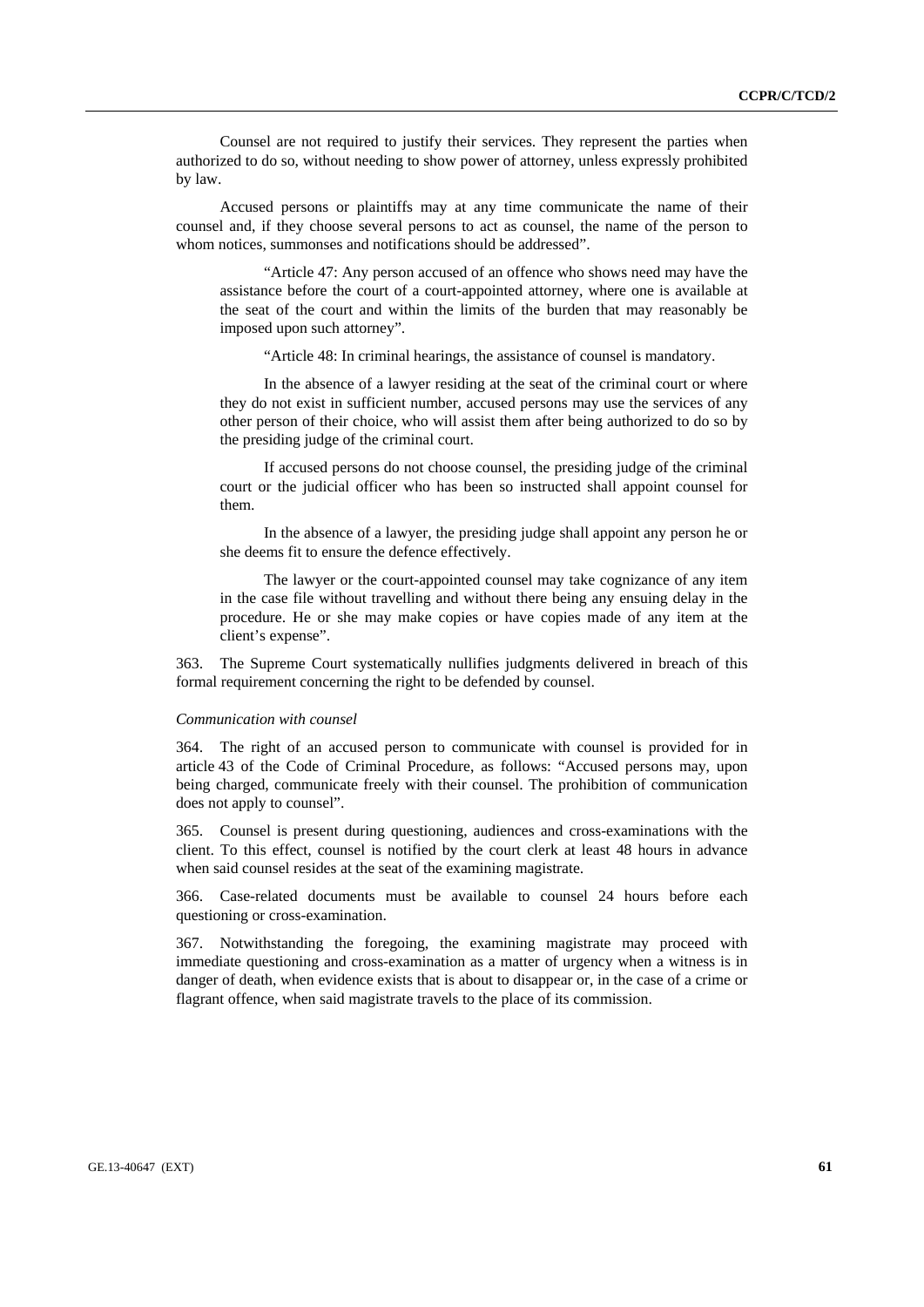#### *Time limit for judgment to be delivered*

To enable defendants to know as soon as possible the decision delivered by the court, the Code of Criminal Procedure sets the time limits only after the hearing is closed. Its article 359 provides that:

"Judgment shall be delivered either during the hearing in which the deliberations were held or at a later hearing. In the latter case, the presiding judge shall stipulate the date of the hearing at which judgment will be delivered. Where the deliberations take place in a mobile court, the presiding judge shall, in addition, state whether judgment will be delivered during the mobile court session or at the permanent seat of the court".

368. In practice, courts are subject to a great many constraints from various quarters that prevent them from handing down decisions promptly. The Government wishes to adopt corrective measures and, in particular, to recruit large numbers of judges and prosecutors. This was reflected in the recruitment for the 2012 financial period of 30 French-speaking judges and 30 Arabic-speaking judges, or a total of 60 judges.<sup>20</sup>

## *Personal appearance*

369. In Chad, criminal procedure requires the accused to appear in court. Thus, detainees are brought before the court by law enforcement officers. An accused person on whom personal service has been effected is required to appear before the court.

370. The presiding judge may deliver judgment in absentia, which allows the accused person to apply for objection if it is established that there is no proof of service on him or her.

## *Testimony of witnesses*

371. Article 78 provides that "before examining magistrates and at flagrante delicto hearings, witnesses are called by simple notice to attend. A summons is used only in the event that the witness fails to appear and in all cases not covered by the previous paragraph".

372. CPP articles 78 to 86 provide for the serving of notices and the appearance of witnesses; articles 87 to 89 concern persons whose testimony cannot be taken; articles 90 to 95 deal with the hearing of witnesses, taking of the oath and false testimony; and articles 97 to 104 set out the procedure for receiving depositions from certain public figures.

#### *Confessions*

373. Confessions are admissible only if they are made voluntarily by the accused person before the presiding judge. The accused may plead guilty or not guilty. Not only are confessions made voluntarily, but, in addition, the court is required to determine their truthfulness.

374. As indeed is made clear by the provisions of article 72, only the judge determines the evidentiary value of confession. "Confessions, like any other evidence, shall be at the discretion of judges".

 $20$  See results of the first competitive examination held by the Institute.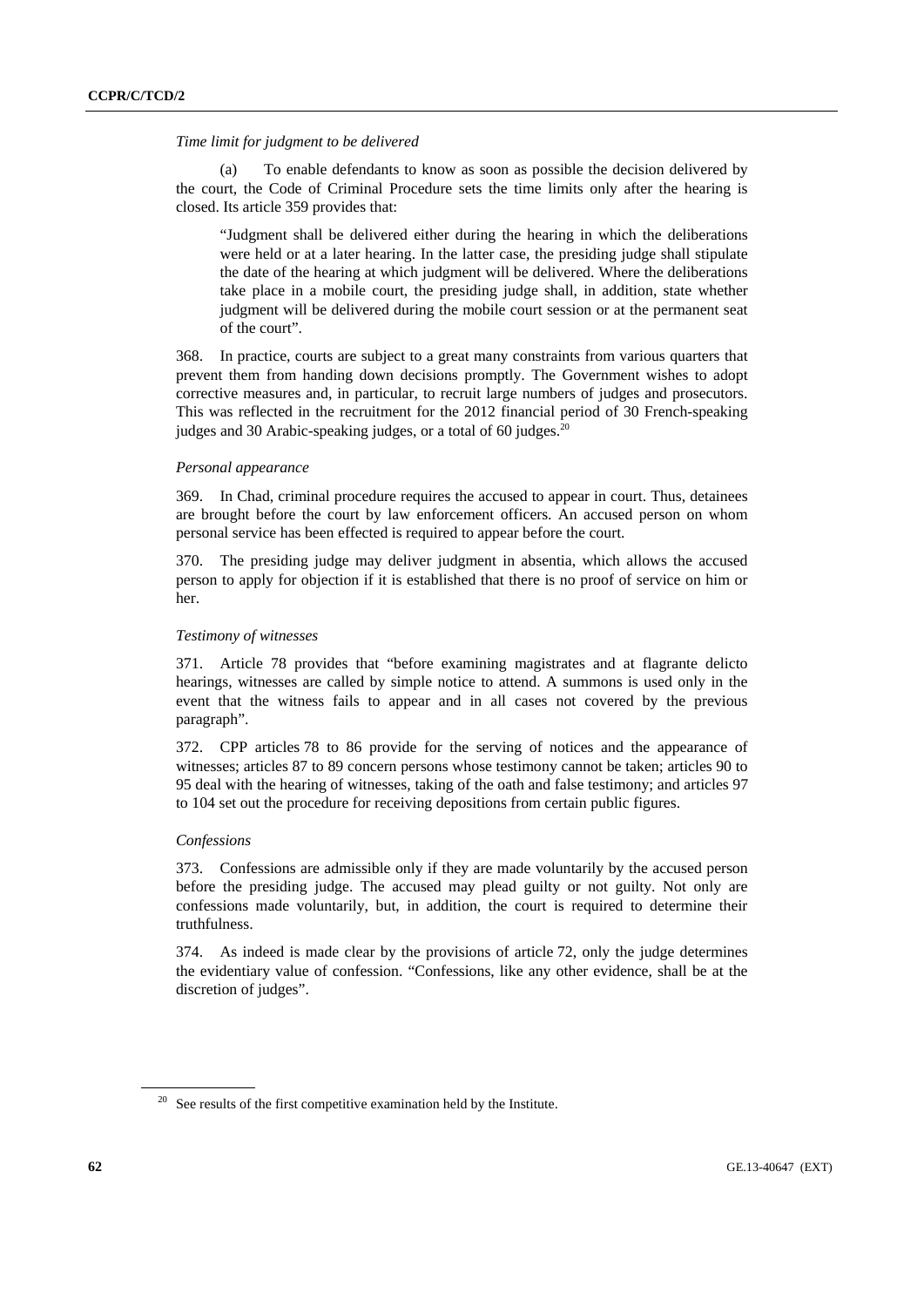*Reviews and appeals* 

375. In Chad, all persons found guilty of an offence may have their conviction and sentence reviewed by a higher court. This right is provided for in CPP articles 382 to 401.

376. This right of review also appears in the possibility of reconsideration of final judgments. CPP article 403 provides that "application may be made for reconsideration of a judgment, irrespective of the judicial body that handed it down, against any person found guilty of a crime or an offence:

 (i) Where, following a conviction for homicide, evidence is produced such as to offer sufficient grounds for believing that the alleged victim of the homicide is alive;

 (ii) Where, following a conviction for a crime or an offence, a further decision or judgment has convicted a number of accused persons for the same act, and, owing to the irreconcilability of the two convictions, their incompatibility proves the innocence of either one of the convicted persons;

 (iii) Where, following a conviction, one of the witnesses who testified against the accused is prosecuted and convicted for false testimony against the accused; the witness so convicted may not testify at a new hearing;

 (iv) Where, following a conviction, a fact occurs or is revealed, or where evidence is produced that was not known to exist at the time of the hearing, such as to establish the innocence of the convicted person;

 (v) Where a judgment, delivered either by the Court of Appeal or by a criminal court, is tainted by material error or manifest error of law such as may have influenced the decision to convict".

### *Res judicata*

377. In Chad, it is a well-established principle that no one may be tried or punished for an offence for which he or she has already been finally convicted or acquitted.

378. CPP article 2 provides that "criminal proceedings cease upon the death of the offender, prescription, amnesty, abrogation of criminal law and res judicata (…) No person who has been legally acquitted may be tried again for the same facts, even under a different statement of offence".

379. This principle is recognized, approved and applied by the Chadian courts.

# **Article 15 The principle of legality and non-retroactivity**

380. In Chad, the principle of legality and non-retroactivity is enshrined in several texts. The distinction between substantive law and procedural law is of special interest for law enforcement in respect of offences committed under laws not yet in force. Law and law alone not only determines offences (crimes and criminal offences) and sets penalties, but also determines the bodies responsible for trying offenders, their jurisdiction and the procedure to be followed before they can deliver a decision to acquit or convict.

381. This is all laid down in minute detail by the Chadian legislator so as to avoid arbitrariness, allow accused persons to defend themselves (rights of defence) and prevent them from being convicted unfairly or in error.

382. Nevertheless, although the principle of legality applies both to procedure and to substantive criminal law, it does not apply with equal force in both cases. Substantive laws,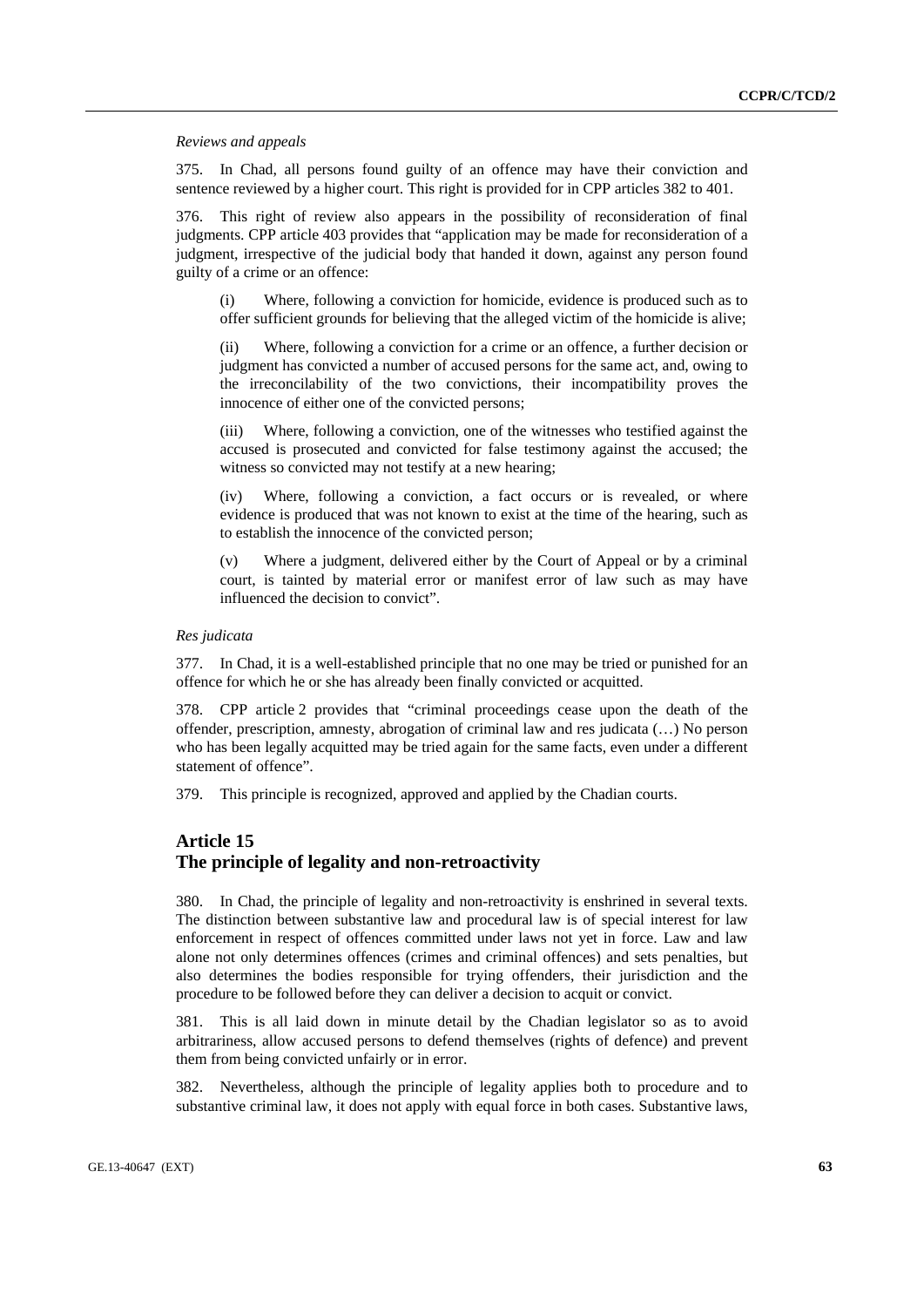most of which do not favour offenders, must be interpreted restrictively and cannot be applied to offences committed before they entered into force. Procedural laws, on the contrary, enacted by the Chadian legislator to ensure more effective administration of criminal justice, are considered in principle to favour offenders and may be given immediate application and an extensive interpretation.

383. The pre-existence of the definition of offences and corresponding penalties in laws and, as a corollary, the non-retroactivity of laws are principles laid down in the legal instruments in force in Chad, which are applied by the courts.

#### *Constitutional provision*

384. Article 23 of the Constitution of Chad provides that "no one may be arrested or charged except under a law promulgated prior to the acts with which he or she is charged".

385. The non-retroactivity of laws is thus enshrined in the Constitution: laws cannot have a retroactive effect. No one can be tried and punished except under a law promulgated and published prior to the punishable act.

386. Furthermore, article 2 of the Civil Code provides that "the law applies only to the future and can have no retroactive effect". This prohibition is a matter of public policy and may be invoked and applied on the court's own motion or at any other time during the procedure.

387. It should be noted, however, that the principle of the non-retroactivity of laws is not an absolute one. The Criminal Code provides for exceptions to this principle when less harsh laws or preventive measures are introduced. These provisions apply to proceedings pending at the date of entry into force of these laws.

388. The principles of the pre-existence of the definition of the offence and nonretroactivity are well established in Chad. They constitute fundamental legal principles which guarantee the fairness of hearings.

# **Article 16 Recognition as a person before the law**

389. In Chad, everyone is recognized as a person before the law.

390. As the draft Personal and Family Code has not yet been adopted, Chad still uses the French Civil Code of 1958 to settle family matters. Article 488 of the Code provides that majority is reached at the age of 18 and, at that age, a person is capable of all acts of civil life. A person who has attained majority but whose personal faculties are impaired in such a way that he or she is not able to look after his or her own interests unaided is protected by the law. However, Chadian law places restrictions on certain categories of persons such as minors or those suffering from mental disorder.

391. Under civil law, children and mentally ill persons do not have contractual capacity. A contract entered into by a minor or by a person alleged to be suffering from mental disorder is without legal effect. This is also true of any sale concluded with a minor, which may under certain conditions be challenged as being vitiated.

392. In addition, Chad allows children to inherit who have been merely conceived on the date when an inheritance is opened, whenever it is in their interest to do so.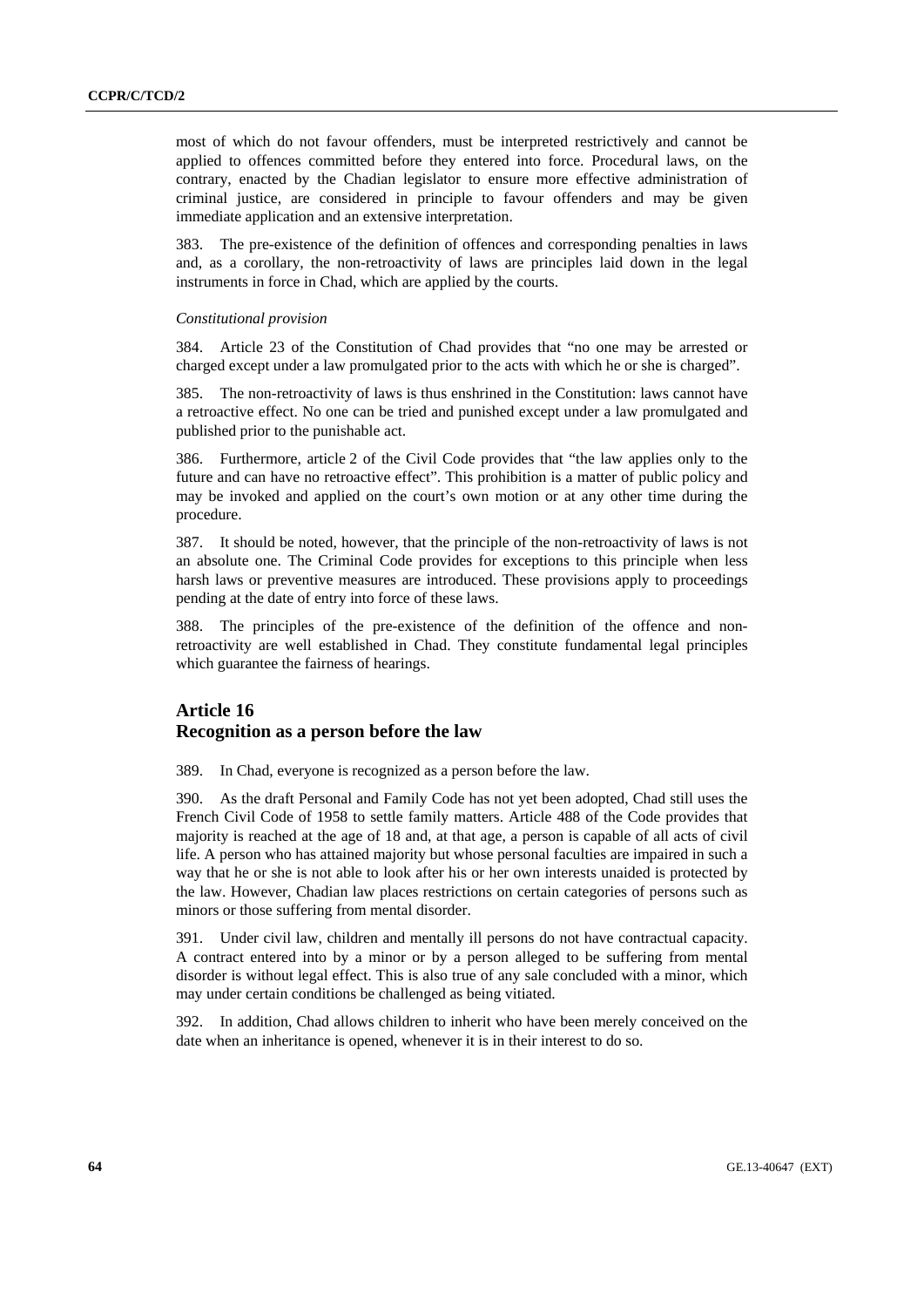# **Article 17 Respect for privacy**

393. The basic texts of the Republic of Chad guarantee the protection of individual and family rights. Under article 17 of the Constitution, "the human person is sacred and inviolable. Every individual has the right to life, personal integrity, security freedom and protection of privacy and property".

394. Title III of the Criminal Code deals with family issues and punishes offences against the civil status of individuals. Article 286 of the Code, for example, provides that those guilty of abducting, harbouring or concealing children in such a way as to affect their civil status shall be liable to a term of forced labour. Article 288 stipulates that persons who, having been entrusted with the care of the child, do not return the child to those claiming it back, shall be liable to the penalties provided for in article 286.

395. It should also be noted that certain Chadian customs protect the family in that they condemn practices such as abandonment of the family, adultery and abortion. Protection of the home is ensured by article 42 of the Constitution, which stipulates that the home is inviolable. Searches may only be conducted in the cases and in the manner prescribed by law.

396. Article 154 of the Criminal Code states that any administrative or judicial official, police officer or agent, law enforcement official or officer acting in his or her professional quality who enters the home of a citizen against the will of that citizen, except as provided for by law and subject to the formalities required by law, shall be liable to a prison term of between six days and one year and a fine of between CFAF 5,000 and CFAF 500,000, without prejudice to article 143, paragraph 2.

397. With respect to unlawful entry by private individuals, article 155 provides that any person who enters the home of a citizen by threat or by force shall be liable to a prison term of between six days and six months and to a fine of between CFAF 5,000 and CFAF 50,000.

398. Article 156 of the Code provides that a public official or officer, police or government administrator or official, judicial marshal or police commandant or deputy commandant who uses or has recourse to violence without legitimate reason towards persons in the exercise of or in the course of his or her official duties, shall be punished, depending on the nature and the extent of the violence, in accordance with articles 252 to 255. The provisions of article 31 may also apply.

399. Article 45 of the Constitution provides that the privacy of correspondence and communications is guaranteed by law.

400. As the French Civil Code of 1958 is in force in Chad, all the liabilities set out therein are applicable, in particular liability in respect of things, persons, children, apprentices or animals.

401. Arbitrary interference in private life is often due to over-zealous officials, of whom there is no lack in the administrative services of the State. The law offers various remedies to victims, who can file criminal or civil liability claims. Article 154 of the Criminal Code provides accordingly that any administrative or judicial official, police officer or agent, law enforcement official officer acting in his or her professional quality who enters the home of a citizen against the will of that citizen, except as provided for by law and subject to the formalities required by law, shall be liable to a prison term of between six days and one year and a fine of between CFAF 5,000 and CFAF 500,000.

402. By protecting privacy, the legislator seeks to guarantee individual peace of mind.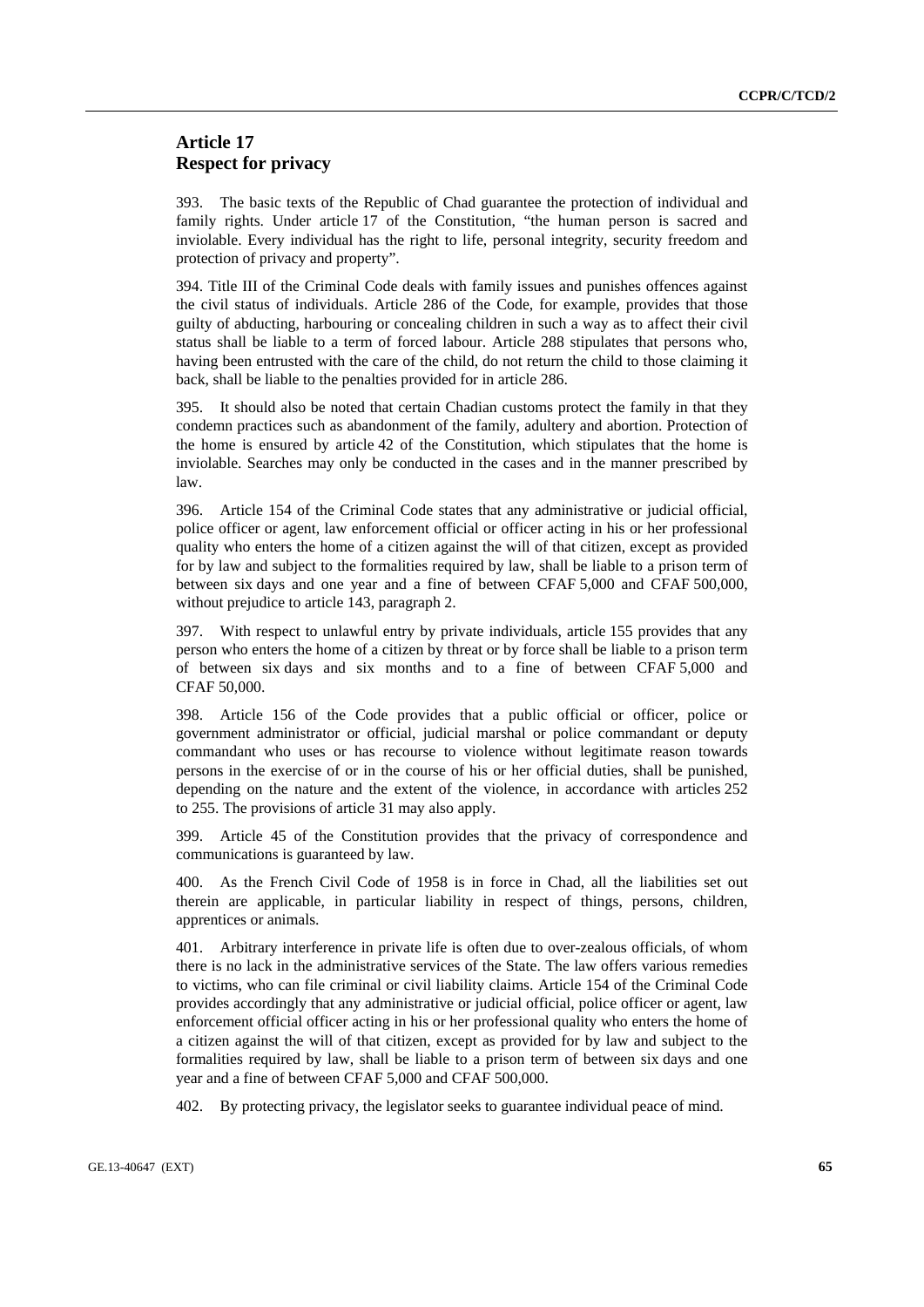# **Article 18 Freedom of thought, conscience and religion**

403. Freedom of thought, conscience and religion is protected in Chad under article 27 of the Constitution, which provides as follows:

 "Freedom of opinion and expression, communication, conscience, religion, the press, association, assembly, movement, demonstration and procession is guaranteed to all. Such freedom can only be restricted by respect for the freedoms and rights of others and the need to safeguard public order and morals".

404. Chad is a secular State. The neutrality and independence of the State in respect of all religions are guaranteed.

405. The main religious groups in Chad are Christians, Muslims and animists. One corollary of this freedom of religion is the freedom to build places of worship without restriction throughout the territory of the Republic. Followers of the various religions meet without discrimination both in public and in private.

406. Religious associations are authorized by the Ministry of the Interior. A number of them come to play a major role in development and are admitted to the prior authorization regime, unlike other associations, which are subject to the prior declaration regime.

# **1. Laws relating to religious freedom**

407. The establishment of religious associations is governed by the same procedures as all other types of association. The legislator, mindful of the need to allow citizens to exercise a right so essential for personal fulfilment, has simplified the procedures for establishing religious associations.

408. Article 14 of Ordinance No. 27 of 28 July 1962 on the regulation of associations provides that "religious congregations together with religious associations, charity and aid associations, associations set up to promote education or provide cultural assistance and all associations in general are subject to the foregoing rules and may obtain legal status".

(a) The rules referred to are, in particular, those contained in article 5:

 "A declaration of the founding of an association shall be made in the capital city of the prefecture where the registered office of the association is located. The declaration shall be in three copies and show the name and purpose of the association, the location of its main and subsidiary offices and the name, occupation and address of those serving in any capacity as its administrators or directors. A receipt of the declaration shall be delivered".

## *Religious development in Chad*

409. In Chad, the bulk of the population are believers, with 90 per cent of them practising monotheistic religions. The general population census of 1993 shows the dominant religions to be Islam and Christianity: 54 per cent of the population are Muslim, 20 per cent, Catholic, and 14 per cent, Protestant; 7 per cent declare themselves to be animist, 3 per cent to be without religion and 2 per cent undecided. It appears from analysis of the census data that most of the Muslim population are in the northern and central parts of the country, while the south is predominantly Christian.

410. There are two main religions: the Christian religion and the Islamic religion, with several variants in each category. In the past few years, there has been a distinct increase in the number of chapels, mosques and churches throughout the national territory.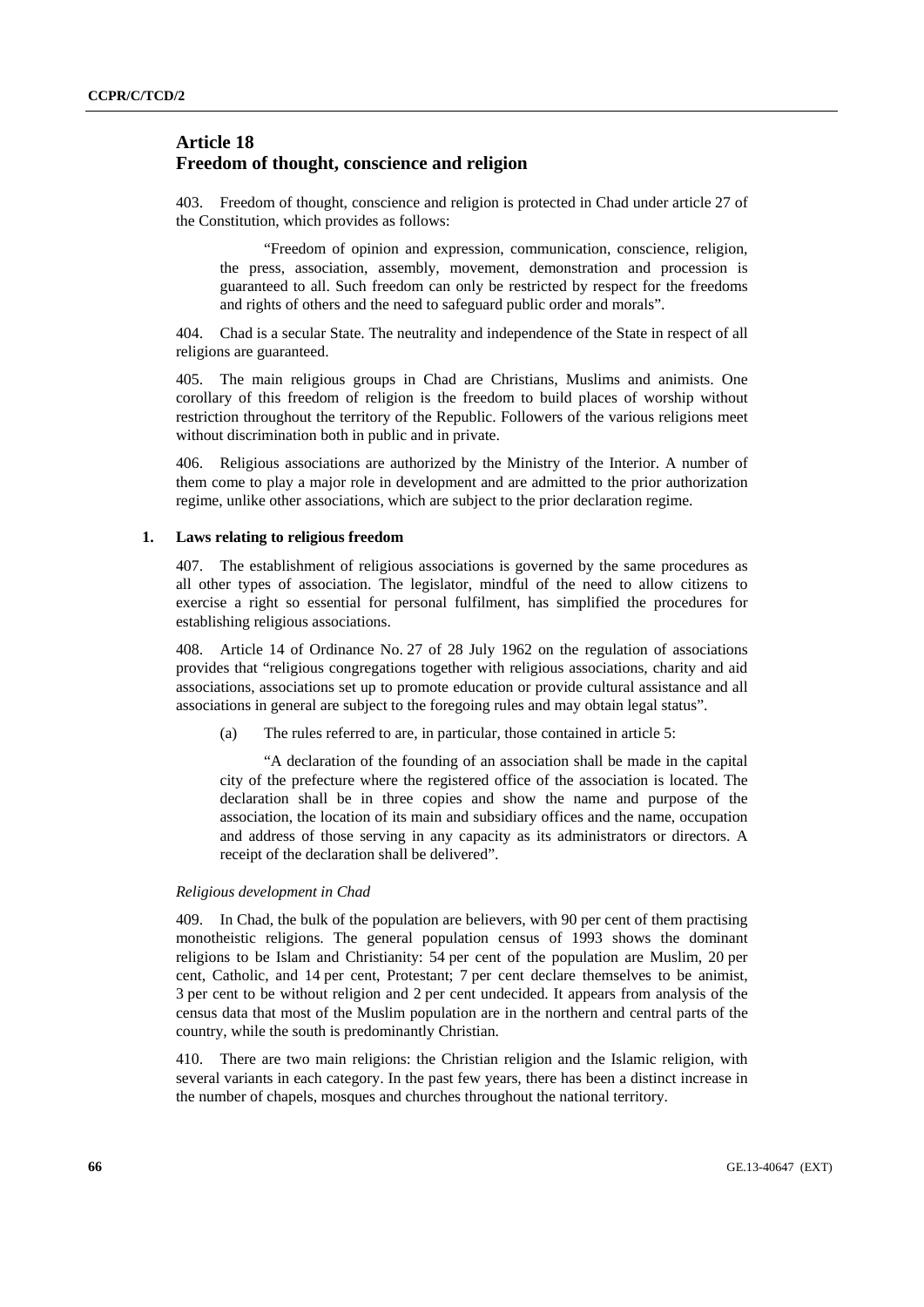411. The proliferation of houses of worship is ample evidence of the reality of religious freedom, as enshrined in the Constitution and the other aforementioned legal instruments.

## *Role of religions in promoting and protecting civil rights*

412. Among the main activities of religions, three are particularly valued: culture, health care and education.

413. All religious communities stand beside the Chadian Government and are involved in education, either to disseminate their beliefs or to provide citizenship training.

414. Religious congregations offer elementary, general secondary, higher and technical education in most regions in Chad.

# **Article 19 Freedom of expression**

#### **Role of the media in promoting and protecting civil rights**

415. The State of Chad considers freedom of the press, freedom of opinion and freedom of expression to be the very foundations of society. They play an essential part in moulding public opinion. They are also indispensable for the development of political parties, trade unions, cultural associations and, in general, for those who wish to influence public opinion.

416. Article 27 of the Constitution provides that:

 "Freedom of opinion and expression, communication, conscience, religion, the press, association, assembly, movement, demonstration and procession is guaranteed to all. Such freedom can only be restricted by respect for the freedoms and rights of others and the need to safeguard public order and morals. The law determines the conditions under which it is exercised".

417. The Government's resolve to promote and protect freedom of expression has led to a proliferation of media outlets and the emergence of a culture of freedom. Chad has adopted a policy of out-and-out liberalization that has often been detrimental to it. This media explosion and certain abuses have not prevented this continuing all-round liberalization.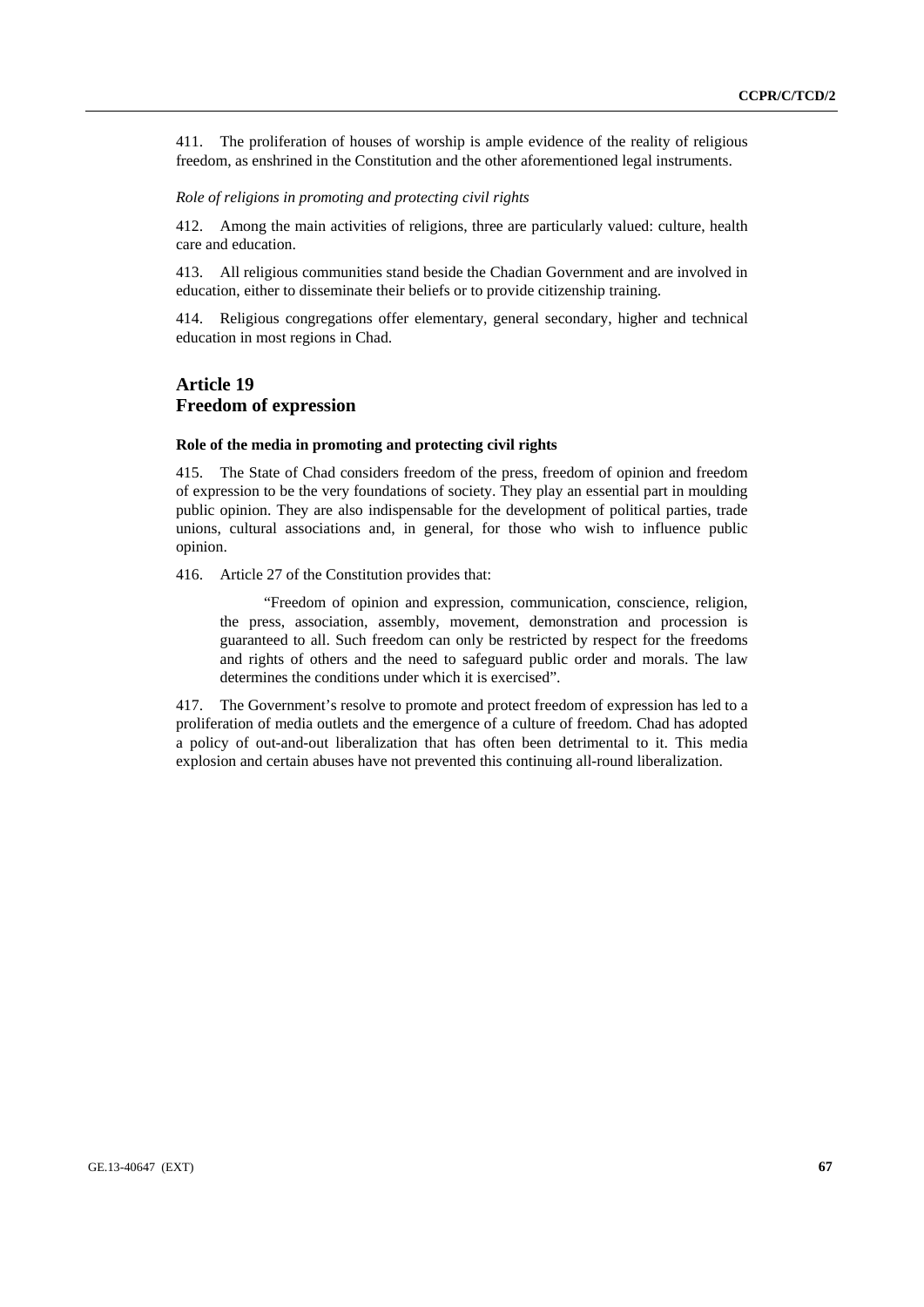418. This desire to give free rein to media expression clearly shows that freedom of expression is a reality in the democratic practice of Chad, as illustrated by the following  $table: <sup>21</sup>$ 

|                            | Public sector                                                                | Private sector                                                                                                                                                    |
|----------------------------|------------------------------------------------------------------------------|-------------------------------------------------------------------------------------------------------------------------------------------------------------------|
| Audiovisual media          | Public radio: 6 in service and<br>13 planned<br>Public television channel: 1 | - Authorized private (general interest<br>and speciality): 30<br>- Community radios: 39<br>- Partnered radios: 6<br>- Commercial radio: 1<br>- Religious radio: 3 |
| Internet media services    |                                                                              | 5                                                                                                                                                                 |
| Print media                |                                                                              | Private presses: 5<br>Industrial enterprises                                                                                                                      |
| Communication associations |                                                                              | 8                                                                                                                                                                 |

# **Publications in Chad**

419. Updated list of publications in Chad:<sup>22</sup>

| $N^o$ | Name                 | Frequency    | Manager               |
|-------|----------------------|--------------|-----------------------|
| 01    | Le Progrès           | Daily        | Abderamane Barka      |
| 02    | N'Djamena Bi - Hebdo | Twice-weekly | Jean Claude Nékim     |
| 03    | Le Temps             | Weekly       | Michael Didama        |
| 04    | Notre Temps          | Weekly       | Nadjikimo Bénoudjita  |
| 05    | N'Djamena Aldjedida  | Weekly       | Adam Abdallah Mahamat |
| 06    | Al Batha             | Weekly       | Ali Haraka            |
| 07    | Le Panier            | Weekly       | Nakingar Djiraingaye  |
| 08    | L'Observateur        | Weekly       | Samory Ngardoumbe     |
| 09    | La Voix              | Weekly       | Déli Sainzoumi Nestor |
| 10    | Al Ayam              | Weekly       | Abbas Mahamoud        |
| 11    | Al Whida             | Weekly       | André Abdel           |
| 12    | Aladdwa              | Weekly       | Babikir Mahamat Ahmat |
| 13    | <b>Tchad Alyoum</b>  | Weekly       | Ali Mahamat Idriss    |
| 14    | La Nation            | Weekly       | Abbas Abakar Abbas    |
| 15    | Journal Al Kabar     | Fortnightly  | Abakar Mahamad        |
| 16    | Journal AlNahda      | Fortnightly  | Abdelhack Ali Issai   |

<sup>21</sup>*Source*: High Council for Communication (HCC). 22 *Source*: High Council for Communication (HCC).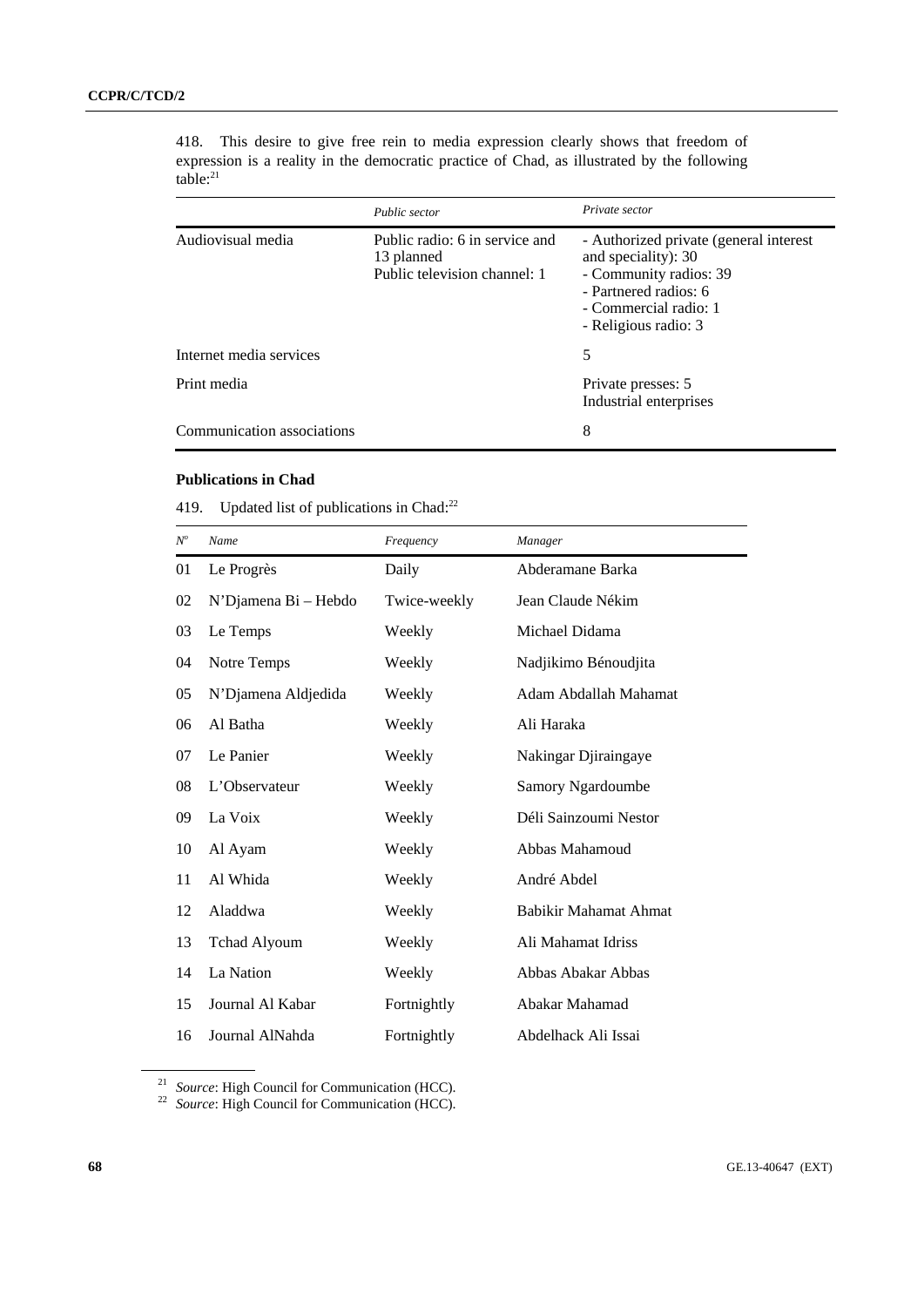| $N^o$ | Name                         | Frequency    | Manager                        |
|-------|------------------------------|--------------|--------------------------------|
| 17    | Journal Chabab Al Nahd       | Fortnightly  |                                |
| 18    | Le Potentiel                 | Fortnightly  | Bruce Djim - Adjim             |
| 19    | Nal Arrai                    | Fortnightly  | Bachar Mahamat Bachar          |
| 20    | Le Révélateur                | Fortnightly  | Ramadji Florence Indinta       |
| 21    | Dakouna                      | Monthly      | Pascal Deou Fersou             |
| 22    | Le Miroir                    | Monthly      | Adji Moussa                    |
| 23    | Horizon Femme                | Monthly      | Kadidja Toloumbaye             |
| 24    | Al Istiqlal                  | Monthly      | Abderahim Moussa Abderahim     |
| 25    | Sarh Tribune                 | Monthly      | Sanodji Abiatar                |
| 26    | Tchad et Culture             | Mensuel      | Berilengar Antoine Dathol      |
| 27    | La Cloche                    | Monthly      | Zoutene Tchanon                |
| 28    | La voix des artistes         | Monthly      | A. Mbang Bousso                |
| 29    | Abbas Garde                  | Fortnightly  | Moussaye Avenir de la Chiré    |
| 30    | L'union                      | Fortnightly  | Abdelsalam Mahamat A. Haggar   |
| 31    | Al Haya                      | Fortnightly  | Mahamat Oumar                  |
| 32    | Al Chourouckh                | Weekly       | Abderamane Yaya Saleh          |
| 33    | Sud Echos                    | Weekly       |                                |
| 34    | Al Yaghada                   | Weekly       | <b>Youssouf Moussq Hassane</b> |
| 35    | Al Hakhikha                  | Weekly       | Tidjadine Mahamat Babouri      |
| 36    | Bahr El Gazal                | Weekly       | Abdelkerim Faki                |
| 37    | HorizonNouveau               | Weekly       | Djibrine Mahamat               |
| 38    | <b>Courrier Des Jeunes</b>   | Monthly      | Rachelle Magloire Koumbele     |
| 39    | Al Sahwa                     | Fortnightly  |                                |
| 40    | Vision Jeune                 | Monthly      |                                |
| 41    | Journal Al Hiwar             |              |                                |
| 42    | $100^{\circ}/^{\circ}$ Jeune | Monthly      | Dokblama Kadah                 |
| 43    | L'Info                       | Twice-weekly | <b>Mbaire Bessingar</b>        |
| 44    | Carrefour                    | Monthly      | Sœur Géraldine                 |

# **The High Council for Communication**

420. In observance of the fundamental principles of universal press freedom, the 1996 Constitution established the High Council for Communication (HCC). This is an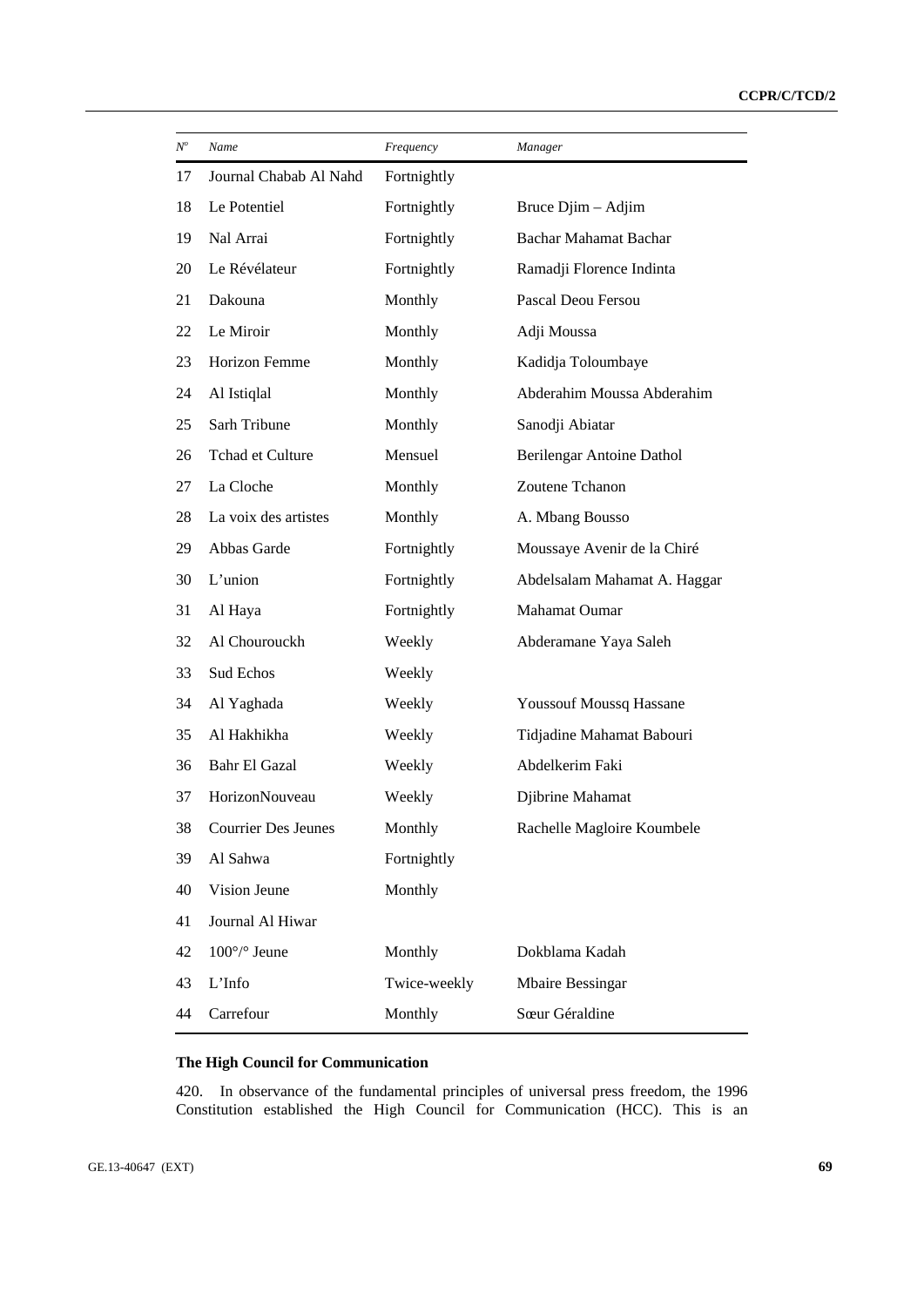independent institution whose main functions are to ensure respect for ethical rules in matters of information and communication; guarantee freedom of the press and pluralist expression of opinions; regulate communication relations between public authorities, media outlets and the public; and ensure equal access to public media for political parties.

421. The mandate of the High Council for Communication is to ensure equitable access of associations to public media, give technical opinions and make recommendations on information and human rights issues.

422. This mandate is set out in a number of texts, including the following:

- Act No. 19/PR/2003 of 24 October 2003 on the composition, responsibilities and functioning of the High Council for Communication;
- Act No. 009/PR/PM of 9 June 2010 on audiovisual communication;
- Act No. 017/PR/2010 on the press regime in Chad;
- Decree No. 450/PR/MC/95 of 28 June 1995 on the organization and functioning of the High Council for Communication;
- Decree No. 414/PR/PM/MC/99 of 5 October 1999 on the operation of the press assistance fund;
- Decree No. 056/PR/PM/MC/2011 of January 2011 on implementation of Act No. 009/PR/2010 on audiovisual communication;
- Rules of Procedure.

423. Chapter V of the Press Regime Act concerns the right of correction and the right of reply that the director of a press organ is required to grant to any natural or legal person who claims to have suffered injury because of inaccurately reported acts or statements. There is no charge for inclusion of the right of reply. In the case of audiovisual media, a person claiming injury through imputations to honour or reputation may address to the public or private service responsible for the offending broadcast no later than eight days thereafter a request to reply, which must indicate the specific points to be addressed and the content of the reply.

424. The reply, whether accepted amicably or resulting from a judicial decision, must be disseminated under audience conditions equivalent to those of the offending message.

425. While, however, the law had provided for the exercise of the rights of reply and correction, it had remained silent on one of the most important formalities whereby citizens may have recourse to the High Council for Communication. This question of referral is now covered by the new Rules of Procedure of HCC, approved by Decree No. 804/PR/PM/SGG/2012 of 25 May 2012. The provisions concerning referral are so designed as to facilitate submissions by anyone claiming injury through the action of a media outlet and, at the same time, to make the referral procedure more relevant and more dynamic.

# **The referral procedure**

426. Freedom of expression, while guaranteed by law, must necessarily be regulated so as not to impair the rights of other persons.

427. Similarly, press freedom, freedom of information and dissemination by radio and television, print media or any other means of communication are guaranteed subject to respect for public order, public morality and the rights of other persons. Any breach of these provisions and any violation of the code of ethics or conduct by print or audiovisual media may be referred to the regulatory authority.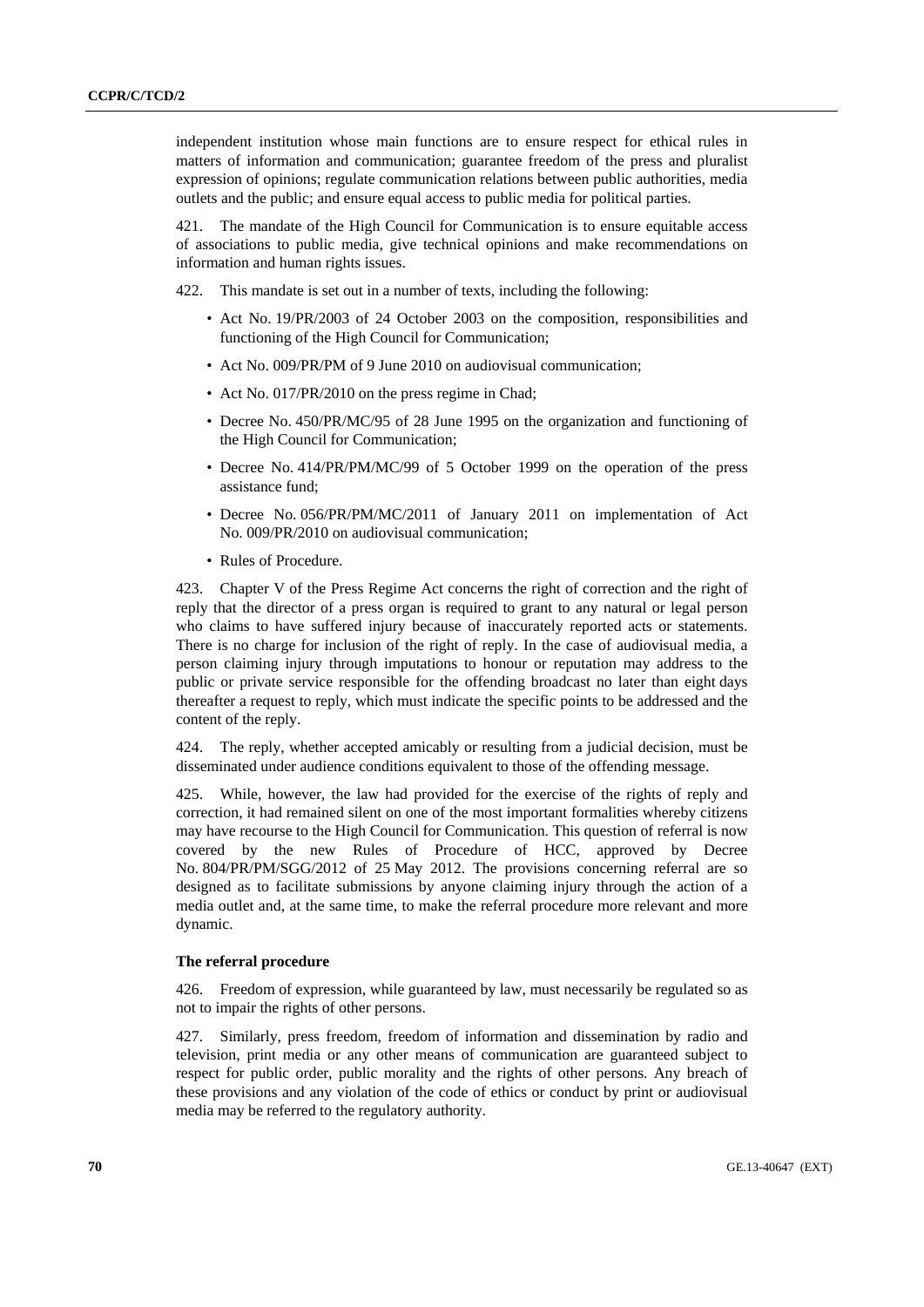428. Any person may refer any violation of the provisions of the laws on communication to the High Council for Communication; cases may also be referred to it automatically. The procedure is open to the public. In the event of non-compliance with the guidelines on public and private audiovisual media, the High Council initiates the public hearings procedure, subject to application of the provisions of article 11 of Act No. 19/PR/03, which provides that, in cases where audiovisual media fail to meet their obligations, the High Council for Communication may, according to the seriousness of the matter, make observations or issue a public warning to the offending party.

429. Act No. 19/PR/2003 of 24 October 2003 determines the organization and functioning of the High Council for Communication. In pursuance thereof, HCC provides guidance on:

- The overall policy on social communication;
- The attribution of licenses to private audiovisual enterprises;
- The distribution of radio frequencies assigned to radio and television broadcasts;
- Any other issue defined by the law and regulations.
- 430. In the same vein, the Council can also make recommendations on such subjects as:
	- Laws and regulations with respect to social communications and the ethics of social communications;
	- The principle of equal airtime, particularly during the electoral periods;
	- The independence of public communication services;
	- The protection of human rights and human dignity by the media;
	- The protection of women, children and young people by the media;
	- The promotion of local dialects and cultures in all media;
	- Transparency, pluralism and balance of programmes in communication enterprises;
	- Measures in cases of non-compliance with regulations.

431. In cases where a public media outlet does not heed the warning, HCC may decide to issue a statement and request the Minister for Information to suspend the director of the information organ concerned and to institute disciplinary proceedings against the offending parties.

432. In cases where a private media outlet does not heed the warning to respect the law, HCC may decide to broadcast a statement and to impose one of the following penalties:

- Suspension of authorization or part of the programme;
- Reduction of the period of authorization to within one year;
- A fine;
- Withdrawal of authorization.

## **Media House of Chad**

433. For several years, Chadian press and radio associations had been considering ways of joining forces. Already proposed in 2004, the idea of a "Journalists' House" was taken up by some associations in 2007 under the name "Press Association House". This project assumed its present form at the Chad Communication Forum, held in 2009.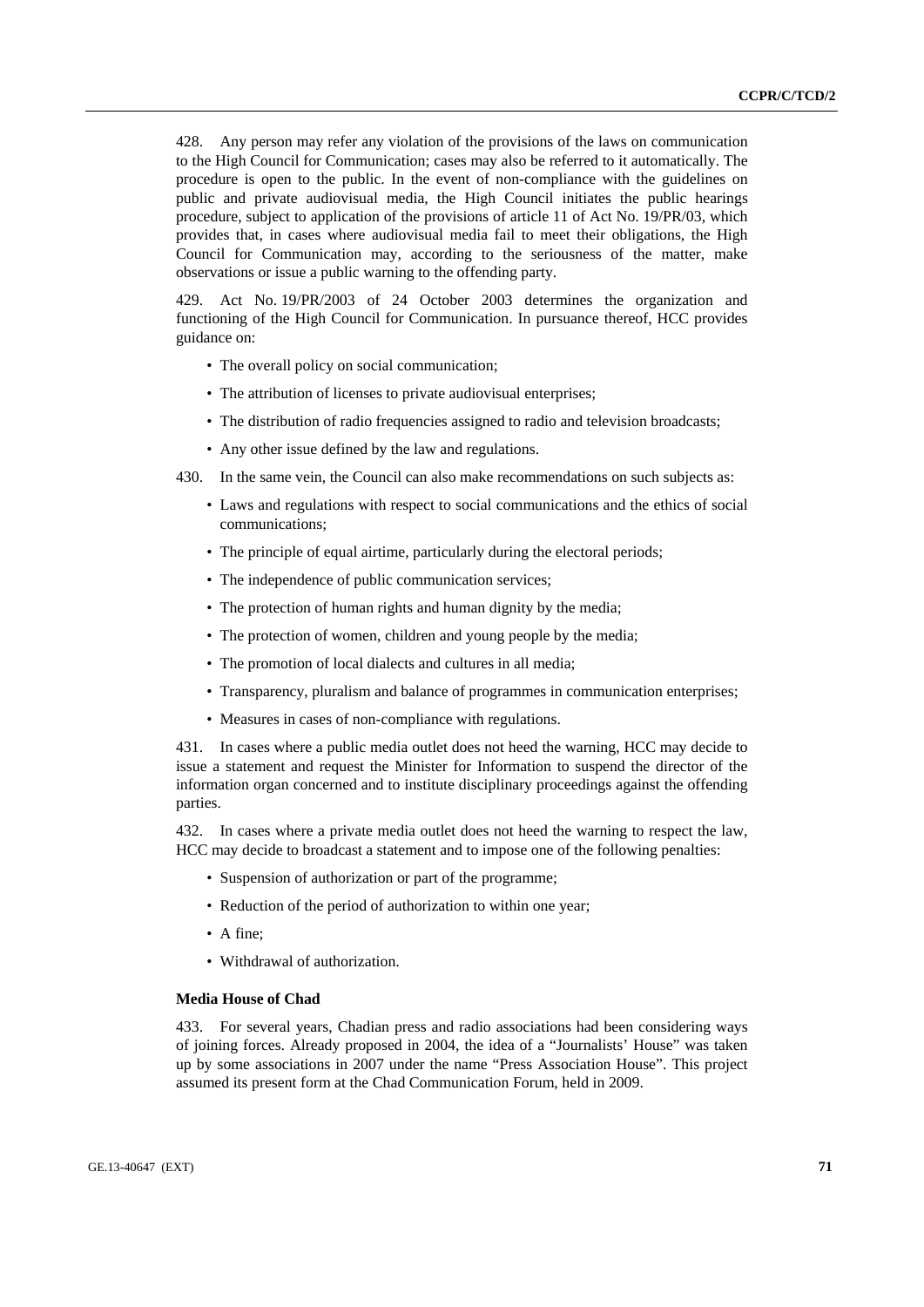434. On 25 July 2009, the seven main media organizations in Chad laid the foundations for the "Media House of Chad". The media organizations concerned were the Association of Private Press Publishers in Chad (AEPT) (print media), the Union of Private Radios of Chad (URPT), the Union of Journalists of Chad (UJT), the Union of Women Communication Professionals (UFPCT) the Chadian League of Arabic-language Journalists (LTJA), the Association of Communication Technicians (ATCOM) and the Society of African Media (SODEMA). This structure has been growing daily thanks to the involvement of journalists, the backing of the Chadian Government and the technical and financial support of international partners.

435. Operational since January 2011, the Media House of Chad provides technical services and continuing training.

## **Media support**

436. The State has the duty to assist directly or indirectly print and audiovisual communication media that contribute to the exercise of the public right to information. A media support fund has accordingly been established which receives an annual subvention from the State and is also open to contributions from national or foreign public or private bodies.

437. The High Council for Communication is responsible for the allocation of the fund's resources.

438. Articles 41 and 42 of Act No. 10/017/PR/2010 of 31 August 2010 on the press regime in Chad provide respectively:

 "A media support fund is hereby established which shall receive an annual subvention from the State and shall also be open to contributions from national or foreign public or private bodies. The fund shall be managed by the High Council for Communication".

 "To benefit from this fund, information organs must meet the following criteria: The editor must be responsible for news management:

- For print media, at least 65 per cent of the press room of the information organ must be used for political, social, cultural, economic or sports news;
- At least one third of the resources must come from sales, subscriptions or public fundraising;
- For audiovisual media, the amount of assistance will be determined by HCC according to their commercial, community or association status".

## **Examination procedure**

439. Two types of procedure are provided for under article 9 of Act No. 19/PR/2003 of 24 October 2003, namely, the urgent or proprio motu procedure and the ordinary procedure.

### *Urgent procedure*

440. In the event of a flagrant violation of ethical rules and/or rules prescribed by the guidelines, the officers of HCC may take such interim protection measures as are required to safeguard the general interest.

441. These measures are submitted for the consideration of the Council at its next meeting.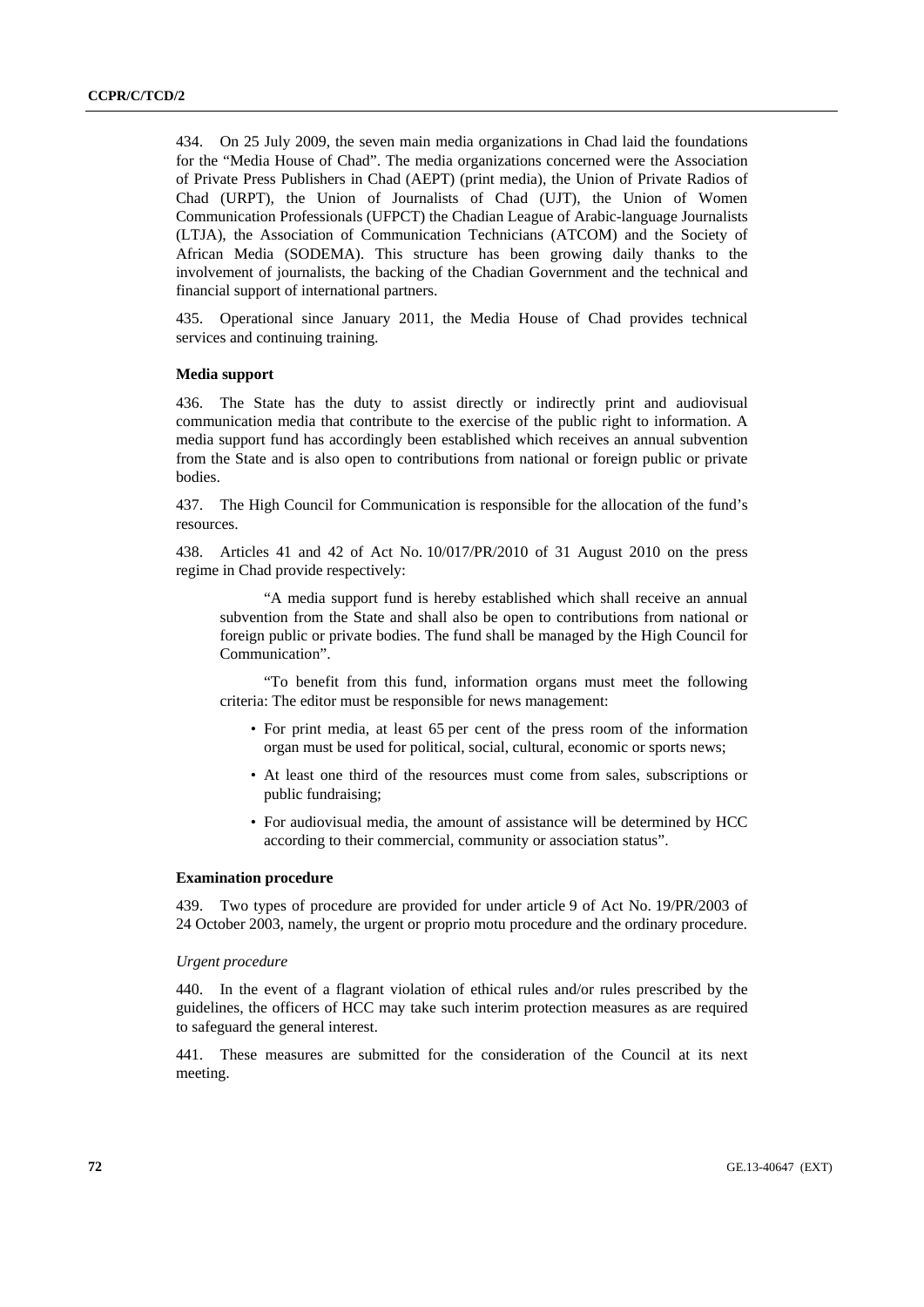## *Ordinary procedure*

442. HCC, on being seized ex officio or at an individual's request, informs the offending natural or legal person of the complaints made and invites him to submit his defence no later than seven clear days from the date of notification.

443. If no such defence is submitted, the Council may impose any of the penalties provided for under the regulations in force.

#### **Access of journalists to information**

444. The holder of a press card may:

- Have free access at any time to airfields usually reserved for travellers, during boarding and landing;
- Cross police and security lines and gain free access to places where public events are unfolding;
- In the exercise of his or her profession, be given priority at the counters of postal and telecommunication services in general and, in particular, for telegram, telephone, fax or Internet services.

445. The administrative and police authorities may at any time request a journalist to produce his or her press card.

#### **Right of defence**

446. Any person claiming to have been injured by an HCC decision has the right to appeal against that decision within 10 days of being notified of it. Where HCC rejects the appeal or does not respond to it within 15 days of its being lodged, judicial remedy may be sought by the injured party on pain of being time-barred.

447. The appraisal officials consider the appeal in respect of:

- The 10-day deadline;
- Evidence of injury.

448. Once the appeal has been appraised, an appraisal note or report is submitted to the President of HCC for its collective deliberations.

#### **Examination during electoral periods**

449. In the event of a referral during an election period, the complaint is examined under a specific procedure based on the guidelines and the nature of the decision to be taken by HCC.

450. HCC may be seized of a matter on its own motion on the basis of monitoring reports prepared by the appraisal officials.

### *Professional media organizations*

451. In addition to the work done by human rights NGOs, efforts are also made by professional media organizations to strengthen the freedom of the press. These organizations include the following:

- AEPT (print media);
- URPT (private radio);
- UJT (Union of Journalists);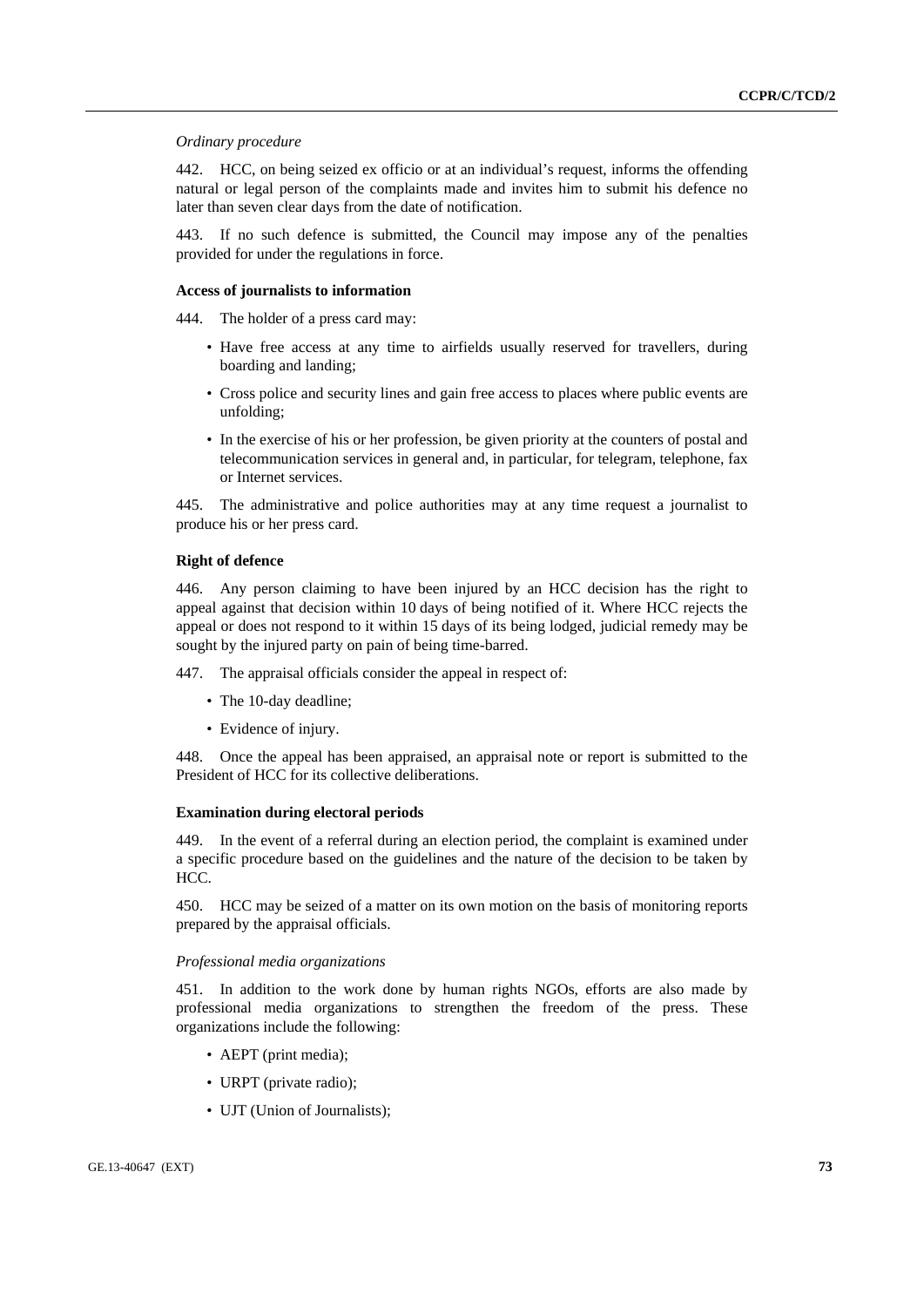- UFPCT (women communication professionals);
- LTJA (Arabic-language journalists):
- ATCOM (communication technicians):
- SODEMA (African media).

452. It is clear from the foregoing that freedom of the press is a reality in Chad. In fact, the challenge facing Chad today lies not so much in restricting freedom of expression of the media or penalizing press-related offences as in the intellectual capacity-building of journalists.

# **Article 20 War propaganda and incitement to discrimination**

453. Chad has suffered terribly from war and all its legal texts unreservedly condemn any advocacy of war. Paragraph 11 of the preamble to the Constitution affirms the will of Chad to cooperate in peace and friendship with all peoples sharing its ideals of freedom, justice and solidarity on the basis of the principles of equality, reciprocal interests, mutual respect, national sovereignty, integrity and non-interference. Article 5 of the Constitution provides that "any ethnic, tribal, regional or religious propaganda that may impair national unity or the secular character of the State is prohibited".

454. Under the heading of violations of national defence not characterized as treason or espionage, article 74 of the Criminal Code provides that "the following acts shall be punishable by a term of forced labour:

 (1) Exposing Chadians to a declaration of war through hostile acts not approved by the Government;

 (2) Exposing Chadians to retaliation through acts not approved by the Government;

 (3) Having dealings with the agents of a foreign power that may be detrimental to the military or diplomatic situation of Chad or to its essential economic interests".

455. Article 75 further stipulates that "The following acts in times of war shall be punishable by a term of forced labour:

 (1) Maintaining, without the authorization of the Government, a correspondence or relations with the subjects or agents of an enemy power;

 (2) Engaging, directly or through an intermediary, in trade with the agents of an enemy power, in violation of prohibitions laid down".

# **Articles 21 and 22 The right of peaceful assembly and freedom of association**

456. The right of peaceful assembly and freedom of association are guaranteed by article 27 of the Constitution, which provides that "freedom of opinion and expression, communication, conscience, religion, the press, association, assembly, movement, demonstration and procession is guaranteed to all".

457. Article 28 adds that "freedom of association is recognized. All citizens are free to join a trade union of their choice". Such freedom may be restricted only by respect for the freedoms and rights of other persons and by the necessity of safeguarding public order and morality.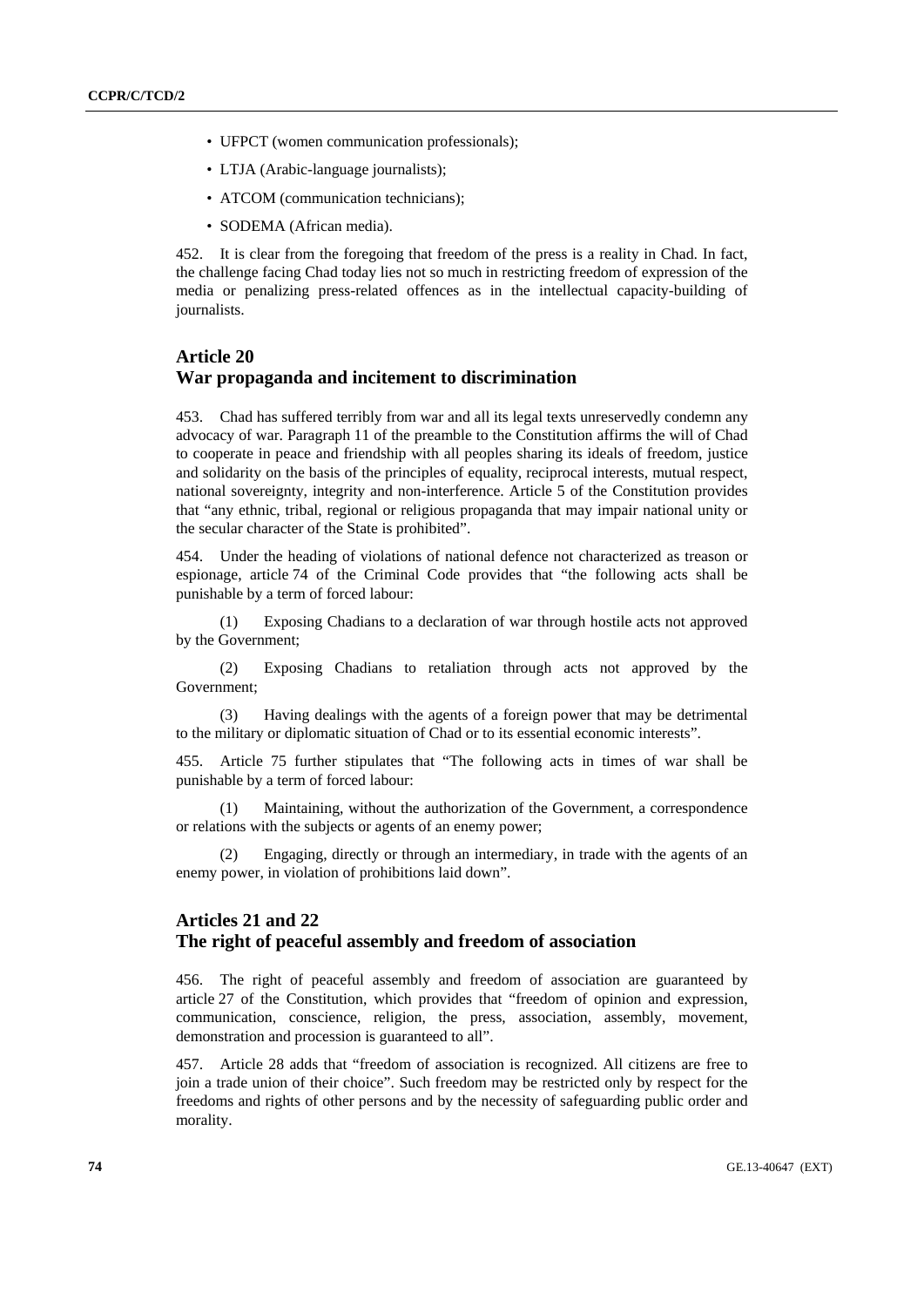### **Concrete action by civil society**

458. Generally speaking, women's associations and other human rights associations and NGOs have been playing and continue to play an important role in combating discrimination against women and girls.

### *Awareness-raising and training activities*

459. Associations such as AFJT, the Women's Associations Liaison and Information Unit (CELIAF), LTDH, APLFT and ATPDH have organized public awareness-raising and training activities on the importance and content of human rights treaties, including the Convention on the Elimination of All Forms of Discrimination against Women and the Convention on the Rights of the Child.

### *Advocacy activities*

460. Member associations of CELIAF, the Chadian Association for Family Welfare and AJFT have undertaken advocacy activities to induce decision-makers to take discriminatory measures in favour of women in matters of reproductive health.

461. The draft Personal and Family Code currently being prepared is also an outcome of the advocacy of ADH, AFJT and CELIAF.

#### *Studies*

462. AFJT conducted a study comparing the Convention on the Elimination of All Forms of Discrimination against Women with domestic laws in 2000, with the support of UNICEF, and studies on the situation of children in conflict with the law in 2003.

463. It also, with the support of UNFPA, carried out a study on the socio-legal status of Chadian women in 2001.

## **Establishment of associations**

#### *The legal framework of associations*

464. Ordinance No. 27/INT-SUR of 28 July 1962 and Decree No. 166 (foreign associations) of 25 August 1962 regulate associations, foundations, religious associations, charity or aid associations, associations set up to promote education or provide cultural assistance, and all associations in general.

#### *Association law*

465. Each prefect is individually responsible for taking receipt of applications, referred to as declarations, for the registration of associations whose establishment is proposed within the jurisdiction of his prefecture. If the association has a national purpose, the prefect forwards the application to the Service of Political Affairs and Civil Associations (SAPAC) of the Directorate for Political Affairs and Civil Status of the Ministry of Territorial Administration, which centralizes them in a register. As its name suggests, this service administers jointly civil associations and political parties.

466. Associations intended to serve a cause or a purpose contrary to the law or accepted standards of morality or whose object or effect would be harmful to the integrity of the national territory, the Constitution or the form of government cannot be authorized.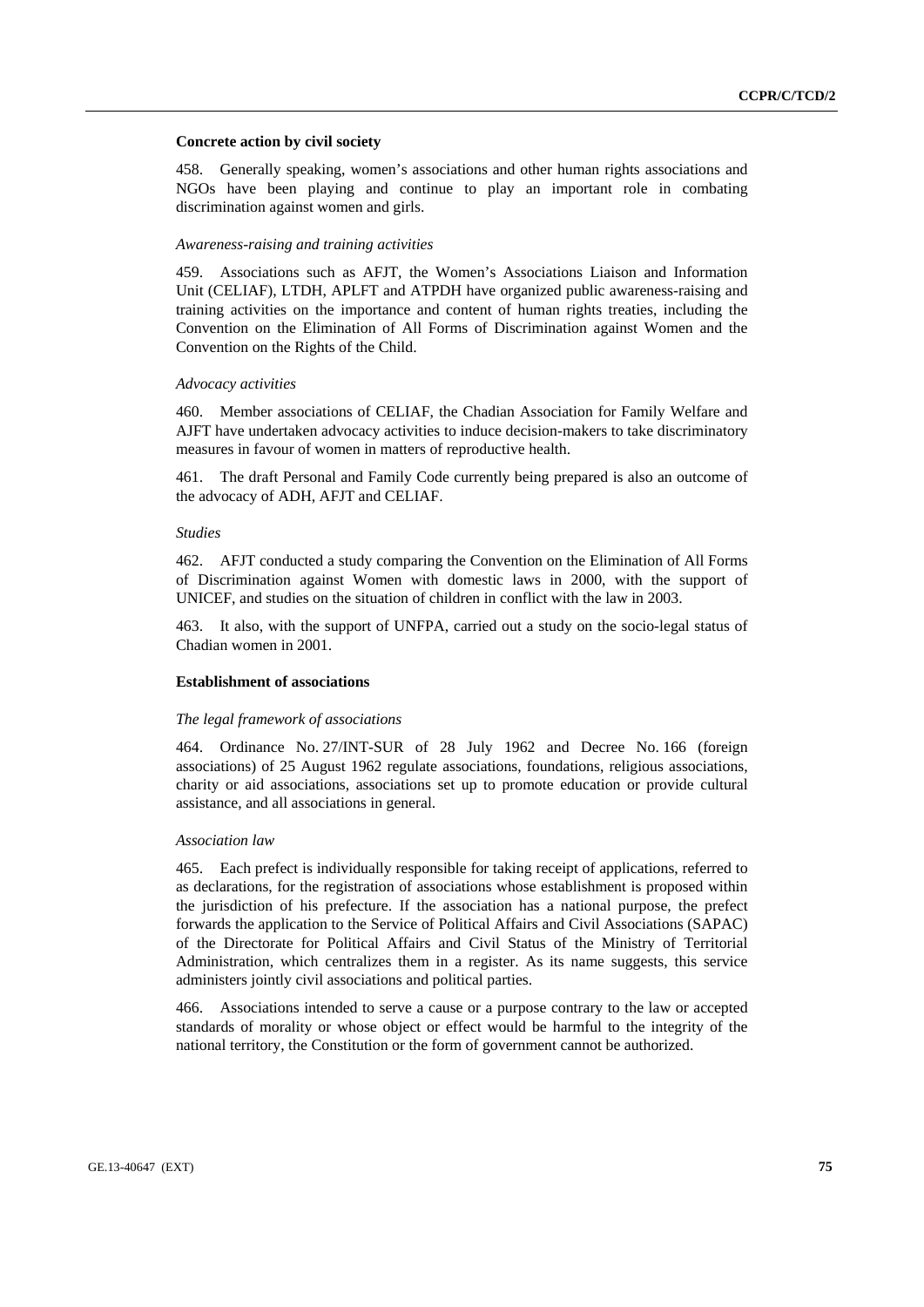### *Professional trade unions*

467. The law recognizes the right of workers and employers to set up freely, without restriction or prior authorization, trade unions whose purpose is to study, defend, develop and protect their economic, industrial, commercial or agricultural interests as well as the social, economic, cultural and moral advancement of their members.

468. There are five trade union confederations in Chad, namely: the Union of Trade Unions of Chad, the Free Confederation of Workers of Chad, the Confederation of the Teachers' Union of Chad, the Trade Union Confederation of Workers of Chad and the Independent Confederation of Trade Unions of Chad.

469. They play a major role in consolidating human rights and democracy in Chad and in raising public awareness of national and international instruments on the rights of workers and the rights and duties of citizens.

# **Structure and function of trade unions**

# *Structure*

470. In Chad, freedom of association is recognized in articles 28 and 29 of the Constitution. Book 5 of the Labour Code accordingly establishes the place and role of representative workers' and employers' trade union associations. On these legal bases, the Union of Trade Unions of Chad (UST) is the most representative confederation and is currently composed of some 23 professional federations, 13 prefectural unions and 3 specialized bodies, with a membership of 43,000. The purpose of these trade unions is to study and defend the individual and collective rights and professional material and moral interests of their members.

471. The Union of Trade Unions of Chad has a twofold, vertical and horizontal structure. Through the vertical structure, each worker finds a place in a national professional federation and national trade union. The horizontal structure pertains to departmental organizations. Prefectural organizations join together to form a small-scale UST. This prefectural structure in turn operates sections in subprefectures.

# *Functioning*

472. The Congress is the supreme body. It is held once every three years and is composed of members of the National Trade Union Council, delegates of the Prefectural (Subprefectural) Unions, members of the Monitoring and Arbitration Commission and, lastly, members of the Executive Office:

- The National Council is composed of 140 members elected by the Congress for a three-year term; each member organization must be represented therein;
- The Executive Office is the standing body of UST; it is composed of 24 members elected from among the members of the National Trade Union Council for a threeyear term;
- The Monitoring and Arbitration Commission is responsible for monitoring the funds and property of UST. Three members are elected for three years by the Congress.
- 473. Four specialized commissions have been set up in the Executive Office, namely:
	- Economic and financial commission;
	- Claims and legal affairs commission;
	- Commission for organization, workers' education, trade union training and research;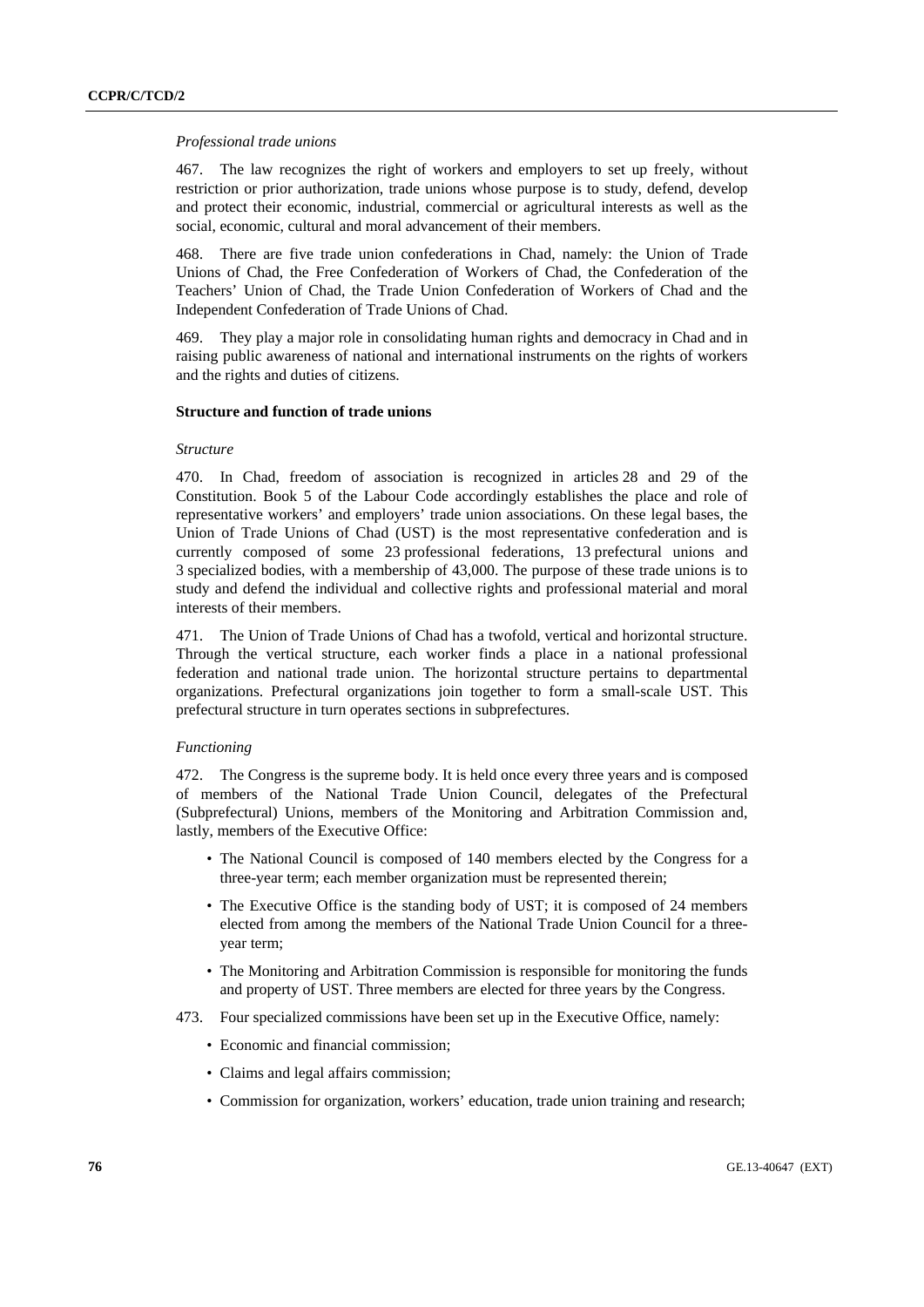• Commission for freedoms, human rights and trade union rights.

474. Each of these commissions is composed of 15 members of the National Trade Union Council, who also have a three-year term of office.

#### **Representation of women trade unionists in the UST structure**

475. Women are beings who are predisposed to becoming integrated as they adapt more quickly and have the art of coping with social difficulties. The Women's Union is a significant force for change. This force may also be beneficial to trade unions provided that women join them in large numbers and at all levels. Unfortunately, while they are numerous among the rank-and-file, there are fewer and fewer of them at the intermediate level and virtually none at the top, where decisions are taken.

476. At the intermediate level, women start to be few and far between and a very small number of them dare to apply for office. In their grassroots bodies, they often make do with such posts as treasurer or women's representative.

477. At the top, between 1947 and 1987, women took a cautious interest in trade union involvement. Their participation was limited to awareness-raising through propaganda and poster campaigns. Between 1987 and 1990, women began to invest themselves in the trade union movement with the technical and financial support of the International Confederation of Free Trade Unions (ICFTU).

478. From 1990 up to the present, a considerable number of women have joined trade unions. Through the ORAF-CISL/FNV project and projects supported by the Higher Polytechnic Institute (ISP) and Union Network International (UNI), women are rising to positions of responsibility. However, they are still a long way from seeking posts in the office of the Secretary-General or President of UST. Still, the purpose of these projects is to bring a larger number of women into the various decision-making bodies.

479. In view of the low participation of women trade unionists in the UST structure, work needs to be done to address this problem by informing and training women and helping them to understand the issues involved. Among themselves, women must remain united and mutually supportive and encourage each other to apply for positions of responsibility. Their participation will contribute not only to the improvement of trade unions but also to a stronger rank-and-file membership. To this end, women workers need to know that it is their duty to participate in the economic life of their country. They therefore have a challenge to meet in order to introduce change into trade union life and thereby into the life of the whole country.

## **Promotion and protection of freedom of association**

### *Protection of associations*

# *Women's associations*

480. Women's associations grouped together within CELIAF engage in activities to promote women and defend their rights through seminars, technical guidance, research, and radio programmes on the Convention on the Elimination of All Forms of Discrimination against Women.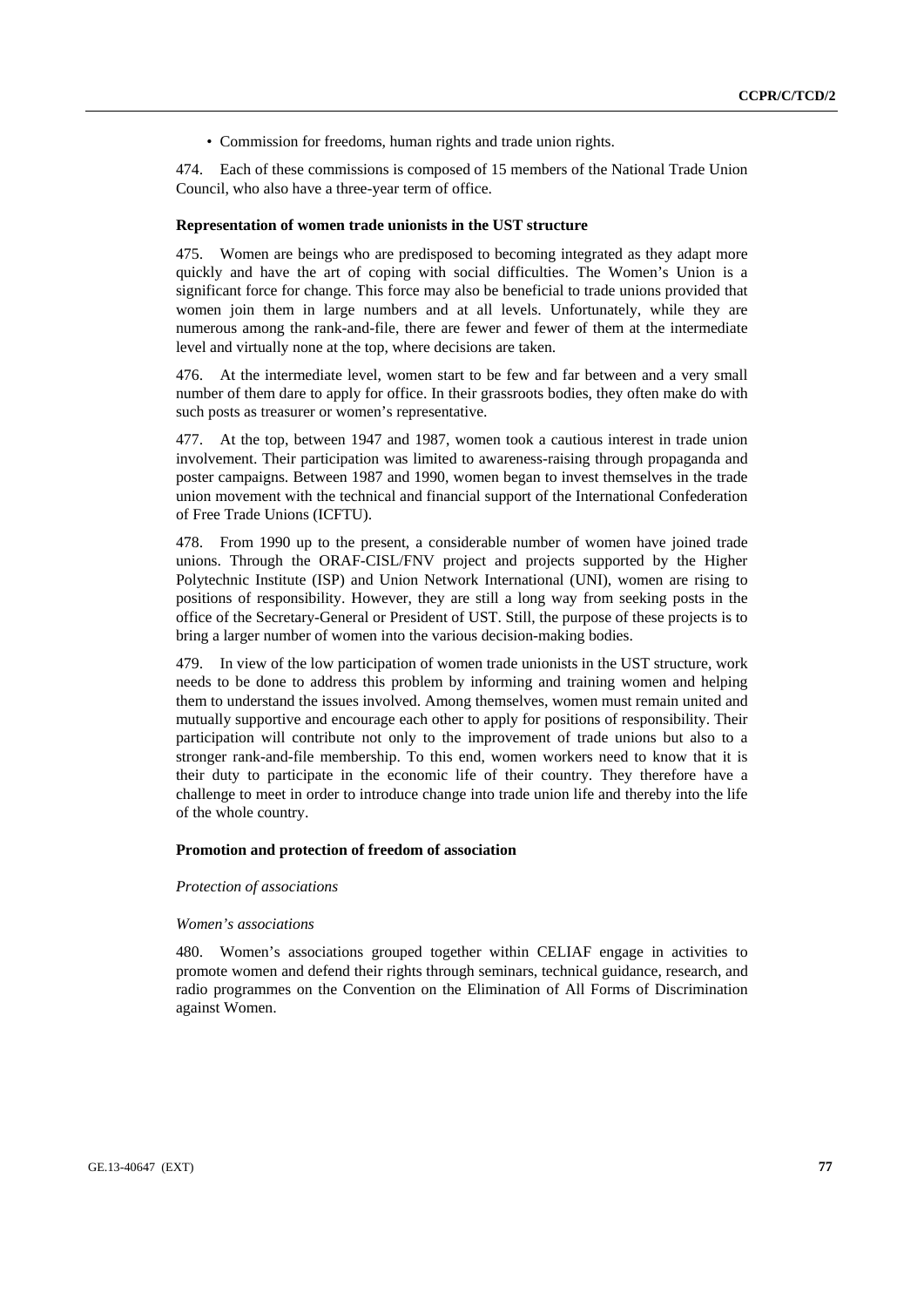#### *Measures to promote associations*

# NGOs

481. The law makes provision for tax and customs exemptions for NGOs. The final section of the General Tax Code exempts duly approved NGOs from taxes and registration duties, in accordance with the General Tax and Registration Code. They are also exempted from value added tax in accordance with the laws in force.

#### *Political parties*

482. Legally recognized political parties may obtain public funding for elections. Such funding is intended to cover normal party activities and election campaigns.

## *Other associations serving the public interest*

483. Considering that nation-building is a collective effort, the State encourages the establishment and smooth functioning of associations.

484. It is clear from the foregoing that freedom of association and peaceful assembly is a reality in Chad. This is confirmed by the impressive number of civil society associations, NGOs and political parties. In fact, the law encourages the setting up of associations because they are economic, social and political assets. The activities of associations are only restricted by public policy considerations. This restriction is subject to judicial control.

# **Article 23 Marriage and the family**

485. Article 37 of the Constitution stipulates that the family is the natural and moral basis of society. However, the minimum marriageable age and the consent required of intending spouses conflict with certain persistent customs. For this reason, the Chadian Criminal Code treats the marriage of girls under the age of 13 as an offence by providing, in article 277, that "the consummation of customary marriage before a girl has reached the age of 13 years is deemed to be rape and punishable as such".

486. In any case, the Government hopes that the adoption of the draft Personal and Family Code will put an end to these practices. Moreover, the law establishing the Code will repeal the provisions of the French Civil Code of 1958, which enshrines male primacy in the family. Broad consultations between the various stakeholders should begin very shortly in order to hone the draft, which has come in for a great deal of negative criticism. The Government wishes to allow as much time as is necessary for the consultations so that a code can at last be adopted that is more or less acceptable and adapted to the social structure and values of the Chadian nation.

487. The rights and responsibilities of spouses during marriage and in the event of the dissolution of marital ties are protected and defined by customary law, national legislation and the French principles of family law recognized in Chad.

# **Article 24 The protection of children**

488. Chad has ratified the Convention on the Rights of the Child. The Chadian Government has always shown concern for the protection of the rights and well-being of children. Article 38 of the Constitution stipulates that "parents have the natural right and duty to raise and educate their children. They are supported in that task by the State and the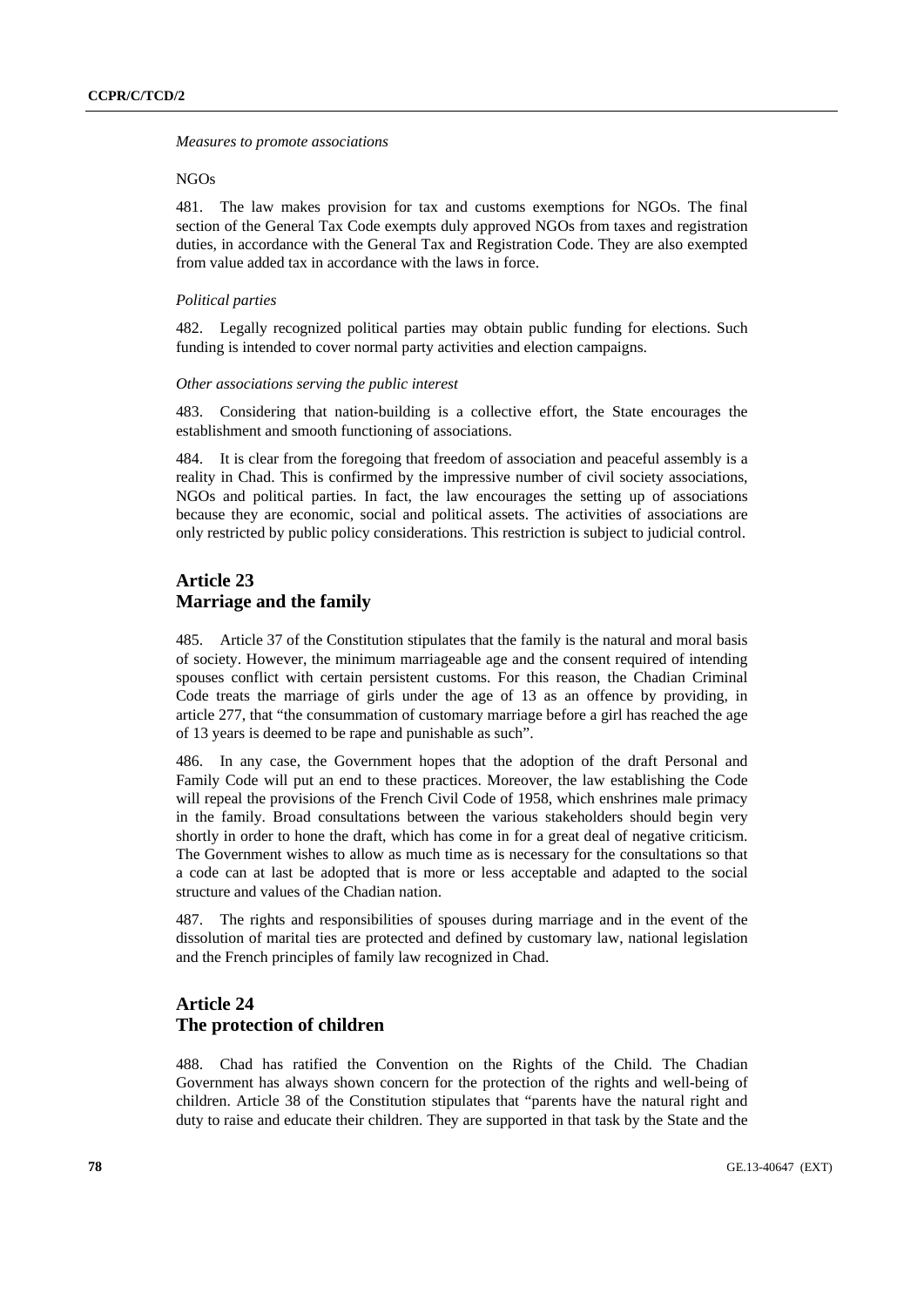decentralized territorial communities. Children may only be separated from their parents or from those responsible for them when the latter fail in their duty".

489. The following texts supplement the Constitution and ensure effective protection for children:

- Act No. 007/PR/99 on the prosecution and trial procedure for offences committed by minors between the ages of 13 and 18 years;
- Decree No. 55/PR-MTJS-DTMOPS of 8 February 1969 on child labour;
- Decree No. 373/PR-MFPT of 4 July 1992 amending and supplementing article 6, paragraph 8, of Decree No. 55/PR-MTJS-DTMOPS of 8 February 1969 on child labour;
- Decree No. 64/PR/MASF of 30 December 2000 on the institutionalization of the children's parliament;
- Decree No. 100/AFF-SOC of 18 June 1963 on the protection of children and adolescents.

490. Specific offences identified include exposure and abandonment of children (without aggravating circumstances) (art. 250); wilful bodily harm (arts. 252-254); threats (arts. 259- 261 and 339); infanticide (art. 244); corruption of youth (art. 281).

491. Act No. 007/PR/99 on the prosecution and trial procedure for offences committed by minors between the ages of 13 and 18 years establishes a special procedure for the trial of juveniles. This takes the form of juvenile chambers which are required to decide on measures of protection, assistance, supervision or education, as the case may be. Juveniles are never treated in the same way as persons who have reached their majority.

492. The law goes further in protecting children by requiring the authority that decides on measures of custody, re-education or placement of juveniles to determine the amount of the allowance that will be paid to the persons, charitable institutions or directors of establishment entrusted with their care. These allowances may be paid out of public funds or by the family wholly or in part.

493. Article 2 of Decree No. 64/PR/MASF of 30 December 2000 on the institutionalization of the children's parliament states as follows: "The function of the children's parliament is to raise awareness among children, parents, public authorities and other institutions concerning the situation of children and to galvanize them into action. It serves as a forum for expression and discussion in order to establish a spirit of solidarity and togetherness among them".

494. Decree No. 55/PR-MTJS-DTMOPS of 8 February 1969 on child labour formally prohibits the employment of children under the age of 14 years, even as apprentices in an enterprise.

# **1. Institutional framework**

### *Promotion and protection of children's rights*

495. Children are among the most vulnerable class of people. For this reason, the State is concerned to promote and protect their rights. Measures have been taken by the Government to protect the child's right to health, education, life and physical and moral integrity.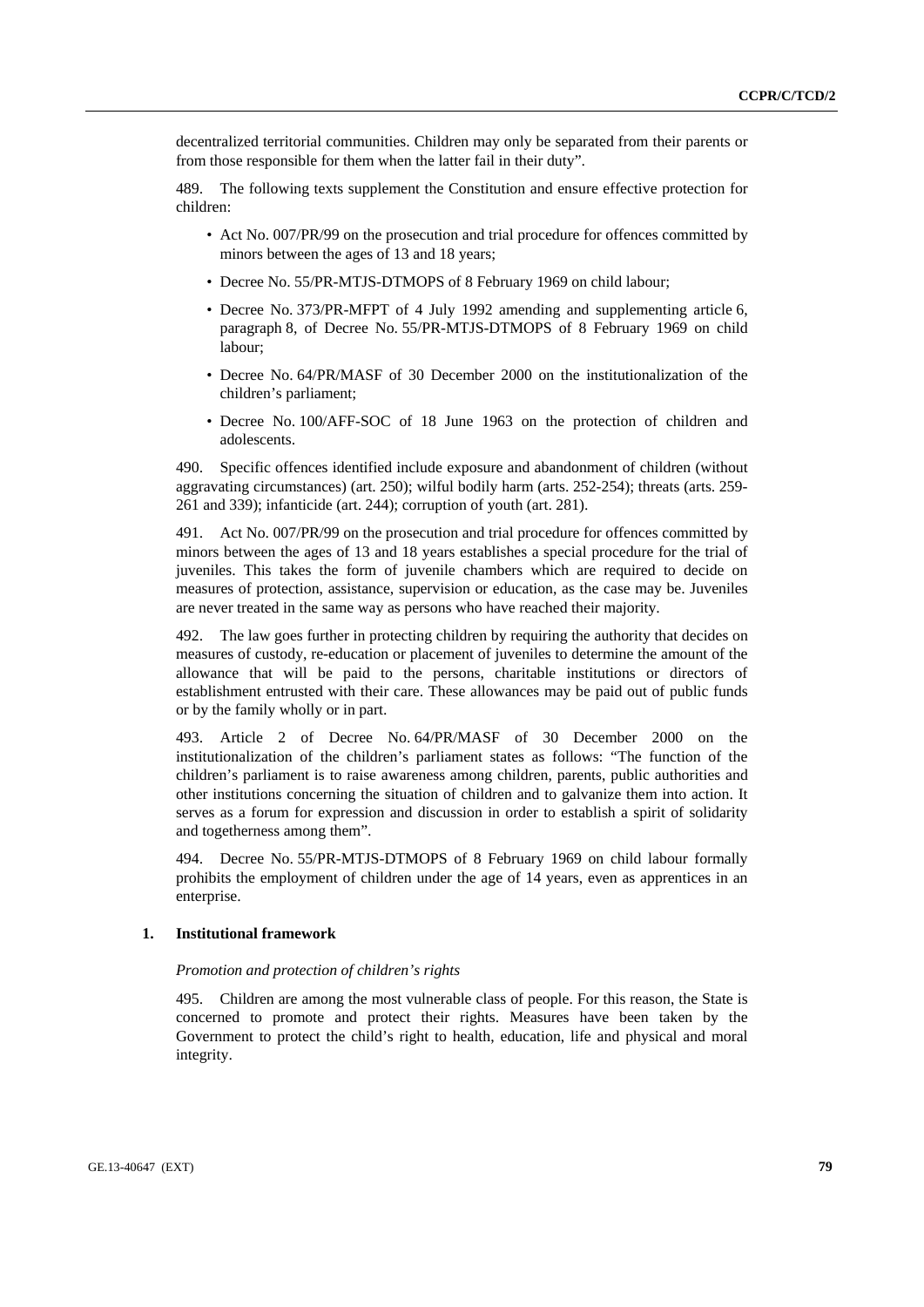## *Right to health*

496. The right to health and the State's responsibility for its implementation are recognized in articles 18 and 26 of the Constitution. Children are considered a priority group. Accordingly, one of the goals of the national health development plan for 2009– 2012 is to "reduce mortality and morbidity related to priority health problems of the Chadian population, in particular among mothers and children".

497. To this end, a large number of laws and ordinances have been adopted to promote health in general and that of mothers and children in particular.

498. The Government is assisted in this endeavour by civil society organizations and international cooperation organizations.

499. Voluntary associations and religious organizations have always been active alongside the State in allowing all the population to have access to health care. For example, several religious denominations have their own health care centres, which are often more attractive than State centres.

500. Partners such as WHO, UNICEF, the World Bank, the European Union and the Global Fund to Fight AIDS, Tuberculosis and Malaria assist the Government in implementing public health policies. UNICEF allocates the major part of its budget – some 75 per cent in  $2010 -$  to child survival.<sup>23</sup>

## *Assistance during childbirth*

501. The Labour Code prohibits employers from making a pregnant woman work in the four weeks preceding the expected date of birth and in the six weeks following delivery. The Code also gives women the right to suspend their employment contract for a period beginning six weeks before the expected date of birth and ending eight weeks after delivery. If the birth takes place before the expected date, the woman may extend the period of suspension of her contract after confinement to give her the 14 weeks to which she is entitled. If the birth takes place after the expected date, the woman may resume work eight weeks after confinement.

502. If it is found by a doctor that pregnancy or delivery has had pathological effects, the period of pre-and post-confinement leave may be increased by three weeks prior to and following confinement. During this period, women are entitled to free care. This care is the responsibility of the employer if it is not covered by the National Social Welfare Fund (CNPS) and such coverage is provided in accordance with the conditions laid down in the existing collective agreement.

503. Article 111 provides that for a period of 15 months from the birth of a child, the mother is entitled to work breaks for breast-feeding. The total duration of such work breaks may not exceed one hour for each day of work; the breaks are treated and paid as working time.

504. An employer may not dismiss a woman during pregnancy, except in the event of gross negligence or impossibility of continuing to comply with the terms of her contract. No woman can be dismissed during the periods of prenatal and postnatal leave, irrespective of whether she uses her leave entitlement. In cases of violation of these rules, the woman concerned is entitled to a lump sum indemnity equal to 12 months' salary. This indemnity may be supplemented by other indemnities resulting from dismissal.

<sup>&</sup>lt;sup>23</sup> Including maternal and child health, nutrition, water, sanitation and hygiene and fight against HIV-AIDS.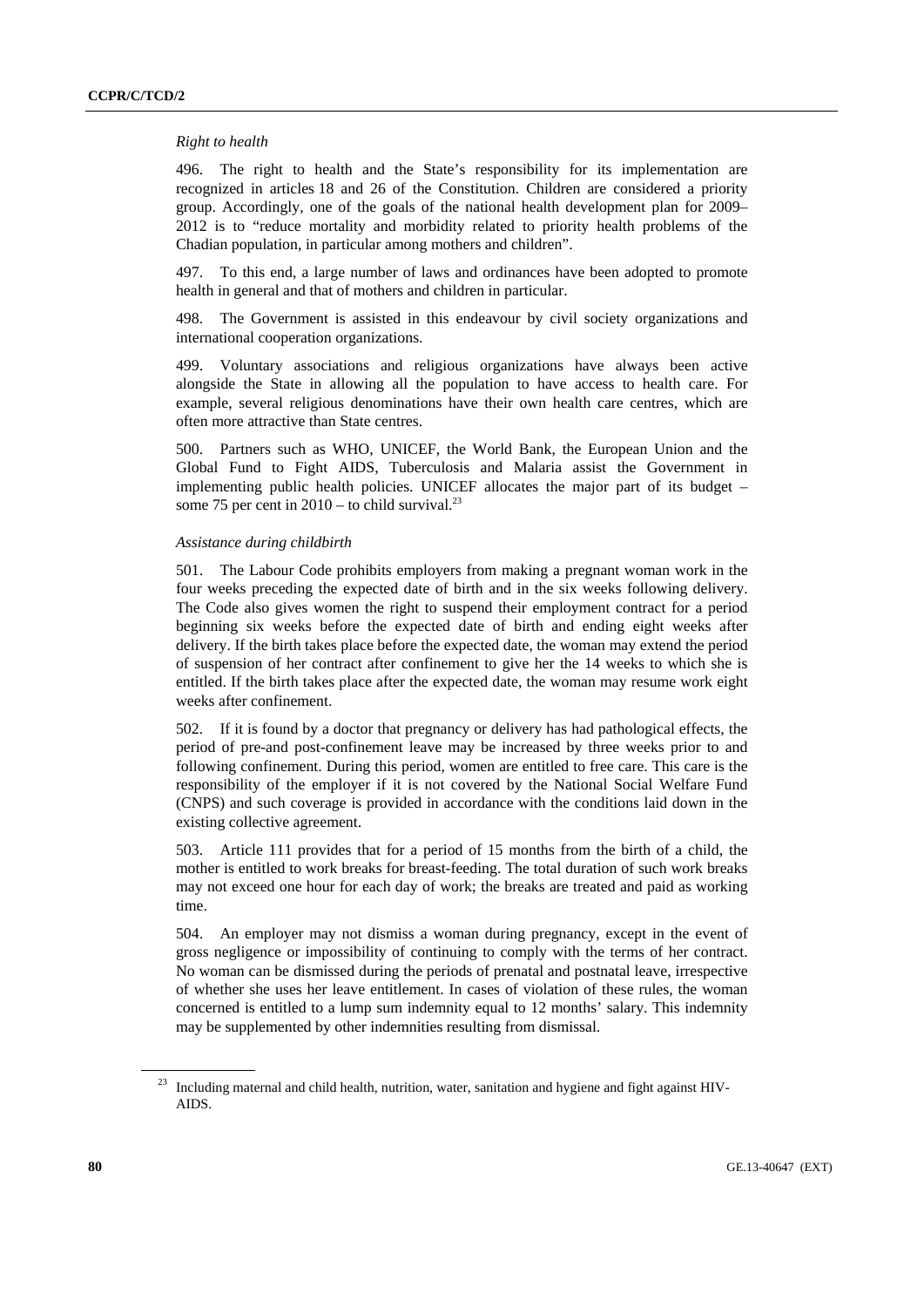505. A woman who is pregnant or who has given birth within the preceding 15 months may terminate her work contract without prior notice and without having to pay any compensation for that reason. An employer who causes a pregnant woman to work or dismisses a pregnant woman or a woman who has given birth during the period of maternity leave is punishable by a fine of between FCFA 147,000 and FCFA 294,000 and, in cases of a repetition of the same offence, by a fine of between FCFA 588,000 and FCFA 882,000.

506. Women are entitled to at least 12 consecutive hours of rest. In addition to maternity leave, women are entitled to four weeks' annual leave. This may be increased by collective agreement in support of motherhood.

### *Registration of births*

507. Birth registration is essential for the protection of children's rights as they facilitate their identification. A child's nationality, for example, is determined by civil registration. To avoid a nationality crisis, the Government has set up new civil status registration centres to make their services more accessible to the population. In 2003–2004, only one child in 10 was registered and 6 per cent in the three months following birth. It is assumed that the remaining 4 per cent were registered later or were not registered.

508. Data for 2010 show that the Government's efforts have borne fruit, since 15.6 per cent of children under the age of five years were registered. In urban areas, the percentage rose to 42 per cent, as against 9 per cent in rural areas.

509. In ratifying the Convention on the Rights of the Child, Chad wished to show its desire to ensure appropriate legal protection for children in accordance with article  $7<sup>24</sup>$ which requires that States parties register children at birth and adopt all necessary laws and regulations to that effect.

510. Ordinance No. 03 of 2 June 1961 regulating civil registration in Chad makes registration compulsory for children born in the major urban centres: communes, chief cities of regions, chief cities of departments, subprefectures and cantons.25

## **2. Right to education**

511. Chad has been making efforts generally in the field of education. The right to education for all without distinction has been affirmed in all the country's successive Constitutions. This concern has also been illustrated by its accession to the various international conventions on children's rights. The various national plans place emphasis on education and training programmes aimed at ensuring gender equality at all levels.

512. The Government sees the right to education as a basic means of ensuring gender fairness and equality. In 1997, the literacy rate was 45 per cent for men and 23 per cent for women, as compared with 53 per cent and 35.8 per cent respectively in 2001. In three years, the literacy rate for men had increased by 8 per cent, while for women it had risen by 12.8 per cent.

Article 7 (1): "The child shall be registered immediately after birth and shall have the right from birth to a name, the right to acquire a nationality and, as far as possible, the right to know and to be raised

by his or her parents".<br><sup>25</sup> The parents or any person present at the birth of a child must register the child within two months at the appropriate civil registry centre. The time limit is increased to four months for nomads and transhumant herders. Upon expiry of the time limit, declarations of birth require a supplemental judgment.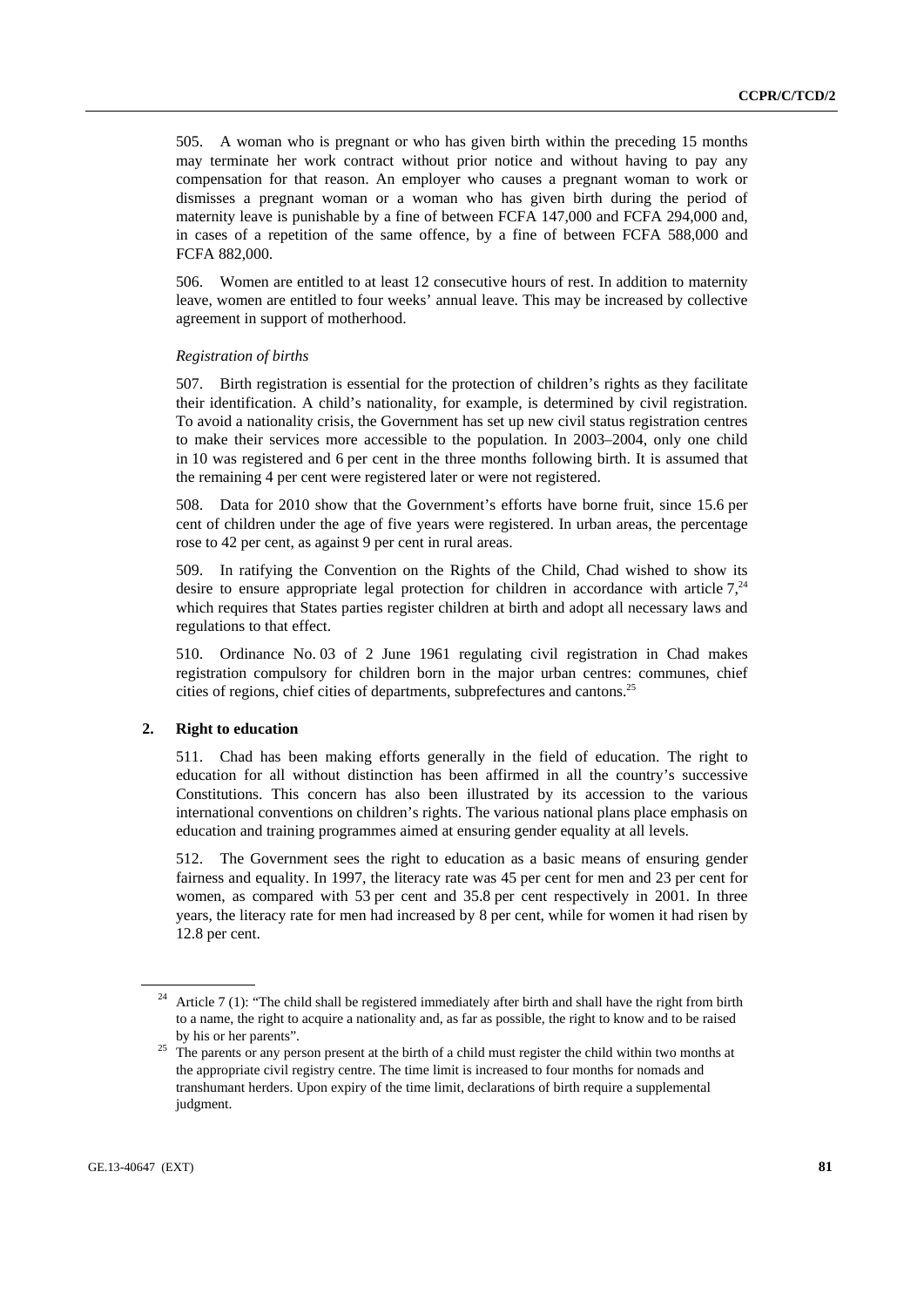513. The gross enrolment rate of girls in primary school rose from 32 per cent in 2005 to 78.8 per cent in 2008. The gross lower secondary enrolment rate rose from 10.5 per cent in 2004 to 17.7 per cent in 2007 and the gross upper secondary enrolment rate rose from 4.2 per cent in 2004 to 9.9 per cent in 2007.

514. Partners such as WHO, UNICEF, the World Bank, the European Union and the Global Fund to Fight AIDS, Tuberculosis and Malaria assist the Government in implementing public health policies. . UNICEF allocates the major part of its budget – some 75 per cent in  $2010 -$  to child survival. <sup>26</sup>

515. Special attention is currently being given to girls' education. This is clear from the 2015 National Education for All Action Plan, adopted by Chad in 2002, where two of the basic goals are formulated as follows:

 "Ensure by 2015 that all children, in particular girls, children in difficulty and children belonging to ethnic minorities, have access to free, compulsory primary education of good quality and can complete it.";

 "Eliminate gender disparities in primary and secondary education by 2005 and establish equality in this area in 2015 by ensuring in particular that girls have equitable and unrestricted access to basic quality education and have the same chances of success".

516. The Education Reform Support Programme in Chad (PARSET) (2005–2000), supported by the World Bank, also includes specific goals in respect of the school enrolment of girls.

517. Main strategies implemented for the school enrolment of girls:

- Advocacy, awareness-raising and social mobilization aimed at opinion leaders, parents and girls themselves;
- Training and capacity-building of teachers in the gender approach and local women's organizations in the management of income-generating activities;
- Lightening the domestic burden of girls and women by providing groups of women with various items of equipment, such as grinders, hullers, carts and carrying devices, and plastic barrels;
- Support to parents through the allocation of school supplies and textbooks for girls enrolled in school;
- Introduction of a backup scheme for girls with learning difficulties (individual tuition);
- Drilling of wells to give schools a source of water;
- Building of separate lavatories for boys and girls to improve school facilities;
- Monitoring and evaluation both at central level, by the Girls' Enrolment Task Force and UNICEF, and at the decentralized level, by subprefectural committees. These committees were set up in 1995 to raise girls' enrolment rates in areas where the rate was below 30 per cent.

<sup>&</sup>lt;sup>26</sup> Including maternal and child health, nutrition, water, sanitation and hygiene and fight against HIV-AIDS.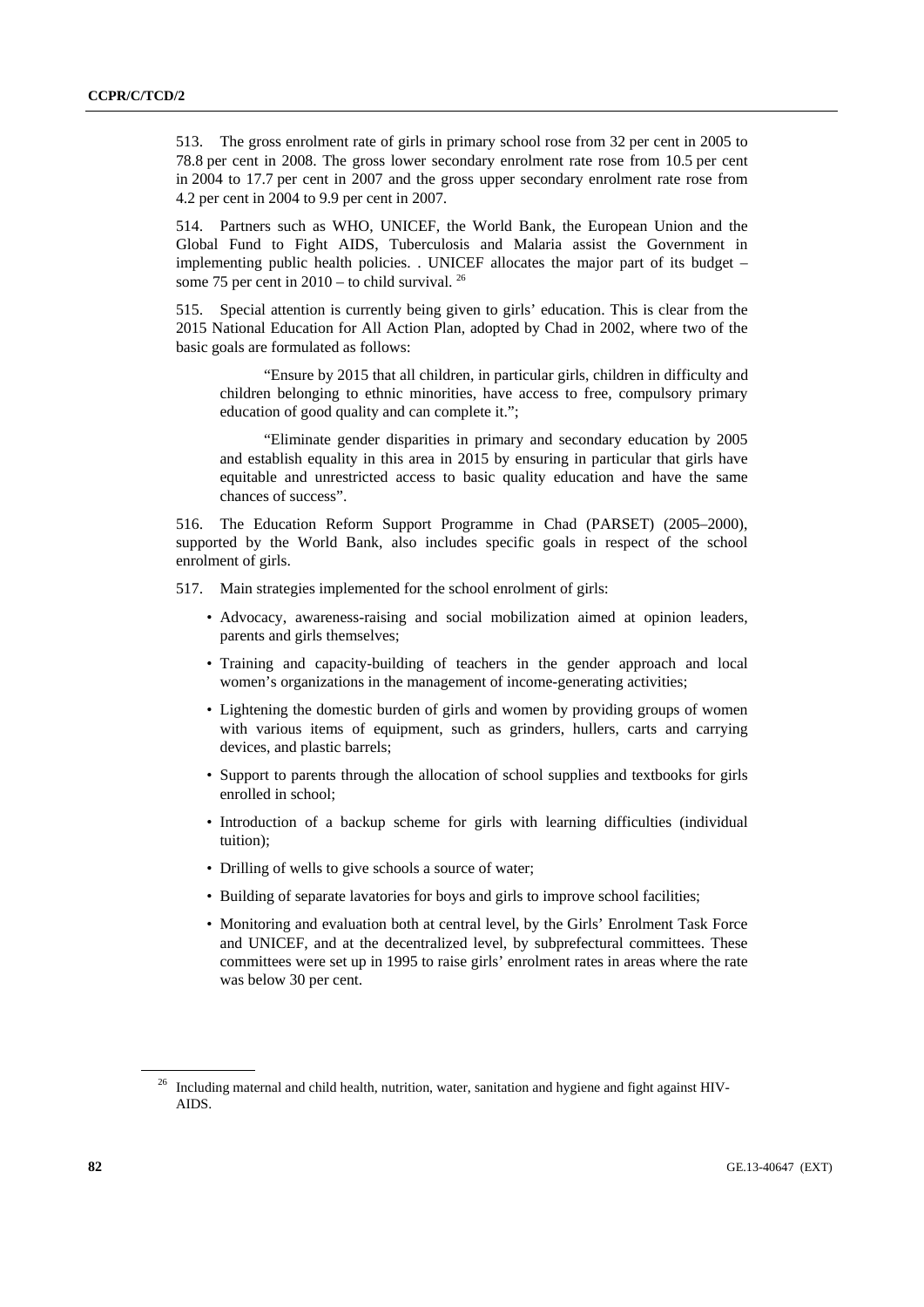## **3. Primary education**

518. In education, boys and girls are treated alike. The enrolment of girls is a priority of the Government, as reflected in its 1990 education-training-employment (EFE) strategy and as demonstrated by the establishment of the Girls' Enrolment Task Force within the Ministry of Education in 1994.

519. The enrolment of girls is a governmental priority, as can be seen from the strategy paper setting out EFE policy (1990). The Girls' Enrolment Task Force, set up in the Ministry of Education in 1994 by Order No. 300/MEN/DG/94 with the aim of raising the girls' enrolment rate of 31 per cent to 36 per cent in 1998 in areas where it was 30 per cent or under, has contributed in particular to the development of public awareness of the importance of girls being able to attend school.

520. Affirmative action has been introduced by the Ministry of Education. In secondary and primary education, enrolment fees for girls have been reduced as compared with boys.

521. Chad-UNICEF cooperation programmes have boosted efforts to get girls into schools and to keep them there, particularly since the early 1990s, following the Jomtien Conference on Education for All (1989).

### **4. General secondary education**

522. In lower secondary education, the proportion of girls was 20.6 per cent in public schools and 27.0 per cent in private schools in 1999–2000. In 2001–2002, 149,467 pupils were enrolled in general secondary education, of whom 30,603 were girls, or 21.43 per cent across all groups and subjects. Chad has only one girls' high school, which opened its doors in N'Djamena in 2000 and whose mission is to contribute to the promotion of secondary school attendance by girls, who represent about one quarter of the male student population.

523. In the Ministry of Education, a Girls' Education Division has been established under the responsibility of the Directorate for Training and Educational Action, which provides courses in 12 girls' training centres.

524. In the field of teacher training, the recruitment of women at the National School of Social and Health Workers (ENASS) is encouraged as they are better suited to look after small children. At the training school for primary school teachers, priority has been given to women following the adoption of a quota system whereby 30 per cent of places are automatically assigned to women so as to restore a balance with men. Just as girls receive preferential treatment for enrolment in public schools, so they also pay lower school fees than male students.

# **5. Technical education and vocational training**

525. Job-oriented technical education and vocational training are provided by a number of institutions, structures and units that, on the one hand, serve as interface between the education system and the world of work and, on the other, offer further qualifications to young people and adults already in employment. Several ministries are involved in this effort including the Ministry of Education, the Ministry of Culture, Youth and Sport, the Ministry for the Civil Service, Labour and Employment, the Ministry of Agriculture and the Ministry of Industry, Trade and Crafts.

526. Within the Ministry of Education, the structure consists of:

- A high school for industrial technical education;
- Two high schools for commercial technical education;
- A college for technical education;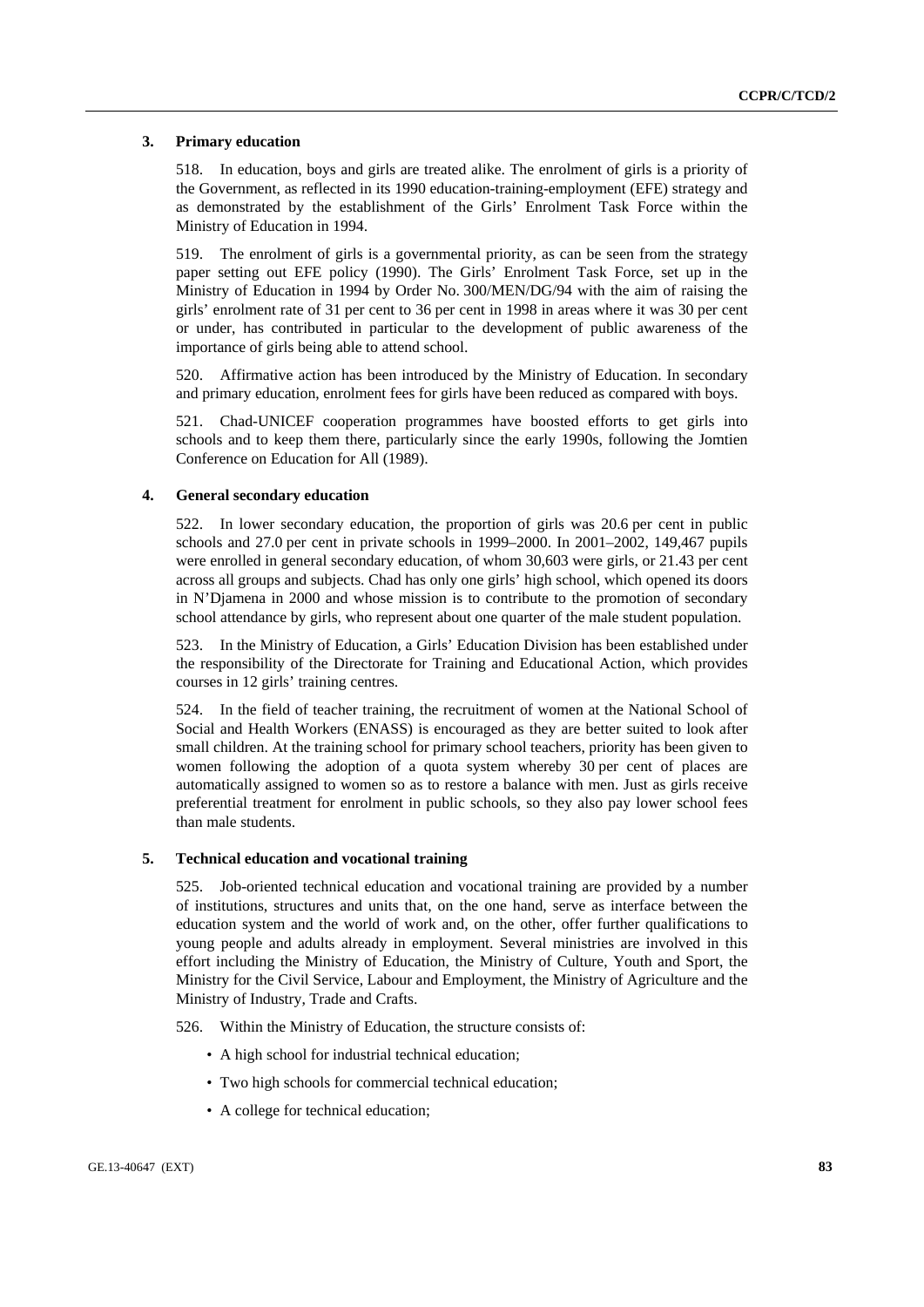• 14 learning centres, 10 of which are operational.

527. The number of students in technical high schools and colleges was 2,009 in 1999 (1,539 in technical high schools), of whom 38.7 per cent were girls, mostly in trades subjects, which account for 66.6 per cent of students, close to the same percentage as in general secondary education. Private technical education represents only 4.8 per cent of the total.

528. In the period 1999/00, 31 per cent of student primary school teachers out of 1,321 at the National School of Primary School Teachers and 11.3 per cent of 160 female students at the Higher Institute of Educational Sciences (ISSED) had come through the technical and vocational education sector.

529. The Ministry of Social Action and the Family, with partnership contributions, established urban and peri-urban community education centres (CECR/U) in 1997 in UNICEF operating areas. The purpose of these centres is to liberate girls from looking after their younger siblings so they can go to school and to liberate mothers so that they can attend to their daily activities while following literacy courses.

|             |         | Girls   | Total   |
|-------------|---------|---------|---------|
| School year | Boys    |         |         |
| 2005/06     | 1902    | 1 3 5 3 | 3 2 5 5 |
| 2006/07     | 2059    | 1 3 4 5 | 3 4 0 4 |
| 2007/08     | 2 0 5 7 | 1 3 9 5 | 3 4 5 2 |
| 2008/09     | 2 2 4 2 | 1 3 4 6 | 3588    |
| 2009/10     | 2 3 2 9 | 1688    | 40 177  |

530. Table 3: Number of girls in technical and vocational high schools

*Source*: DAPRO/MEN 2010

#### *Literacy*

531. Where literacy training is concerned, under the national goals girls and women are the priority target of basic education. One of the Government's recommended measures is the development of special literacy programs for women in order to raise the literacy rate to 60 per cent by 2010.

532. In 2007, there were already 2,697 literacy centres throughout Chad. In 2008-2009, the number of adult learners was 133,485, of whom 69,520 were women. In 2000, the figures were only 37,166.

533. Illiteracy is a large-scale phenomenon. Women are the main victims, particularly in rural areas. The literacy programmes being carried out to eradicate chronic illiteracy in the country come up against difficulties due to: (i) the twofold increase in the number of learners, with a high proportion of women; (ii) the under-qualification of literacy instructors and the inadequacy of programmes; and (iii) lack of infrastructure and logistic support.

#### *Higher education and scientific research*

534. This subsector, which comprises five universities, some 10 university institutes and a few private institutions, is beset by four major problems:

• The development of education unrelated to the capacities of the State and the employment market (numbers rose from 2,356 in 1996 to 5,280 in 1999, an increase of 124 per cent);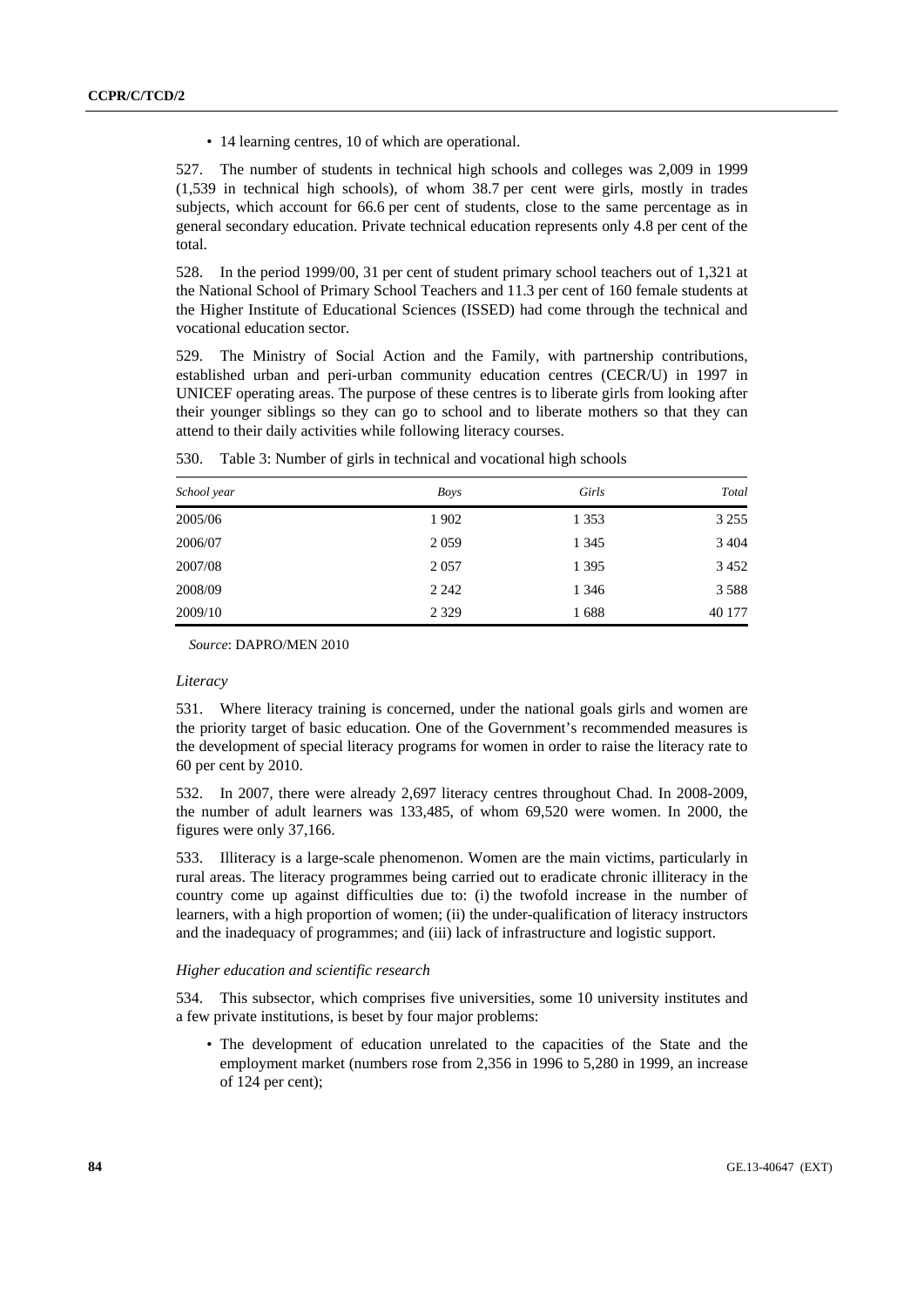- The low qualification of teachers and difficulties in improving their qualifications at national level through lack of appropriate structures;
- The very high number of students studying literature, law and economics (82 per cent) as opposed to the low number studying science (14.2 per cent); and
- The shortage or absence of appropriate pedagogical support such as to ensure quality training.

535. In higher education, in the 1999/00 academic year, 6765 students were enrolled, of whom 14.2 per cent were women. Women teachers represented only 3 per cent of faculty members. It should be borne in mind that in higher education there is no affirmative action for women.

# **Article 25 The right to take part in the conduct of public affairs**

536. The authorities of the Republic of Chad, and first and foremost the President, have always considered the existence of multiple parties to be an asset for its development.

537. At a press conference held on 4 July 1997 at the Paris Chamber of Commerce, the Chadian Head of State Idriss Déby Itno spoke as follows:

 "For us, multiparty politics and democracy do not mean that some leaders cannot take part in the conduct of the State's affairs simply because they are of another political persuasion. That is not the way we think, nor is it in keeping with our African traditions. When the system of political rotation practised in the old Western democracies is applied in Africa, things inevitably take a dramatic turn, as we have seen in certain African States. The lack of consensus and social cohesion is always a source of conflict".

538. The right to take part in the conduct of public affairs is enshrined in the Constitution as follows: "Sovereignty belongs to the people, who exercise it either directly by referendum or indirectly through their elected representatives.

- No community, no corporation, no political party or association, no trade union, no individual or group of individuals may exercise sovereignty in their own right.
- The conditions for recourse to referendum are determined by this Constitution and by an organic law".<sup>27</sup>

539. Leaders are chosen by vote. All persons without distinction over the age of 18 years may vote.

540. Article 4 provides that "Political parties and groups shall assist in expressing the will of the people. They form freely and exercise their activities under conditions laid down by law and in compliance with the principles of national sovereignty, territorial integrity, national unity and pluralist democracy".

<sup>&</sup>lt;sup>27</sup> Article 3 of Act No. 05-008/2005-07-15/PR revising the Constitution of 31 March 1996.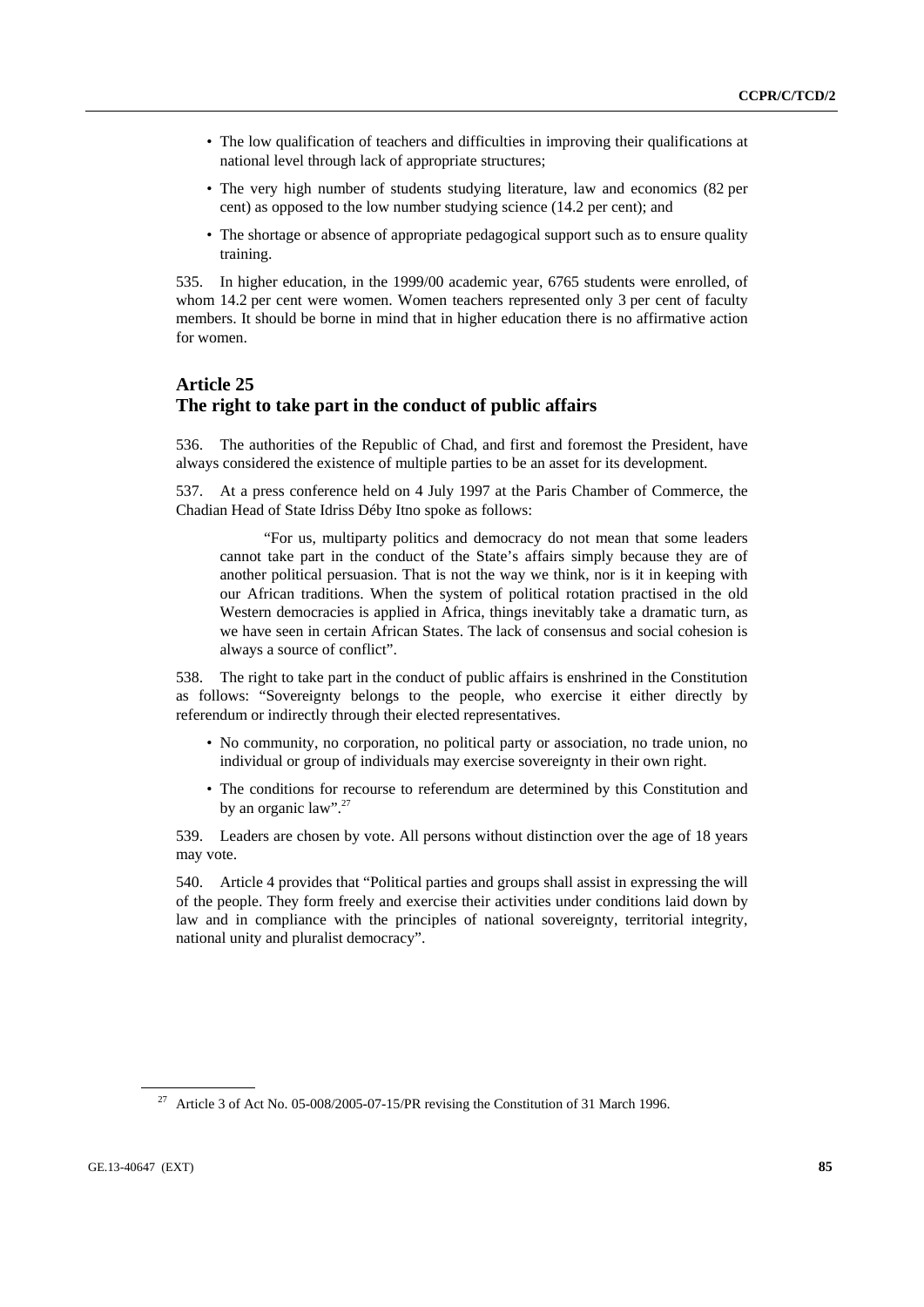541. Since the establishment of the multiparty system in 1991, by Ordinance No. 015/PR/91 of 4 October 1991 on the establishment, functioning and dissolution of political parties, several political parties have assisted the electorate in expressing its will through universal suffrage based on the following texts:

- Ordinance No. 015/PR/91 of 4 October 1991 on the establishment, functioning and dissolution of political parties;
- Act No. 45/PR/94 of 14 December 1994 on the political parties charter, as amended by Act No. 09-019 PR/2009 on the Political Parties Charter;
- Decree No. 1263/PR/91 of 16 December 1991 on implementation procedures for Ordinance No. 015/PR/91 of 4 October 1991 on the establishment, functioning and dissolution of political parties;
- Political agreement of 13 August 2007 with a view to strengthening the democratic process in Chad;
- Act No. 020/PR/2008 establishing an Independent National Electoral Commission (CENI);
- Act No. 20/PR/2009 on the status of the political opposition.

542. For more than 20 years these texts have ensured the holding of fair elections. Measures are taken to guarantee the transparency and fairness of ballots, such as those concerning the pre-election period and those taken by the courts to settle electoral disputes on an independent basis. However, before considering these measures, we need to take a look at the institutional framework.

## **1. Institutional framework**

543. This consists of the body tasked with monitoring elections in Chad, the Independent National Electoral Commission (CENI).

## **CENI**

## *Background to CENI*<sup>28</sup>

544. Since 1 December 1990, Chad has had a multiparty system founded on the promotion of fundamental freedoms. The founding act of Chadian democracy was the historic speech of 4 December 1990 delivered to the nation by President Idriss Déby Itno.

545. In this spirit, the sovereign national conference held in 1993 offered to all citizens across the political spectrum and to civil society associations an ideal framework for reviewing Chad's political trajectory since independence and proposing the main lines of a new system to govern national political life.

546. A Constitution was adopted on 31 March 1996 by the majority of the Chadian people following a transparent and credible referendum.

547. With the financial assistance of the European Commission in particular, three independent national electoral commissions were successively set up to organize seven ballots. These were the constitutional referendum of 31 March 1996, the presidential election of 2 June 1996 (first round) and 3 July 1996 (second round), the legislative elections of 5 January 1997 and 23 February 1997, the presidential election of 20 May 2001, the legislative elections of 2002, the constitutional referendum of 6 June 2005 and the

<sup>&</sup>lt;sup>28</sup> Official site of the Independent National Electoral Commission of Chad, 2011.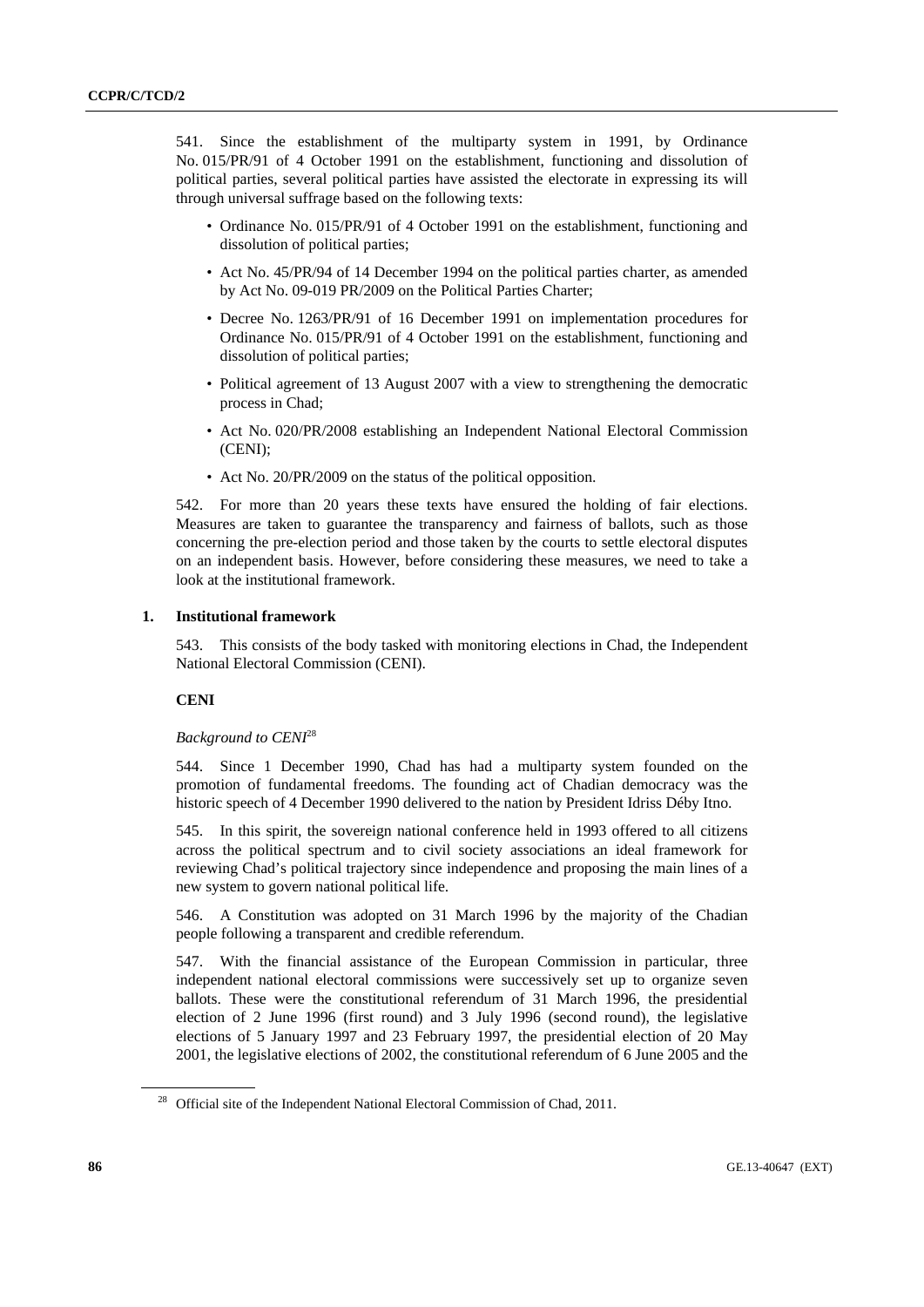presidential election of 3 May 2006, won in the first round by President Idriss Déby Itno with 64.67 per cent of the vote. The last-mentioned ballot was a preliminary to the legislative elections, initially planned for 2007.

548. Unfortunately, the activities of the successive independent national electoral commissions did not result in any lasting legacy. There was no continuity of action. It remains difficult today to gather information about their technical achievements. It may be remembered that more than a quarter of the votes were cancelled by the Constitutional Council in the 2001 election. In 2006, the Constitutional Council cancelled 3,742 of the 11,827 polling station returns, representing 32 per cent of the total returns.

549. These uncertainties and misunderstandings between political players consequently led certain political party leaders to advocate abstention during the presidential election of 3 May 2006. To dispel these misunderstandings and ease the political climate, President Idriss Déby Itno, following his re-election, spoke in favour of a national dialogue. As a result, negotiations started up between the presidential majority and the democratic opposition under the auspices of the international community.

550. Nevertheless, this national dialogue, initiated in July 2006, was rejected by most of the political parties of the republican opposition. The only outcome of this national dialogue was then, in the end, the adoption of a new electoral law in December 2006 whose purpose was to modify the composition of the Independent National Electoral Commission (CENI) in order to make it more representative and to put in place a system for the financing of political parties.

## *The agreement of 13 August 2007 on strengthening the democratic process in Chad*

551. Through this agreement, leading figures of the Chadian State and representatives of accredited European diplomatic missions in Chad – Germany, France, European Commission – initiated a series of informal meetings, from December 2006 to March 2007, between political parties of the presidential majority and the republican opposition. The Delegation of the European Commission played a decisive role in facilitating these meetings. The political dialogue developed from 11 April to 10 August 2007, when the outcome documents were adopted. On 13 August, 83 of the 87 legally recognized political parties signed the political agreement with a view to strengthening the democratic process in Chad.

552. National and international public opinion welcomed the conclusion and formal signing of this political agreement in the presence of the President of the Republic, Head of State Idriss Déby Itno, who pledged to ensure its implementation. This agreement lays down the foundations for the future of the democratic process in Chad.

## *Monitoring the implementation of the political agreement of 13 August 2007*

553. The signatory parties to the political agreement of 13 August 2007 agreed to ensure that its implementation would be monitored and evaluated by setting up a follow-up and support committee tasked with monitoring its strict implementation in accordance with an established timetable. The follow-up and support committee includes high-level representatives of the political parties and institutions responsible for or involved in the implementation of the political agreement. A bureau, comprising a chairperson, a vicechairperson and two rapporteurs appointed from among representatives of the political parties, was established on 31 August 2007. The secretariat benefits from the support of international partners participating in the follow-up and support committee. The members of the committee, in coordination with the Government, made every effort to observe the timetable for implementation, according to which a population census was to be conducted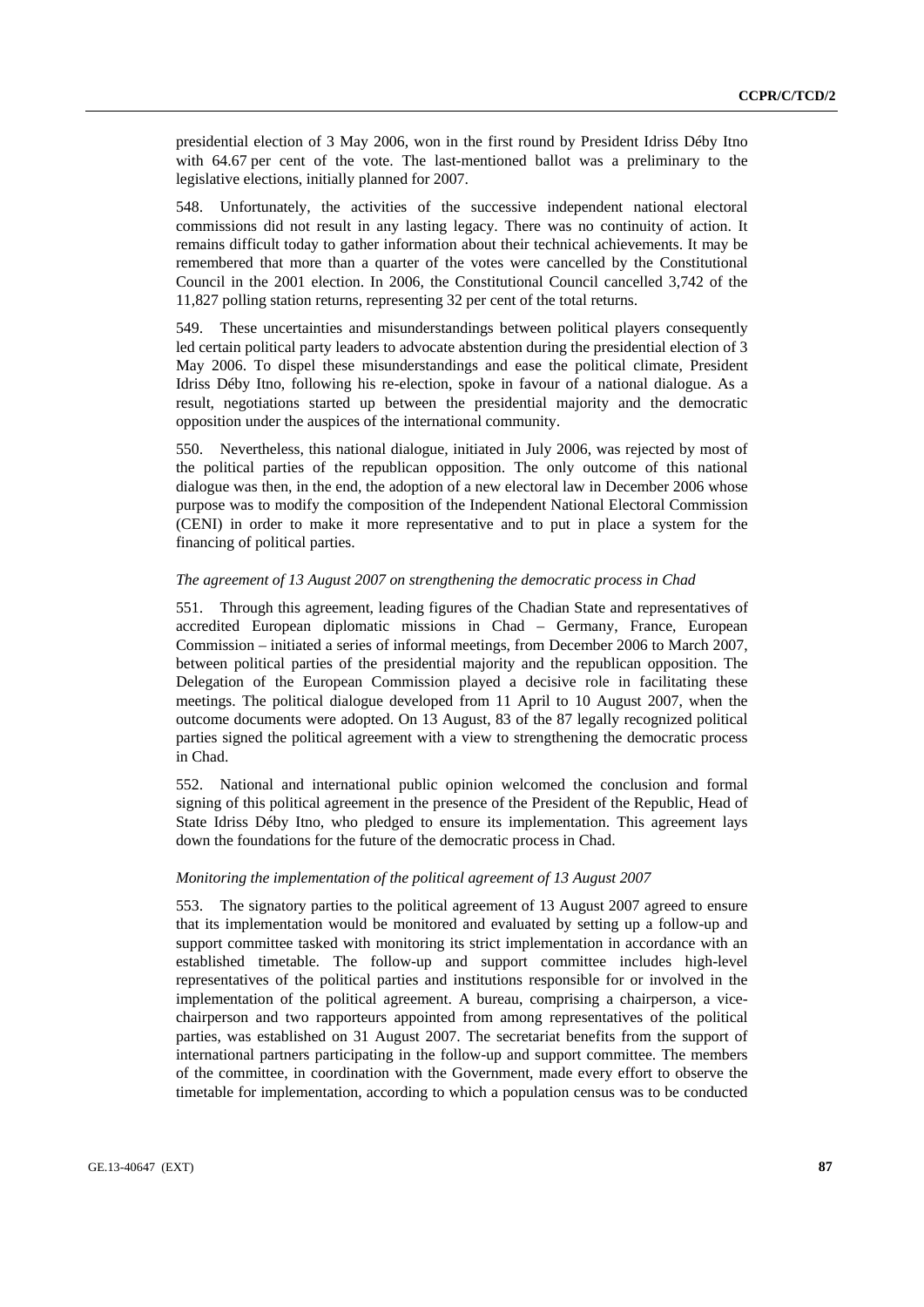prior to any electoral census and to the holding of free and transparent legislative elections, initially planned for 2009.

554. Suspended following repeated aggression against Chad, particularly in February 2008, efforts to modernize the legislative and regulatory framework of elections culminated in the adoption, between December 2008 and January 2009, of the Electoral Code and the Act establishing the Independent National Electoral Commission.

555. With the financial help of the European Commission in particular, the Chadian State carried out the population census from 20 May to 30 June 2009 under acceptable logistic and security conditions. In line with the timetable that he established at the end of this phase, the Chadian Minister of the Economy and the Plan submitted the provisional results of the census on 30 September 2009. The Chadian population, which was found to number 6,272,931 inhabitants following the 1993 census, was now estimated at 11,175,915 inhabitants, of whom 4,754,491 (43 per cent) were of voting age. In this population, which had almost doubled in the space of 16 years, only the number of nomads had remained the same. This fact, which reflects a general trend towards sedentarization, invalidated the speculations of certain politicians, who had treated the vote of the nomadic population as an issue in the political dialogue.

## *The new joint Independent National Electoral Commission (CENI)*

556. Certain provisions of electoral law prevented the signatory political parties to the agreement of 13 August 2007 from acting on a long-standing concern to appoint representatives within the membership of CENI, which was intended to ensure equal representation. Following a mission of experts mandated by the International Organization of La Francophonie (OIF), a compromise was found which enabled the Head of Government to sign a decree for the implementation of the Electoral Code. Finally, on 22 July 2009, CENI was established as an equally representative body. Mr. Ngarmadjal Gami, a neutral member of civil society, was appointed by agreement of the parties as president of the new body responsible for organizing and supervising future electoral operations and tasked with specific functions. In the months following its establishment, CENI drew up its rules of procedure and set up offices in all regions of the country. Members of the Permanent Elections Bureau (BPE), its permanent technical body, were appointed and nearly all the regulatory and legislative texts were adopted. The Commission published its timetable of activities for the general elections of 2011. All these achievements reveal CENI to be without any doubt capable of successfully seeing through the electoral process set in motion on 5 May 2010 by the electoral census, which was a precondition for future elections.

## Functions and responsibilities

557. Established by Act No. 20/PR/2008, the Independent National Electoral Commission (CENI) is a political body whose general function is to organize, supervise and monitor the conduct of all electoral census operations, referendums and presidential, legislative and local elections.

- 558. To this end, it is required to:
	- Ensure compliance with the provisions of electoral laws;
	- Coordinate all operations relating to elections both nationally and in diplomatic and consular missions abroad;
	- Manage the financial and material resources necessary for the proper organization of the electoral census and elections;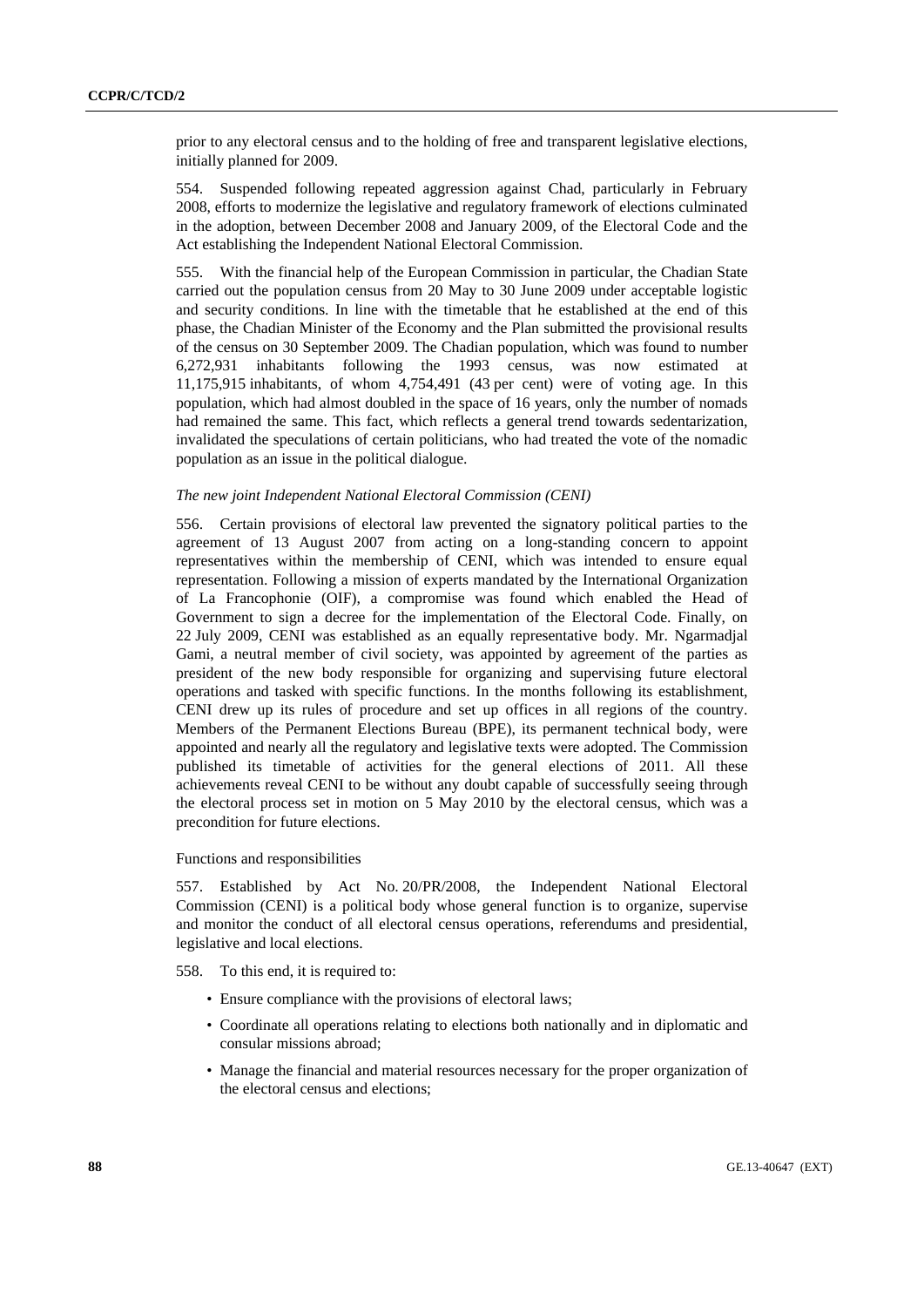- Ensure the proper conduct of electoral census operations and operations relating to referendums and presidential, legislative and local elections;
- Issue and distribute voter registration cards;
- Establish and publish electoral lists;
- Set up and determine the number of voter census centres and polling stations;
- Establish the list of names of census officers and presiding officers of polling stations;
- Ensure the training of census officers, presiding officers and secretaries of polling stations;
- Prepare election materials and see to their distribution in polling stations;
- Provide transparent ballot boxes and indelible ink;
- Prepare and provide ballot papers and other election documents (voting lists, records of vote counts, consolidated report of results, etc.);
- Ensure the fairness of electoral procedures;
- Work in collaboration with national and international observers invited by the Government;
- Proclaim the provisional results of referendums and presidential, legislative and local elections and transmit them, as the case may be, to the Constitutional Council or the Supreme Court.

### Composition

559. The Bureau is the decision-making and managerial body of the Independent National Electoral Commission. It is composed of seven members:

- (i) The President;
- (ii) A First Vice-president;
- (iii) A Second Vice-president;
- (iv) A Rapporteur General;
- (v) A Deputy Rapporteur General;
- (vi) A General Treasurer;
- (vii) A Deputy General Treasurer.

It comprises the following five technical subcommissions:

- The Subcommission on Training and Communication;
- The Subcommission on Finance;
- The Subcommission on Logistics;
- The Subcommission on Monitoring and Follow-up of Electoral Operations;
- The Subcommission on Security.
- Organization and functioning
- 560. CENI is a joint authority composed of 31 members distributed as follows:
	- A President selected by agreement of the parties from among eminent Chadians recognized for their competence, experience, moral integrity and vision;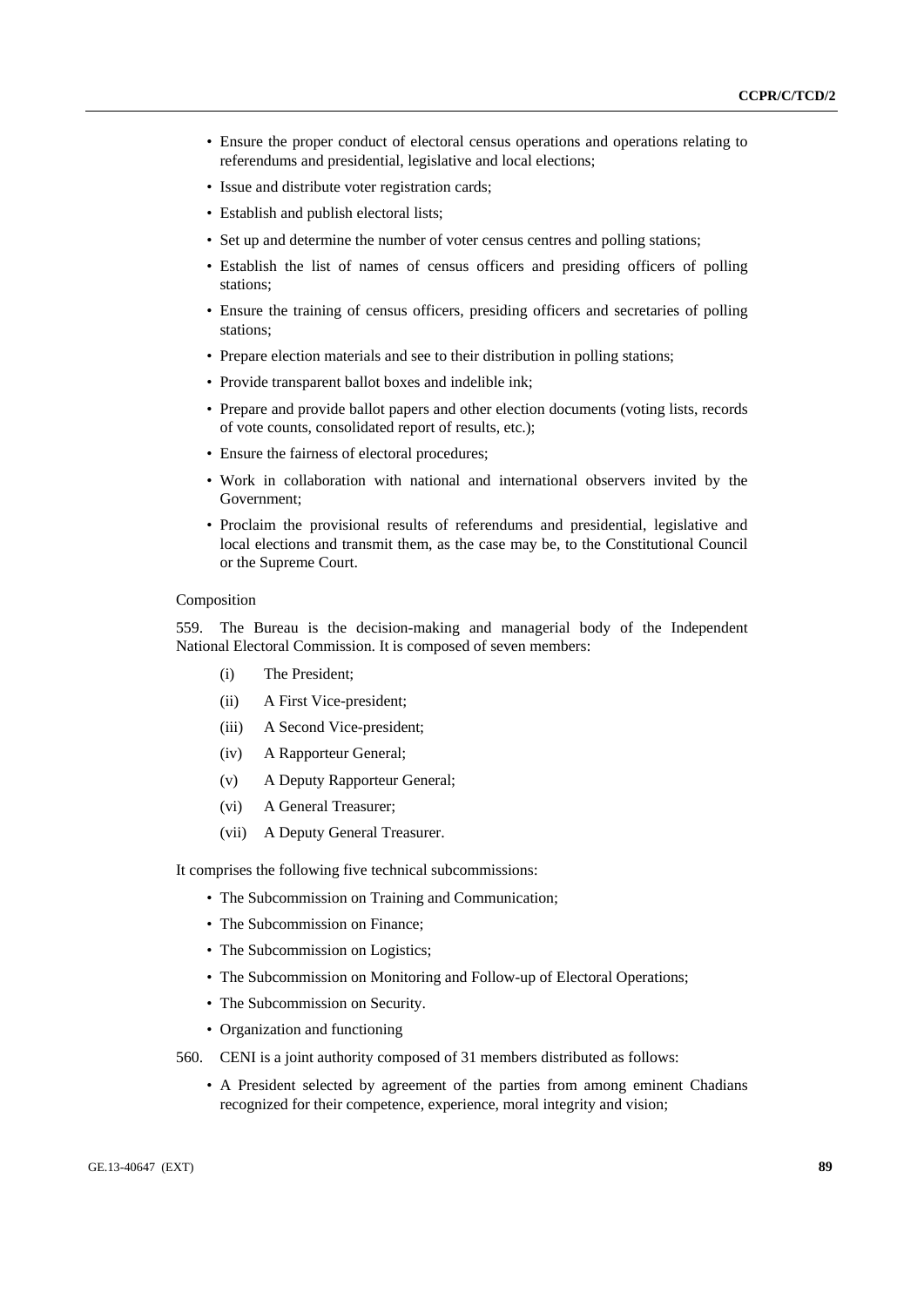- 15 members of the presidential majority, including one to each party represented in the National Assembly;
- 15 members of the democratic opposition, including one to each party represented in the National Assembly.

561. At the decentralized level, CENI, according to the elections to be held, establishes branch offices in the regions, departments, districts of the city of N'Djamena and communes and in Chad's diplomatic and consular missions abroad. The CENI branch offices follow the principle of equal representation.

562. The CENI branch office at the regional level comprises 15 members, including a president appointed by agreement between the parties.

563. The CENI branch office at the level of the department or districts of the city of N'Djamena comprises 13 members, including a president appointed by agreement between the parties.

564. The CENI branch office at the level of the communes, rural communities and diplomatic and consular missions comprises 11 members, including a president appointed by agreement between the parties.

565. Members of the CENI branch offices are sworn in by the appropriate court of territorial jurisdiction.

566. Members of the Independent National Commission and its branch offices form part of the electorate. They may not stand for election.

#### Functioning

567. In the performance of its functions, CENI;

- Has access to all sources of information and to the public media;
- Recruits the personnel required for the proper conduct of the electoral census and electoral operations;
- May call on the services of any national or international, natural or legal person that may be of assistance to it in its work;
- Has the support of the Administration, which makes available to it such services as it requires.

568. Members of CENI are immune from any prosecution, investigation, arrest, detention or lawsuit in connection with the opinions they express or the acts they perform in the discharge of their duties. Except in cases of flagrant offence or violation of provisions of the Constitution or law, members of CENI may not be prosecuted during their term of office.

#### Electoral disputes

569. The organization and holding of elections generally give rise to a large number of disputes. It is important to distinguish in this connection between pre-electoral disputes and post-electoral disputes. The most recent presidential, legislative and municipal elections offer a useful illustration of how such disputes are handled by the courts.

## Post-electoral disputes

570. Since submitting its initial report, Chad has been able, through a comprehensive political agreement, to hold successfully three major elections, namely, presidential elections, legislative elections and local elections.